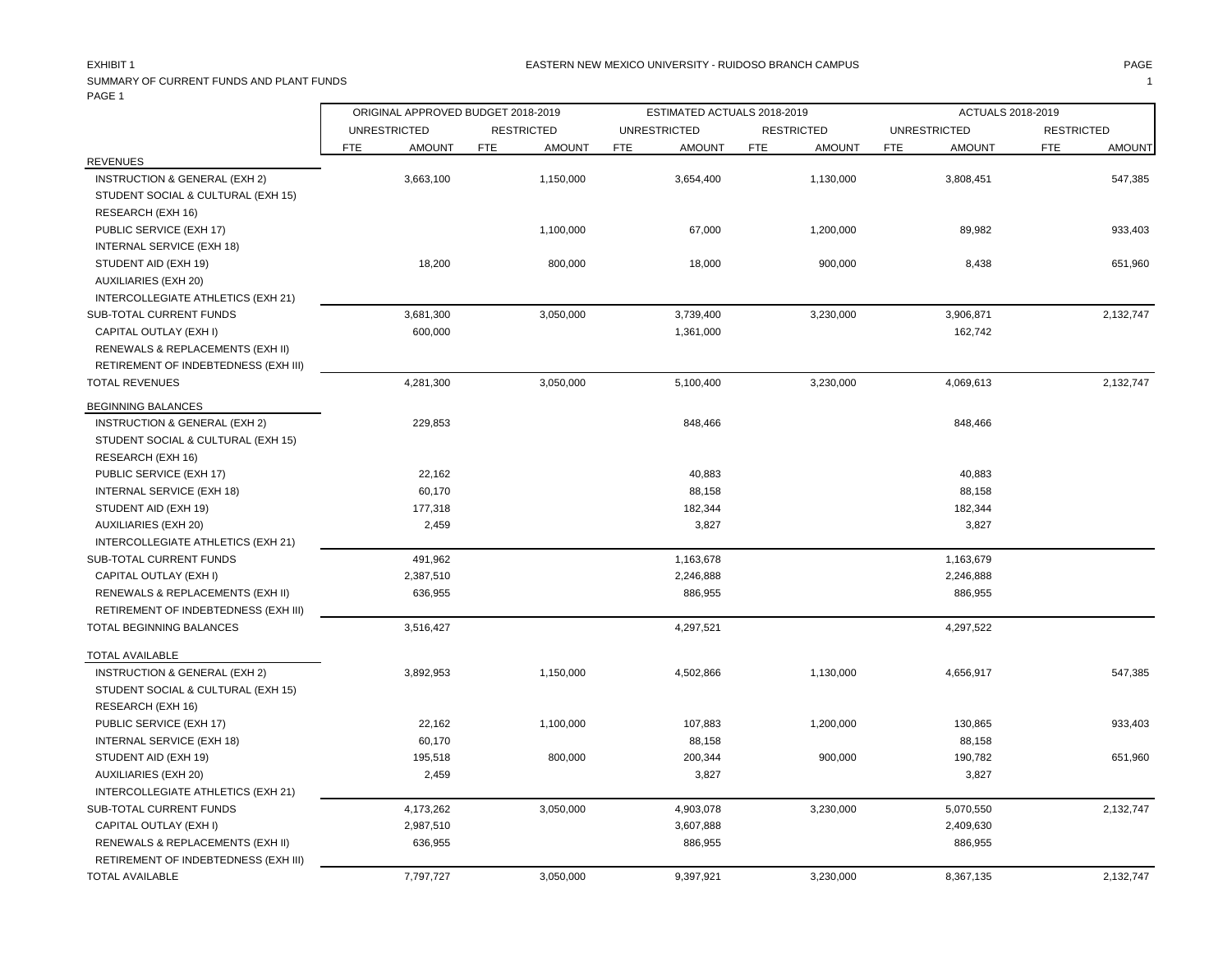ORIGINAL APPROVED BUDGET 2018-2019 ESTIMATED ACTUALS 2018-2019 ACTUALS 2018-2019 UNRESTRICTED RESTRICTED UNRESTRICTED RESTRICTED UNRESTRICTED RESTRICTED

|                                          | <b>FTE</b> | <b>AMOUNT</b> | <b>FTE</b> | <b>AMOUNT</b> | FTE   | <b>AMOUNT</b> | FTE  | AMOUNT    | <b>FTE</b> | <b>AMOUNT</b> | <b>FTE</b> | <b>AMOUNT</b> |
|------------------------------------------|------------|---------------|------------|---------------|-------|---------------|------|-----------|------------|---------------|------------|---------------|
| <b>EXPENDITURES</b>                      |            |               |            |               |       |               |      |           |            |               |            |               |
| INSTRUCTION & GENERAL (EXH 2)            | 55.45      | 3,582,100     | 2.95       | 1,150,000     | 58.20 | 3,713,900     | 2.95 | 1,130,000 | 47.46      | 3,204,100     | 7.62       | 547,385       |
| STUDENT SOCIAL & CULTURAL (EXH 15)       |            |               |            |               |       |               |      |           |            |               |            |               |
| RESEARCH (EXH 16)                        |            |               |            |               |       |               |      |           |            |               |            |               |
| PUBLIC SERVICE (EXH 17)                  |            |               |            | 1,100,000     |       | 50,000        |      | 1,200,000 | 0.50       | 59,269        | 13.86      | 933,403       |
| INTERNAL SERVICE (EXH 18)                |            |               |            |               |       | 1,000         |      |           |            | (14, 344)     |            |               |
| STUDENT AID (EXH 19)                     |            | 54,200        |            | 800,000       |       | 54,000        |      | 900,000   |            | 46,706        |            | 651,960       |
| <b>AUXILIARIES (EXH 20)</b>              |            |               |            |               |       | 1,000         |      |           |            | 317           |            |               |
| INTERCOLLEGIATE ATHLETICS (EXH 21)       |            |               |            |               |       |               |      |           |            |               |            |               |
| SUB-TOTAL CURRENT FUNDS                  | 55.45      | 3,636,300     | 2.95       | 3,050,000     | 58.20 | 3,819,900     | 2.95 | 3,230,000 | 47.96      | 3,296,048     | 21.47      | 2,132,747     |
| CAPITAL OUTLAY (EXH I)                   |            | 985,000       |            |               |       | 1,461,000     |      |           |            | 241,498       |            |               |
| RENEWALS & REPLACEMENTS (EXH II)         |            |               |            |               |       | 50,000        |      |           |            | 1,495         |            |               |
| RETIREMENT OF INDEBTEDNESS (EXH III)     |            |               |            |               |       |               |      |           |            |               |            |               |
| <b>TOTAL EXPENDITURES</b>                |            | 4,621,300     |            | 3,050,000     |       | 5,330,900     |      | 3,230,000 |            | 3,539,040     |            | 2,132,747     |
| TRANSFERS TO OR (FROM)                   |            |               |            |               |       |               |      |           |            |               |            |               |
| INSTRUCTION & GENERAL (EXH 2)            |            | (81,000)      |            |               |       | (581,000)     |      |           |            | (581,000)     |            |               |
| STUDENT SOCIAL & CULTURAL (EXH 15)       |            |               |            |               |       |               |      |           |            |               |            |               |
| RESEARCH (EXH 16)                        |            |               |            |               |       |               |      |           |            |               |            |               |
| PUBLIC SERVICE (EXH 17)                  |            |               |            |               |       |               |      |           |            |               |            |               |
| INTERNAL SERVICE (EXH 18)                |            |               |            |               |       |               |      |           |            |               |            |               |
| STUDENT AID (EXH 19)                     |            | 36,000        |            |               |       | 36,000        |      |           |            | 36,000        |            |               |
| AUXILIARIES (EXH 20)                     |            |               |            |               |       |               |      |           |            |               |            |               |
| INTERCOLLEGIATE ATHLETICS (EXH 21)       |            |               |            |               |       |               |      |           |            |               |            |               |
| SUB-TOTAL CURRENT FUNDS                  |            | (45,000)      |            |               |       | (545,000)     |      |           |            | (545,000)     |            |               |
| CAPITAL OUTLAY (EXH I)                   |            | 10,000        |            |               |       | 510,000       |      |           |            | 510,000       |            |               |
| RENEWALS & REPLACEMENTS (EXH II)         |            | 35,000        |            |               |       | 35,000        |      |           |            | 35,000        |            |               |
| RETIREMENT OF INDEBTEDNESS (EXH III)     |            |               |            |               |       |               |      |           |            |               |            |               |
| <b>TOTAL TRANSFERS</b>                   |            |               |            |               |       |               |      |           |            | $\mathbf 0$   |            |               |
| <b>ENDING BALANCE</b>                    |            |               |            |               |       |               |      |           |            |               |            |               |
| <b>INSTRUCTION &amp; GENERAL (EXH 2)</b> |            | 229,853       |            |               |       | 207,966       |      |           |            | 871,817       |            | (0)           |
| STUDENT SOCIAL & CULTURAL (EXH 15)       |            |               |            |               |       |               |      |           |            |               |            |               |
| RESEARCH (EXH 16)                        |            |               |            |               |       |               |      |           |            |               |            |               |
| PUBLIC SERVICE (EXH 17)                  |            | 22,162        |            |               |       | 57,883        |      |           |            | 71,596        |            | $\mathbf 0$   |
| INTERNAL SERVICE (EXH 18)                |            | 60,170        |            |               |       | 87,158        |      |           |            | 102,503       |            |               |
| STUDENT AID (EXH 19)                     |            | 177,318       |            |               |       | 182,344       |      |           |            | 180,075       |            |               |
| <b>AUXILIARIES (EXH 20)</b>              |            | 2,459         |            |               |       | 2,827         |      |           |            | 3,510         |            |               |
| INTERCOLLEGIATE ATHLETICS (EXH 21)       |            |               |            |               |       |               |      |           |            |               |            |               |
| SUB-TOTAL CURRENT FUNDS                  |            | 491,962       |            |               |       | 538,178       |      |           |            | 1,229,502     |            | $\mathbf{0}$  |
| CAPITAL OUTLAY (EXH I)                   |            | 2,012,510     |            |               |       | 2,656,888     |      |           |            | 2,678,132     |            |               |
| RENEWALS & REPLACEMENTS (EXH II)         |            | 671,955       |            |               |       | 871,955       |      |           |            | 920,461       |            |               |
| RETIREMENT OF INDEBTEDNESS (EXH III)     |            |               |            |               |       |               |      |           |            |               |            |               |
| TOTAL ENDING BALANCES                    |            | 3,176,427     |            |               |       | 4,067,021     |      |           |            | 4,828,094     |            | $\Omega$      |

TOTAL EXPENDITURES, TRANSFERS & BALANCES **7**,797,727 3,050,000 9,397,921 3,230,000 8,387,135 8,367,135 2,132,747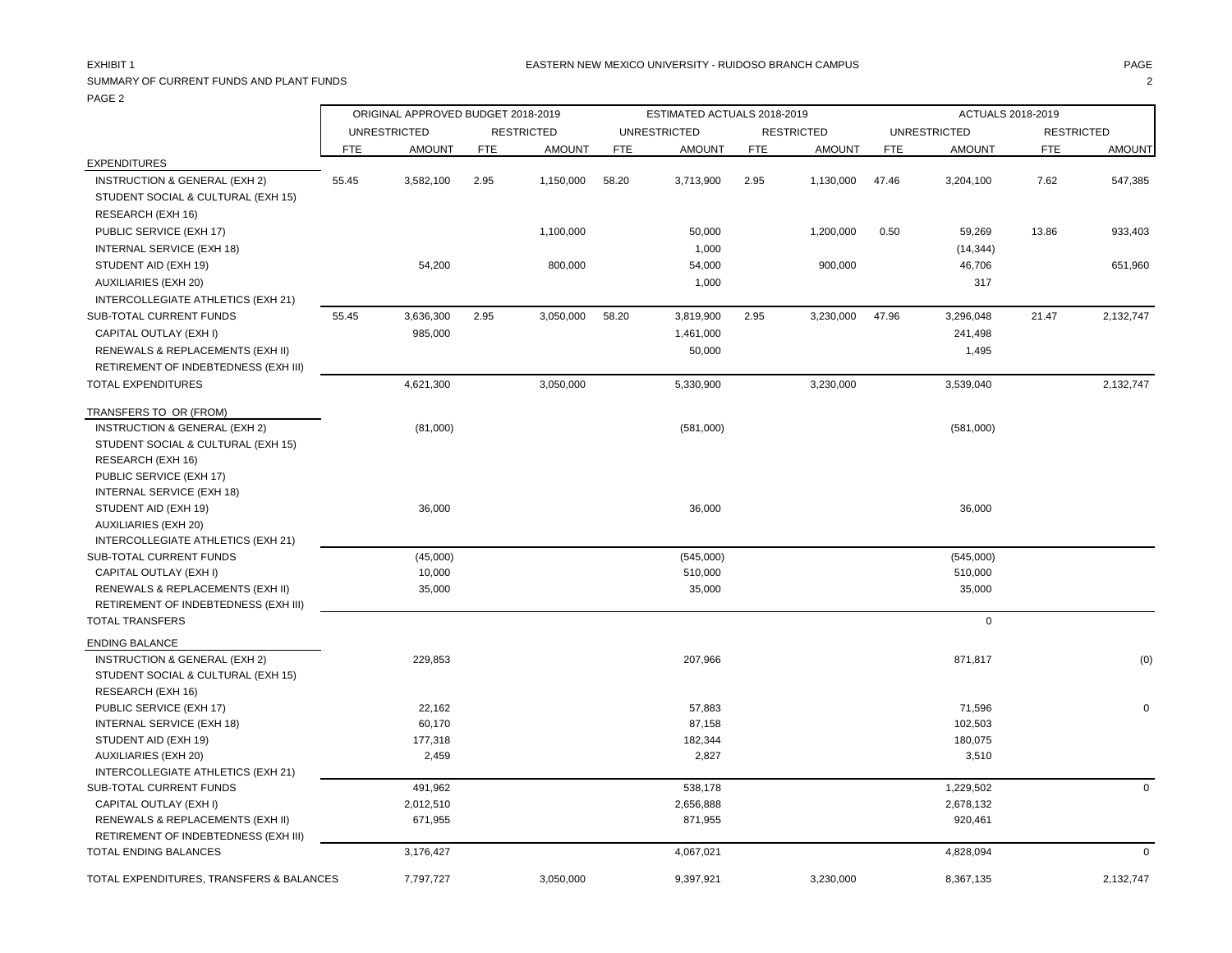# DETAIL OF TRANSACTIONS 3

|                                  | ORIGINAL APPROVED BUDGET 2018-2019 |                   |               | ESTIMATED ACTUALS 2018-2019 |            |                   |            | ACTUALS 2018-2019   |                   |               |
|----------------------------------|------------------------------------|-------------------|---------------|-----------------------------|------------|-------------------|------------|---------------------|-------------------|---------------|
|                                  | <b>UNRESTRICTED</b>                | <b>RESTRICTED</b> |               | <b>UNRESTRICTED</b>         |            | <b>RESTRICTED</b> |            | <b>UNRESTRICTED</b> | <b>RESTRICTED</b> |               |
|                                  | <b>AMOUNT</b><br><b>FTE</b>        | <b>FTE</b>        | <b>AMOUNT</b> | <b>AMOUNT</b><br><b>FTE</b> | <b>FTE</b> | <b>AMOUNT</b>     | <b>FTE</b> | <b>AMOUNT</b>       | <b>FTE</b>        | <b>AMOUNT</b> |
| I & G TO (FROM)                  |                                    |                   |               |                             |            |                   |            |                     |                   |               |
| <b>MANDATORY</b>                 |                                    |                   |               |                             |            |                   |            |                     |                   |               |
| RETIREMENT OF INDEBTEDNESS       |                                    |                   |               |                             |            |                   |            |                     |                   |               |
| STUDENT LOAN MATCHING            |                                    |                   |               |                             |            |                   |            |                     |                   |               |
| <b>REQUIRED</b>                  |                                    |                   |               |                             |            |                   |            |                     |                   |               |
| STUDENT AID--3%                  | 9,072                              |                   |               | 11,328                      |            |                   |            | 19,954              |                   |               |
| <b>BUILDING RNWLS &amp; REPL</b> |                                    |                   |               |                             |            |                   |            |                     |                   |               |
| BUILDING RNWLS & REPL--Supp Appr |                                    |                   |               |                             |            |                   |            |                     |                   |               |
| PLANT EQUIPMENT                  |                                    |                   |               |                             |            |                   |            |                     |                   |               |
| <b>NON-MANDATORY</b>             |                                    |                   |               |                             |            |                   |            |                     |                   |               |
| STUDENT SOCIAL & CULTURAL        |                                    |                   |               |                             |            |                   |            |                     |                   |               |
| <b>RESEARCH</b>                  |                                    |                   |               |                             |            |                   |            |                     |                   |               |
| <b>INTERNAL SERVICE</b>          |                                    |                   |               |                             |            |                   |            |                     |                   |               |
| STUDENT AID                      | 26,928                             |                   |               | 24,672                      |            |                   |            | 16,046              |                   |               |
| <b>AUXILIARIES</b>               |                                    |                   |               |                             |            |                   |            |                     |                   |               |
| <b>INTERCOLLEGIATE ATHLETICS</b> |                                    |                   |               |                             |            |                   |            |                     |                   |               |
| BUILDING RENEWAL & REPLACEME     | 35,000                             |                   |               | 35,000                      |            |                   |            | 35,000              |                   |               |
| CAPITAL OUTLAY / ERR             | 10,000                             |                   |               | 510,000                     |            |                   |            | 510,000             |                   |               |
| TOTAL FROM I & G                 | 81,000                             |                   |               | 581,000                     |            |                   |            | 581,000             |                   |               |
| NET TRANSFERS TO (FROM)          |                                    |                   |               |                             |            |                   |            |                     |                   |               |
| <b>INSTRUCTION &amp; GENERAL</b> | (81,000)                           |                   |               | (581,000)                   |            |                   |            | (581,000)           |                   |               |
| STUDENT SOCIAL & CULTURAL        |                                    |                   |               |                             |            |                   |            |                     |                   |               |
| <b>RESEARCH</b>                  |                                    |                   |               |                             |            |                   |            |                     |                   |               |
| PUBLIC SERVICE                   |                                    |                   |               |                             |            |                   |            |                     |                   |               |
| <b>INTERNAL SERVICE</b>          |                                    |                   |               |                             |            |                   |            |                     |                   |               |
| <b>STUDENT AID</b>               | 36,000                             |                   |               | 36,000                      |            |                   |            | 36,000              |                   |               |
| <b>AUXILIARIES</b>               |                                    |                   |               |                             |            |                   |            |                     |                   |               |
| INTERCOLLEGIATE ATHLETICS        |                                    |                   |               |                             |            |                   |            |                     |                   |               |
| NET TRANSFERS TO (FROM)          |                                    |                   |               |                             |            |                   |            |                     |                   |               |
| <b>CURRENT FUNDS</b>             | (45,000)                           |                   |               | (545,000)                   |            |                   |            | (545,000)           |                   |               |
| CAPITAL OUTLAY                   |                                    |                   |               | 500,000                     |            |                   |            | 500,000             |                   |               |
| PLANT EQUIPMENT                  | 10,000                             |                   |               | 10,000                      |            |                   |            | 10,000              |                   |               |
| RENEWALS & REPLACEMENTS          | 35,000                             |                   |               | 35,000                      |            |                   |            | 35,000              |                   |               |
| <b>DEBT SERVICE</b>              |                                    |                   |               |                             |            |                   |            |                     |                   |               |
| STUDENT LOAN                     |                                    |                   |               |                             |            |                   |            |                     |                   |               |
| <b>ENDOWMENT FUNDS</b>           |                                    |                   |               |                             |            |                   |            |                     |                   |               |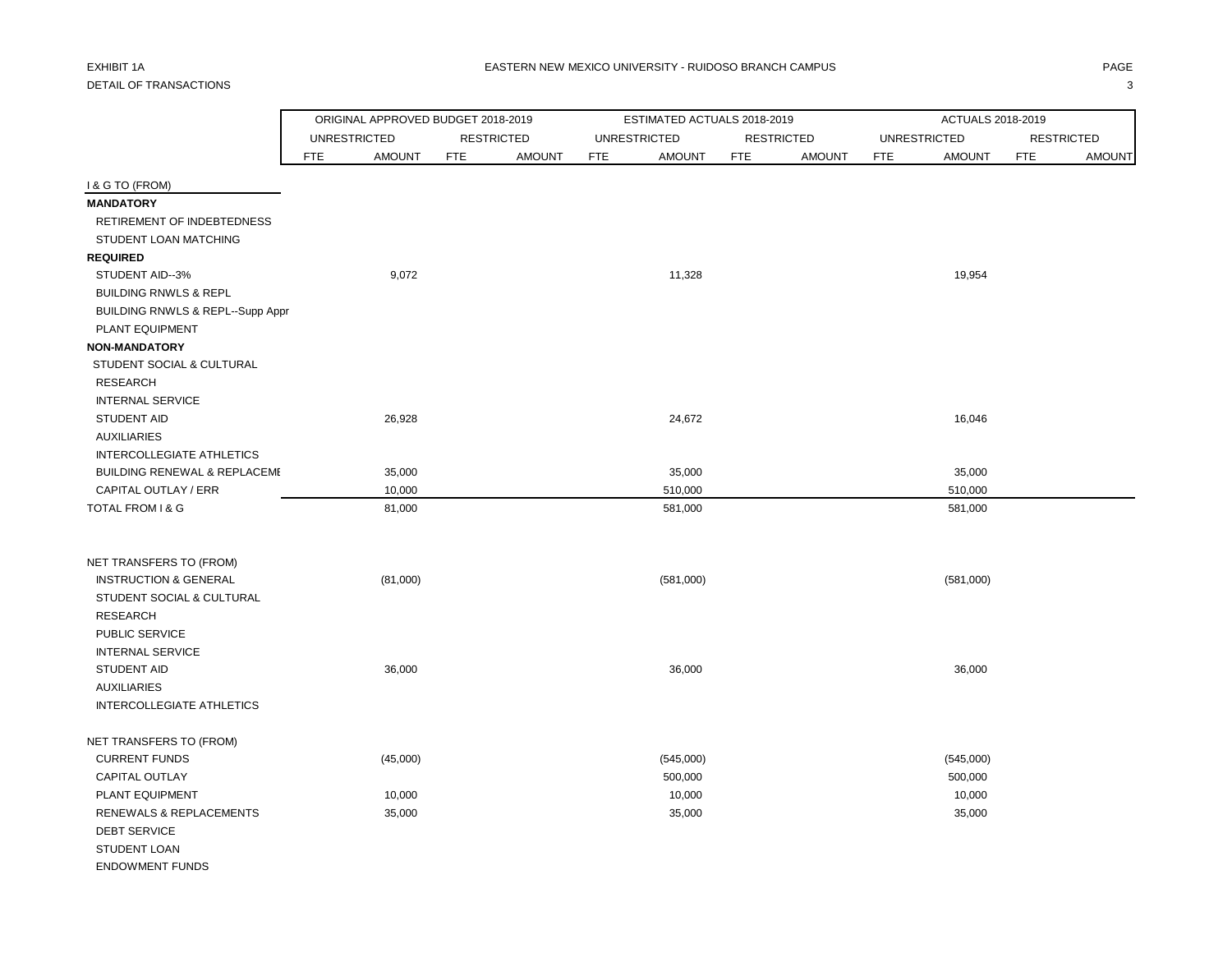SUMMARY INSTRUCTION & GENERAL 4

|                                         |            | ORIGINAL APPROVED BUDGET 2018-2019 |            |                   |            | ESTIMATED ACTUALS 2018-2019 |            |                   |            | ACTUALS 2018-2019   |            |                   |
|-----------------------------------------|------------|------------------------------------|------------|-------------------|------------|-----------------------------|------------|-------------------|------------|---------------------|------------|-------------------|
|                                         |            | <b>UNRESTRICTED</b>                |            | <b>RESTRICTED</b> |            | <b>UNRESTRICTED</b>         |            | <b>RESTRICTED</b> |            | <b>UNRESTRICTED</b> |            | <b>RESTRICTED</b> |
|                                         | <b>FTE</b> | <b>AMOUNT</b>                      | <b>FTE</b> | <b>AMOUNT</b>     | <b>FTE</b> | <b>AMOUNT</b>               | <b>FTE</b> | <b>AMOUNT</b>     | <b>FTE</b> | <b>AMOUNT</b>       | <b>FTE</b> | <b>AMOUNT</b>     |
| <b>REVENUES</b>                         |            |                                    |            |                   |            |                             |            |                   |            |                     |            |                   |
| TUITION AND FEES                        |            | 459,700                            |            |                   |            | 411,000                     |            |                   |            | 416,650             |            |                   |
| FEDERAL APPROPRIATIONS                  |            |                                    |            |                   |            |                             |            |                   |            |                     |            |                   |
| STATE APPROPRIATIONS                    |            | 1,980,800                          |            |                   |            | 1,980,800                   |            |                   |            | 1,980,800           |            |                   |
| LOCAL APP (MILL LEVY)                   |            | 1,185,000                          |            |                   |            | 1,225,000                   |            |                   |            | 1,307,929           |            |                   |
| <b>FEDERAL GRANTS</b>                   |            |                                    |            | 900,000           |            |                             |            | 900,000           |            |                     |            | 530,751           |
| <b>STATE GRANTS</b>                     |            |                                    |            | 150,000           |            |                             |            | 130,000           |            |                     |            | 16,263            |
| <b>LOCAL GRANTS</b>                     |            |                                    |            |                   |            |                             |            |                   |            |                     |            |                   |
| PRIVATE GIFTS                           |            |                                    |            | 100,000           |            |                             |            | 100,000           |            |                     |            | 370               |
| <b>LAND &amp; PERMANENT FUND</b>        |            |                                    |            |                   |            |                             |            |                   |            |                     |            |                   |
| SALES AND SERVICES                      |            |                                    |            |                   |            |                             |            |                   |            |                     |            |                   |
| OTHER SOURCES                           |            | 37,600                             |            |                   |            | 37,600                      |            |                   |            | 103,072             |            |                   |
| <b>TOTAL REVENUES</b>                   |            | 3,663,100                          |            | 1,150,000         |            | 3,654,400                   |            | 1,130,000         |            | 3,808,451           |            | 547,385           |
| <b>BEGINNING BALANCES</b>               |            | 229,853                            |            |                   |            | 848,466                     |            |                   |            | 848,466             |            |                   |
| TOTAL AVAILABLE                         |            | 3,892,953                          |            | 1,150,000         |            | 4,502,866                   |            | 1,130,000         |            | 4,656,917           |            | 547,385           |
| <b>EXPENDITURES</b>                     |            |                                    |            |                   |            |                             |            |                   |            |                     |            |                   |
| <b>INSTRUCTION</b>                      | 25.37      | 1,415,100                          | 0.60       | 945,000           | 24.87      | 1,400,000                   | 0.60       | 945,000           | 23.02      | 1,219,671           | 6.15       | 524,318           |
| <b>ACADEMIC SUPPORT</b>                 | 6.62       | 399,200                            | 1.15       | 70,000            | 6.62       | 399,200                     | 1.15       | 50,000            | 4.57       | 336,922             | 1.05       | 16,428            |
| <b>STUDENT SERVICES</b>                 | 8.52       | 463,500                            | 1.20       | 30,000            | 8.52       | 463,500                     | 1.20       | 30,000            | 6.27       | 392,885             | 0.41       | 6,439             |
| <b>INSTITUTIONAL SUPPORT</b>            | 11.19      | 1,088,900                          |            | 100,000           | 14.44      | 1,231,200                   |            | 100,000           | 10.09      | 1,051,626           |            | 200               |
| PLANT OPERATION & MAINTENANC            | 3.75       | 215,400                            |            | 5,000             | 3.75       | 220,000                     |            | 5,000             | 3.50       | 202,995             |            |                   |
| <b>TOTAL EXPENDITURES</b>               | 55.45      | 3,582,100                          | 2.95       | 1,150,000         | 58.20      | 3,713,900                   | 2.95       | 1,130,000         | 47.46      | 3,204,100           | 7.62       | 547,385           |
| TRANSFERS IN OR (OUT)                   |            |                                    |            |                   |            |                             |            |                   |            |                     |            |                   |
| STUDENT SOCIAL & CULTURAL               |            |                                    |            |                   |            |                             |            |                   |            |                     |            |                   |
| <b>RESEARCH</b>                         |            |                                    |            |                   |            |                             |            |                   |            |                     |            |                   |
| PUBLIC SERVICE                          |            |                                    |            |                   |            |                             |            |                   |            |                     |            |                   |
| <b>INTERNAL SERVICE</b>                 |            |                                    |            |                   |            |                             |            |                   |            |                     |            |                   |
| <b>STUDENT AID</b>                      |            | 36,000                             |            |                   |            | 36,000                      |            |                   |            | 36,000              |            |                   |
| <b>AUXILIARIES</b>                      |            |                                    |            |                   |            |                             |            |                   |            |                     |            |                   |
| <b>INTERCOLLEGIATE ATHLETICS</b>        |            |                                    |            |                   |            |                             |            |                   |            |                     |            |                   |
| <b>CAPITAL OUTLAY</b>                   |            |                                    |            |                   |            | 500,000                     |            |                   |            | 500,000             |            |                   |
| PLANT EQUIPMENT                         |            | 10,000                             |            |                   |            | 10,000                      |            |                   |            | 10,000              |            |                   |
| <b>DEBT SERVICE</b>                     |            |                                    |            |                   |            |                             |            |                   |            |                     |            |                   |
| STUDENT LOAN                            |            |                                    |            |                   |            |                             |            |                   |            |                     |            |                   |
| <b>BUILDING RENEWALS &amp; REPLACEM</b> |            | 35,000                             |            |                   |            | 35,000                      |            |                   |            | 35,000              |            |                   |
| <b>ENDOWMENT</b>                        |            |                                    |            |                   |            |                             |            |                   |            |                     |            |                   |
| <b>TOTAL TRANSFERS</b>                  |            | 81,000                             |            |                   |            | 581,000                     |            |                   |            | 581,000             |            |                   |
| <b>ENDING BALANCE</b>                   |            | 229,853                            | 6.4%       |                   |            | 207,966                     | 5.6%       |                   |            | 871,817             | 27.2%      | (0)               |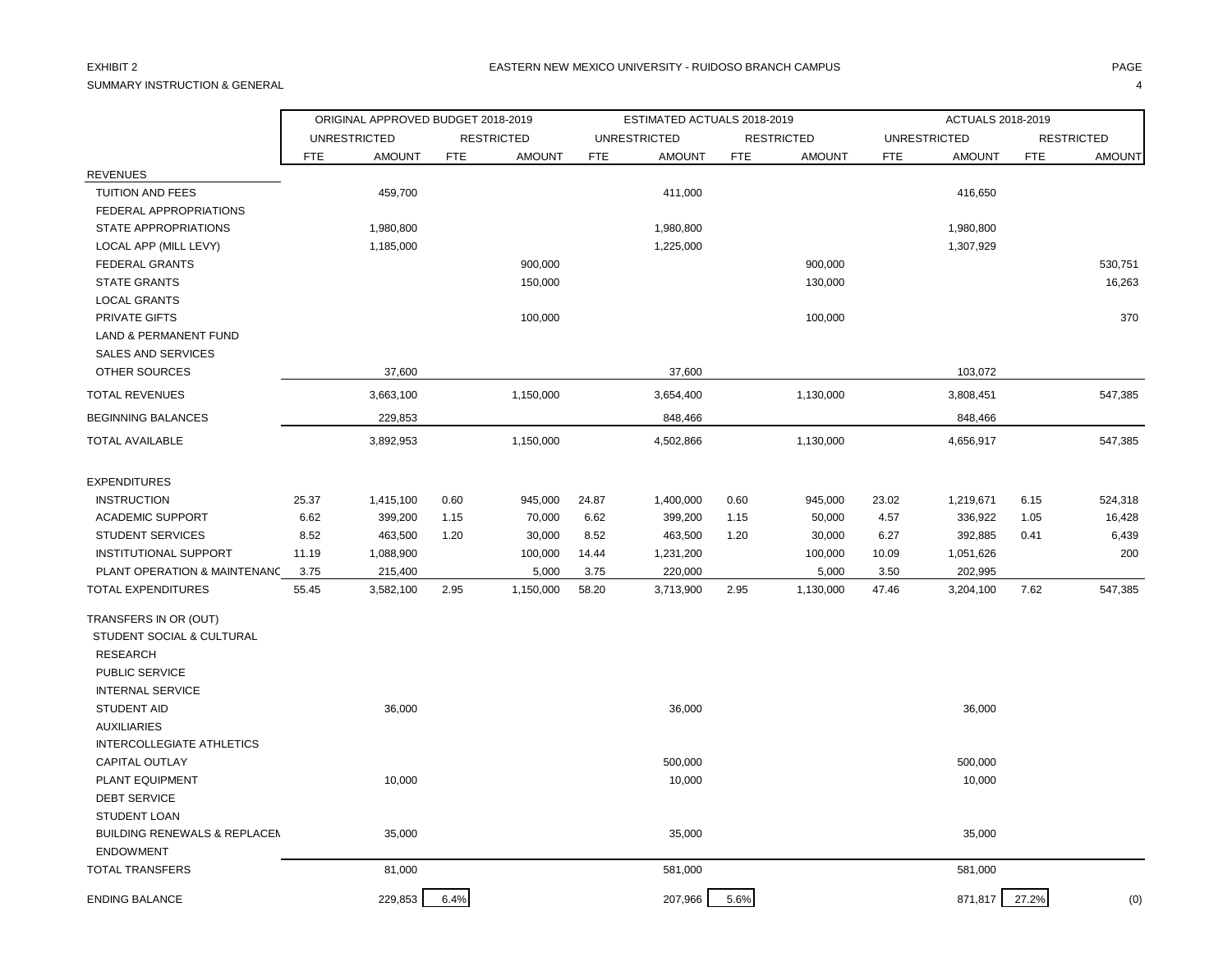## TUITION & FEES FOR I & G 5

|                                     |     | ORIGINAL APPROVED BUDGET 2018-2019 |            |                   |            | ESTIMATED ACTUALS 2018-2019 |            |                   |            | ACTUALS 2018-2019   |            |                   |
|-------------------------------------|-----|------------------------------------|------------|-------------------|------------|-----------------------------|------------|-------------------|------------|---------------------|------------|-------------------|
|                                     |     | <b>UNRESTRICTED</b>                |            | <b>RESTRICTED</b> |            | <b>UNRESTRICTED</b>         |            | <b>RESTRICTED</b> |            | <b>UNRESTRICTED</b> |            | <b>RESTRICTED</b> |
|                                     | FTE | <b>AMOUNT</b>                      | <b>FTE</b> | <b>AMOUNT</b>     | <b>FTE</b> | <b>AMOUNT</b>               | <b>FTE</b> | <b>AMOUNT</b>     | <b>FTE</b> | <b>AMOUNT</b>       | <b>FTE</b> | <b>AMOUNT</b>     |
| REGULAR ACADEMIC                    |     |                                    |            |                   |            |                             |            |                   |            |                     |            |                   |
| <b>TUITION</b>                      |     | 327,000                            |            |                   |            | 319,000                     |            |                   |            | 317,703             |            |                   |
| <b>TOTAL TUITION</b>                |     | 327,000                            |            |                   |            | 319,000                     |            |                   |            | 317,703             |            |                   |
| MISCELLANEOUS FEES                  |     |                                    |            |                   |            |                             |            |                   |            |                     |            |                   |
| DEFERRED PAYMENT                    |     |                                    |            |                   |            | 0                           |            |                   |            | 780                 |            |                   |
| <b>GRADUATION</b>                   |     | 0                                  |            |                   |            | $\mathbf 0$                 |            |                   |            | 280                 |            |                   |
| OTHER/COURSE FEES                   |     | 92,000                             |            |                   |            | 92,000                      |            |                   |            | 97,887              |            |                   |
| <b>TOTAL FEES</b>                   |     | 92,000                             |            |                   |            | 92,000                      |            |                   |            | 98,947              |            |                   |
| <b>TOTAL TUITION AND FEES</b>       |     | 419,000                            |            |                   |            | 411,000                     |            |                   |            | 416,650             |            |                   |
| COMMUNITY EDUCATION (IN PROGRAM 17) |     |                                    |            |                   |            |                             |            |                   |            |                     |            |                   |
| <b>CUSTOMIZED TRAINING</b>          |     | 7,300                              |            |                   |            |                             |            |                   |            |                     |            |                   |
| <b>GED FEES</b>                     |     | 3,400                              |            |                   |            |                             |            |                   |            |                     |            |                   |
| <b>MISCELLANEOUS</b>                |     | 30,000                             |            |                   |            |                             |            |                   |            |                     |            |                   |
| TOTAL COMMUNITY EDUCATION           |     | 40,700                             |            |                   |            | 0                           |            |                   |            | 0                   |            |                   |
| <b>TOTAL EXHIBIT 3</b>              |     | 459,700                            |            |                   |            | 411,000                     |            |                   |            | 416,650             |            |                   |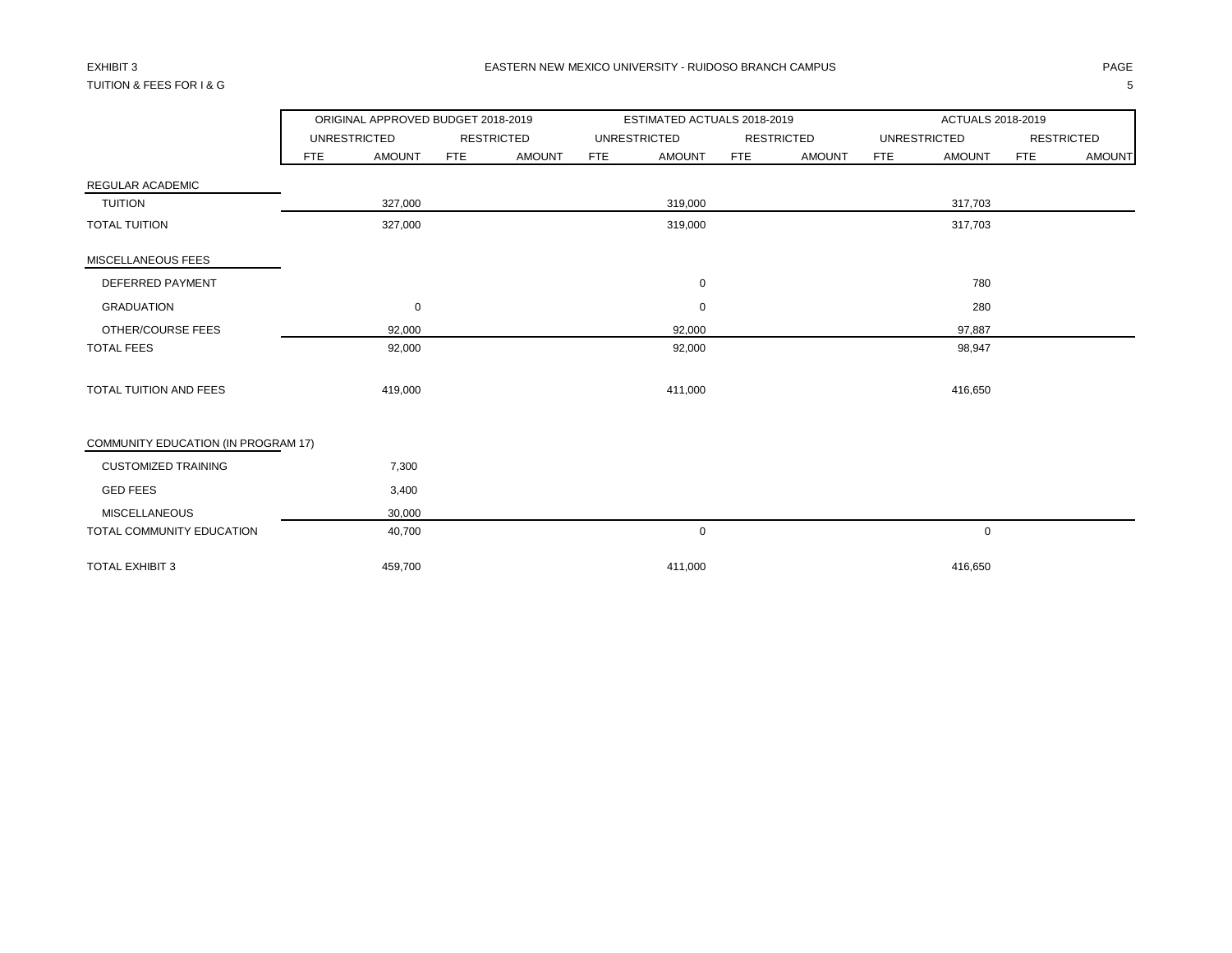|                                                         |            | ORIGINAL APPROVED BUDGET 2018-2019 |            |                   |            | ESTIMATED ACTUALS 2018-2019 |            |                   |            | ACTUALS 2018-2019   |                   |               |
|---------------------------------------------------------|------------|------------------------------------|------------|-------------------|------------|-----------------------------|------------|-------------------|------------|---------------------|-------------------|---------------|
|                                                         |            | <b>UNRESTRICTED</b>                |            | <b>RESTRICTED</b> |            | <b>UNRESTRICTED</b>         |            | <b>RESTRICTED</b> |            | <b>UNRESTRICTED</b> | <b>RESTRICTED</b> |               |
|                                                         | <b>FTE</b> | <b>AMOUNT</b>                      | <b>FTE</b> | <b>AMOUNT</b>     | <b>FTE</b> | <b>AMOUNT</b>               | <b>FTE</b> | <b>AMOUNT</b>     | <b>FTE</b> | <b>AMOUNT</b>       | <b>FTE</b>        | <b>AMOUNT</b> |
| EXHIBIT 4 - APPROPRIATIONS FOR I & G                    |            |                                    |            |                   |            |                             |            |                   |            |                     |                   |               |
| FEDERAL APPROPRIATIONS<br><b>TOTAL FEDERAL</b>          |            |                                    |            |                   |            |                             |            |                   |            |                     |                   |               |
| STATE APPROPRIATIONS                                    |            |                                    |            |                   |            |                             |            |                   |            |                     |                   |               |
| <b>REGULAR</b>                                          |            | 1,980,800                          |            |                   |            | 1,980,800                   |            |                   |            | 1,980,800           |                   |               |
| HED--HOLD HARMLESS                                      |            | $\mathbf 0$                        |            |                   |            | 0                           |            |                   |            | $\mathsf 0$         |                   |               |
| SALARIES-HED                                            |            |                                    |            |                   |            |                             |            |                   |            |                     |                   |               |
| HIGH SKILLS TRAINING--HED                               |            |                                    |            |                   |            |                             |            |                   |            |                     |                   |               |
| TOTAL STATE APPROPRIATIONS                              |            | 1,980,800                          |            | $\mathsf{O}$      |            | 1,980,800                   |            |                   |            | 1,980,800           |                   | $\mathbf 0$   |
| LOCAL APPROPRIATIONS                                    |            |                                    |            |                   |            |                             |            |                   |            |                     |                   |               |
| MILL LEVY                                               |            | 1,185,000                          |            |                   |            | 1,225,000                   |            |                   |            | 1,307,929           |                   |               |
| <b>TOTAL LOCAL</b>                                      |            | 1,185,000                          |            |                   |            | 1,225,000                   |            |                   |            | 1,307,929           |                   |               |
| EXHIBIT 5 - GOVERNMENTAL GRANTS AND CONTRACTS FOR I & G |            |                                    |            |                   |            |                             |            |                   |            |                     |                   |               |
| <b>FEDERAL</b>                                          |            |                                    |            |                   |            |                             |            |                   |            |                     |                   |               |
| <b>GRANTS / FWS</b>                                     |            |                                    |            | 900,000           |            |                             |            | 900,000           |            |                     |                   | 530,751       |
| <b>TOTAL FEDERAL</b>                                    |            | $\mathbf 0$                        |            | 900,000           |            | 0                           |            | 900,000           |            | $\mathsf 0$         |                   | 530,751       |
| <b>STATE</b>                                            |            |                                    |            |                   |            |                             |            |                   |            |                     |                   |               |
| STATE WORK STUDY                                        |            |                                    |            | 0                 |            |                             |            | $\mathbf 0$       |            |                     |                   | 13,526        |
| <b>MISCELLANEOUS</b>                                    |            |                                    |            | 150,000           |            |                             |            | 130,000           |            |                     |                   | 2,737         |
| <b>TOTAL STATE</b>                                      |            |                                    |            | 150,000           |            |                             |            | 130,000           |            |                     |                   | 16,263        |
| LOCAL                                                   |            |                                    |            |                   |            |                             |            |                   |            |                     |                   |               |
| <b>TOTAL LOCAL</b>                                      |            | $\mathbf 0$                        |            |                   |            | 0                           |            |                   |            | $\mathbf 0$         |                   |               |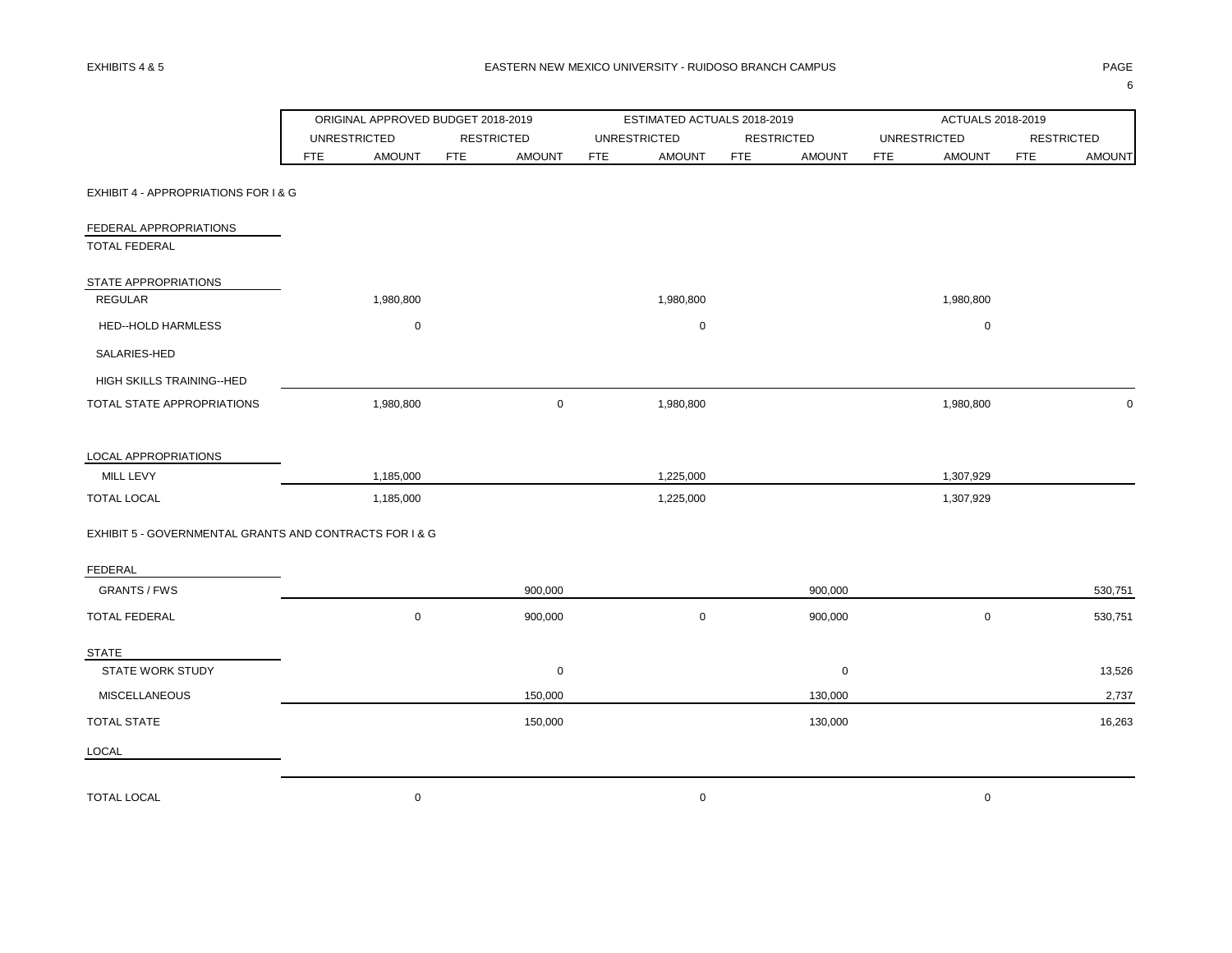7

|                                     |            | ORIGINAL APPROVED BUDGET 2018-2019 |                   |               |            | ESTIMATED ACTUALS 2018-2019 |            |                   |            | ACTUALS 2018-2019 |            |                   |
|-------------------------------------|------------|------------------------------------|-------------------|---------------|------------|-----------------------------|------------|-------------------|------------|-------------------|------------|-------------------|
|                                     |            | <b>UNRESTRICTED</b>                | <b>RESTRICTED</b> |               |            | <b>UNRESTRICTED</b>         |            | <b>RESTRICTED</b> |            | UNRESTRICTED      |            | <b>RESTRICTED</b> |
|                                     | <b>FTE</b> | <b>AMOUNT</b>                      | <b>FTE</b>        | <b>AMOUNT</b> | <b>FTE</b> | <b>AMOUNT</b>               | <b>FTE</b> | <b>AMOUNT</b>     | <b>FTE</b> | <b>AMOUNT</b>     | <b>FTE</b> | <b>AMOUNT</b>     |
| EXHIBIT 6 - PRIVATE GIFTS FOR I & G |            |                                    |                   |               |            |                             |            |                   |            |                   |            |                   |
| PRIVATE GIFTS                       |            |                                    |                   |               |            |                             |            |                   |            |                   |            |                   |
| <b>RESTRICTED GIFTS</b>             |            |                                    |                   | 100,000       |            |                             |            | 100,000           |            |                   |            | 370               |
| <b>OTHER</b>                        |            |                                    |                   |               |            |                             |            |                   |            |                   |            |                   |
| <b>TOTAL PRIVATE GIFTS</b>          |            | $\mathbf 0$                        |                   | 100,000       |            | 0                           |            | 100,000           |            | $\mathbf 0$       |            | 370               |
|                                     |            |                                    |                   |               |            |                             |            |                   |            |                   |            |                   |
|                                     |            |                                    |                   |               |            |                             |            |                   |            |                   |            |                   |
| EXHIBIT 7 - LAND & PERMANENT FUND   |            |                                    |                   |               |            |                             |            |                   |            |                   |            |                   |
| LAND & PERMANENT FUND               |            |                                    |                   |               |            |                             |            |                   |            |                   |            |                   |
| <b>STATE LAND</b>                   |            |                                    |                   |               |            |                             |            |                   |            |                   |            |                   |
| PERMANENT FUND                      |            |                                    |                   |               |            |                             |            |                   |            |                   |            |                   |
| TOTAL LAND & PERMANENT FUND         |            | $\mathbf 0$                        |                   | $\mathbf 0$   |            | 0                           |            | $\mathbf 0$       |            | $\mathbf 0$       |            | 0                 |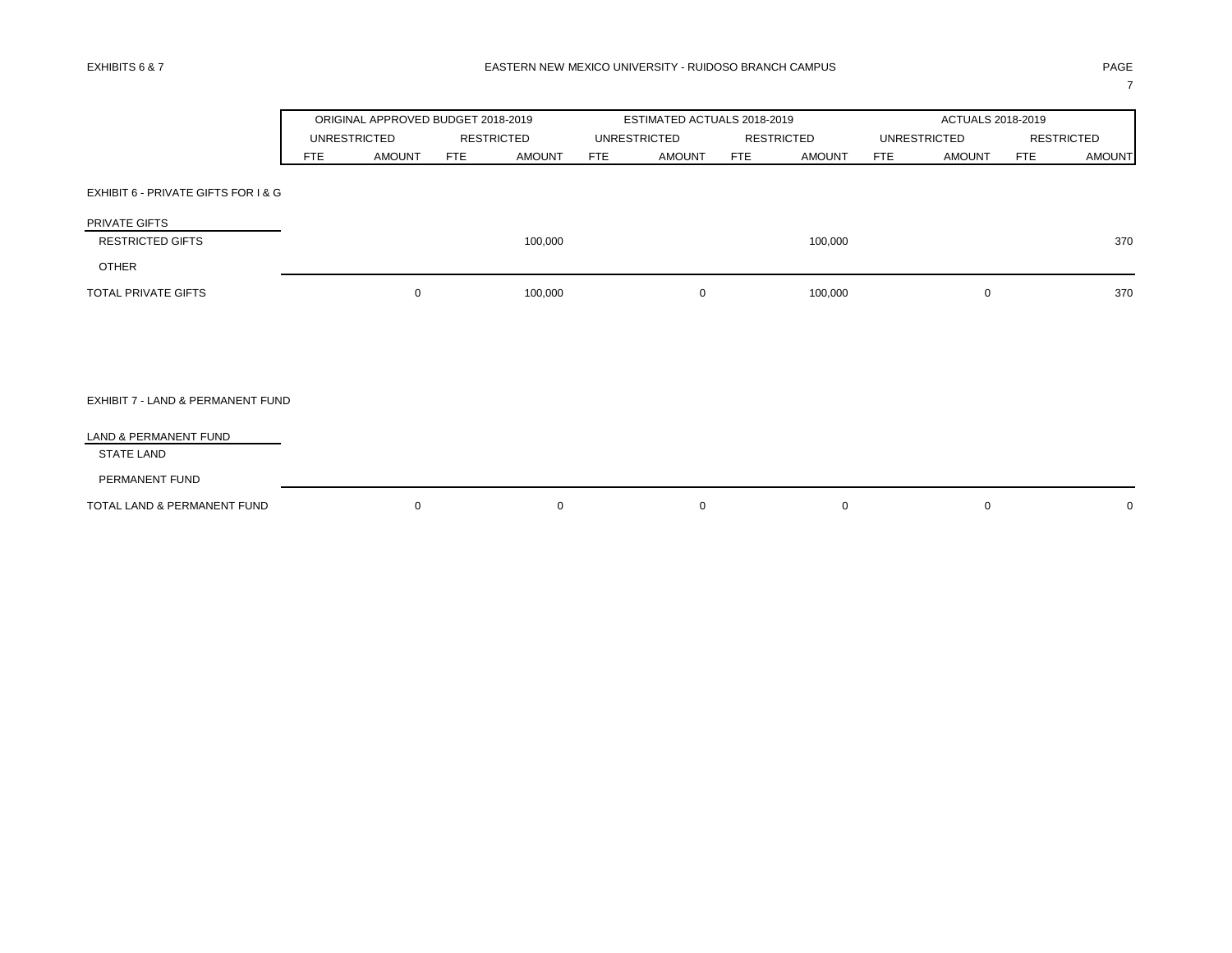|                                                |                     | ORIGINAL APPROVED BUDGET 2018-2019 |            |                   |            | ESTIMATED ACTUALS 2018-2019 |            |                   |            | ACTUALS 2018-2019   |            |                   |
|------------------------------------------------|---------------------|------------------------------------|------------|-------------------|------------|-----------------------------|------------|-------------------|------------|---------------------|------------|-------------------|
|                                                | <b>UNRESTRICTED</b> |                                    |            | <b>RESTRICTED</b> |            | <b>UNRESTRICTED</b>         |            | <b>RESTRICTED</b> |            | <b>UNRESTRICTED</b> |            | <b>RESTRICTED</b> |
|                                                | FTE                 | <b>AMOUNT</b>                      | <b>FTE</b> | <b>AMOUNT</b>     | <b>FTE</b> | <b>AMOUNT</b>               | <b>FTE</b> | <b>AMOUNT</b>     | <b>FTE</b> | <b>AMOUNT</b>       | <b>FTE</b> | <b>AMOUNT</b>     |
| EXHIBIT 8 - SALES & SERVICES                   |                     |                                    |            |                   |            |                             |            |                   |            |                     |            |                   |
| <b>SALES &amp; SERVICES</b>                    |                     |                                    |            |                   |            |                             |            |                   |            |                     |            |                   |
|                                                |                     |                                    |            |                   |            |                             |            |                   |            |                     |            |                   |
| TOTAL SALES & SERVICES                         |                     | $\mathbf 0$                        |            | $\mathbf 0$       |            | $\mathbf 0$                 |            | 0                 |            | $\mathsf 0$         |            | $\mathbf 0$       |
|                                                |                     |                                    |            |                   |            |                             |            |                   |            |                     |            |                   |
| EXHIBIT 9 - OTHER SOURCES OF REVENUE FOR I & G |                     |                                    |            |                   |            |                             |            |                   |            |                     |            |                   |
| OTHER SOURCES FOR I & G                        |                     |                                    |            |                   |            |                             |            |                   |            |                     |            |                   |
| <b>INTEREST -- NET FEES</b>                    |                     | 1,400                              |            |                   |            | 1,400                       |            |                   |            | 9,698               |            |                   |
| <b>INDIRECT COST</b>                           |                     | 36,000                             |            |                   |            | 36,000                      |            |                   |            | 66,154              |            |                   |
| <b>LIBRARY FINES</b>                           |                     | 0                                  |            |                   |            | 0                           |            |                   |            | 67                  |            |                   |
| <b>DISHONORED CHECK FEE</b>                    |                     | $\mathbf 0$                        |            |                   |            | $\mathbf 0$                 |            |                   |            | $\mathbf 0$         |            |                   |
| <b>OTHER</b>                                   |                     | 200                                |            |                   |            | 200                         |            |                   |            | 27,154              |            |                   |
| TOTAL OTHER SOURCES FOR I & G                  |                     | 37,600                             |            | $\mathbf 0$       |            | 37,600                      |            | 0                 |            | 103,072             |            | $\mathbf 0$       |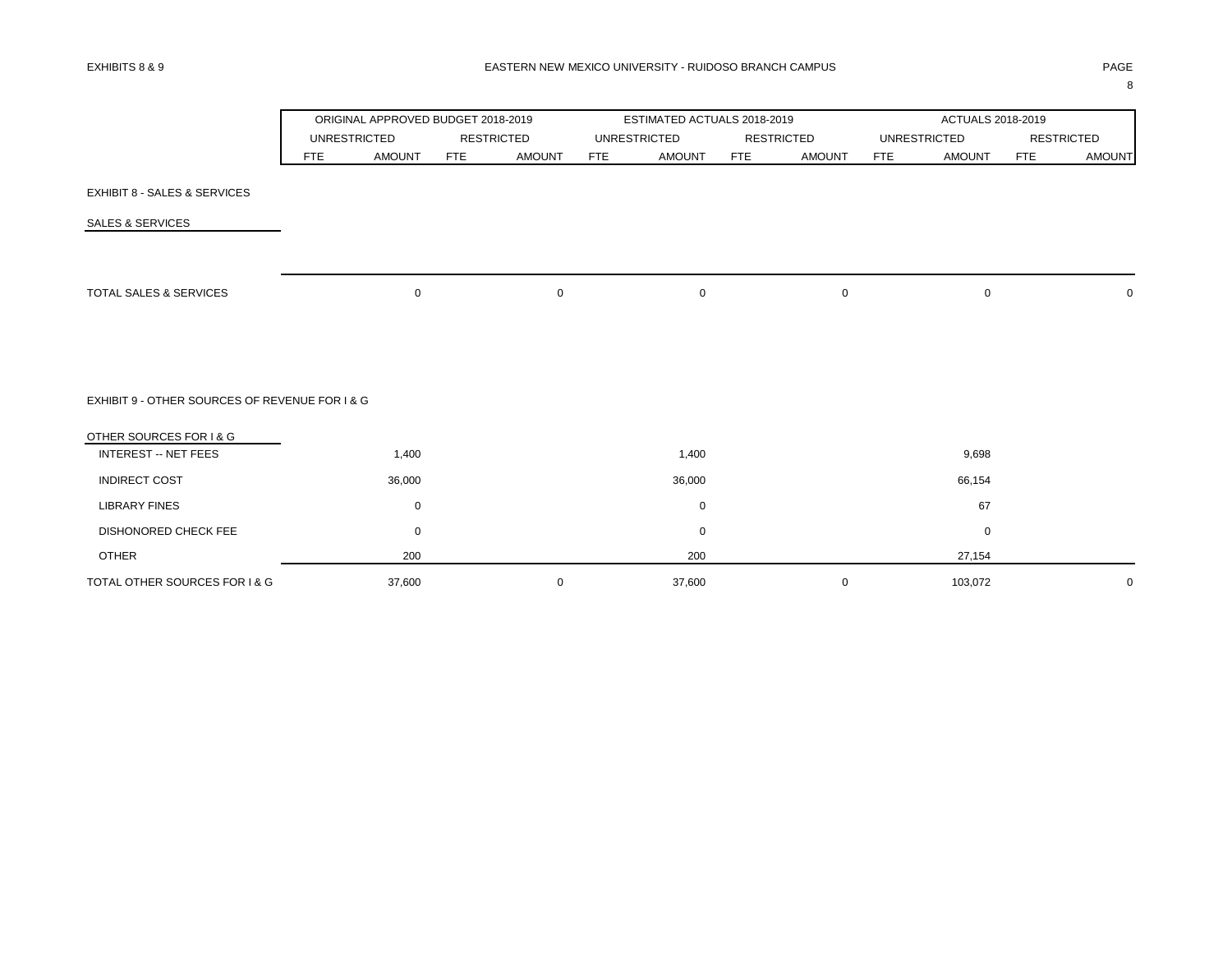# INSTRUCTION - PAGE 1 9

|                                                      |            | ORIGINAL APPROVED BUDGET 2018-2019 |            |                   |            | ESTIMATED ACTUALS 2018-2019 |            |                   |            | ACTUALS 2018-2019   |            |                   |
|------------------------------------------------------|------------|------------------------------------|------------|-------------------|------------|-----------------------------|------------|-------------------|------------|---------------------|------------|-------------------|
|                                                      |            | <b>UNRESTRICTED</b>                |            | <b>RESTRICTED</b> |            | <b>UNRESTRICTED</b>         |            | <b>RESTRICTED</b> |            | <b>UNRESTRICTED</b> |            | <b>RESTRICTED</b> |
|                                                      | <b>FTE</b> | <b>AMOUNT</b>                      | <b>FTE</b> | <b>AMOUNT</b>     | <b>FTE</b> | <b>AMOUNT</b>               | <b>FTE</b> | <b>AMOUNT</b>     | <b>FTE</b> | <b>AMOUNT</b>       | <b>FTE</b> | <b>AMOUNT</b>     |
| GENERAL ACADEMIC INSTRUCTION                         |            |                                    |            |                   |            |                             |            |                   |            |                     |            |                   |
| <b>LANGUAGE &amp; FINE ARTS</b>                      | 7.21       | 216,988                            |            |                   | 7.21       | 216,988                     |            |                   | 4.75       | 149,745             |            |                   |
| MATH AND SCIENCES                                    | 7.69       | 341,562                            | 0.48       | 7,500             | 7.69       | 341,562                     | 0.48       | 7,500             | 5.75       | 253,083             |            |                   |
| HISTORY / HUMANITIES / SOC SCI                       | 3.37       | 149,093                            | 0.12       | 1,800             | 3.37       | 149,093                     | 0.12       | 1,800             | 3.33       | 147,577             |            |                   |
| <b>BUSINESS &amp; INFORMATION SYS</b>                | 4.20       | 177,543                            |            |                   | 4.20       | 177,543                     |            |                   | 4.39       | 177,228             |            |                   |
| CAREER AND TECH ED                                   | 1.90       | 74,957                             |            |                   | 1.90       | 74,957                      |            |                   | 4.30       | 127,970             |            |                   |
| TOTAL GENERAL ACADEMIC INSTR                         | 24.37      | 960,143                            | 0.60       | 9,300             | 24.37      | 960,143                     | 0.60       | 9,300             | 22.52      | 855,602             |            |                   |
| OTHER PROGRAMS                                       |            |                                    |            |                   |            |                             |            |                   |            |                     |            |                   |
| <b>DISTANCE ED</b>                                   | 1.00       | 143,105                            |            |                   | 0.50       | 143,105                     |            |                   | 0.50       | 85,342              |            |                   |
| <b>RESTRICTED GRANTS (ACTUALS)</b>                   |            |                                    |            |                   |            |                             |            |                   |            |                     | 6.15       | 467,244           |
| TOTAL OTHER PROGRAMS                                 | 1.00       | 143,105                            |            |                   | 0.50       | 143,105                     |            |                   | 0.50       | 85,342              | 6.15       | 467,244           |
| <b>MISCELLANEOUS</b>                                 |            | 15,038                             |            | 935,700           |            | 29,204                      |            | 935,700           |            | 5,751               |            |                   |
| COST DIST(TEL; POST; PRINT; INT)<br><b>HONORARIA</b> |            | 41,303                             |            |                   |            | 41,303                      |            |                   |            | 41,302              |            |                   |
| FACULTY ENRICHMENT                                   |            |                                    |            |                   |            |                             |            |                   |            |                     |            |                   |
| <b>RETIREMENT</b>                                    |            | 81,187                             |            |                   |            | 81,187                      |            |                   |            | 106,095             |            | 24,962            |
| SOCIAL SECURITY<br><b>GROUP INSURANCE</b>            |            | 66450                              |            |                   |            | 66,450                      |            |                   |            | 60,729<br>40,366    |            | 13,914<br>14,166  |
| <b>WORKER'S COMPENSATION</b>                         |            | 49,325<br>478                      |            |                   |            | 49,263<br>478               |            |                   |            | 1,931               |            | 186               |
| UNEMPLOYMENT COMPENSATION                            |            | 454                                |            |                   |            | 454                         |            |                   |            | 2                   |            | $\overline{2}$    |
| <b>RETIREE HEALTH</b>                                |            | 18,157                             |            |                   |            | 18,157                      |            |                   |            | 16,510              |            | 3,743             |
| <b>WAIVER OF TUITION</b>                             |            | 10,256                             |            |                   |            | 10,256                      |            |                   |            | 270                 |            | 101.25            |
| ANNUAL LEAVE                                         |            |                                    |            |                   |            |                             |            |                   |            | 5,770               |            |                   |
| TOTAL ITEMS NOT IN 10A's                             |            | 282,648                            |            | 935,700           |            | 296,752                     |            | 935,700           |            | 278,727             |            | 57,073            |
| <b>TOTAL INSTRUCTION</b><br>(WITHOUT COMMUNITY ED)   | 25.37      | 1,385,896                          | 0.60       | 945,000           | 24.87      | 1,400,000                   | 0.60       | 945,000           | 23.02      | 1,219,671           | 6.15       | 524,318           |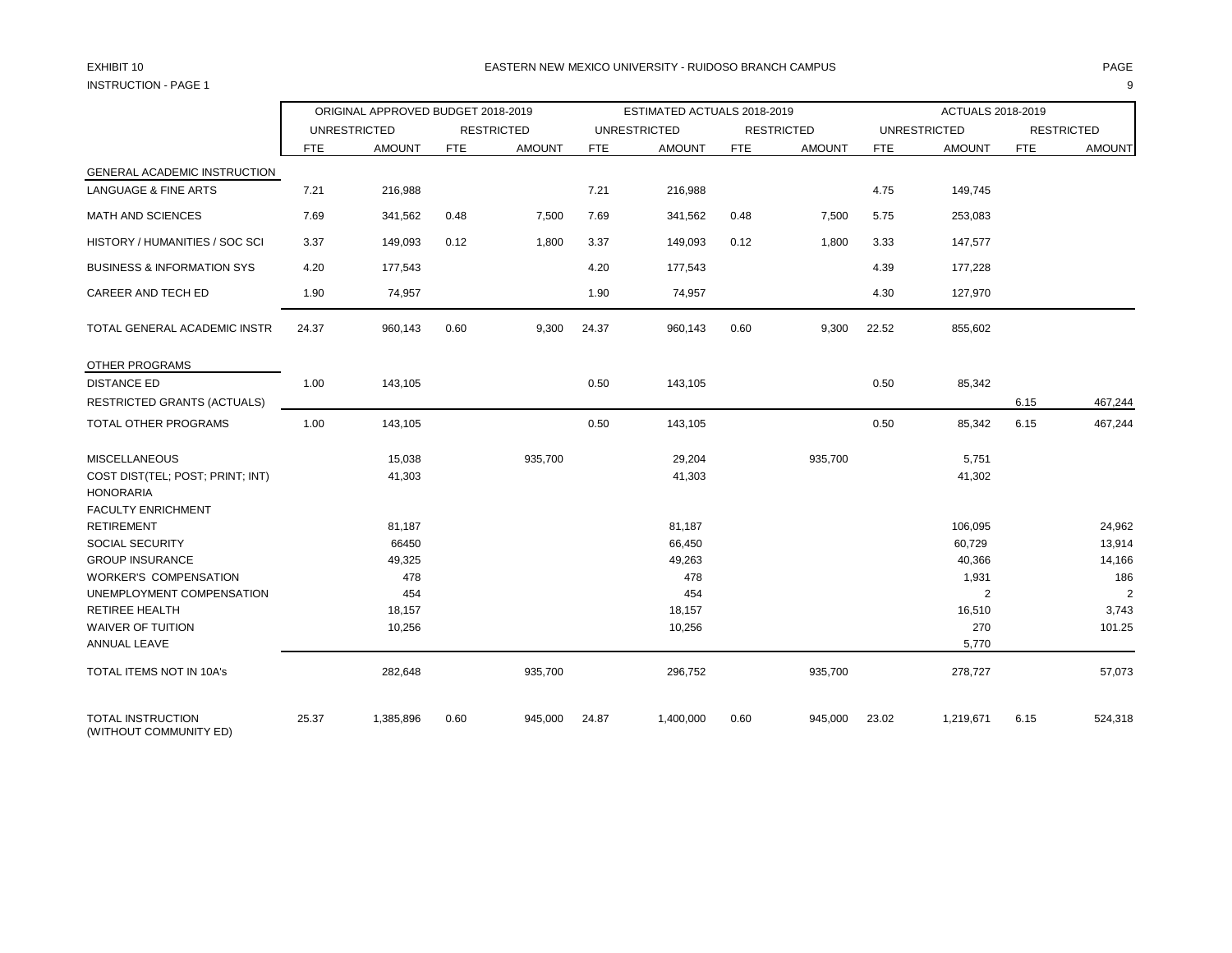## INSTRUCTION - PAGE 2 10 COMMUNITY EDUCATION

| COMMUNITY EDUCATION                                                                                                                               |       |                                    |            |                   |            |                             |            |                   |            |                     |            |                   |
|---------------------------------------------------------------------------------------------------------------------------------------------------|-------|------------------------------------|------------|-------------------|------------|-----------------------------|------------|-------------------|------------|---------------------|------------|-------------------|
|                                                                                                                                                   |       | ORIGINAL APPROVED BUDGET 2018-2019 |            |                   |            | ESTIMATED ACTUALS 2018-2019 |            |                   |            | ACTUALS 2018-2019   |            |                   |
|                                                                                                                                                   |       | <b>UNRESTRICTED</b>                |            | <b>RESTRICTED</b> |            | <b>UNRESTRICTED</b>         |            | <b>RESTRICTED</b> |            | <b>UNRESTRICTED</b> |            | <b>RESTRICTED</b> |
|                                                                                                                                                   | FTE   | <b>AMOUNT</b>                      | <b>FTE</b> | <b>AMOUNT</b>     | <b>FTE</b> | <b>AMOUNT</b>               | <b>FTE</b> | <b>AMOUNT</b>     | <b>FTE</b> | <b>AMOUNT</b>       | <b>FTE</b> | <b>AMOUNT</b>     |
| <b>COMMUNITY EDUCATION</b>                                                                                                                        |       |                                    |            |                   |            |                             |            |                   |            |                     |            |                   |
| COMMUNITY ED (IN PROGRAM 17)                                                                                                                      |       | 26,210                             |            |                   |            |                             |            |                   |            |                     |            |                   |
| TOTAL COMMUNITY EDUCATION                                                                                                                         |       | 26,210                             |            |                   |            |                             |            |                   |            |                     |            |                   |
| <b>RETIREMENT</b><br>SOCIAL SECURITY                                                                                                              |       | 1,760<br>969                       |            |                   |            |                             |            |                   |            |                     |            |                   |
| <b>GROUP INSURANCE</b><br><b>WORKER'S COMPENSATION</b><br>UNEMPLOYMENT COMPENSATION<br><b>RETIREE HEALTH</b><br>WAIVER OF TUITION<br>ANNUAL LEAVE |       | 6<br>6<br>253                      |            |                   |            |                             |            |                   |            |                     |            |                   |
| TOTAL ITEMS NOT IN 10A's                                                                                                                          |       | 2,994                              |            |                   |            |                             |            |                   |            |                     |            |                   |
| TOTAL COMMUNITY EDUCATION                                                                                                                         |       | 29,204                             |            |                   |            |                             |            |                   |            |                     |            |                   |
| <b>GRAND TOTAL INSTRUCTION</b>                                                                                                                    | 25.37 | 1,415,100                          | 0.60       | 945,000           | 24.87      | 1,400,000                   | 0.60       | 945,000           | 23.02      | 1,219,671           | 6.15       | 524,318           |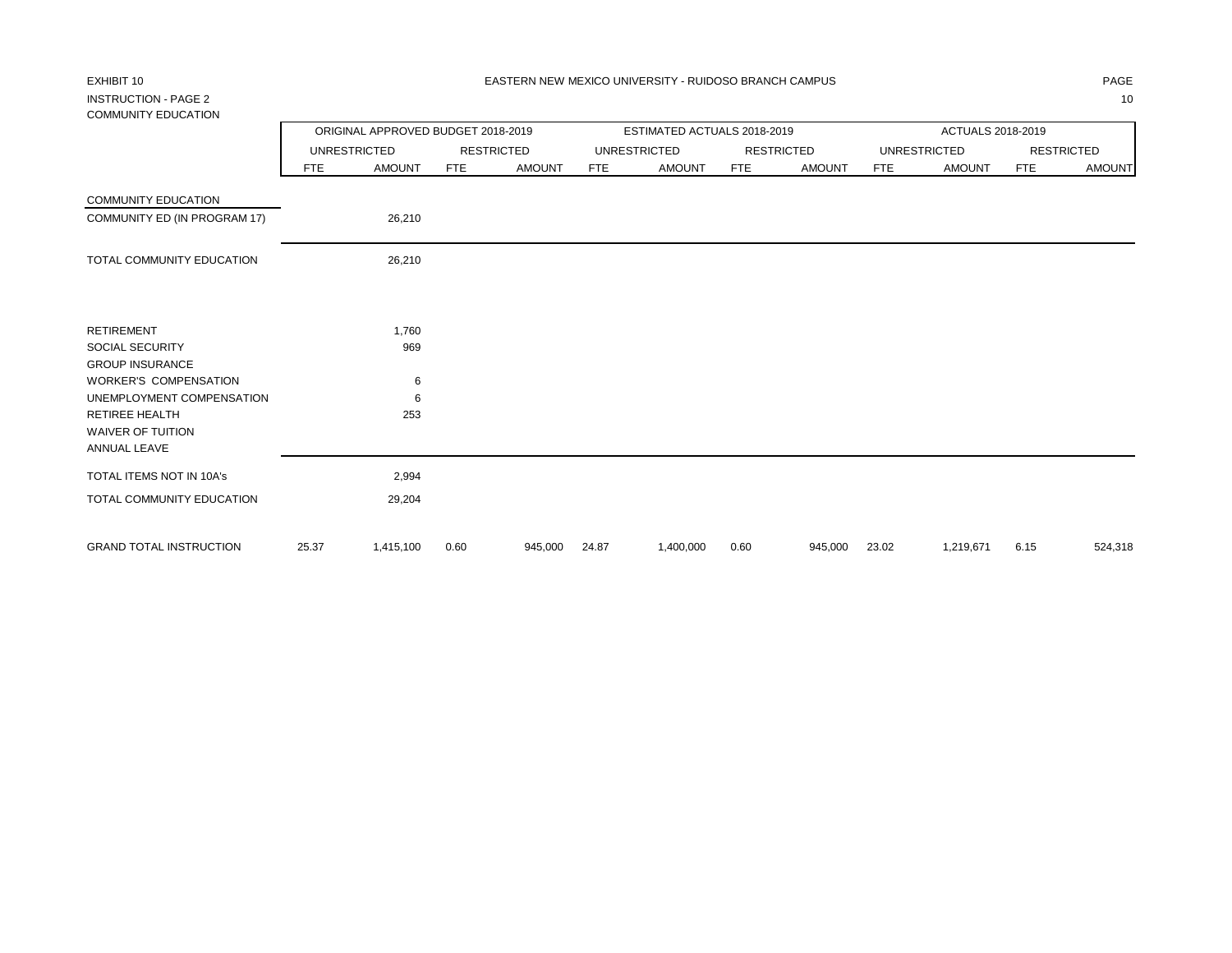## INSTRUCTION 11 INSTRUCTION

### EXHIBIT 10A PAGE EASTERN NEW MEXICO UNIVERSITY - RUIDOSO BRANCH CAMPUS

| ORIGINAL APPROVED BUDGET 2018-2019<br>ESTIMATED ACTUALS 2018-2019<br>ACTUALS 2018-2019<br><b>UNRESTRICTED</b><br><b>UNRESTRICTED</b><br><b>RESTRICTED</b><br><b>RESTRICTED</b><br><b>UNRESTRICTED</b><br><b>RESTRICTED</b><br><b>FTE</b><br><b>AMOUNT</b><br><b>FTE</b><br><b>AMOUNT</b><br><b>AMOUNT</b><br><b>FTE</b><br><b>AMOUNT</b><br><b>AMOUNT</b><br><b>FTE</b><br><b>AMOUNT</b><br><b>FTE</b><br><b>FTE</b><br>LANGUAGE & FINE ARTS<br>PROFESSIONAL SALARIES<br><b>FACULTY SALARIES</b><br>6.95<br>202,513<br>6.95<br>202,513<br>4.75<br>134,916<br>0.00<br>0.00<br><b>GRAD ASSISTANT SALARIES</b><br>0.00<br>SUPPORT STAFF SALARIES<br><b>TECHNICIAN SALARIES</b><br><b>STUDENT SALARIES</b><br>0.26<br>4,000<br>0.26<br>4,000<br>0.00<br>0.00<br>0.00<br>0.00<br>OTHER SALARIES<br>SUPPLIES AND EXPENSE<br>8,475<br>8,475<br>13,179<br><b>EQUIPMENT</b><br><b>TRAVEL</b><br>2,000<br>2,000<br>1,650<br>FED. WORK STUDY SAL.<br>0.00<br>0.00<br>$\mathbf 0$<br>0.00<br>0.00<br>0<br>0.00<br>0.00<br>0.00<br>$\pmb{0}$<br>0.00<br>STATE WORK STUDY SAL.<br>0.00<br>$\mathbf 0$<br>0.00<br>0.00<br>0.00<br>7.21<br>7.21<br>$\Omega$<br>$\Omega$<br>4.75<br>149,745<br>216,988<br>0.00<br>216,988<br>0.00<br>0.00<br>TOTAL LANGUAGE & FINE ARTS<br><b>MATH AND SCIENCES</b><br>PROFESSIONAL SALARIES<br>0.25<br>6,777<br>7.53<br>316,737<br>7.53<br>316,737<br>5.50<br>229,291<br><b>FACULTY SALARIES</b><br>0.00<br>0.00<br>0.00<br><b>GRAD ASSISTANT SALARIES</b><br>SUPPORT STAFF SALARIES<br><b>TECHNICIAN SALARIES</b><br><b>STUDENT SALARIES</b><br>0.00<br>0.00<br>0.00<br>0.00<br>0.00<br>OTHER SALARIES<br>0.00<br>SUPPLIES AND EXPENSE<br>19,225<br>19,225<br>12,714<br><b>EQUIPMENT</b><br><b>TRAVEL</b><br>4,301<br>3,100<br>3,100<br>FED. WORK STUDY SAL.<br>0.16<br>2,500<br>0.48<br>7,500<br>0.16<br>2,500<br>0.48<br>7,500<br>0.00<br>0.00<br>$\pmb{0}$<br>0.00<br>0.00<br>STATE WORK STUDY SAL.<br>0.00<br>$\mathbf 0$<br>0.00<br>0.00<br>$\mathbf 0$<br>0.00<br>0<br>$\mathbf 0$<br>7.69<br>341,562<br>0.48<br>7,500<br>7.69<br>341,562<br>0.48<br>7,500<br>5.75<br>253,083<br>0.00<br>TOTAL MATH AND SCIENCES<br>HISTORY / HUMANITIES / SOC SCI<br>PROFESSIONAL SALARIES<br><b>FACULTY SALARIES</b><br>3.33<br>145,453<br>3.33<br>145,453<br>3.33<br>146,302<br><b>GRAD ASSISTANT SALARIES</b><br>0.00<br>0.00<br>0.00<br>SUPPORT STAFF SALARIES<br><b>TECHNICIAN SALARIES</b><br>STUDENT SALARIES<br>0.00<br>0.00<br>0.00<br>0.00<br>0.00<br>0.00<br><b>OTHER SALARIES</b><br>SUPPLIES AND EXPENSE<br>2,690<br>1,275<br>2,690<br><b>EQUIPMENT</b><br><b>TRAVEL</b><br>350<br>350<br>FED. WORK STUDY SAL.<br>0.04<br>600<br>0.12<br>1,800<br>0.04<br>600<br>0.12<br>1,800<br>0.00<br>0.00<br>$\mathbf 0$<br>STATE WORK STUDY SAL.<br>0.00<br>$\mathbf 0$<br>0.00<br>0.00<br>0<br>0.00<br>0.00<br>$\mathbf 0$<br>3.37<br>149,093<br>0.12<br>1,800<br>3.37<br>149,093<br>0.12<br>1,800<br>3.33<br>147,577<br>0.00<br><b>TOTAL SCIENCES</b> |  |  |  |  |  |  |             |
|--------------------------------------------------------------------------------------------------------------------------------------------------------------------------------------------------------------------------------------------------------------------------------------------------------------------------------------------------------------------------------------------------------------------------------------------------------------------------------------------------------------------------------------------------------------------------------------------------------------------------------------------------------------------------------------------------------------------------------------------------------------------------------------------------------------------------------------------------------------------------------------------------------------------------------------------------------------------------------------------------------------------------------------------------------------------------------------------------------------------------------------------------------------------------------------------------------------------------------------------------------------------------------------------------------------------------------------------------------------------------------------------------------------------------------------------------------------------------------------------------------------------------------------------------------------------------------------------------------------------------------------------------------------------------------------------------------------------------------------------------------------------------------------------------------------------------------------------------------------------------------------------------------------------------------------------------------------------------------------------------------------------------------------------------------------------------------------------------------------------------------------------------------------------------------------------------------------------------------------------------------------------------------------------------------------------------------------------------------------------------------------------------------------------------------------------------------------------------------------------------------------------------------------------------------------------------------------------------------------------------------------------------------------------------------------------------------------------------------------------------------------------------------------------------------------------------------------------------------------------------------------------------------------------------------------------------------------------|--|--|--|--|--|--|-------------|
|                                                                                                                                                                                                                                                                                                                                                                                                                                                                                                                                                                                                                                                                                                                                                                                                                                                                                                                                                                                                                                                                                                                                                                                                                                                                                                                                                                                                                                                                                                                                                                                                                                                                                                                                                                                                                                                                                                                                                                                                                                                                                                                                                                                                                                                                                                                                                                                                                                                                                                                                                                                                                                                                                                                                                                                                                                                                                                                                                                    |  |  |  |  |  |  |             |
|                                                                                                                                                                                                                                                                                                                                                                                                                                                                                                                                                                                                                                                                                                                                                                                                                                                                                                                                                                                                                                                                                                                                                                                                                                                                                                                                                                                                                                                                                                                                                                                                                                                                                                                                                                                                                                                                                                                                                                                                                                                                                                                                                                                                                                                                                                                                                                                                                                                                                                                                                                                                                                                                                                                                                                                                                                                                                                                                                                    |  |  |  |  |  |  |             |
|                                                                                                                                                                                                                                                                                                                                                                                                                                                                                                                                                                                                                                                                                                                                                                                                                                                                                                                                                                                                                                                                                                                                                                                                                                                                                                                                                                                                                                                                                                                                                                                                                                                                                                                                                                                                                                                                                                                                                                                                                                                                                                                                                                                                                                                                                                                                                                                                                                                                                                                                                                                                                                                                                                                                                                                                                                                                                                                                                                    |  |  |  |  |  |  |             |
|                                                                                                                                                                                                                                                                                                                                                                                                                                                                                                                                                                                                                                                                                                                                                                                                                                                                                                                                                                                                                                                                                                                                                                                                                                                                                                                                                                                                                                                                                                                                                                                                                                                                                                                                                                                                                                                                                                                                                                                                                                                                                                                                                                                                                                                                                                                                                                                                                                                                                                                                                                                                                                                                                                                                                                                                                                                                                                                                                                    |  |  |  |  |  |  |             |
|                                                                                                                                                                                                                                                                                                                                                                                                                                                                                                                                                                                                                                                                                                                                                                                                                                                                                                                                                                                                                                                                                                                                                                                                                                                                                                                                                                                                                                                                                                                                                                                                                                                                                                                                                                                                                                                                                                                                                                                                                                                                                                                                                                                                                                                                                                                                                                                                                                                                                                                                                                                                                                                                                                                                                                                                                                                                                                                                                                    |  |  |  |  |  |  |             |
|                                                                                                                                                                                                                                                                                                                                                                                                                                                                                                                                                                                                                                                                                                                                                                                                                                                                                                                                                                                                                                                                                                                                                                                                                                                                                                                                                                                                                                                                                                                                                                                                                                                                                                                                                                                                                                                                                                                                                                                                                                                                                                                                                                                                                                                                                                                                                                                                                                                                                                                                                                                                                                                                                                                                                                                                                                                                                                                                                                    |  |  |  |  |  |  |             |
|                                                                                                                                                                                                                                                                                                                                                                                                                                                                                                                                                                                                                                                                                                                                                                                                                                                                                                                                                                                                                                                                                                                                                                                                                                                                                                                                                                                                                                                                                                                                                                                                                                                                                                                                                                                                                                                                                                                                                                                                                                                                                                                                                                                                                                                                                                                                                                                                                                                                                                                                                                                                                                                                                                                                                                                                                                                                                                                                                                    |  |  |  |  |  |  |             |
|                                                                                                                                                                                                                                                                                                                                                                                                                                                                                                                                                                                                                                                                                                                                                                                                                                                                                                                                                                                                                                                                                                                                                                                                                                                                                                                                                                                                                                                                                                                                                                                                                                                                                                                                                                                                                                                                                                                                                                                                                                                                                                                                                                                                                                                                                                                                                                                                                                                                                                                                                                                                                                                                                                                                                                                                                                                                                                                                                                    |  |  |  |  |  |  |             |
|                                                                                                                                                                                                                                                                                                                                                                                                                                                                                                                                                                                                                                                                                                                                                                                                                                                                                                                                                                                                                                                                                                                                                                                                                                                                                                                                                                                                                                                                                                                                                                                                                                                                                                                                                                                                                                                                                                                                                                                                                                                                                                                                                                                                                                                                                                                                                                                                                                                                                                                                                                                                                                                                                                                                                                                                                                                                                                                                                                    |  |  |  |  |  |  |             |
|                                                                                                                                                                                                                                                                                                                                                                                                                                                                                                                                                                                                                                                                                                                                                                                                                                                                                                                                                                                                                                                                                                                                                                                                                                                                                                                                                                                                                                                                                                                                                                                                                                                                                                                                                                                                                                                                                                                                                                                                                                                                                                                                                                                                                                                                                                                                                                                                                                                                                                                                                                                                                                                                                                                                                                                                                                                                                                                                                                    |  |  |  |  |  |  |             |
|                                                                                                                                                                                                                                                                                                                                                                                                                                                                                                                                                                                                                                                                                                                                                                                                                                                                                                                                                                                                                                                                                                                                                                                                                                                                                                                                                                                                                                                                                                                                                                                                                                                                                                                                                                                                                                                                                                                                                                                                                                                                                                                                                                                                                                                                                                                                                                                                                                                                                                                                                                                                                                                                                                                                                                                                                                                                                                                                                                    |  |  |  |  |  |  |             |
|                                                                                                                                                                                                                                                                                                                                                                                                                                                                                                                                                                                                                                                                                                                                                                                                                                                                                                                                                                                                                                                                                                                                                                                                                                                                                                                                                                                                                                                                                                                                                                                                                                                                                                                                                                                                                                                                                                                                                                                                                                                                                                                                                                                                                                                                                                                                                                                                                                                                                                                                                                                                                                                                                                                                                                                                                                                                                                                                                                    |  |  |  |  |  |  |             |
|                                                                                                                                                                                                                                                                                                                                                                                                                                                                                                                                                                                                                                                                                                                                                                                                                                                                                                                                                                                                                                                                                                                                                                                                                                                                                                                                                                                                                                                                                                                                                                                                                                                                                                                                                                                                                                                                                                                                                                                                                                                                                                                                                                                                                                                                                                                                                                                                                                                                                                                                                                                                                                                                                                                                                                                                                                                                                                                                                                    |  |  |  |  |  |  |             |
|                                                                                                                                                                                                                                                                                                                                                                                                                                                                                                                                                                                                                                                                                                                                                                                                                                                                                                                                                                                                                                                                                                                                                                                                                                                                                                                                                                                                                                                                                                                                                                                                                                                                                                                                                                                                                                                                                                                                                                                                                                                                                                                                                                                                                                                                                                                                                                                                                                                                                                                                                                                                                                                                                                                                                                                                                                                                                                                                                                    |  |  |  |  |  |  | $\pmb{0}$   |
|                                                                                                                                                                                                                                                                                                                                                                                                                                                                                                                                                                                                                                                                                                                                                                                                                                                                                                                                                                                                                                                                                                                                                                                                                                                                                                                                                                                                                                                                                                                                                                                                                                                                                                                                                                                                                                                                                                                                                                                                                                                                                                                                                                                                                                                                                                                                                                                                                                                                                                                                                                                                                                                                                                                                                                                                                                                                                                                                                                    |  |  |  |  |  |  | $\mathbf 0$ |
|                                                                                                                                                                                                                                                                                                                                                                                                                                                                                                                                                                                                                                                                                                                                                                                                                                                                                                                                                                                                                                                                                                                                                                                                                                                                                                                                                                                                                                                                                                                                                                                                                                                                                                                                                                                                                                                                                                                                                                                                                                                                                                                                                                                                                                                                                                                                                                                                                                                                                                                                                                                                                                                                                                                                                                                                                                                                                                                                                                    |  |  |  |  |  |  | $\Omega$    |
|                                                                                                                                                                                                                                                                                                                                                                                                                                                                                                                                                                                                                                                                                                                                                                                                                                                                                                                                                                                                                                                                                                                                                                                                                                                                                                                                                                                                                                                                                                                                                                                                                                                                                                                                                                                                                                                                                                                                                                                                                                                                                                                                                                                                                                                                                                                                                                                                                                                                                                                                                                                                                                                                                                                                                                                                                                                                                                                                                                    |  |  |  |  |  |  |             |
|                                                                                                                                                                                                                                                                                                                                                                                                                                                                                                                                                                                                                                                                                                                                                                                                                                                                                                                                                                                                                                                                                                                                                                                                                                                                                                                                                                                                                                                                                                                                                                                                                                                                                                                                                                                                                                                                                                                                                                                                                                                                                                                                                                                                                                                                                                                                                                                                                                                                                                                                                                                                                                                                                                                                                                                                                                                                                                                                                                    |  |  |  |  |  |  |             |
|                                                                                                                                                                                                                                                                                                                                                                                                                                                                                                                                                                                                                                                                                                                                                                                                                                                                                                                                                                                                                                                                                                                                                                                                                                                                                                                                                                                                                                                                                                                                                                                                                                                                                                                                                                                                                                                                                                                                                                                                                                                                                                                                                                                                                                                                                                                                                                                                                                                                                                                                                                                                                                                                                                                                                                                                                                                                                                                                                                    |  |  |  |  |  |  |             |
|                                                                                                                                                                                                                                                                                                                                                                                                                                                                                                                                                                                                                                                                                                                                                                                                                                                                                                                                                                                                                                                                                                                                                                                                                                                                                                                                                                                                                                                                                                                                                                                                                                                                                                                                                                                                                                                                                                                                                                                                                                                                                                                                                                                                                                                                                                                                                                                                                                                                                                                                                                                                                                                                                                                                                                                                                                                                                                                                                                    |  |  |  |  |  |  |             |
|                                                                                                                                                                                                                                                                                                                                                                                                                                                                                                                                                                                                                                                                                                                                                                                                                                                                                                                                                                                                                                                                                                                                                                                                                                                                                                                                                                                                                                                                                                                                                                                                                                                                                                                                                                                                                                                                                                                                                                                                                                                                                                                                                                                                                                                                                                                                                                                                                                                                                                                                                                                                                                                                                                                                                                                                                                                                                                                                                                    |  |  |  |  |  |  |             |
|                                                                                                                                                                                                                                                                                                                                                                                                                                                                                                                                                                                                                                                                                                                                                                                                                                                                                                                                                                                                                                                                                                                                                                                                                                                                                                                                                                                                                                                                                                                                                                                                                                                                                                                                                                                                                                                                                                                                                                                                                                                                                                                                                                                                                                                                                                                                                                                                                                                                                                                                                                                                                                                                                                                                                                                                                                                                                                                                                                    |  |  |  |  |  |  |             |
|                                                                                                                                                                                                                                                                                                                                                                                                                                                                                                                                                                                                                                                                                                                                                                                                                                                                                                                                                                                                                                                                                                                                                                                                                                                                                                                                                                                                                                                                                                                                                                                                                                                                                                                                                                                                                                                                                                                                                                                                                                                                                                                                                                                                                                                                                                                                                                                                                                                                                                                                                                                                                                                                                                                                                                                                                                                                                                                                                                    |  |  |  |  |  |  |             |
|                                                                                                                                                                                                                                                                                                                                                                                                                                                                                                                                                                                                                                                                                                                                                                                                                                                                                                                                                                                                                                                                                                                                                                                                                                                                                                                                                                                                                                                                                                                                                                                                                                                                                                                                                                                                                                                                                                                                                                                                                                                                                                                                                                                                                                                                                                                                                                                                                                                                                                                                                                                                                                                                                                                                                                                                                                                                                                                                                                    |  |  |  |  |  |  |             |
|                                                                                                                                                                                                                                                                                                                                                                                                                                                                                                                                                                                                                                                                                                                                                                                                                                                                                                                                                                                                                                                                                                                                                                                                                                                                                                                                                                                                                                                                                                                                                                                                                                                                                                                                                                                                                                                                                                                                                                                                                                                                                                                                                                                                                                                                                                                                                                                                                                                                                                                                                                                                                                                                                                                                                                                                                                                                                                                                                                    |  |  |  |  |  |  |             |
|                                                                                                                                                                                                                                                                                                                                                                                                                                                                                                                                                                                                                                                                                                                                                                                                                                                                                                                                                                                                                                                                                                                                                                                                                                                                                                                                                                                                                                                                                                                                                                                                                                                                                                                                                                                                                                                                                                                                                                                                                                                                                                                                                                                                                                                                                                                                                                                                                                                                                                                                                                                                                                                                                                                                                                                                                                                                                                                                                                    |  |  |  |  |  |  |             |
|                                                                                                                                                                                                                                                                                                                                                                                                                                                                                                                                                                                                                                                                                                                                                                                                                                                                                                                                                                                                                                                                                                                                                                                                                                                                                                                                                                                                                                                                                                                                                                                                                                                                                                                                                                                                                                                                                                                                                                                                                                                                                                                                                                                                                                                                                                                                                                                                                                                                                                                                                                                                                                                                                                                                                                                                                                                                                                                                                                    |  |  |  |  |  |  |             |
|                                                                                                                                                                                                                                                                                                                                                                                                                                                                                                                                                                                                                                                                                                                                                                                                                                                                                                                                                                                                                                                                                                                                                                                                                                                                                                                                                                                                                                                                                                                                                                                                                                                                                                                                                                                                                                                                                                                                                                                                                                                                                                                                                                                                                                                                                                                                                                                                                                                                                                                                                                                                                                                                                                                                                                                                                                                                                                                                                                    |  |  |  |  |  |  |             |
|                                                                                                                                                                                                                                                                                                                                                                                                                                                                                                                                                                                                                                                                                                                                                                                                                                                                                                                                                                                                                                                                                                                                                                                                                                                                                                                                                                                                                                                                                                                                                                                                                                                                                                                                                                                                                                                                                                                                                                                                                                                                                                                                                                                                                                                                                                                                                                                                                                                                                                                                                                                                                                                                                                                                                                                                                                                                                                                                                                    |  |  |  |  |  |  |             |
|                                                                                                                                                                                                                                                                                                                                                                                                                                                                                                                                                                                                                                                                                                                                                                                                                                                                                                                                                                                                                                                                                                                                                                                                                                                                                                                                                                                                                                                                                                                                                                                                                                                                                                                                                                                                                                                                                                                                                                                                                                                                                                                                                                                                                                                                                                                                                                                                                                                                                                                                                                                                                                                                                                                                                                                                                                                                                                                                                                    |  |  |  |  |  |  |             |
|                                                                                                                                                                                                                                                                                                                                                                                                                                                                                                                                                                                                                                                                                                                                                                                                                                                                                                                                                                                                                                                                                                                                                                                                                                                                                                                                                                                                                                                                                                                                                                                                                                                                                                                                                                                                                                                                                                                                                                                                                                                                                                                                                                                                                                                                                                                                                                                                                                                                                                                                                                                                                                                                                                                                                                                                                                                                                                                                                                    |  |  |  |  |  |  |             |
|                                                                                                                                                                                                                                                                                                                                                                                                                                                                                                                                                                                                                                                                                                                                                                                                                                                                                                                                                                                                                                                                                                                                                                                                                                                                                                                                                                                                                                                                                                                                                                                                                                                                                                                                                                                                                                                                                                                                                                                                                                                                                                                                                                                                                                                                                                                                                                                                                                                                                                                                                                                                                                                                                                                                                                                                                                                                                                                                                                    |  |  |  |  |  |  |             |
|                                                                                                                                                                                                                                                                                                                                                                                                                                                                                                                                                                                                                                                                                                                                                                                                                                                                                                                                                                                                                                                                                                                                                                                                                                                                                                                                                                                                                                                                                                                                                                                                                                                                                                                                                                                                                                                                                                                                                                                                                                                                                                                                                                                                                                                                                                                                                                                                                                                                                                                                                                                                                                                                                                                                                                                                                                                                                                                                                                    |  |  |  |  |  |  |             |
|                                                                                                                                                                                                                                                                                                                                                                                                                                                                                                                                                                                                                                                                                                                                                                                                                                                                                                                                                                                                                                                                                                                                                                                                                                                                                                                                                                                                                                                                                                                                                                                                                                                                                                                                                                                                                                                                                                                                                                                                                                                                                                                                                                                                                                                                                                                                                                                                                                                                                                                                                                                                                                                                                                                                                                                                                                                                                                                                                                    |  |  |  |  |  |  |             |
|                                                                                                                                                                                                                                                                                                                                                                                                                                                                                                                                                                                                                                                                                                                                                                                                                                                                                                                                                                                                                                                                                                                                                                                                                                                                                                                                                                                                                                                                                                                                                                                                                                                                                                                                                                                                                                                                                                                                                                                                                                                                                                                                                                                                                                                                                                                                                                                                                                                                                                                                                                                                                                                                                                                                                                                                                                                                                                                                                                    |  |  |  |  |  |  |             |
|                                                                                                                                                                                                                                                                                                                                                                                                                                                                                                                                                                                                                                                                                                                                                                                                                                                                                                                                                                                                                                                                                                                                                                                                                                                                                                                                                                                                                                                                                                                                                                                                                                                                                                                                                                                                                                                                                                                                                                                                                                                                                                                                                                                                                                                                                                                                                                                                                                                                                                                                                                                                                                                                                                                                                                                                                                                                                                                                                                    |  |  |  |  |  |  |             |
|                                                                                                                                                                                                                                                                                                                                                                                                                                                                                                                                                                                                                                                                                                                                                                                                                                                                                                                                                                                                                                                                                                                                                                                                                                                                                                                                                                                                                                                                                                                                                                                                                                                                                                                                                                                                                                                                                                                                                                                                                                                                                                                                                                                                                                                                                                                                                                                                                                                                                                                                                                                                                                                                                                                                                                                                                                                                                                                                                                    |  |  |  |  |  |  |             |
|                                                                                                                                                                                                                                                                                                                                                                                                                                                                                                                                                                                                                                                                                                                                                                                                                                                                                                                                                                                                                                                                                                                                                                                                                                                                                                                                                                                                                                                                                                                                                                                                                                                                                                                                                                                                                                                                                                                                                                                                                                                                                                                                                                                                                                                                                                                                                                                                                                                                                                                                                                                                                                                                                                                                                                                                                                                                                                                                                                    |  |  |  |  |  |  |             |
|                                                                                                                                                                                                                                                                                                                                                                                                                                                                                                                                                                                                                                                                                                                                                                                                                                                                                                                                                                                                                                                                                                                                                                                                                                                                                                                                                                                                                                                                                                                                                                                                                                                                                                                                                                                                                                                                                                                                                                                                                                                                                                                                                                                                                                                                                                                                                                                                                                                                                                                                                                                                                                                                                                                                                                                                                                                                                                                                                                    |  |  |  |  |  |  |             |
|                                                                                                                                                                                                                                                                                                                                                                                                                                                                                                                                                                                                                                                                                                                                                                                                                                                                                                                                                                                                                                                                                                                                                                                                                                                                                                                                                                                                                                                                                                                                                                                                                                                                                                                                                                                                                                                                                                                                                                                                                                                                                                                                                                                                                                                                                                                                                                                                                                                                                                                                                                                                                                                                                                                                                                                                                                                                                                                                                                    |  |  |  |  |  |  |             |
|                                                                                                                                                                                                                                                                                                                                                                                                                                                                                                                                                                                                                                                                                                                                                                                                                                                                                                                                                                                                                                                                                                                                                                                                                                                                                                                                                                                                                                                                                                                                                                                                                                                                                                                                                                                                                                                                                                                                                                                                                                                                                                                                                                                                                                                                                                                                                                                                                                                                                                                                                                                                                                                                                                                                                                                                                                                                                                                                                                    |  |  |  |  |  |  |             |
|                                                                                                                                                                                                                                                                                                                                                                                                                                                                                                                                                                                                                                                                                                                                                                                                                                                                                                                                                                                                                                                                                                                                                                                                                                                                                                                                                                                                                                                                                                                                                                                                                                                                                                                                                                                                                                                                                                                                                                                                                                                                                                                                                                                                                                                                                                                                                                                                                                                                                                                                                                                                                                                                                                                                                                                                                                                                                                                                                                    |  |  |  |  |  |  |             |
|                                                                                                                                                                                                                                                                                                                                                                                                                                                                                                                                                                                                                                                                                                                                                                                                                                                                                                                                                                                                                                                                                                                                                                                                                                                                                                                                                                                                                                                                                                                                                                                                                                                                                                                                                                                                                                                                                                                                                                                                                                                                                                                                                                                                                                                                                                                                                                                                                                                                                                                                                                                                                                                                                                                                                                                                                                                                                                                                                                    |  |  |  |  |  |  | $\mathbf 0$ |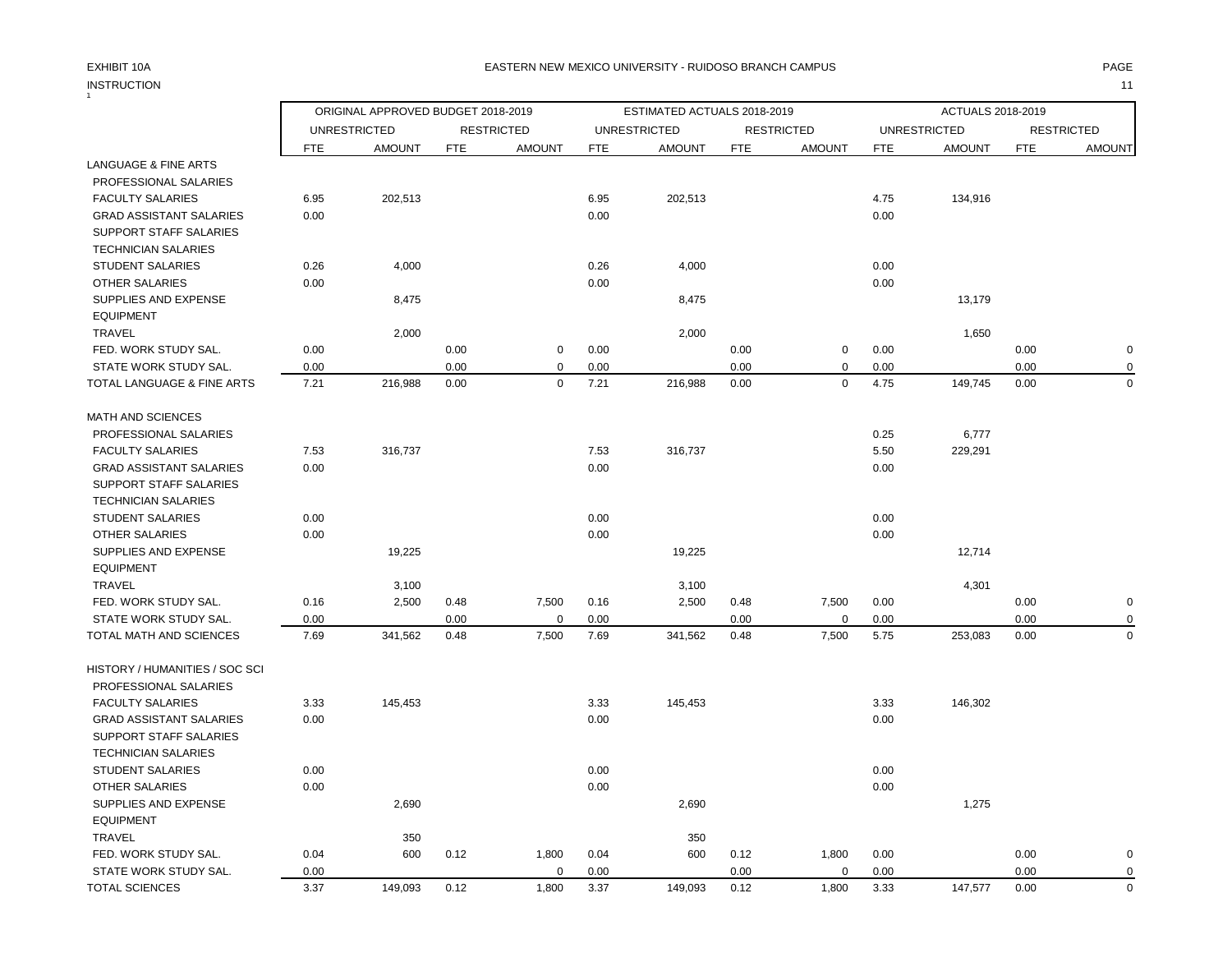|                                       |            | ORIGINAL APPROVED BUDGET 2018-2019 |            |                   |            | ESTIMATED ACTUALS 2018-2019 |            |                   |            | ACTUALS 2018-2019   |            |                   |
|---------------------------------------|------------|------------------------------------|------------|-------------------|------------|-----------------------------|------------|-------------------|------------|---------------------|------------|-------------------|
|                                       |            | <b>UNRESTRICTED</b>                |            | <b>RESTRICTED</b> |            | <b>UNRESTRICTED</b>         |            | <b>RESTRICTED</b> |            | <b>UNRESTRICTED</b> |            | <b>RESTRICTED</b> |
|                                       | <b>FTE</b> | <b>AMOUNT</b>                      | <b>FTE</b> | <b>AMOUNT</b>     | <b>FTE</b> | <b>AMOUNT</b>               | <b>FTE</b> | <b>AMOUNT</b>     | <b>FTE</b> | <b>AMOUNT</b>       | <b>FTE</b> | <b>AMOUNT</b>     |
| <b>BUSINESS &amp; INFORMATION SYS</b> |            |                                    |            |                   |            |                             |            |                   |            |                     |            |                   |
| PROFESSIONAL SALARIES                 |            |                                    |            |                   |            |                             |            |                   |            | 2,590               |            |                   |
| <b>FACULTY SALARIES</b>               | 4.20       | 163,768                            |            |                   | 4.20       | 163,768                     |            |                   | 4.20       | 165,115             |            |                   |
| <b>GRAD ASSISTANT SALARIES</b>        | 0.00       |                                    |            |                   | 0.00       |                             |            |                   | 0.00       |                     |            |                   |
| <b>SUPPORT STAFF SALARIES</b>         |            |                                    |            |                   |            |                             |            |                   |            |                     |            |                   |
| <b>TECHNICIAN SALARIES</b>            |            |                                    |            |                   |            |                             |            |                   |            |                     |            |                   |
| <b>STUDENT SALARIES</b>               | 0.00       |                                    |            |                   | 0.00       |                             |            |                   | 0.00       |                     |            |                   |
| <b>OTHER SALARIES</b>                 | 0.00       |                                    |            |                   | 0.00       |                             |            |                   | 0.19       | 3,000               |            |                   |
| SUPPLIES AND EXPENSE                  |            | 12,775                             |            |                   |            | 12,775                      |            |                   |            | 4,921               |            |                   |
| <b>EQUIPMENT</b>                      |            |                                    |            |                   |            |                             |            |                   |            |                     |            |                   |
| <b>TRAVEL</b>                         |            | 1,000                              |            |                   |            | 1,000                       |            |                   |            | 1,602               |            |                   |
| FED. WORK STUDY SAL.                  | 0.00       |                                    | 0.00       | $\mathbf 0$       | 0.00       |                             | 0.00       | $\mathbf 0$       | 0.00       |                     | 0.00       | $\pmb{0}$         |
| STATE WORK STUDY SAL.                 | 0.00       |                                    | 0.00       | $\mathbf 0$       | 0.00       |                             | 0.00       | 0                 | 0.00       |                     | 0.00       | 0                 |
| TOTAL BUSINESS & INFORMATION S'       | 4.20       | 177,543                            | 0.00       | $\mathbf 0$       | 4.20       | 177,543                     | 0.00       | $\mathbf 0$       | 4.39       | 177,228             | 0.00       | $\mathbf 0$       |
| CAREER AND TECH ED                    |            |                                    |            |                   |            |                             |            |                   |            |                     |            |                   |
| PROFESSIONAL SALARIES                 | 0.50       | 29,533                             |            |                   | 0.50       | 29,533                      |            |                   | 1.00       | 46,391              |            |                   |
| <b>FACULTY SALARIES</b>               | 0.90       | 25,300                             |            |                   | 0.90       | 25,300                      |            |                   | 1.00       | 30,466              |            |                   |
| <b>GRAD ASSISTANT SALARIES</b>        | 0.00       |                                    |            |                   | 0.00       |                             |            |                   | 0.00       |                     |            |                   |
| SUPPORT STAFF SALARIES                | 0.50       | 11,624                             |            |                   | 0.50       | 11,624                      |            |                   | 0.00       |                     |            |                   |
| <b>TECHNICIAN SALARIES</b>            |            |                                    |            |                   |            |                             |            |                   |            |                     |            |                   |
| <b>STUDENT SALARIES</b>               | 0.00       |                                    |            |                   | 0.00       |                             |            |                   | 0.00       |                     |            |                   |
| <b>OTHER SALARIES</b>                 | 0.00       |                                    |            |                   | 0.00       |                             |            |                   | 2.30       | 35,913              |            |                   |
| SUPPLIES AND EXPENSE                  |            | 8,500                              |            |                   |            | 8,500                       |            |                   |            | 12,927              |            |                   |
| <b>EQUIPMENT</b>                      |            |                                    |            |                   |            |                             |            |                   |            |                     |            |                   |
| <b>TRAVEL</b>                         |            |                                    |            |                   |            |                             |            |                   |            | 2,273               |            |                   |
| FED. WORK STUDY SAL.                  | 0.00       |                                    | 0.00       | $\mathbf 0$       | 0.00       |                             | 0.00       | $\mathbf 0$       | 0.00       |                     | 0.00       | $\pmb{0}$         |
| STATE WORK STUDY SAL.                 | 0.00       |                                    | 0.00       | $\mathbf 0$       | 0.00       |                             | 0.00       | $\mathsf 0$       | 0.00       |                     | 0.00       | $\mathbf 0$       |
| TOTAL CAREER AND TECH ED              | 1.90       | 74,957                             | 0.00       | $\mathbf 0$       | 1.90       | 74,957                      | 0.00       | $\mathbf 0$       | 4.30       | 127,970             | 0.00       | $\mathbf 0$       |
| <b>DISTANCE ED</b>                    |            |                                    |            |                   |            |                             |            |                   |            |                     |            |                   |
| PROFESSIONAL SALARIES                 | 1.00       | 54,060                             |            |                   | 0.50       | 54,060                      |            |                   | 0.50       | 24,760              |            |                   |
| <b>FACULTY SALARIES</b>               |            |                                    |            |                   |            |                             |            |                   |            |                     |            |                   |
| <b>GRAD ASSISTANT SALARIES</b>        | 0.00       |                                    |            |                   | 0.00       |                             |            |                   | 0.00       |                     |            |                   |
| SUPPORT STAFF SALARIES                |            |                                    |            |                   |            |                             |            |                   |            |                     |            |                   |
| <b>TECHNICIAN SALARIES</b>            |            |                                    |            |                   |            |                             |            |                   |            |                     |            |                   |
| <b>STUDENT SALARIES</b>               | 0.00       |                                    |            |                   | 0.00       |                             |            |                   | 0.00       |                     |            |                   |
| <b>OTHER SALARIES</b>                 | 0.00       |                                    |            |                   | 0.00       |                             |            |                   | 0.00       |                     |            |                   |
| SUPPLIES AND EXPENSE                  |            | 84,045                             |            |                   |            | 84,045                      |            |                   |            | 60,003              |            |                   |
| <b>EQUIPMENT</b>                      |            |                                    |            |                   |            |                             |            |                   |            |                     |            |                   |
| <b>TRAVEL</b>                         |            | 5,000                              |            |                   |            | 5,000                       |            |                   |            | 579                 |            |                   |
| FED. WORK STUDY SAL.                  | 0.00       |                                    | 0.00       | $\mathbf 0$       | 0.00       |                             | 0.00       | $\mathsf 0$       | 0.00       |                     | 0.00       | $\pmb{0}$         |
| STATE WORK STUDY SAL.                 | 0.00       |                                    | 0.00       | $\mathbf 0$       | 0.00       |                             | 0.00       | $\mathbf 0$       | 0.00       |                     | 0.00       | $\mathbf 0$       |
| TOTAL DISTANCE ED                     | 1.00       | 143,105                            | 0.00       | $\Omega$          | 0.50       | 143,105                     | 0.00       | $\mathbf 0$       | 0.50       | 85,342              | 0.00       | $\mathbf 0$       |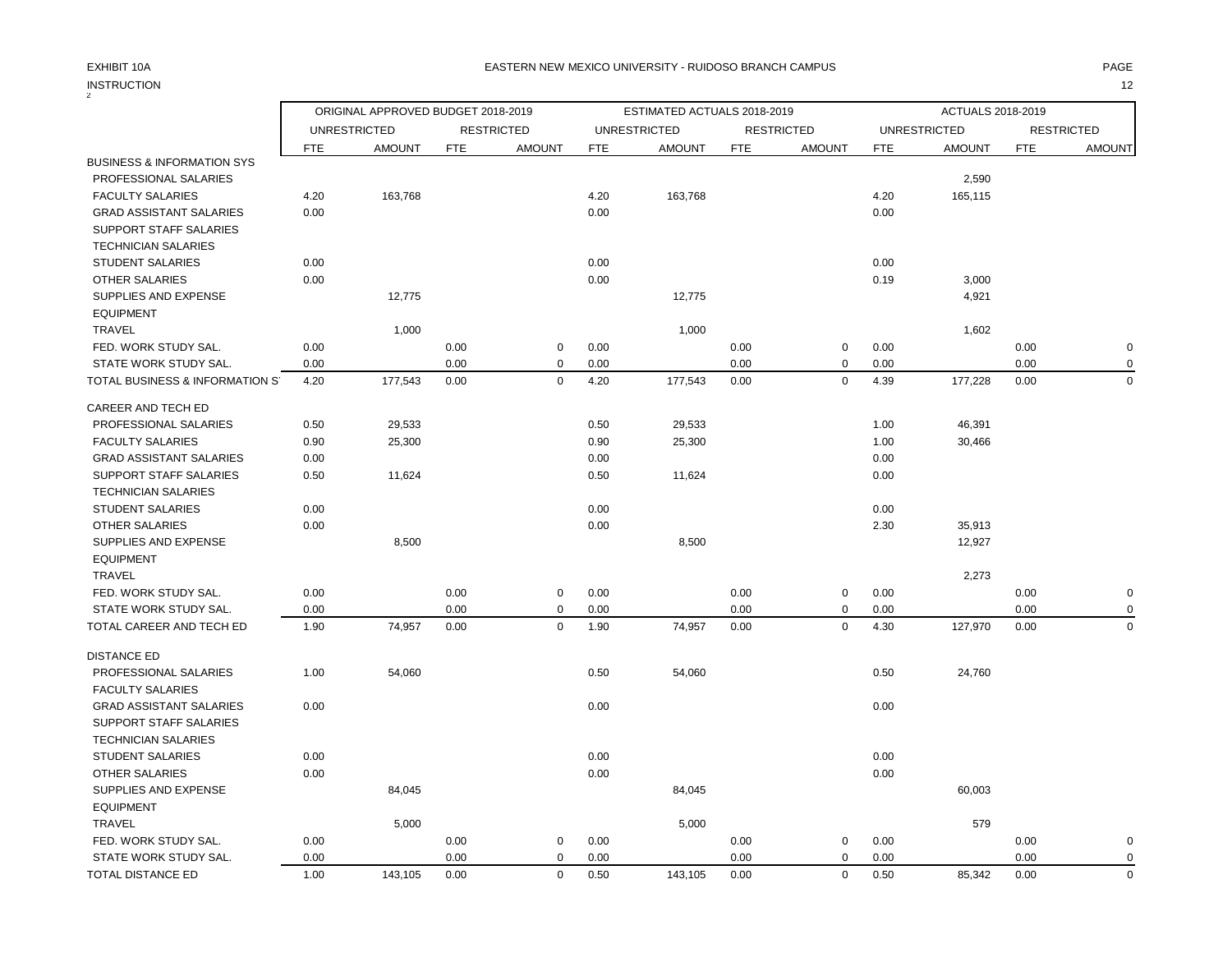3

### EXHIBIT 10A PAGE EASTERN NEW MEXICO UNIVERSITY - RUIDOSO BRANCH CAMPUS

|                                               |              | ORIGINAL APPROVED BUDGET 2018-2019 |              |                   |              | ESTIMATED ACTUALS 2018-2019 |              |                   |              | ACTUALS 2018-2019   |              |                   |
|-----------------------------------------------|--------------|------------------------------------|--------------|-------------------|--------------|-----------------------------|--------------|-------------------|--------------|---------------------|--------------|-------------------|
|                                               |              | <b>UNRESTRICTED</b>                |              | <b>RESTRICTED</b> |              | <b>UNRESTRICTED</b>         |              | <b>RESTRICTED</b> |              | <b>UNRESTRICTED</b> |              | <b>RESTRICTED</b> |
|                                               | <b>FTE</b>   | <b>AMOUNT</b>                      | FTE          | <b>AMOUNT</b>     | <b>FTE</b>   | <b>AMOUNT</b>               | <b>FTE</b>   | <b>AMOUNT</b>     | <b>FTE</b>   | <b>AMOUNT</b>       | <b>FTE</b>   | <b>AMOUNT</b>     |
| RESTRICTED GRANTS (ACTUALS)                   |              |                                    |              |                   |              |                             |              |                   |              |                     |              |                   |
| PROFESSIONAL SALARIES                         |              |                                    |              |                   |              |                             |              |                   |              |                     | 5.00         | 160,151           |
| <b>FACULTY SALARIES</b>                       |              |                                    |              |                   |              |                             |              |                   |              |                     | 0.15         | 6,200             |
| <b>GRAD ASSISTANT SALARIES</b>                | 0.00         |                                    |              |                   | 0.00         |                             |              |                   | 0.00         |                     |              |                   |
| SUPPORT STAFF SALARIES                        |              |                                    |              |                   |              |                             |              |                   |              |                     | 1.00         | 24,742            |
| <b>TECHNICIAN SALARIES</b>                    |              |                                    |              |                   |              |                             |              |                   |              |                     |              |                   |
| STUDENT SALARIES                              | 0.00         |                                    |              |                   | 0.00         |                             |              |                   | 0.00         |                     |              |                   |
| OTHER SALARIES                                | 0.00         |                                    |              |                   | 0.00         |                             |              |                   | 0.00         |                     |              |                   |
| SUPPLIES AND EXPENSE                          |              |                                    |              |                   |              |                             |              |                   |              |                     |              | 207,276           |
| <b>EQUIPMENT</b>                              |              |                                    |              |                   |              |                             |              |                   |              |                     |              | 65,873            |
| TRAVEL                                        |              |                                    |              |                   |              |                             |              |                   |              |                     |              | 3,003             |
| FED. WORK STUDY SAL.<br>STATE WORK STUDY SAL. | 0.00<br>0.00 |                                    | 0.00<br>0.00 | 0<br>0            | 0.00<br>0.00 |                             | 0.00<br>0.00 | 0<br>$\mathbf 0$  | 0.00<br>0.00 |                     | 0.00<br>0.00 | O<br>$\mathbf 0$  |
| TOTAL RESTRICTED GRANTS                       | 0.00         | $\mathbf 0$                        | 0.00         | $\mathbf 0$       | 0.00         | $\mathsf 0$                 | 0.00         | $\mathbf 0$       | 0.00         | $\mathbf 0$         | 6.15         | 467,244           |
|                                               |              |                                    |              |                   |              |                             |              |                   |              |                     |              |                   |
| COMMUNITY ED (IN PROGRAM 17)                  |              |                                    |              |                   |              |                             |              |                   |              |                     |              |                   |
| PROFESSIONAL SALARIES                         |              | 0                                  |              |                   |              |                             |              |                   |              |                     |              |                   |
| <b>FACULTY SALARIES</b>                       |              | 12,660                             |              |                   |              |                             |              |                   |              |                     |              |                   |
| <b>GRAD ASSISTANT SALARIES</b>                | 0.00         |                                    |              |                   | 0.00         |                             |              |                   | 0.00         |                     |              |                   |
| SUPPORT STAFF SALARIES                        |              |                                    |              |                   |              |                             |              |                   |              |                     |              |                   |
| <b>TECHNICIAN SALARIES</b>                    |              |                                    |              |                   |              |                             |              |                   |              |                     |              |                   |
| <b>STUDENT SALARIES</b>                       | 0.00         |                                    |              |                   | 0.00         |                             |              |                   | 0.00         |                     |              |                   |
| OTHER SALARIES                                | 0.00         |                                    |              |                   | 0.00         |                             |              |                   | 0.00         |                     |              |                   |
| SUPPLIES AND EXPENSE                          |              | 13,550                             |              |                   |              |                             |              |                   |              |                     |              |                   |
| <b>EQUIPMENT</b>                              |              |                                    |              |                   |              |                             |              |                   |              |                     |              |                   |
| TRAVEL                                        |              |                                    |              |                   |              |                             |              |                   |              |                     |              |                   |
| FED. WORK STUDY SAL.                          | 0.00         |                                    | 0.00         | 0                 | 0.00         |                             | 0.00         | $\mathbf 0$       | 0.00         |                     | 0.00         | O                 |
| STATE WORK STUDY SAL.                         | 0.00         |                                    | 0.00         | $\mathbf 0$       | 0.00         |                             | 0.00         | $\mathbf 0$       | 0.00         |                     | 0.00         |                   |
| TOTAL COMMUNITY ED                            | 0.00         | 26,210                             | 0.00         | $\mathsf 0$       | 0.00         | $\mathbf 0$                 | 0.00         | $\mathbf 0$       | 0.00         | $\mathbf 0$         | 0.00         | $\Omega$          |
|                                               |              |                                    |              |                   |              |                             |              |                   |              |                     |              |                   |
| PROFESSIONAL SALARIES                         |              |                                    |              |                   |              |                             |              |                   |              |                     |              |                   |
| <b>FACULTY SALARIES</b>                       |              |                                    |              |                   |              |                             |              |                   |              |                     |              |                   |
| <b>GRAD ASSISTANT SALARIES</b>                | 0.00         |                                    |              |                   | 0.00         |                             |              |                   | 0.00         |                     |              |                   |
| SUPPORT STAFF SALARIES                        |              |                                    |              |                   |              |                             |              |                   |              |                     |              |                   |
| <b>TECHNICIAN SALARIES</b>                    |              |                                    |              |                   |              |                             |              |                   |              |                     |              |                   |
| STUDENT SALARIES                              | 0.00         |                                    |              |                   | 0.00         |                             |              |                   | 0.00         |                     |              |                   |
| OTHER SALARIES                                | 0.00         |                                    |              |                   | 0.00         |                             |              |                   | 0.00         |                     |              |                   |
| SUPPLIES AND EXPENSE                          |              |                                    |              |                   |              |                             |              |                   |              |                     |              |                   |
| <b>EQUIPMENT</b><br><b>TRAVEL</b>             |              |                                    |              |                   |              |                             |              |                   |              |                     |              |                   |
| FED. WORK STUDY SAL.                          | 0.00         |                                    | 0.00         | 0                 | 0.00         |                             | 0.00         | $\mathbf 0$       | 0.00         |                     | 0.00         |                   |
| STATE WORK STUDY SAL.                         | 0.00         |                                    | 0.00         | $\mathbf 0$       | 0.00         |                             | 0.00         | $\mathbf 0$       | 0.00         |                     | 0.00         | O<br>$\Omega$     |
|                                               |              |                                    |              |                   |              |                             |              |                   |              |                     |              |                   |

0.00 0 0.00 0 0.00 0 0.00 0 0.00 0 0.00 0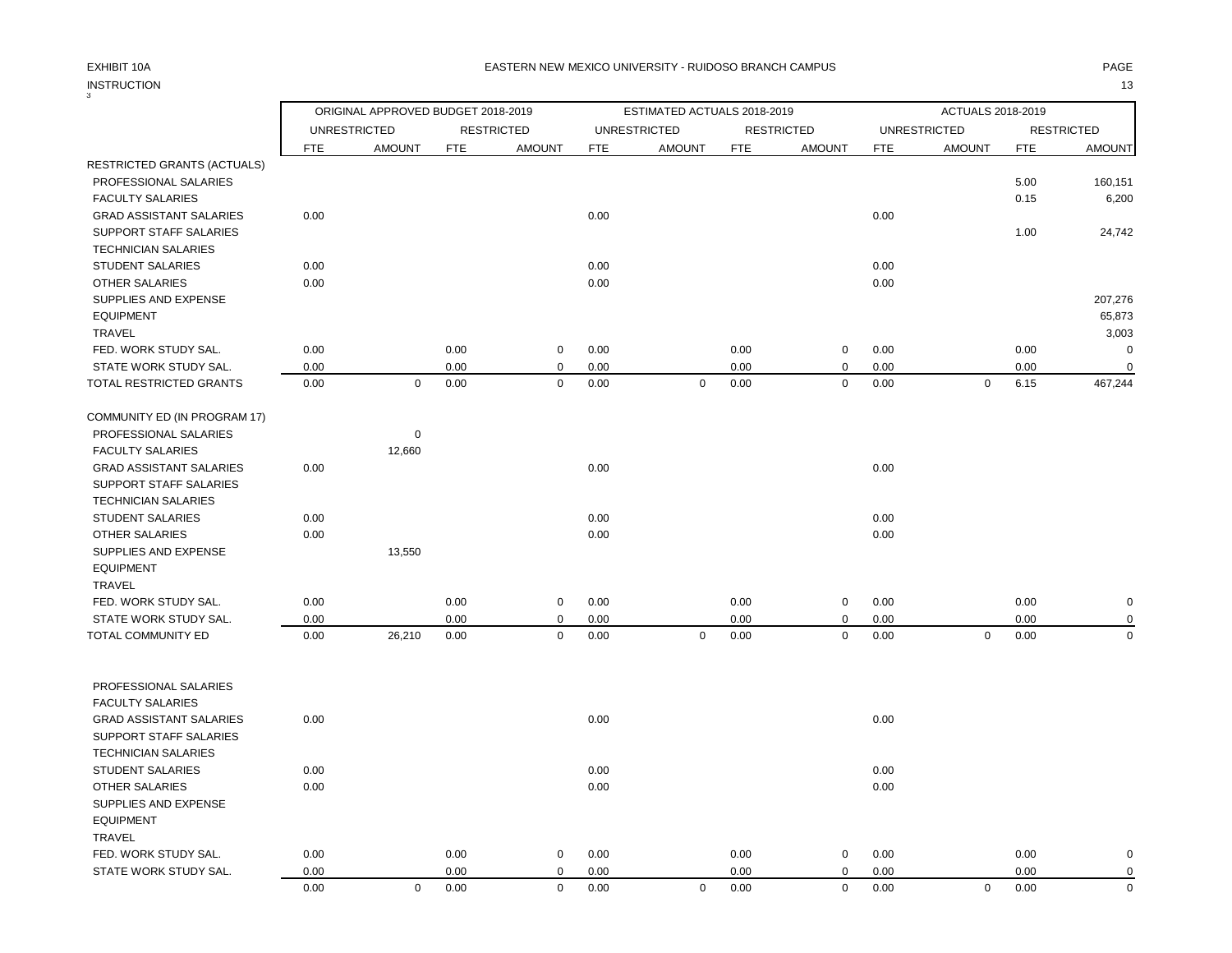# INSTRUCTION 14

### EXHIBIT 10A PAGE EASTERN NEW MEXICO UNIVERSITY - RUIDOSO BRANCH CAMPUS

|                                    |       | ORIGINAL APPROVED BUDGET 2018-2019 |            |                   |            | ESTIMATED ACTUALS 2018-2019 |            |                   |            | ACTUALS 2018-2019   |            |                   |
|------------------------------------|-------|------------------------------------|------------|-------------------|------------|-----------------------------|------------|-------------------|------------|---------------------|------------|-------------------|
|                                    |       | <b>UNRESTRICTED</b>                |            | <b>RESTRICTED</b> |            | <b>UNRESTRICTED</b>         |            | <b>RESTRICTED</b> |            | <b>UNRESTRICTED</b> |            | <b>RESTRICTED</b> |
|                                    | FTE   | <b>AMOUNT</b>                      | <b>FTE</b> | <b>AMOUNT</b>     | <b>FTE</b> | <b>AMOUNT</b>               | <b>FTE</b> | <b>AMOUNT</b>     | <b>FTE</b> | <b>AMOUNT</b>       | <b>FTE</b> | <b>AMOUNT</b>     |
| <b>TOTALS EXHIBIT 10A's</b>        |       |                                    |            |                   |            |                             |            |                   |            |                     |            |                   |
| PROFESSIONAL SALARIES              | 1.50  | 83,593                             |            |                   | 1.00       | 83,593                      |            |                   | 1.75       | 80,518              | 5.00       | 160,151           |
| <b>FACULTY SALARIES</b>            | 22.91 | 866,431                            |            |                   | 22.91      | 853,771                     |            |                   | 18.78      | 706,090             | 0.15       | 6,200             |
| <b>GRAD ASSISTANT SALARIES</b>     |       |                                    |            |                   |            |                             |            |                   |            |                     |            |                   |
| SUPPORT STAFF SALARIES             | 0.50  | 11,624                             |            |                   | 0.50       | 11,624                      |            |                   |            |                     | 1.00       | 24,742            |
| <b>TECHNICIAN SALARIES</b>         |       |                                    |            |                   |            |                             |            |                   |            |                     |            |                   |
| <b>STUDENT SALARIES</b>            | 0.26  | 4,000                              |            |                   | 0.26       | 4,000                       |            |                   |            |                     |            |                   |
| OTHER SALARIES                     |       |                                    |            |                   |            |                             |            |                   | 2.49       | 38,913              |            |                   |
| SUPPLIES AND EXPENSE               |       | 149,260                            |            |                   |            | 135,710                     |            |                   |            | 105,019             |            | 207,276           |
| <b>EQUIPMENT</b>                   |       |                                    |            |                   |            |                             |            |                   |            |                     |            | 65,873            |
| <b>TRAVEL</b>                      |       | 11,450                             |            |                   |            | 11,450                      |            |                   |            | 10,405              |            | 3,003             |
| FED. WORK STUDY SAL.               | 0.20  | 3,100                              | 0.60       | 9,300             | 0.20       | 3,100                       | 0.60       | 9,300             |            |                     |            |                   |
| STATE WORK STUDY SAL.              |       |                                    |            |                   |            |                             |            |                   |            |                     |            |                   |
| <b>TOTAL</b>                       | 25.37 | 1,129,458                          | 0.60       | 9,300             | 24.87      | 1,103,248                   | 0.60       | 9,300             | 23.02      | 940,944             | 6.15       | 467,244           |
| TOTAL W/O COMMUNITY ED             |       |                                    |            |                   |            |                             |            |                   |            |                     |            |                   |
| PROFESSIONAL SALARIES              | 1.50  | 83,593                             |            |                   | 1.00       | 83,593                      |            |                   | 1.75       | 80,518              | 5.00       | 160,151           |
| <b>FACULTY SALARIES</b>            | 22.91 | 853,771                            |            |                   | 22.91      | 853,771                     |            |                   | 18.78      | 706,090             | 0.15       | 6,200             |
| <b>GRAD ASSISTANT SALARIES</b>     |       |                                    |            |                   |            |                             |            |                   |            |                     |            |                   |
| SUPPORT STAFF SALARIES             | 0.50  | 11,624                             |            |                   | 0.50       | 11,624                      |            |                   |            |                     | 1.00       | 24,742            |
| <b>TECHNICIAN SALARIES</b>         |       |                                    |            |                   |            |                             |            |                   |            |                     |            |                   |
| <b>STUDENT SALARIES</b>            | 0.26  | 4,000                              |            |                   | 0.26       | 4,000                       |            |                   |            |                     |            |                   |
| OTHER SALARIES                     |       |                                    |            |                   |            |                             |            |                   | 2.49       | 38,913              |            |                   |
| SUPPLIES AND EXPENSE               |       | 135,710                            |            |                   |            | 135,710                     |            |                   |            | 105,019             |            | 207,276           |
| <b>EQUIPMENT</b>                   |       |                                    |            |                   |            |                             |            |                   |            |                     |            | 65,873            |
| <b>TRAVEL</b>                      |       | 11,450                             |            |                   |            | 11,450                      |            |                   |            | 10,405              |            | 3,003             |
| FED. WORK STUDY SAL.               | 0.20  | 3,100                              | 0.60       | 9,300             | 0.20       | 3,100                       | 0.60       | 9,300             |            |                     |            |                   |
| STATE WORK STUDY SAL.              |       |                                    |            |                   |            |                             |            |                   |            |                     |            |                   |
| <b>TOTAL</b>                       | 25.37 | 1,103,248                          | 0.60       | 9,300             | 24.87      | 1,103,248                   | 0.60       | 9,300             | 23.02      | 940,944             | 6.15       | 467,244           |
| TOTAL COMMUNITY ED (IN PROGRAM 17) |       |                                    |            |                   |            |                             |            |                   |            |                     |            |                   |
| PROFESSIONAL SALARIES              |       |                                    |            |                   |            |                             |            |                   |            |                     |            |                   |
| <b>FACULTY SALARIES</b>            |       | 12,660                             |            |                   |            |                             |            |                   |            |                     |            |                   |
| <b>GRAD ASSISTANT SALARIES</b>     |       |                                    |            |                   |            |                             |            |                   |            |                     |            |                   |
| <b>SUPPORT STAFF SALARIES</b>      |       |                                    |            |                   |            |                             |            |                   |            |                     |            |                   |
| <b>TECHNICIAN SALARIES</b>         |       |                                    |            |                   |            |                             |            |                   |            |                     |            |                   |
| <b>STUDENT SALARIES</b>            |       |                                    |            |                   |            |                             |            |                   |            |                     |            |                   |
| OTHER SALARIES                     |       |                                    |            |                   |            |                             |            |                   |            |                     |            |                   |
| <b>SUPPLIES AND EXPENSE</b>        |       | 13,550                             |            |                   |            |                             |            |                   |            |                     |            |                   |
| <b>EQUIPMENT</b>                   |       |                                    |            |                   |            |                             |            |                   |            |                     |            |                   |
| <b>TRAVEL</b>                      |       |                                    |            |                   |            |                             |            |                   |            |                     |            |                   |
| FED. WORK STUDY SAL.               |       |                                    |            |                   |            |                             |            |                   |            |                     |            |                   |
| STATE WORK STUDY SAL.              |       |                                    |            |                   |            |                             |            |                   |            |                     |            |                   |
| <b>TOTAL</b>                       |       | 26,210                             |            |                   |            |                             |            |                   |            |                     |            |                   |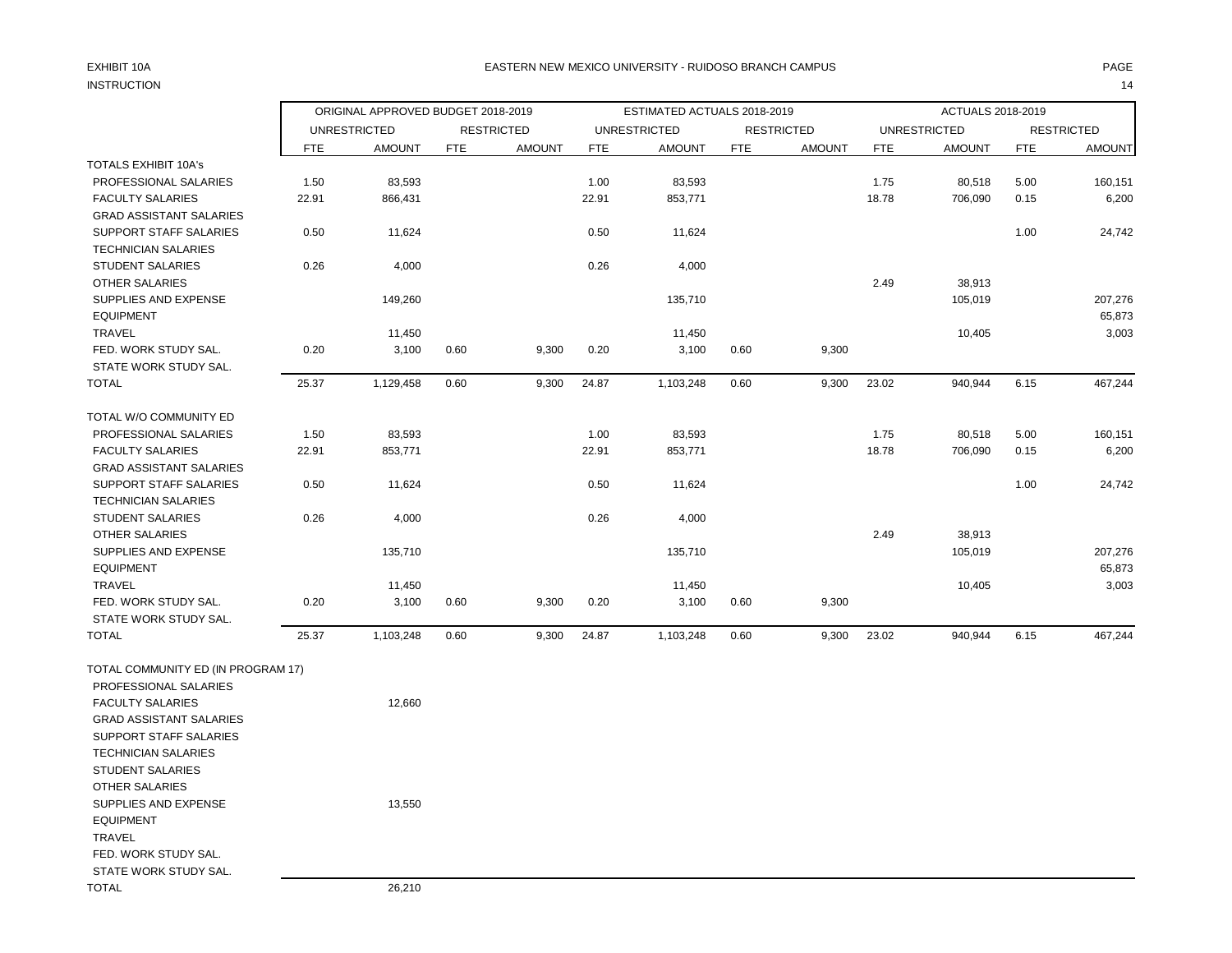## ACADEMIC SUPPORT THE RESERVED OF STRAIGHT AND STRAIGHT AND STRAIGHT AND STRAIGHT AND STRAIGHT AND STRAIGHT AND STRAIGHT AND STRAIGHT AND STRAIGHT AND STRAIGHT AND STRAIGHT AND STRAIGHT AND STRAIGHT AND STRAIGHT AND STRAIGH

### EXHIBIT 11 PAGE EASTERN NEW MEXICO UNIVERSITY - RUIDOSO BRANCH CAMPUS

|                                    |      | ORIGINAL APPROVED BUDGET 2018-2019 |            |                   |            | ESTIMATED ACTUALS 2018-2019 |            |                   |            | ACTUALS 2018-2019   |            |                   |
|------------------------------------|------|------------------------------------|------------|-------------------|------------|-----------------------------|------------|-------------------|------------|---------------------|------------|-------------------|
|                                    |      | <b>UNRESTRICTED</b>                |            | <b>RESTRICTED</b> |            | <b>UNRESTRICTED</b>         |            | <b>RESTRICTED</b> |            | <b>UNRESTRICTED</b> |            | <b>RESTRICTED</b> |
|                                    | FTE  | <b>AMOUNT</b>                      | <b>FTE</b> | <b>AMOUNT</b>     | <b>FTE</b> | <b>AMOUNT</b>               | <b>FTE</b> | <b>AMOUNT</b>     | <b>FTE</b> | <b>AMOUNT</b>       | <b>FTE</b> | <b>AMOUNT</b>     |
| <b>LIBRARIES</b>                   |      |                                    |            |                   |            |                             |            |                   |            |                     |            |                   |
| LIBRARY                            | 1.56 | 79,619                             | 0.69       | 10,800            | 1.56       | 79,619                      | 0.69       | 10,800            | 1.15       | 68,484              | 0.44       | 6,917             |
| <b>TOTAL LIBRARIES</b>             | 1.56 | 79,619                             | 0.69       | 10,800            | 1.56       | 79,619                      | 0.69       | 10,800            | 1.15       | 68,484              | 0.44       | 6,917             |
| <b>ACADEMIC ADMINISTRATION</b>     |      |                                    |            |                   |            |                             |            |                   |            |                     |            |                   |
| <b>ACADEMIC OFFICE</b>             | 5.06 | 230,532                            | 0.46       | 7,200             | 5.06       | 230,532                     | 0.46       | 7,200             | 3.41       | 182,631             | 0.61       | 9,511             |
| TOTAL ACADEMIC ADMINISTRATION      | 5.06 | 230,532                            | 0.46       | 7,200             | 5.06       | 230,532                     | 0.46       | 7,200             | 3.41       | 182,631             | 0.61       | 9,511             |
| DIST COSTS (TEL, POST, PRINT, INT) |      | 6,892                              |            |                   |            | 6,892                       |            |                   |            | 6,892               |            |                   |
| <b>MISCELLANEOUS</b>               |      | 3,019                              |            | 52,000            |            | 3,019                       |            | 32,000            |            |                     |            |                   |
| FEDERAL WORK STUDY                 |      |                                    |            |                   |            |                             |            |                   |            |                     |            |                   |
| <b>STATE WORK STUDY</b>            |      |                                    |            |                   |            |                             |            |                   |            |                     |            |                   |
| PERFORMANCE AWARDS                 |      |                                    |            |                   |            |                             |            |                   |            |                     |            |                   |
| <b>RETIREMENT</b>                  |      | 25,145                             |            |                   |            | 25,145                      |            |                   |            | 28,057              |            |                   |
| <b>SOCIAL SECURITY</b>             |      | 14,691                             |            |                   |            | 14,691                      |            |                   |            | 12,949              |            |                   |
| <b>GROUP INSURANCE</b>             |      | 32,431                             |            |                   |            | 32,431                      |            |                   |            | 37,269              |            |                   |
| <b>WORKER'S COMPENSATION</b>       |      | 130                                |            |                   |            | 130                         |            |                   |            | 211                 |            |                   |
| UNEMPLOYMENT COMPENSATION          |      | 116                                |            |                   |            | 116                         |            |                   |            |                     |            |                   |
| <b>RETIREE HEALTH</b>              |      | 4,625                              |            |                   |            | 4,625                       |            |                   |            | 4,036               |            |                   |
| <b>WAIVER OF TUITION</b>           |      | 2,000                              |            |                   |            | 2,000                       |            |                   |            |                     |            |                   |
| ANNUAL LEAVE                       |      |                                    |            |                   |            |                             |            |                   |            | $-3,607$            |            |                   |
| <b>TOTAL ITEMS NOT IN 11A's</b>    |      | 89,049                             |            | 52,000            |            | 89,049                      |            | 32,000            |            | 85,808              |            |                   |
| <b>TOTAL ACADEMIC SUPPORT</b>      | 6.62 | 399,200                            | 1.15       | 70,000            | 6.62       | 399,200                     | 1.15       | 50,000            | 4.57       | 336,922             | 1.05       | 16,428            |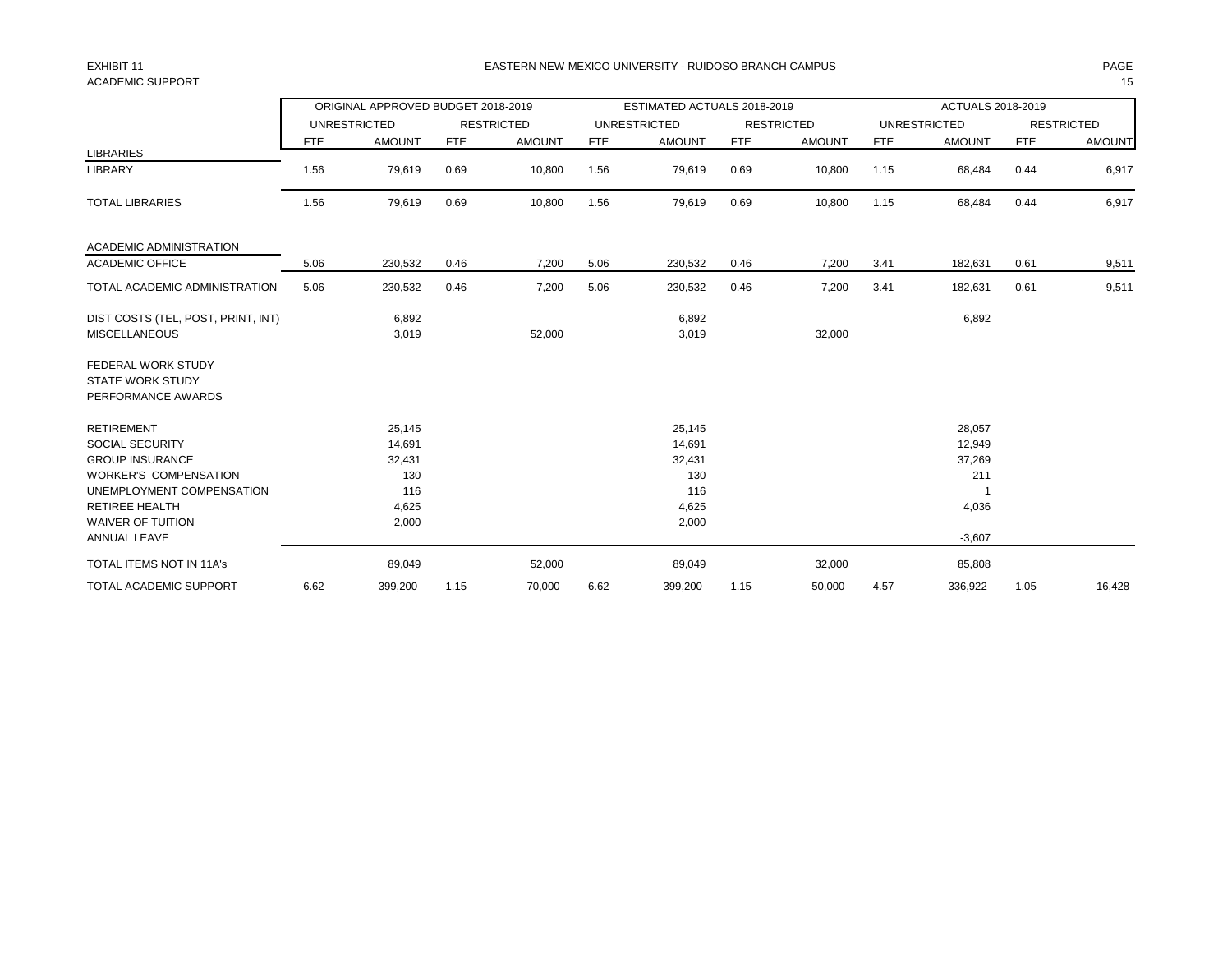## ACADEMIC SUPPORT 16

### EXHIBIT 11A CHANNEL MAGE THE SAN MEXICO UNIVERSITY - RUIDOSO BRANCH CAMPUS AND MAGE THE SAN MAGE THE SAN MAGE

| $\mathbf{1}$                                     |      |                                    |            |                   |            |                             |            |                   |                     |                   |            |                   |
|--------------------------------------------------|------|------------------------------------|------------|-------------------|------------|-----------------------------|------------|-------------------|---------------------|-------------------|------------|-------------------|
|                                                  |      | ORIGINAL APPROVED BUDGET 2018-2019 |            |                   |            | ESTIMATED ACTUALS 2018-2019 |            |                   |                     | ACTUALS 2018-2019 |            |                   |
|                                                  |      | <b>UNRESTRICTED</b>                |            | <b>RESTRICTED</b> |            | <b>UNRESTRICTED</b>         |            | <b>RESTRICTED</b> | <b>UNRESTRICTED</b> |                   |            | <b>RESTRICTED</b> |
|                                                  | FTE  | <b>AMOUNT</b>                      | <b>FTE</b> | <b>AMOUNT</b>     | <b>FTE</b> | <b>AMOUNT</b>               | <b>FTE</b> | <b>AMOUNT</b>     | <b>FTE</b>          | <b>AMOUNT</b>     | <b>FTE</b> | <b>AMOUNT</b>     |
| LIBRARY                                          |      |                                    |            |                   |            |                             |            |                   |                     |                   |            |                   |
| PROFESSIONAL SALARIES<br><b>FACULTY SALARIES</b> | 1.00 | 54,406                             |            |                   | 1.00       | 54,406                      |            |                   | 1.00                | 54,406            |            |                   |
| <b>GRAD ASSISTANT SALARIES</b>                   | 0.00 |                                    |            |                   | 0.00       |                             |            |                   | 0.00                |                   |            |                   |
| SUPPORT STAFF SALARIES                           |      |                                    |            |                   |            |                             |            |                   |                     |                   |            |                   |
| <b>TECHNICIAN SALARIES</b>                       |      |                                    |            |                   |            |                             |            |                   |                     |                   |            |                   |
| <b>STUDENT SALARIES</b>                          | 0.33 | 5,100                              |            |                   | 0.33       | 5,100                       |            |                   | 0.02                | 290               |            |                   |
| <b>OTHER SALARIES</b>                            | 0.00 |                                    |            |                   | 0.00       |                             |            |                   | 0.00                |                   |            |                   |
| SUPPLIES AND EXPENSE                             |      | 10,123                             |            |                   |            | 10,123                      |            |                   |                     | 4,615             |            |                   |
| LIBRARY MATERIALS                                |      | 5,870                              |            |                   |            | 5,870                       |            |                   |                     | 6,514             |            |                   |
| <b>EQUIPMENT</b><br><b>TRAVEL</b>                |      | 520                                |            |                   |            | 520                         |            |                   |                     | 538               |            |                   |
| FED. WORK STUDY SAL.                             | 0.23 | 3,600                              | 0.69       | 10,800            | 0.23       | 3,600                       | 0.69       | 10,800            | 0.10                | 1,570             | 0.30       | 4,710             |
| STATE WORK STUDY SAL.                            | 0.00 |                                    | 0.00       | $\mathbf 0$       | 0.00       |                             | 0.00       | $\mathbf 0$       | 0.04                | 552               | 0.14       | 2,207             |
| <b>TOTAL LIBRARY</b>                             | 1.56 | 79,619                             | 0.69       | 10,800            | 1.56       | 79,619                      | 0.69       | 10,800            | 1.15                | 68,484            | 0.44       | 6,917             |
| <b>ACADEMIC OFFICE</b>                           |      |                                    |            |                   |            |                             |            |                   |                     |                   |            |                   |
| PROFESSIONAL SALARIES                            | 3.00 | 157,933                            |            |                   | 3.00       | 157,933                     |            |                   | 2.75                | 143,237           |            |                   |
| <b>FACULTY SALARIES</b>                          |      |                                    |            |                   |            |                             |            |                   |                     |                   |            |                   |
| <b>GRAD ASSISTANT SALARIES</b>                   | 0.00 |                                    |            |                   | 0.00       |                             |            |                   | 0.00                |                   |            |                   |
| SUPPORT STAFF SALARIES                           | 0.75 | 18,919                             |            |                   | 0.75       | 18,919                      |            |                   | 0.50                | 11,840            |            |                   |
| <b>TECHNICIAN SALARIES</b>                       |      |                                    |            |                   |            |                             |            |                   |                     |                   |            |                   |
| <b>STUDENT SALARIES</b>                          | 1.15 | 18,000                             |            |                   | 1.15       | 18,000                      |            |                   | 0.00                |                   |            |                   |
| <b>OTHER SALARIES</b>                            | 0.00 |                                    |            |                   | 0.00       |                             |            |                   | 0.00                |                   |            |                   |
| SUPPLIES AND EXPENSE                             |      |                                    |            |                   |            |                             |            |                   |                     | 18,212            |            |                   |
| <b>EQUIPMENT</b>                                 |      | 24,680                             |            |                   |            | 24,680                      |            |                   |                     |                   |            |                   |
| <b>TRAVEL</b>                                    |      | 8,600                              |            |                   |            | 8,600                       |            |                   |                     | 6,830             |            |                   |
| FED. WORK STUDY SAL.                             | 0.15 | 2,400                              | 0.46       | 7,200             | 0.15       | 2,400                       | 0.46       | 7,200             | 0.03                | 537               | 0.10       | 1,612             |
| STATE WORK STUDY SAL.                            | 0.00 |                                    | 0.00       | $\mathbf 0$       | 0.00       |                             | 0.00       | $\mathbf 0$       | 0.13                | 1,975             | 0.51       | 7,900             |
| TOTAL ACADEMIC OFFICE                            | 5.06 | 230,532                            | 0.46       | 7,200             | 5.06       | 230,532                     | 0.46       | 7,200             | 3.41                | 182,631           | 0.61       | 9,511             |
| PROFESSIONAL SALARIES                            |      |                                    |            |                   |            |                             |            |                   |                     |                   |            |                   |
| <b>FACULTY SALARIES</b>                          |      |                                    |            |                   |            |                             |            |                   |                     |                   |            |                   |
| <b>GRAD ASSISTANT SALARIES</b>                   | 0.00 |                                    |            |                   | 0.00       |                             |            |                   | 0.00                |                   |            |                   |
| SUPPORT STAFF SALARIES                           |      |                                    |            |                   |            |                             |            |                   |                     |                   |            |                   |
| <b>TECHNICIAN SALARIES</b>                       |      |                                    |            |                   |            |                             |            |                   |                     |                   |            |                   |
| <b>STUDENT SALARIES</b>                          | 0.00 |                                    |            |                   | 0.00       |                             |            |                   | 0.00                |                   |            |                   |
| <b>OTHER SALARIES</b>                            | 0.00 |                                    |            |                   | 0.00       |                             |            |                   | 0.00                |                   |            |                   |
| SUPPLIES AND EXPENSE                             |      |                                    |            |                   |            |                             |            |                   |                     |                   |            |                   |
| <b>EQUIPMENT</b>                                 |      |                                    |            |                   |            |                             |            |                   |                     |                   |            |                   |
| <b>TRAVEL</b>                                    |      |                                    |            |                   |            |                             |            |                   |                     |                   |            |                   |
| FED. WORK STUDY SAL.                             | 0.00 |                                    | 0.00       | $\mathbf 0$       | 0.00       |                             | 0.00       |                   | 0.00                |                   | 0.00       | $\mathbf 0$       |
| STATE WORK STUDY SAL.                            | 0.00 |                                    | 0.00       | $\mathbf 0$       | 0.00       |                             | 0.00       | $\mathbf 0$       | 0.00                |                   | 0.00       | $\mathbf 0$       |
| <b>TOTAL</b>                                     | 0.00 | $\mathbf 0$                        | 0.00       | $\mathbf 0$       | 0.00       | $\mathbf 0$                 | 0.00       | $\mathbf 0$       | 0.00                | $\mathbf 0$       | 0.00       | $\mathbf 0$       |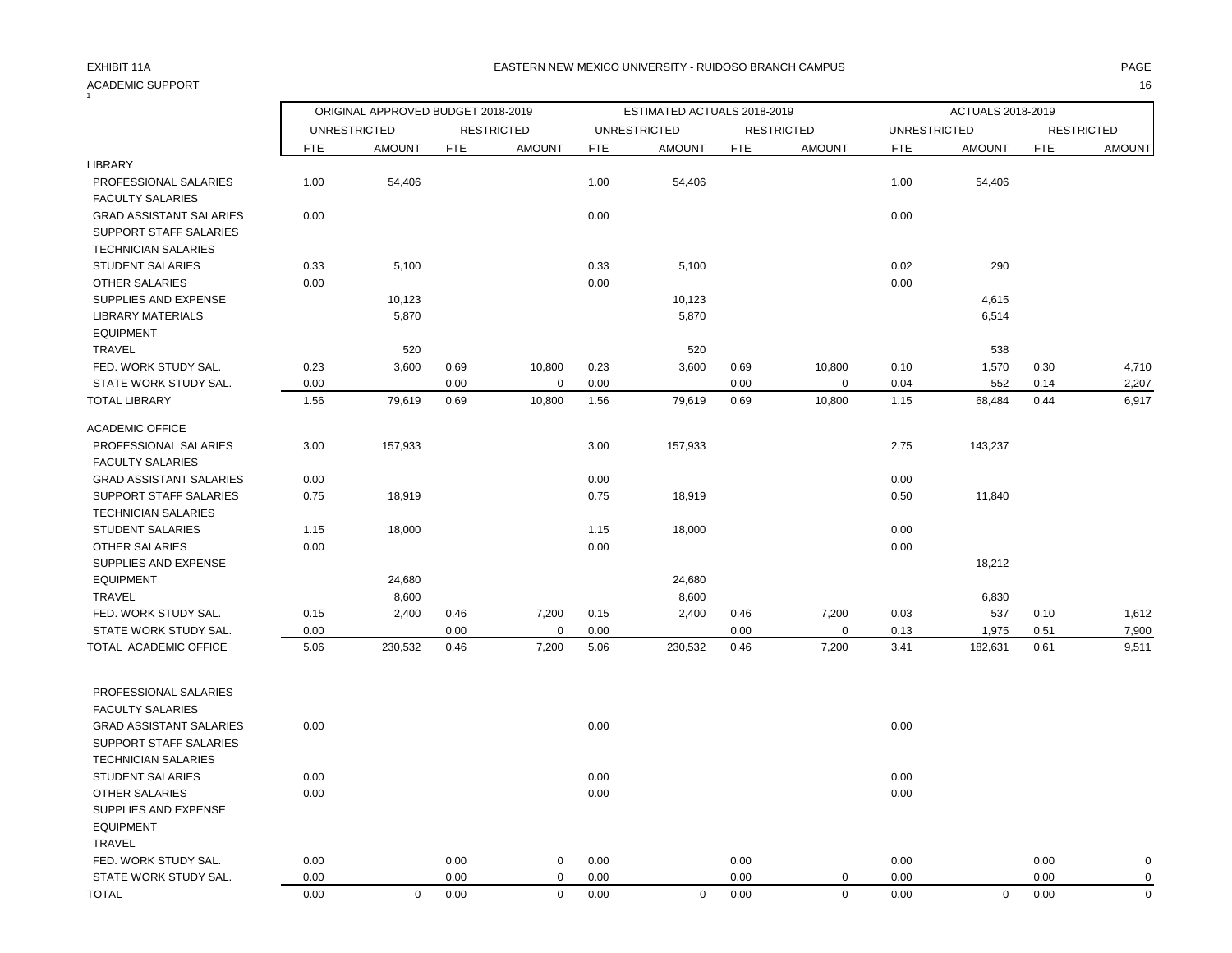# ACADEMIC SUPPORT And the contract of the contract of the contract of the contract of the contract of the contract of the contract of the contract of the contract of the contract of the contract of the contract of the contr

### EXHIBIT 11A PAGE EASTERN NEW MEXICO UNIVERSITY - RUIDOSO BRANCH CAMPUS

|                                |      | ORIGINAL APPROVED BUDGET 2018-2019 |      |                   |      | ESTIMATED ACTUALS 2018-2019 |      |                   |      | <b>ACTUALS 2018-2019</b> |      |                   |
|--------------------------------|------|------------------------------------|------|-------------------|------|-----------------------------|------|-------------------|------|--------------------------|------|-------------------|
|                                |      | <b>UNRESTRICTED</b>                |      | <b>RESTRICTED</b> |      | <b>UNRESTRICTED</b>         |      | <b>RESTRICTED</b> |      | <b>UNRESTRICTED</b>      |      | <b>RESTRICTED</b> |
|                                | FTE  | <b>AMOUNT</b>                      | FTE  | <b>AMOUNT</b>     | FTE  | <b>AMOUNT</b>               | FTE  | <b>AMOUNT</b>     | FTE  | <b>AMOUNT</b>            | FTE  | <b>AMOUNT</b>     |
| <b>TOTAL EXHIBIT 11A's</b>     |      |                                    |      |                   |      |                             |      |                   |      |                          |      |                   |
| PROFESSIONAL SALARIES          | 4.00 | 212,339                            |      |                   | 4.00 | 212,339                     |      |                   | 3.75 | 197,643                  |      |                   |
| <b>FACULTY SALARIES</b>        |      |                                    |      |                   |      |                             |      |                   |      |                          |      |                   |
| <b>GRAD ASSISTANT SALARIES</b> |      |                                    |      |                   |      |                             |      |                   |      |                          |      |                   |
| SUPPORT STAFF SALARIES         | 0.75 | 18,919                             |      |                   | 0.75 | 18,919                      |      |                   | 0.50 | 11,840                   |      |                   |
| <b>TECHNICIAN SALARIES</b>     |      |                                    |      |                   |      |                             |      |                   |      |                          |      |                   |
| <b>STUDENT SALARIES</b>        | 1.48 | 23,100                             |      |                   | 1.48 | 23,100                      |      |                   | 0.02 | 290                      |      |                   |
| OTHER SALARIES                 |      |                                    |      |                   |      |                             |      |                   |      |                          |      |                   |
| SUPPLIES AND EXPENSE           |      | 15,993                             |      |                   |      | 15,993                      |      |                   |      | 29,341                   |      |                   |
| <b>EQUIPMENT</b>               |      | 24,680                             |      |                   |      | 24,680                      |      |                   |      |                          |      |                   |
| <b>TRAVEL</b>                  |      | 9,120                              |      |                   |      | 9,120                       |      |                   |      | 7,367                    |      |                   |
| FED. WORK STUDY SAL.           | 0.38 | 6,000                              | 1.15 | 18,000            | 0.38 | 6,000                       | 1.15 | 18,000            | 0.14 | 2,107                    | 0.41 | 6,322             |
| STATE WORK STUDY SAL.          |      |                                    |      |                   |      |                             |      |                   | 0.16 | 2,527                    | 0.65 | 10,106            |
| <b>TOTAL</b>                   | 6.62 | 310,151                            | 1.15 | 18,000            | 6.62 | 310,151                     | 1.15 | 18,000            | 4.57 | 251,115                  | 1.05 | 16,428            |

 PROFESSIONAL SALARIES FACULTY SALARIES GRAD ASSISTANT SALARIES SUPPORT STAFF SALARIES TECHNICIAN SALARIES STUDENT SALARIES OTHER SALARIES SUPPLIES AND EXPENSE EQUIPMENT TRAVEL FED. WORK STUDY SAL. STATE WORK STUDY SAL. TOTAL

 PROFESSIONAL SALARIES FACULTY SALARIES GRAD ASSISTANT SALARIES SUPPORT STAFF SALARIES TECHNICIAN SALARIES STUDENT SALARIES OTHER SALARIES SUPPLIES AND EXPENSE EQUIPMENT TRAVEL FED. WORK STUDY SAL. STATE WORK STUDY SAL. TOTAL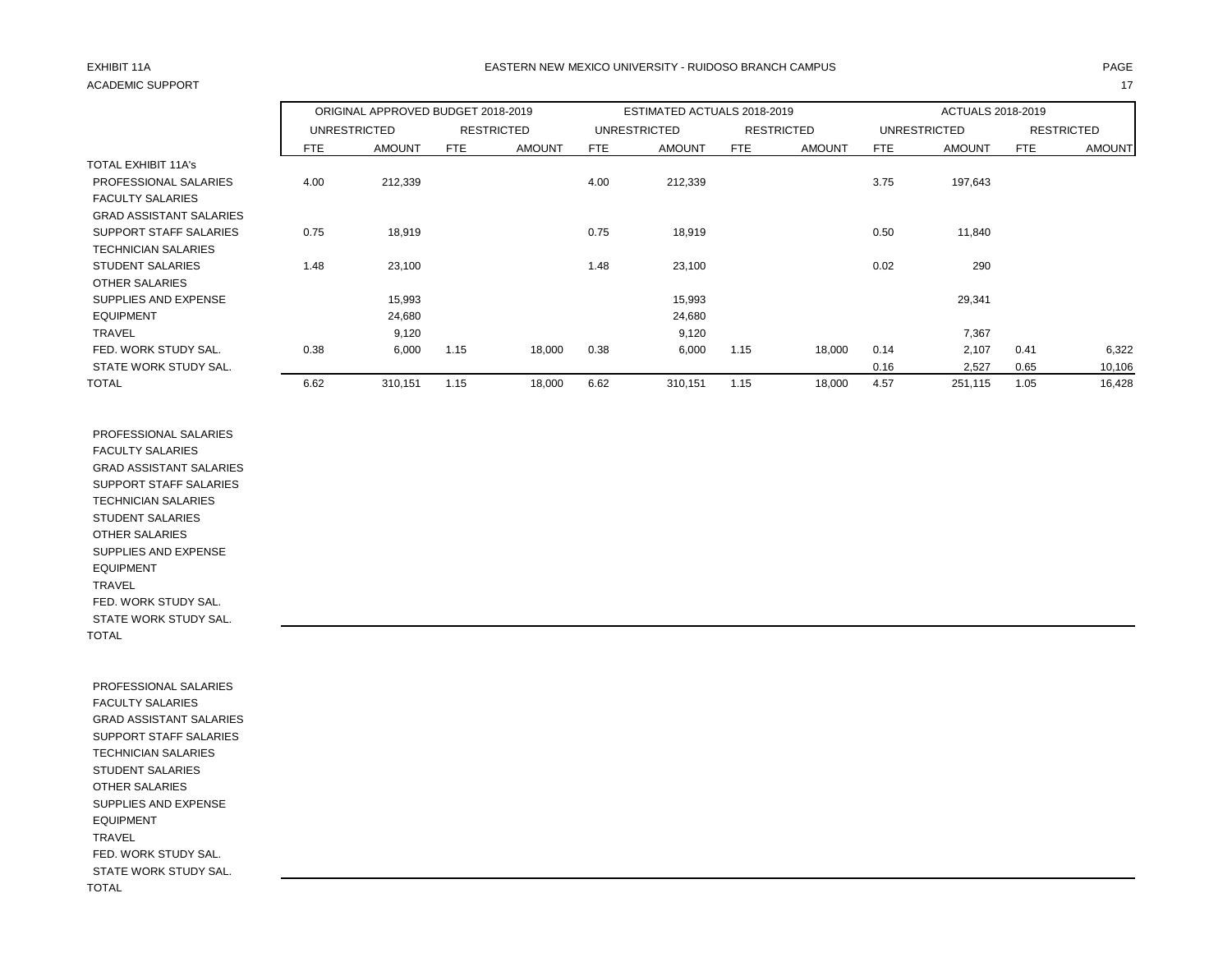# STUDENT SERVICES 18

### EXHIBIT 12 PAGE EASTERN NEW MEXICO UNIVERSITY - RUIDOSO BRANCH CAMPUS

|                                    |            | ORIGINAL APPROVED BUDGET 2018-2019 |            |                   |            | ESTIMATED ACTUALS 2018-2019 |            |                   |      | ACTUALS 2018-2019   |            |                   |
|------------------------------------|------------|------------------------------------|------------|-------------------|------------|-----------------------------|------------|-------------------|------|---------------------|------------|-------------------|
|                                    |            | <b>UNRESTRICTED</b>                |            | <b>RESTRICTED</b> |            | <b>UNRESTRICTED</b>         |            | <b>RESTRICTED</b> |      | <b>UNRESTRICTED</b> |            | <b>RESTRICTED</b> |
|                                    | <b>FTE</b> | <b>AMOUNT</b>                      | <b>FTE</b> | <b>AMOUNT</b>     | <b>FTE</b> | <b>AMOUNT</b>               | <b>FTE</b> | <b>AMOUNT</b>     | FTE  | <b>AMOUNT</b>       | <b>FTE</b> | <b>AMOUNT</b>     |
| SUPPL'Y EDUCATIONAL SERVICES       |            |                                    |            |                   |            |                             |            |                   |      |                     |            |                   |
| <b>STUDENT SERVICES</b>            | 8.52       | 333,106                            | 1.20       | 18,750            | 8.52       | 333,106                     | 1.20       | 18,750            | 6.27 | 262,696             | 0.41       | 6,439             |
| <b>TOTAL SUPPL'Y EDUC SERVICES</b> | 8.52       | 333,106                            | 1.20       | 18,750            | 8.52       | 333,106                     | 1.20       | 18,750            | 6.27 | 262,696             | 0.41       | 6,439             |
| DIST COSTS (TEL, POST, PRINT)      |            | 44,303                             |            |                   |            | 44,303                      |            |                   |      | 44,303              |            |                   |
| <b>MISCELLANEOUS</b>               |            | 3,048                              |            | 11,250            |            | 3,048                       |            | 11,250            |      |                     |            |                   |
| <b>RETIREMENT</b>                  |            | 30,551                             |            |                   |            | 30,551                      |            |                   |      | 31,773              |            |                   |
| <b>SOCIAL SECURITY</b>             |            | 21,218                             |            |                   |            | 21,218                      |            |                   |      | 15,423              |            |                   |
| <b>GROUP INSURANCE</b>             |            | 23,122                             |            |                   |            | 23,122                      |            |                   |      | 22,651              |            |                   |
| <b>WORKER'S COMPENSATION</b>       |            | 151                                |            |                   |            | 151                         |            |                   |      | 268                 |            |                   |
| UNEMPLOYMENT COMPENSATION          |            | 139                                |            |                   |            | 139                         |            |                   |      | $\overline{2}$      |            |                   |
| RETIREE HEALTH                     |            | 5,547                              |            |                   |            | 5,547                       |            |                   |      | 4,570               |            |                   |
| <b>WAIVER OF TUITION</b>           |            | 2,315                              |            |                   |            | 2,315                       |            |                   |      | 540                 |            |                   |
| <b>ANNUAL LEAVE</b>                |            |                                    |            |                   |            |                             |            |                   |      | 10,659              |            |                   |
| TOTAL ITEMS NOT IN 12A's           |            | 130,394                            |            | 11,250            |            | 130,394                     |            | 11,250            |      | 130,189             |            |                   |
| <b>TOTAL STUDENT SERVICES</b>      | 8.52       | 463,500                            | 1.20       | 30,000            | 8.52       | 463,500                     | 1.20       | 30,000            | 6.27 | 392,885             | 0.41       | 6,439             |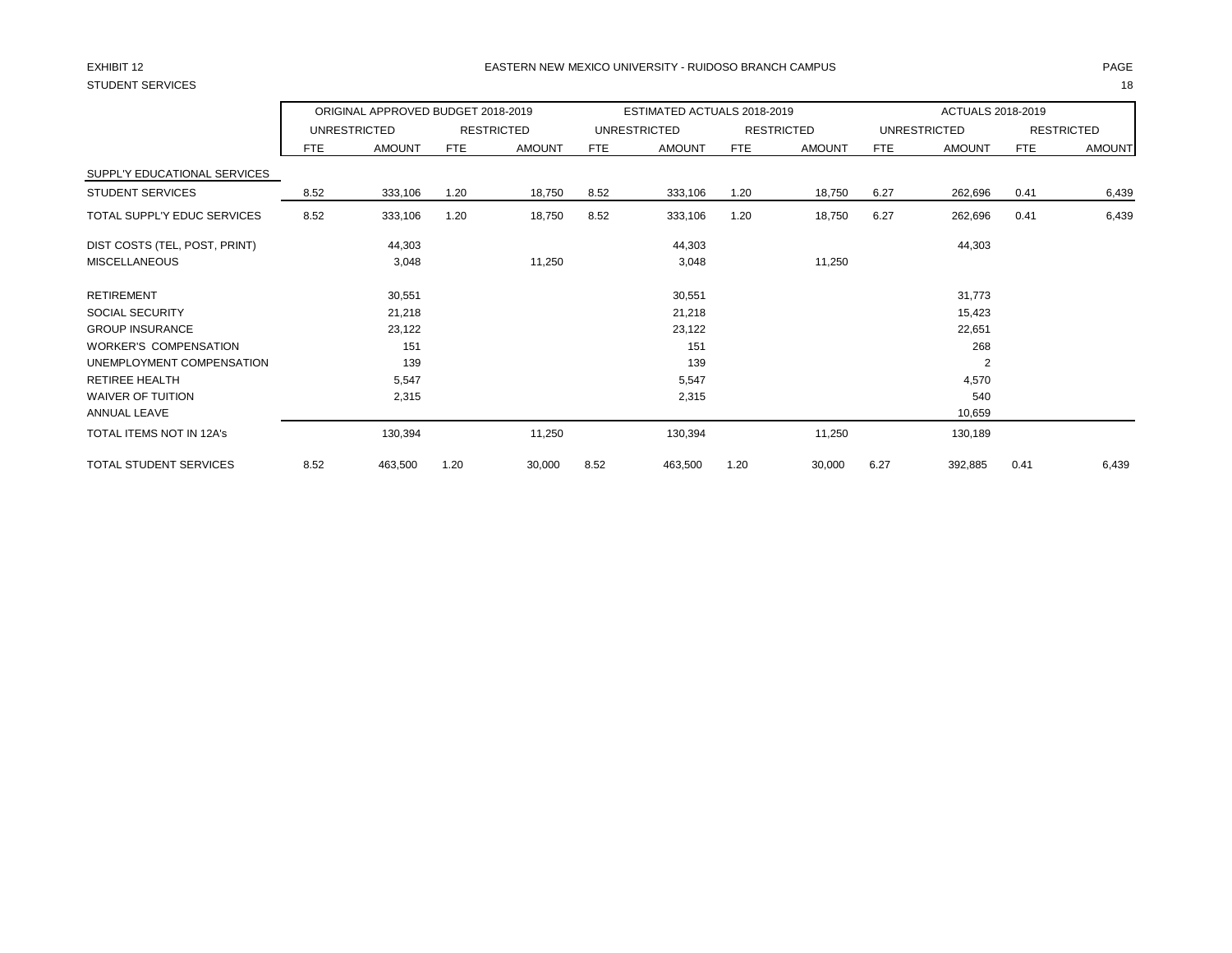# STUDENT SERVICES **19**

### EXHIBIT 12A PAGE EASTERN NEW MEXICO UNIVERSITY - RUIDOSO BRANCH CAMPUS

| $\mathbf{1}$                                             |              | ORIGINAL APPROVED BUDGET 2018-2019 |              |                            |              | ESTIMATED ACTUALS 2018-2019 |              |                   |              | ACTUALS 2018-2019   |              |                          |
|----------------------------------------------------------|--------------|------------------------------------|--------------|----------------------------|--------------|-----------------------------|--------------|-------------------|--------------|---------------------|--------------|--------------------------|
|                                                          |              | <b>UNRESTRICTED</b>                |              | <b>RESTRICTED</b>          |              | <b>UNRESTRICTED</b>         |              | <b>RESTRICTED</b> |              | <b>UNRESTRICTED</b> |              | <b>RESTRICTED</b>        |
|                                                          | FTE          | <b>AMOUNT</b>                      | <b>FTE</b>   | <b>AMOUNT</b>              | <b>FTE</b>   | <b>AMOUNT</b>               | <b>FTE</b>   | <b>AMOUNT</b>     | <b>FTE</b>   | <b>AMOUNT</b>       | <b>FTE</b>   | <b>AMOUNT</b>            |
| <b>STUDENT SERVICES</b>                                  |              |                                    |              |                            |              |                             |              |                   |              |                     |              |                          |
| PROFESSIONAL SALARIES                                    | 5.50         | 240,425                            |              |                            | 5.50         | 240,425                     |              |                   | 4.25         | 189,352             |              |                          |
| <b>FACULTY SALARIES</b>                                  |              |                                    |              |                            |              |                             |              |                   |              |                     |              |                          |
| <b>GRAD ASSISTANT SALARIES</b>                           | 0.00         |                                    |              |                            | 0.00         |                             |              |                   | 0.00         |                     |              |                          |
| SUPPORT STAFF SALARIES<br><b>TECHNICIAN SALARIES</b>     | 1.50         | 36,931                             |              |                            | 1.50         | 36,931                      |              |                   | 1.00         | 28,221              |              |                          |
| STUDENT SALARIES                                         | 1.12         | 17,500                             |              |                            | 1.12         | 17,500                      |              |                   | 0.14         | 2,250               |              |                          |
| <b>OTHER SALARIES</b>                                    | 0.00         |                                    |              |                            | 0.00         |                             |              |                   | 0.76         | 11,850              |              |                          |
| SUPPLIES AND EXPENSE<br><b>EQUIPMENT</b>                 |              | 24,700                             |              |                            |              | 24,700                      |              |                   |              | 27,132              |              |                          |
| <b>TRAVEL</b>                                            |              | 7,300                              |              |                            |              | 7,300                       |              |                   |              | 2,031               |              |                          |
| FED. WORK STUDY SAL.                                     | 0.40         | 6,250                              | 1.20         | 18,750                     | 0.40         | 6,250                       | 1.20         | 18,750            | 0.06         | 1,006               | 0.19         | 3,019                    |
| STATE WORK STUDY SAL.                                    | 0.00         |                                    | 0.00         | $\mathbf 0$                | 0.00         |                             | 0.00         | 0                 | 0.05         | 855                 | 0.22         | 3,420                    |
| TOTAL STUDENT SERVICES                                   | 8.52         | 333,106                            | 1.20         | 18,750                     | 8.52         | 333,106                     | 1.20         | 18,750            | 6.27         | 262,696             | 0.41         | 6,439                    |
| PROFESSIONAL SALARIES<br><b>FACULTY SALARIES</b>         |              |                                    |              |                            |              |                             |              |                   |              |                     |              |                          |
| <b>GRAD ASSISTANT SALARIES</b>                           | 0.00         |                                    |              |                            | 0.00         |                             |              |                   | 0.00         |                     |              |                          |
| SUPPORT STAFF SALARIES<br><b>TECHNICIAN SALARIES</b>     |              |                                    |              |                            |              |                             |              |                   |              |                     |              |                          |
| <b>STUDENT SALARIES</b>                                  | 0.00         |                                    |              |                            | 0.00         |                             |              |                   | 0.00         |                     |              |                          |
| <b>OTHER SALARIES</b>                                    | 0.00         |                                    |              |                            | 0.00         |                             |              |                   | 0.00         |                     |              |                          |
| SUPPLIES AND EXPENSE<br><b>EQUIPMENT</b>                 |              |                                    |              |                            |              |                             |              |                   |              |                     |              |                          |
| <b>TRAVEL</b>                                            |              |                                    |              |                            |              |                             |              |                   |              |                     |              |                          |
| FED. WORK STUDY SAL.                                     | 0.00         |                                    | 0.00         | $\mathbf 0$                | 0.00         |                             | 0.00         | 0                 | 0.00         |                     | 0.00         | $\pmb{0}$                |
| STATE WORK STUDY SAL.<br><b>TOTAL</b>                    | 0.00<br>0.00 | $\mathbf 0$                        | 0.00<br>0.00 | $\mathbf 0$<br>$\mathsf 0$ | 0.00<br>0.00 | $\mathbf 0$                 | 0.00<br>0.00 | 0<br>0            | 0.00<br>0.00 | $\pmb{0}$           | 0.00<br>0.00 | $\mathbf 0$<br>$\pmb{0}$ |
|                                                          |              |                                    |              |                            |              |                             |              |                   |              |                     |              |                          |
| PROFESSIONAL SALARIES<br><b>FACULTY SALARIES</b>         |              |                                    |              |                            |              |                             |              |                   |              |                     |              |                          |
| <b>GRAD ASSISTANT SALARIES</b><br>SUPPORT STAFF SALARIES | 0.00         |                                    |              |                            | 0.00         |                             |              |                   | 0.00         |                     |              |                          |
| <b>TECHNICIAN SALARIES</b>                               |              |                                    |              |                            |              |                             |              |                   |              |                     |              |                          |
| <b>STUDENT SALARIES</b>                                  | 0.00         |                                    |              |                            | 0.00         |                             |              |                   | 0.00         |                     |              |                          |
| <b>OTHER SALARIES</b>                                    | 0.00         |                                    |              |                            | 0.00         |                             |              |                   | 0.00         |                     |              |                          |
| <b>SUPPLIES AND EXPENSE</b>                              |              |                                    |              |                            |              |                             |              |                   |              |                     |              |                          |
| <b>EQUIPMENT</b><br><b>TRAVEL</b>                        |              |                                    |              |                            |              |                             |              |                   |              |                     |              |                          |
| FED. WORK STUDY SAL.                                     | 0.00         |                                    | 0.00         | $\mathbf 0$                | 0.00         |                             | 0.00         | 0                 | 0.00         |                     | 0.00         | $\mathbf 0$              |
| STATE WORK STUDY SAL.                                    | 0.00         |                                    | 0.00         | $\mathbf 0$                | 0.00         |                             | 0.00         | 0                 | 0.00         |                     | 0.00         | $\mathbf 0$              |
|                                                          |              |                                    |              |                            |              |                             |              |                   |              |                     |              |                          |

TOTAL 0.00 0 0.00 0 0.00 0 0.00 0 0.00 0 0.00 0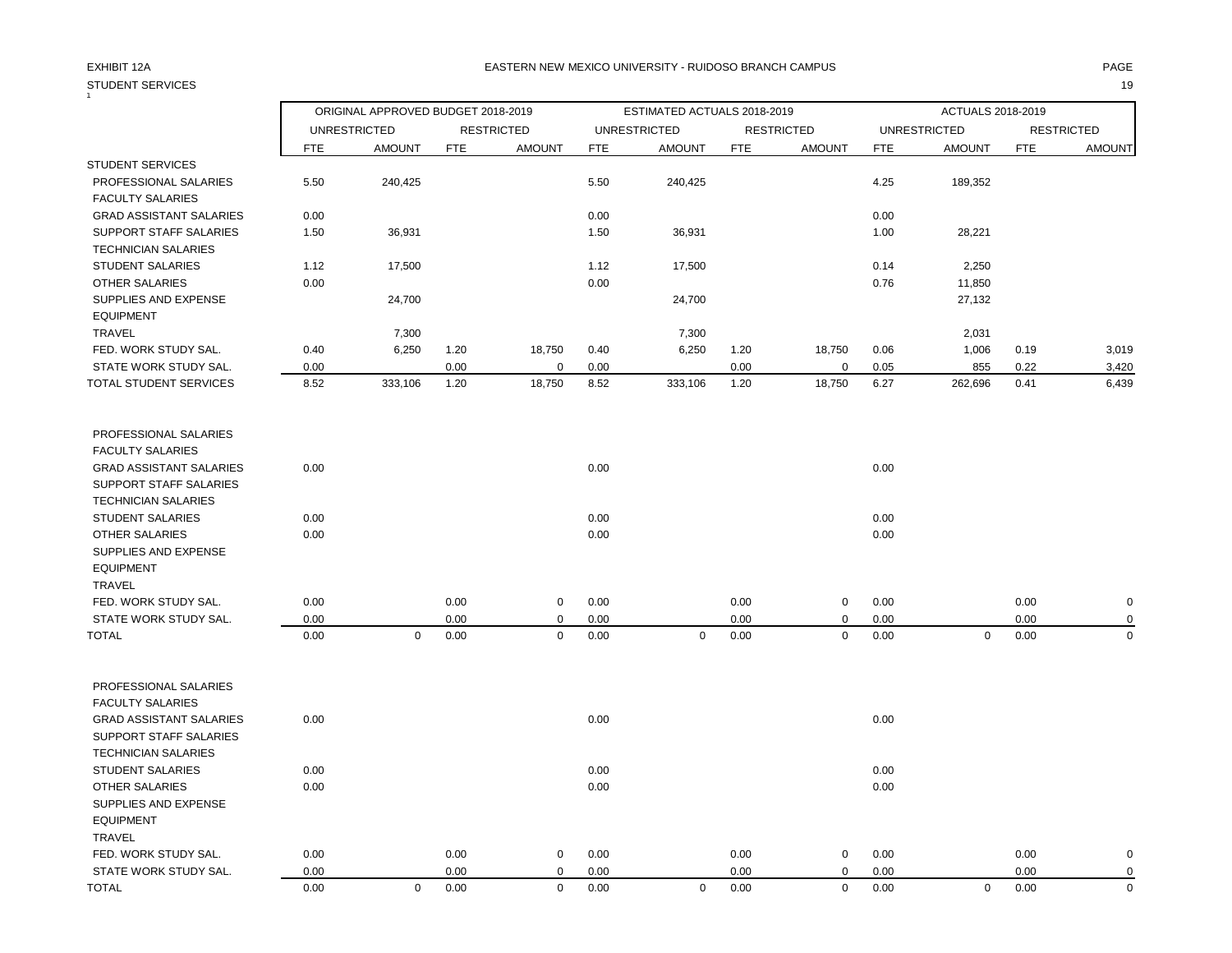# STUDENT SERVICES 20

### EXHIBIT 12A PAGE EASTERN NEW MEXICO UNIVERSITY - RUIDOSO BRANCH CAMPUS

|                                |      | ORIGINAL APPROVED BUDGET 2018-2019 |      |                   |      | ESTIMATED ACTUALS 2018-2019 |      |                   |      | ACTUALS 2018-2019 |      |                   |
|--------------------------------|------|------------------------------------|------|-------------------|------|-----------------------------|------|-------------------|------|-------------------|------|-------------------|
|                                |      | UNRESTRICTED                       |      | <b>RESTRICTED</b> |      | UNRESTRICTED                |      | <b>RESTRICTED</b> |      | UNRESTRICTED      |      | <b>RESTRICTED</b> |
|                                | FTE. | <b>AMOUNT</b>                      | FTE  | <b>AMOUNT</b>     | FTE  | <b>AMOUNT</b>               | FTE  | <b>AMOUNT</b>     | FTE  | <b>AMOUNT</b>     | FTE  | <b>AMOUNT</b>     |
| TOTALS EXHIBIT 12A's           |      |                                    |      |                   |      |                             |      |                   |      |                   |      |                   |
| PROFESSIONAL SALARIES          | 5.50 | 240,425                            |      |                   | 5.50 | 240,425                     |      |                   | 4.25 | 189,352           |      |                   |
| <b>FACULTY SALARIES</b>        |      |                                    |      |                   |      |                             |      |                   |      |                   |      |                   |
| <b>GRAD ASSISTANT SALARIES</b> |      |                                    |      |                   |      |                             |      |                   |      |                   |      |                   |
| <b>SUPPORT STAFF SALARIES</b>  | 1.50 | 36,931                             |      |                   | 1.50 | 36,931                      |      |                   | 1.00 | 28,221            |      |                   |
| <b>TECHNICIAN SALARIES</b>     |      |                                    |      |                   |      |                             |      |                   |      |                   |      |                   |
| <b>STUDENT SALARIES</b>        | 1.12 | 17,500                             |      |                   | 1.12 | 17,500                      |      |                   | 0.14 | 2,250             |      |                   |
| OTHER SALARIES                 |      |                                    |      |                   |      |                             |      |                   | 0.76 | 11,850            |      |                   |
| SUPPLIES AND EXPENSE           |      | 24,700                             |      |                   |      | 24,700                      |      |                   |      | 27,132            |      |                   |
| <b>EQUIPMENT</b>               |      |                                    |      |                   |      |                             |      |                   |      |                   |      |                   |
| <b>TRAVEL</b>                  |      | 7,300                              |      |                   |      | 7,300                       |      |                   |      | 2,031             |      |                   |
| FED. WORK STUDY SAL.           | 0.40 | 6,250                              | 1.20 | 18,750            | 0.40 | 6,250                       | 1.20 | 18,750            | 0.06 | 1,006             | 0.19 | 3,019             |
| STATE WORK STUDY SAL.          |      |                                    |      |                   |      |                             |      |                   | 0.05 | 855               | 0.22 | 3,420             |
| <b>TOTAL</b>                   | 8.52 | 333,106                            | 1.20 | 18,750            | 8.52 | 333,106                     | 1.20 | 18,750            | 6.27 | 262,696           | 0.41 | 6,439             |

 PROFESSIONAL SALARIES FACULTY SALARIES GRAD ASSISTANT SALARIES SUPPORT STAFF SALARIES TECHNICIAN SALARIES STUDENT SALARIES OTHER SALARIES SUPPLIES AND EXPENSE EQUIPMENT TRAVEL FED. WORK STUDY SAL. STATE WORK STUDY SAL. TOTAL

 PROFESSIONAL SALARIES FACULTY SALARIES GRAD ASSISTANT SALARIES SUPPORT STAFF SALARIES TECHNICIAN SALARIES STUDENT SALARIES OTHER SALARIES SUPPLIES AND EXPENSE EQUIPMENT TRAVEL FED. WORK STUDY SAL. STATE WORK STUDY SAL. TOTAL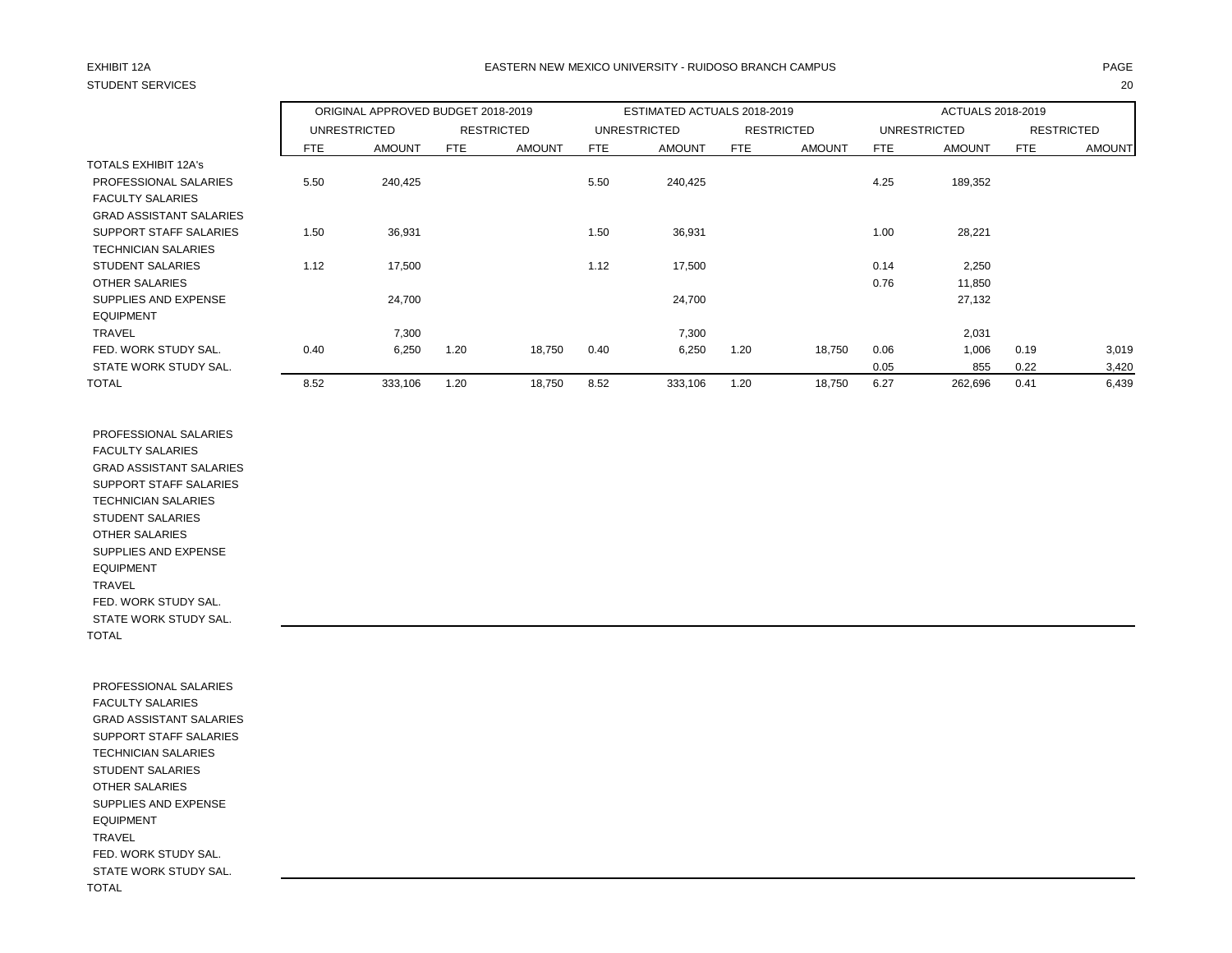## INSTITUTIONAL SUPPORT - PAGE 1 21

### EXHIBIT 13 PAGE EASTERN NEW MEXICO UNIVERSITY - RUIDOSO BRANCH CAMPUS

|                                    |            | ORIGINAL APPROVED BUDGET 2018-2019 |     |                   |            | ESTIMATED ACTUALS 2018-2019 |            |                   |            | ACTUALS 2018-2019   |            |                   |
|------------------------------------|------------|------------------------------------|-----|-------------------|------------|-----------------------------|------------|-------------------|------------|---------------------|------------|-------------------|
|                                    |            | <b>UNRESTRICTED</b>                |     | <b>RESTRICTED</b> |            | <b>UNRESTRICTED</b>         |            | <b>RESTRICTED</b> |            | <b>UNRESTRICTED</b> |            | <b>RESTRICTED</b> |
|                                    | <b>FTE</b> | <b>AMOUNT</b>                      | FTE | <b>AMOUNT</b>     | <b>FTE</b> | <b>AMOUNT</b>               | <b>FTE</b> | <b>AMOUNT</b>     | <b>FTE</b> | <b>AMOUNT</b>       | <b>FTE</b> | <b>AMOUNT</b>     |
| <b>EXECUTIVE MANAGEMENT</b>        |            |                                    |     |                   |            |                             |            |                   |            |                     |            |                   |
| PRESIDENT'S OFFICE                 | 2.00       | 292,675                            |     |                   | 2.00       | 292,675                     |            |                   | 2.19       | 266,343             |            |                   |
| <b>LEGAL SERVICES</b>              |            | 4,000                              |     |                   |            | 4,000                       |            |                   |            | 4,785               |            |                   |
| <b>INSTITUTIONAL EFFECTIVENESS</b> |            |                                    |     |                   | 2.00       | 140,000                     |            |                   |            | 630                 |            |                   |
| <b>COLLEGE BOARD</b>               |            | 6,000                              |     |                   |            | 6,000                       |            |                   |            | 1,372               |            |                   |
| <b>TOTAL EXEC MGT</b>              | 2.00       | 302,675                            |     |                   | 6.00       | 442,675                     |            |                   | 2.19       | 273,130             |            |                   |
| <b>FISCAL OPERATIONS</b>           |            |                                    |     |                   |            |                             |            |                   |            |                     |            |                   |
| <b>BUSINESS OFFICE</b>             | 3.00       | 143,735                            |     |                   | 3.00       | 143,735                     |            |                   | 3.00       | 140,983             |            |                   |
| UNCOLLECTIBLE ACCOUNTS             |            | 25,100                             |     |                   |            | 25,100                      |            |                   |            | 21,687              |            |                   |
| TOTAL FISCAL OPERATIONS            | 3.00       | 168,835                            |     |                   | 3.00       | 168,835                     |            |                   | 3.00       | 162,670             |            |                   |
| LOGISTICAL SERVICES                |            |                                    |     |                   |            |                             |            |                   |            |                     |            |                   |
| INFORMATION TECHNOLOGY             | 2.31       | 103,414                            |     |                   | 1.56       | 103,414                     |            |                   | 1.50       | 64,403              |            |                   |
| TOTAL LOGISTICAL SERVICES          | 2.31       | 103,414                            |     |                   | 1.56       | 103,414                     |            |                   | 1.50       | 64,403              |            |                   |
| COMMUNITY RELATIONS                |            |                                    |     |                   |            |                             |            |                   |            |                     |            |                   |
| PUBLIC RELATIONS/MARKETING         | 3.39       | 180,583                            |     |                   | 3.39       | 180,583                     |            |                   | 2.90       | 250,642             |            |                   |
| DEVELOPMENT                        | 0.50       | 29,175                             |     |                   | 0.50       | 29,175                      |            |                   | 0.50       | 29,420              |            | 200               |
| TOTAL COMMUNITY RELATIONS          | 3.89       | 209,758                            |     |                   | 3.89       | 209,758                     |            |                   | 3.40       | 280,063             |            | 200               |
| DIST COSTS (TEL, POST, PRINT)      |            | 2,461                              |     |                   |            | 2,461                       |            |                   |            | 2,461               |            |                   |
| <b>MISCELLANEOUS</b>               |            | 3,051                              |     | 100,000           |            | 5,351                       |            | 100,000           |            | 2,029               |            |                   |
| OTHER FRINGE                       |            |                                    |     |                   |            |                             |            |                   |            |                     |            |                   |
| <b>RETIREMENT</b>                  |            | 69,694                             |     |                   |            | 69,694                      |            |                   |            | 66,838              |            |                   |
| <b>SOCIAL SECURITY</b>             |            | 38,357                             |     |                   |            | 38,357                      |            |                   |            | 32,293              |            |                   |
| <b>GROUP INSURANCE</b>             |            | 76,116                             |     |                   |            | 76,116                      |            |                   |            | 56,745              |            |                   |
| <b>WORKER'S COMPENSATION</b>       |            | 260                                |     |                   |            | 260                         |            |                   |            | 881                 |            |                   |
| UNEMPLOYMENT COMPENSATION          |            | 251                                |     |                   |            | 251                         |            |                   |            | 5                   |            |                   |
| <b>RETIREE HEALTH</b>              |            | 10,028                             |     |                   |            | 10,028                      |            |                   |            | 9,609               |            |                   |
| <b>WAIVER OF TUITION</b>           |            | 4,000                              |     |                   |            | 4,000                       |            |                   |            |                     |            |                   |
| ANNUAL LEAVE                       |            |                                    |     |                   |            |                             |            |                   |            | 300                 |            |                   |
| <b>TOTAL ITEMS NOT IN 13A's</b>    |            | 204,218                            |     | 100,000           |            | 206,518                     |            | 100,000           |            | 171,161             |            |                   |
| SUPPORT CHARGED TO:                |            |                                    |     |                   |            |                             |            |                   |            |                     |            |                   |
| PORTALES MAIN CAMPUS               |            | 57,000                             |     |                   |            | 57,000                      |            |                   |            | 57,200              |            |                   |
| PORTALES MAIN CAMPUS--ITS          |            | 43,000                             |     |                   |            | 43,000                      |            |                   |            | 43,000              |            |                   |
| <b>TOTAL CHARGES</b>               |            | 100,000                            |     |                   |            | 100,000                     |            |                   |            | 100,200             |            |                   |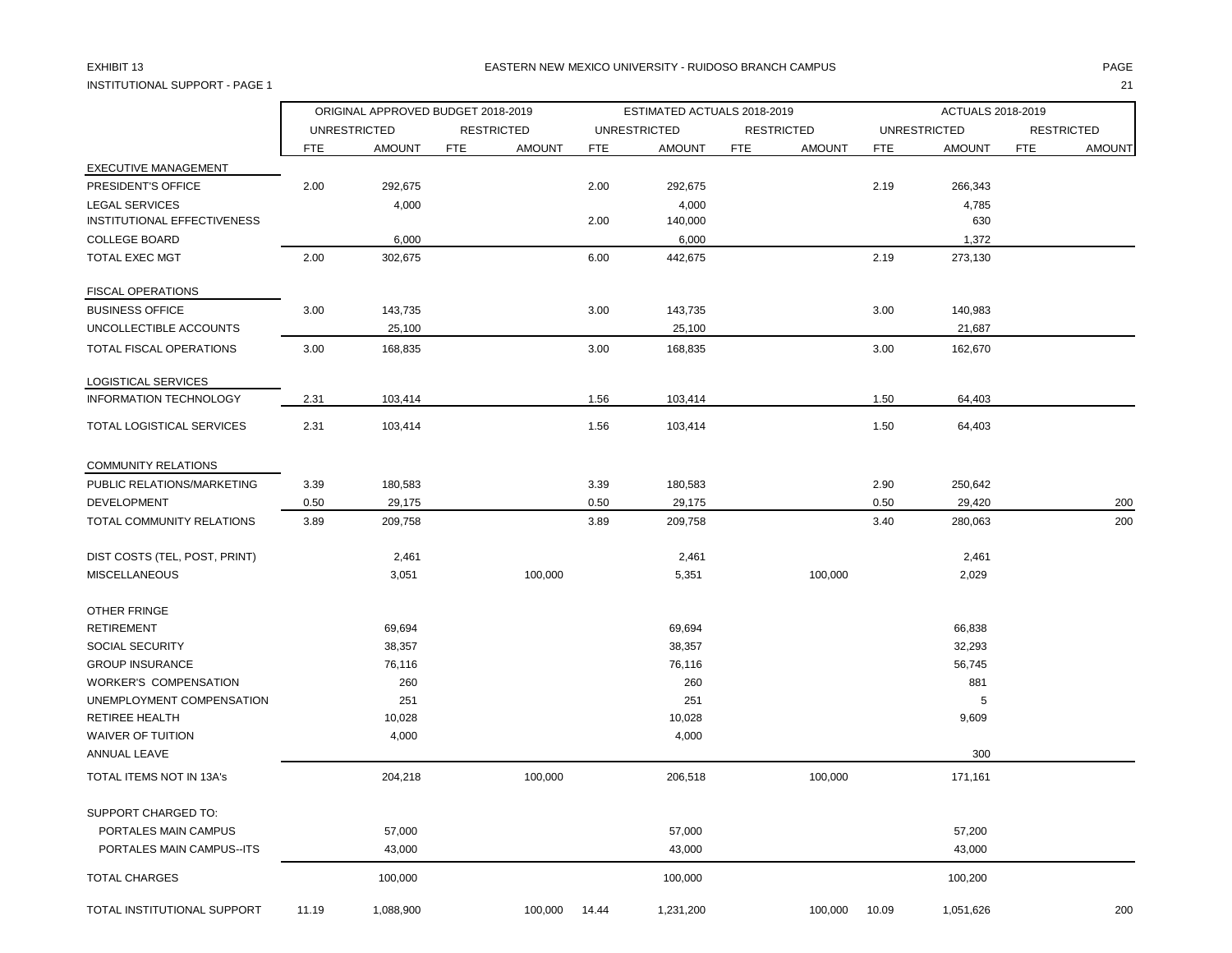## INSTITUTIONAL SUPPORT 22 1

### EXHIBIT 13A PAGE EASTERN NEW MEXICO UNIVERSITY - RUIDOSO BRANCH CAMPUS

|                                                             |            | ORIGINAL APPROVED BUDGET 2018-2019 |            |                   |            | ESTIMATED ACTUALS 2018-2019 |            |                   |            | ACTUALS 2018-2019   |            |                   |
|-------------------------------------------------------------|------------|------------------------------------|------------|-------------------|------------|-----------------------------|------------|-------------------|------------|---------------------|------------|-------------------|
|                                                             |            | <b>UNRESTRICTED</b>                |            | <b>RESTRICTED</b> |            | <b>UNRESTRICTED</b>         |            | <b>RESTRICTED</b> |            | <b>UNRESTRICTED</b> |            | <b>RESTRICTED</b> |
|                                                             | <b>FTE</b> | <b>AMOUNT</b>                      | <b>FTE</b> | <b>AMOUNT</b>     | <b>FTE</b> | <b>AMOUNT</b>               | <b>FTE</b> | <b>AMOUNT</b>     | <b>FTE</b> | <b>AMOUNT</b>       | <b>FTE</b> | <b>AMOUNT</b>     |
| PRESIDENT'S OFFICE                                          |            |                                    |            |                   |            |                             |            |                   |            |                     |            |                   |
| PROFESSIONAL SALARIES<br><b>FACULTY SALARIES</b>            | 1.00       | 126,000                            |            |                   | 1.00       | 126,000                     |            |                   | 2.00       | 167,160             |            |                   |
| <b>GRAD ASSISTANT SALARIES</b>                              | 0.00       |                                    |            |                   | 0.00       |                             |            |                   | 0.00       |                     |            |                   |
| <b>SUPPORT STAFF SALARIES</b><br><b>TECHNICIAN SALARIES</b> | 1.00       | 42,000                             |            |                   | 1.00       | 42,000                      |            |                   | 0.00       |                     |            |                   |
| <b>STUDENT SALARIES</b>                                     | 0.00       |                                    |            |                   | 0.00       |                             |            |                   | 0.00       |                     |            |                   |
| <b>OTHER SALARIES</b>                                       | 0.00       |                                    |            |                   | 0.00       |                             |            |                   | 0.19       | 3,000               |            |                   |
| SUPPLIES AND EXPENSE<br><b>EQUIPMENT</b>                    |            | 117,675                            |            |                   |            | 117,675                     |            |                   |            | 87,392              |            |                   |
| TRAVEL                                                      |            | 7,000                              |            |                   |            | 7,000                       |            |                   |            | 8,792               |            |                   |
| FED. WORK STUDY SAL.                                        | 0.00       |                                    | 0.00       | $\mathsf 0$       | 0.00       |                             | 0.00       | $\mathsf 0$       | 0.00       |                     | 0.00       | $\mathbf 0$       |
| STATE WORK STUDY SAL.                                       | 0.00       |                                    | 0.00       | $\mathbf 0$       | 0.00       |                             | 0.00       | $\mathbf 0$       | 0.00       |                     | 0.00       | $\mathbf 0$       |
| TOTAL PRESIDENT'S OFFICE                                    | 2.00       | 292,675                            | 0.00       | $\mathbf 0$       | 2.00       | 292,675                     | 0.00       | $\mathbf 0$       | 2.19       | 266,343             | 0.00       | $\Omega$          |
| <b>BUSINESS OFFICE</b>                                      |            |                                    |            |                   |            |                             |            |                   |            |                     |            |                   |
| PROFESSIONAL SALARIES<br><b>FACULTY SALARIES</b>            | 1.00       | 76,000                             |            |                   | 1.00       | 76,000                      |            |                   | 1.00       | 86,704              |            |                   |
| <b>GRAD ASSISTANT SALARIES</b>                              | 0.00       |                                    |            |                   | 0.00       |                             |            |                   | 0.00       |                     |            |                   |
| <b>SUPPORT STAFF SALARIES</b><br><b>TECHNICIAN SALARIES</b> | 2.00       | 60,725                             |            |                   | 2.00       | 60,725                      |            |                   | 2.00       | 47,668              |            |                   |
| <b>STUDENT SALARIES</b>                                     | 0.00       |                                    |            |                   | 0.00       |                             |            |                   | 0.00       |                     |            |                   |
| <b>OTHER SALARIES</b>                                       | 0.00       |                                    |            |                   | 0.00       |                             |            |                   | 0.00       |                     |            |                   |
| SUPPLIES AND EXPENSE                                        |            | 6,660                              |            |                   |            | 6,660                       |            |                   |            | 4,536               |            |                   |
| <b>EQUIPMENT</b>                                            |            |                                    |            |                   |            |                             |            |                   |            |                     |            |                   |
| <b>TRAVEL</b>                                               |            | 350                                |            |                   |            | 350                         |            |                   |            | 2,074               |            |                   |
| FED. WORK STUDY SAL.                                        | 0.00       |                                    | 0.00       | $\mathbf 0$       | 0.00       |                             | 0.00       | 0                 | 0.00       |                     | 0.00       | $\mathbf 0$       |
| STATE WORK STUDY SAL.                                       | 0.00       |                                    | 0.00       | 0                 | 0.00       |                             | 0.00       | 0                 | 0.00       |                     | 0.00       | 0                 |
| TOTAL BUSINESS OFFICE                                       | 3.00       | 143,735                            | 0.00       | $\mathbf 0$       | 3.00       | 143,735                     | 0.00       | $\mathbf 0$       | 3.00       | 140,983             | 0.00       | $\mathbf 0$       |
| <b>INFORMATION TECHNOLOGY</b>                               |            |                                    |            |                   |            |                             |            |                   |            |                     |            |                   |
| PROFESSIONAL SALARIES                                       | 1.00       | 53,475                             |            |                   | 0.25       | 53,475                      |            |                   | 0.50       | 25,717              |            |                   |
| <b>FACULTY SALARIES</b>                                     |            |                                    |            |                   |            |                             |            |                   |            |                     |            |                   |
| <b>GRAD ASSISTANT SALARIES</b>                              | 0.00       |                                    |            |                   | 0.00       |                             |            |                   | 0.00       |                     |            |                   |
| <b>SUPPORT STAFF SALARIES</b>                               |            |                                    |            |                   |            |                             |            |                   |            |                     |            |                   |
| <b>TECHNICIAN SALARIES</b>                                  | 1.00       | 29,634                             |            |                   | 1.00       | 29,634                      |            |                   | 1.00       | 29,640              |            |                   |
| <b>STUDENT SALARIES</b>                                     | 0.31       | 4,800                              |            |                   | 0.31       | 4,800                       |            |                   | 0.00       |                     |            |                   |
| <b>OTHER SALARIES</b>                                       | 0.00       |                                    |            |                   | 0.00       |                             |            |                   | 0.00       |                     |            |                   |
| SUPPLIES AND EXPENSE                                        |            | 15,505                             |            |                   |            | 15,505                      |            |                   |            | 7,409               |            |                   |
| <b>EQUIPMENT</b>                                            |            |                                    |            |                   |            |                             |            |                   |            |                     |            |                   |
| <b>TRAVEL</b>                                               |            |                                    |            |                   |            |                             |            |                   |            | 1,637               |            |                   |
| FED. WORK STUDY SAL.                                        | 0.00       |                                    | 0.00       | $\mathbf 0$       | 0.00       |                             | 0.00       | $\mathbf 0$       | 0.00       |                     | 0.00       | $\mathbf 0$       |
| STATE WORK STUDY SAL.                                       | 0.00       |                                    | 0.00       | $\mathbf 0$       | 0.00       |                             | 0.00       | 0                 | 0.00       |                     | 0.00       | $\mathbf 0$       |
| TOTAL INFORMATION TECHNOLOGY                                | 2.31       | 103,414                            | 0.00       | $\mathbf 0$       | 1.56       | 103,414                     | 0.00       | $\mathbf 0$       | 1.50       | 64,403              | 0.00       | $\mathbf 0$       |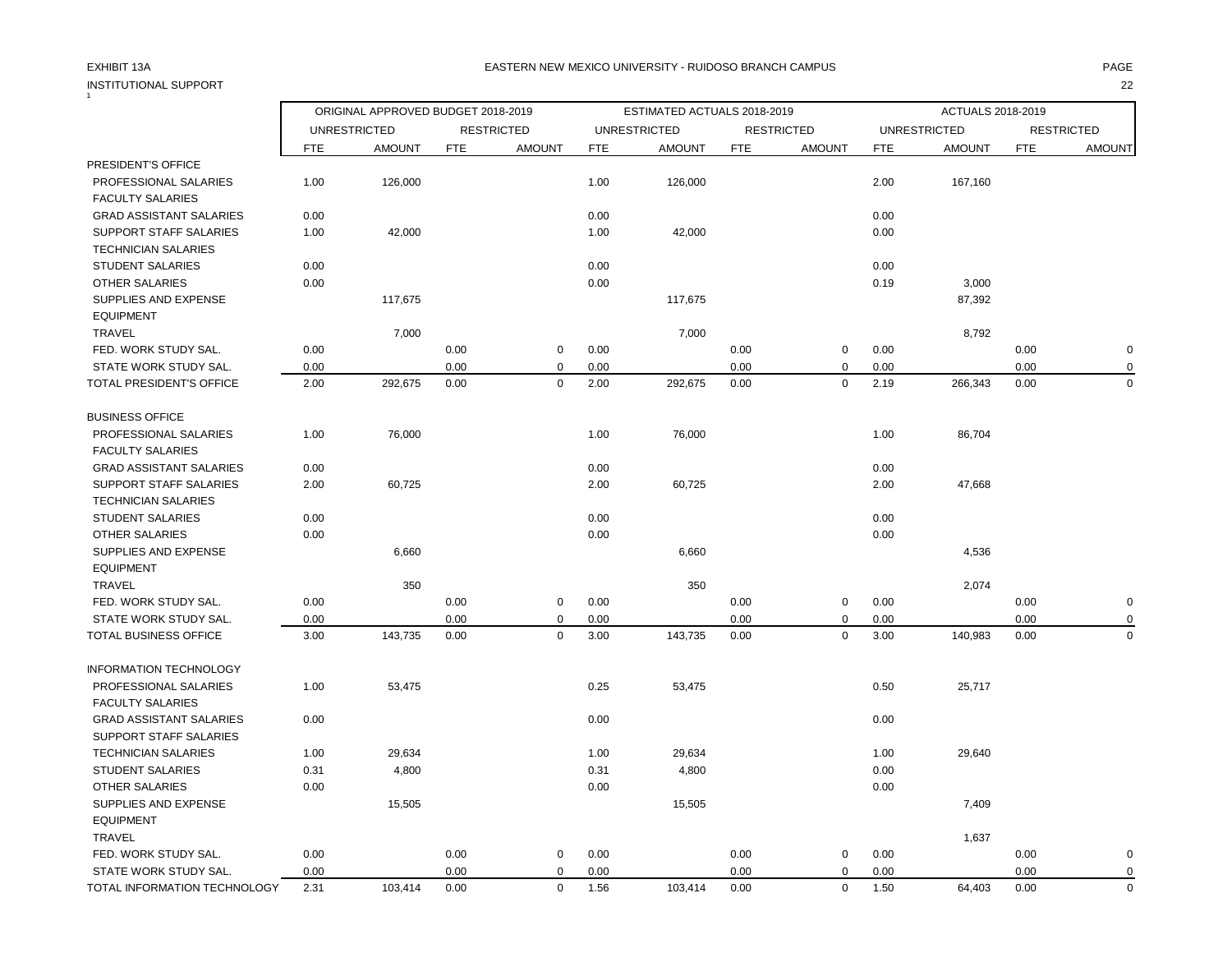| INSTITUTIONAL SUPPORT          |            |                                    |            |                   |            |                             |            |                   |            |                     |            | 23                |
|--------------------------------|------------|------------------------------------|------------|-------------------|------------|-----------------------------|------------|-------------------|------------|---------------------|------------|-------------------|
|                                |            | ORIGINAL APPROVED BUDGET 2018-2019 |            |                   |            | ESTIMATED ACTUALS 2018-2019 |            |                   |            | ACTUALS 2018-2019   |            |                   |
|                                |            | <b>UNRESTRICTED</b>                |            | <b>RESTRICTED</b> |            | <b>UNRESTRICTED</b>         |            | <b>RESTRICTED</b> |            | <b>UNRESTRICTED</b> |            | <b>RESTRICTED</b> |
|                                | <b>FTE</b> | <b>AMOUNT</b>                      | <b>FTE</b> | <b>AMOUNT</b>     | <b>FTE</b> | <b>AMOUNT</b>               | <b>FTE</b> | <b>AMOUNT</b>     | <b>FTE</b> | <b>AMOUNT</b>       | <b>FTE</b> | <b>AMOUNT</b>     |
| PUBLIC RELATIONS/MARKETING     |            |                                    |            |                   |            |                             |            |                   |            |                     |            |                   |
| PROFESSIONAL SALARIES          | 1.00       | 34,118                             |            |                   | 1.00       | 34,118                      |            |                   | 1.75       | 55,700              |            |                   |
| <b>FACULTY SALARIES</b>        |            |                                    |            |                   |            |                             |            |                   |            |                     |            |                   |
| <b>GRAD ASSISTANT SALARIES</b> | 0.00       |                                    |            |                   | 0.00       |                             |            |                   | 0.00       |                     |            |                   |
| <b>SUPPORT STAFF SALARIES</b>  | 1.65       | 53,880                             |            |                   | 1.65       | 53,880                      |            |                   | 1.00       | 38,941              |            |                   |
| <b>TECHNICIAN SALARIES</b>     |            |                                    |            |                   |            |                             |            |                   |            |                     |            |                   |
| <b>STUDENT SALARIES</b>        | 0.74       | 11,500                             |            |                   | 0.74       | 11,500                      |            |                   | 0.00       |                     |            |                   |
| OTHER SALARIES                 | 0.00       |                                    |            |                   | 0.00       |                             |            |                   | 0.15       | 2,348               |            |                   |
| SUPPLIES AND EXPENSE           |            | 78,085                             |            |                   |            | 78,085                      |            |                   |            | 153,346             |            |                   |
| <b>EQUIPMENT</b>               |            |                                    |            |                   |            |                             |            |                   |            |                     |            |                   |
| <b>TRAVEL</b>                  |            | 3,000                              |            |                   |            | 3,000                       |            |                   |            | 307                 |            |                   |
| FED. WORK STUDY SAL.           | 0.00       |                                    | 0.00       | $\mathbf 0$       | 0.00       |                             | 0.00       | $\boldsymbol{0}$  | 0.00       |                     | 0.00       | $\pmb{0}$         |
| STATE WORK STUDY SAL.          | 0.00       |                                    | 0.00       | $\mathbf 0$       | 0.00       |                             | 0.00       | 0                 | 0.00       |                     | 0.00       | $\mathbf 0$       |
| TOTAL PUBLIC REL/MKT           | 3.39       | 180,583                            | 0.00       | $\mathbf 0$       | 3.39       | 180,583                     | 0.00       | $\mathbf 0$       | 2.90       | 250,642             | 0.00       | $\mathbf 0$       |
| UNCOLLECTIBLE ACCOUNTS         |            |                                    |            |                   |            |                             |            |                   |            |                     |            |                   |
| PROFESSIONAL SALARIES          |            |                                    |            |                   |            |                             |            |                   |            |                     |            |                   |
| <b>FACULTY SALARIES</b>        |            |                                    |            |                   |            |                             |            |                   |            |                     |            |                   |
| <b>GRAD ASSISTANT SALARIES</b> | 0.00       |                                    |            |                   | 0.00       |                             |            |                   | 0.00       |                     |            |                   |
| <b>SUPPORT STAFF SALARIES</b>  |            |                                    |            |                   |            |                             |            |                   |            |                     |            |                   |
| <b>TECHNICIAN SALARIES</b>     |            |                                    |            |                   |            |                             |            |                   |            |                     |            |                   |
| <b>STUDENT SALARIES</b>        | 0.00       |                                    |            |                   | 0.00       |                             |            |                   | 0.00       |                     |            |                   |
| OTHER SALARIES                 | 0.00       |                                    |            |                   | 0.00       |                             |            |                   | 0.00       |                     |            |                   |
| SUPPLIES AND EXPENSE           |            | 25,100                             |            |                   |            | 25,100                      |            |                   |            | 21,687              |            |                   |
| <b>EQUIPMENT</b>               |            |                                    |            |                   |            |                             |            |                   |            |                     |            |                   |
| <b>TRAVEL</b>                  |            |                                    |            |                   |            |                             |            |                   |            |                     |            |                   |
| FED. WORK STUDY SAL.           | 0.00       |                                    | 0.00       | $\mathbf 0$       | 0.00       |                             | 0.00       | $\mathbf 0$       | 0.00       |                     | 0.00       | $\mathbf 0$       |
| STATE WORK STUDY SAL.          | 0.00       |                                    | 0.00       | $\mathbf 0$       | 0.00       |                             | 0.00       | $\mathbf 0$       | 0.00       |                     | 0.00       | 0                 |
| TOTAL UNCOLL ACCTS             | 0.00       | 25,100                             | 0.00       | $\mathbf 0$       | 0.00       | 25,100                      | 0.00       | $\mathbf 0$       | 0.00       | 21,687              | 0.00       | $\mathbf 0$       |
| <b>LEGAL SERVICES</b>          |            |                                    |            |                   |            |                             |            |                   |            |                     |            |                   |
| PROFESSIONAL SALARIES          |            |                                    |            |                   |            |                             |            |                   |            |                     |            |                   |
| <b>FACULTY SALARIES</b>        |            |                                    |            |                   |            |                             |            |                   |            |                     |            |                   |
| <b>GRAD ASSISTANT SALARIES</b> | 0.00       |                                    |            |                   | 0.00       |                             |            |                   | 0.00       |                     |            |                   |
| <b>SUPPORT STAFF SALARIES</b>  |            |                                    |            |                   |            |                             |            |                   |            |                     |            |                   |
| <b>TECHNICIAN SALARIES</b>     |            |                                    |            |                   |            |                             |            |                   |            |                     |            |                   |
| <b>STUDENT SALARIES</b>        | 0.00       |                                    |            |                   | 0.00       |                             |            |                   | 0.00       |                     |            |                   |
| <b>OTHER SALARIES</b>          | 0.00       |                                    |            |                   | 0.00       |                             |            |                   | 0.00       |                     |            |                   |
| SUPPLIES AND EXPENSE           |            | 4,000                              |            |                   |            | 4,000                       |            |                   |            | 4,785               |            |                   |
| <b>EQUIPMENT</b>               |            |                                    |            |                   |            |                             |            |                   |            |                     |            |                   |
| <b>TRAVEL</b>                  |            |                                    |            |                   |            |                             |            |                   |            |                     |            |                   |
| FED. WORK STUDY SAL.           | 0.00       |                                    | 0.00       | $\mathbf 0$       | 0.00       |                             | 0.00       | $\mathbf 0$       | 0.00       |                     | 0.00       | $\mathbf 0$       |
| STATE WORK STUDY SAL.          | 0.00       |                                    | 0.00       | $\mathbf 0$       | 0.00       |                             | 0.00       | $\mathbf 0$       | 0.00       |                     | 0.00       | $\mathbf 0$       |
| TOTAL LEGAL SERVICES           | 0.00       | 4,000                              | 0.00       | $\mathbf 0$       | 0.00       | 4,000                       | 0.00       | $\mathbf 0$       | 0.00       | 4,785               | 0.00       | $\mathbf 0$       |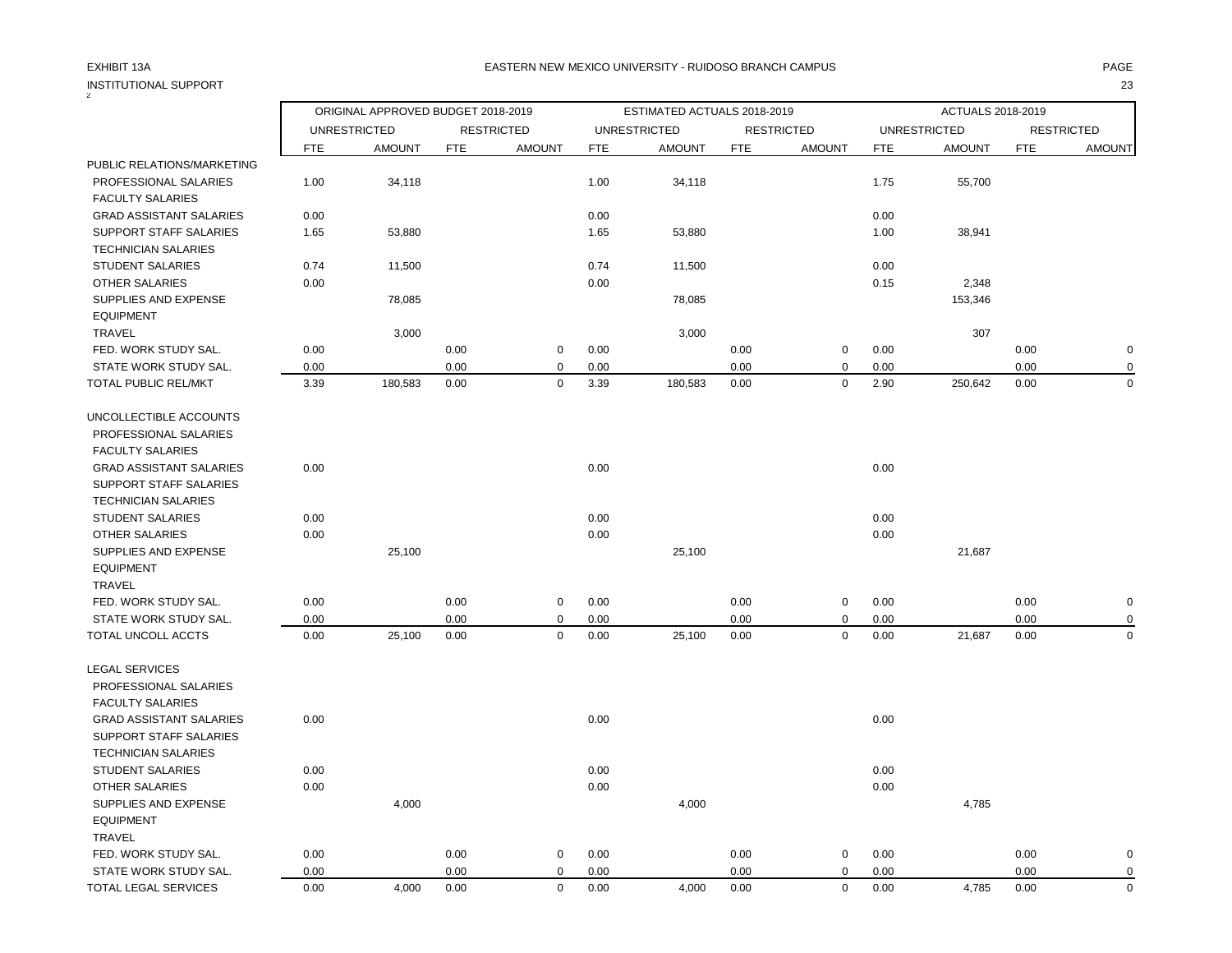# INSTITUTIONAL SUPPORT 24

3

### EXHIBIT 13A PAGE EASTERN NEW MEXICO UNIVERSITY - RUIDOSO BRANCH CAMPUS

|                                               |              | ORIGINAL APPROVED BUDGET 2018-2019 |              |                       |              | ESTIMATED ACTUALS 2018-2019 |              |                         |              | ACTUALS 2018-2019   |              |                            |
|-----------------------------------------------|--------------|------------------------------------|--------------|-----------------------|--------------|-----------------------------|--------------|-------------------------|--------------|---------------------|--------------|----------------------------|
|                                               |              | <b>UNRESTRICTED</b>                |              | <b>RESTRICTED</b>     |              | <b>UNRESTRICTED</b>         |              | <b>RESTRICTED</b>       |              | <b>UNRESTRICTED</b> |              | <b>RESTRICTED</b>          |
|                                               | <b>FTE</b>   | <b>AMOUNT</b>                      | <b>FTE</b>   | <b>AMOUNT</b>         | <b>FTE</b>   | <b>AMOUNT</b>               | <b>FTE</b>   | <b>AMOUNT</b>           | <b>FTE</b>   | <b>AMOUNT</b>       | <b>FTE</b>   | <b>AMOUNT</b>              |
| <b>COLLEGE BOARD</b>                          |              |                                    |              |                       |              |                             |              |                         |              |                     |              |                            |
| PROFESSIONAL SALARIES                         |              |                                    |              |                       |              |                             |              |                         |              |                     |              |                            |
| <b>FACULTY SALARIES</b>                       |              |                                    |              |                       |              |                             |              |                         |              |                     |              |                            |
| <b>GRAD ASSISTANT SALARIES</b>                | 0.00         |                                    |              |                       | 0.00         |                             |              |                         | 0.00         |                     |              |                            |
| SUPPORT STAFF SALARIES                        |              |                                    |              |                       |              |                             |              |                         |              |                     |              |                            |
| <b>TECHNICIAN SALARIES</b>                    |              |                                    |              |                       |              |                             |              |                         |              |                     |              |                            |
| <b>STUDENT SALARIES</b>                       | 0.00         |                                    |              |                       | 0.00         |                             |              |                         | 0.00         |                     |              |                            |
| <b>OTHER SALARIES</b>                         | 0.00         |                                    |              |                       | 0.00         |                             |              |                         | 0.00         |                     |              |                            |
| SUPPLIES AND EXPENSE                          |              | 6,000                              |              |                       |              | 6,000                       |              |                         |              | 1,372               |              |                            |
| <b>EQUIPMENT</b><br>TRAVEL                    |              |                                    |              |                       |              |                             |              |                         |              |                     |              |                            |
| FED. WORK STUDY SAL.                          | 0.00         |                                    | 0.00         | $\mathbf 0$           | 0.00         |                             | 0.00         | $\mathbf 0$             | 0.00         |                     | 0.00         | $\mathbf 0$                |
| STATE WORK STUDY SAL.                         | 0.00         |                                    | 0.00         | $\mathbf 0$           | 0.00         |                             | 0.00         | $\mathbf 0$             | 0.00         |                     | 0.00         | $\mathbf 0$                |
| TOTAL COLLEGE BOARD                           | 0.00         | 6,000                              | 0.00         | $\mathbf 0$           | 0.00         | 6,000                       | 0.00         | $\mathbf 0$             | 0.00         | 1,372               | 0.00         | $\mathbf 0$                |
|                                               |              |                                    |              |                       |              |                             |              |                         |              |                     |              |                            |
| <b>DEVELOPMENT</b>                            |              |                                    |              |                       |              |                             |              |                         |              |                     |              |                            |
| PROFESSIONAL SALARIES                         | 0.50         | 25,570                             |              |                       | 0.50         | 25,570                      |              |                         | 0.50         | 26,170              |              |                            |
| <b>FACULTY SALARIES</b>                       |              |                                    |              |                       |              |                             |              |                         |              |                     |              |                            |
| <b>GRAD ASSISTANT SALARIES</b>                | 0.00         |                                    |              |                       | 0.00         |                             |              |                         | 0.00         |                     |              |                            |
| <b>SUPPORT STAFF SALARIES</b>                 |              |                                    |              |                       |              |                             |              |                         |              |                     |              |                            |
| <b>TECHNICIAN SALARIES</b>                    |              |                                    |              |                       |              |                             |              |                         |              |                     |              |                            |
| <b>STUDENT SALARIES</b>                       | 0.00         |                                    |              |                       | 0.00         |                             |              |                         | 0.00         |                     |              |                            |
| <b>OTHER SALARIES</b>                         | 0.00         |                                    |              |                       | 0.00         |                             |              |                         | 0.00         |                     |              |                            |
| SUPPLIES AND EXPENSE                          |              | 2,980                              |              |                       |              | 2,980                       |              |                         |              | 2,241               |              | 200                        |
| <b>EQUIPMENT</b>                              |              |                                    |              |                       |              |                             |              |                         |              |                     |              |                            |
| TRAVEL<br>FED. WORK STUDY SAL.                | 0.00         | 625                                | 0.00         | $\mathbf 0$           | 0.00         | 625                         | 0.00         | $\mathbf 0$             | 0.00         | 1,009               | 0.00         | $\mathbf 0$                |
| STATE WORK STUDY SAL.                         | 0.00         |                                    | 0.00         | 0                     | 0.00         |                             | 0.00         | 0                       | 0.00         |                     | 0.00         | $\mathbf 0$                |
| TOTAL DEVELOPMENT                             | 0.50         | 29,175                             | 0.00         | $\mathsf 0$           | 0.50         | 29,175                      | 0.00         | $\mathbf 0$             | 0.50         | 29,420              | 0.00         | 200                        |
|                                               |              |                                    |              |                       |              |                             |              |                         |              |                     |              |                            |
| <b>INSTITUTIONAL EFFECTIVENESS</b>            |              |                                    |              |                       |              |                             |              |                         |              |                     |              |                            |
| PROFESSIONAL SALARIES                         |              |                                    |              |                       | 1.00         | 50,000                      |              |                         |              |                     |              |                            |
| <b>FACULTY SALARIES</b>                       |              |                                    |              |                       |              |                             |              |                         |              |                     |              |                            |
| <b>GRAD ASSISTANT SALARIES</b>                | 0.00         |                                    |              |                       | 0.00         |                             |              |                         | 0.00         |                     |              |                            |
| SUPPORT STAFF SALARIES                        |              |                                    |              |                       | 1.00         | 27,000                      |              |                         |              |                     |              |                            |
| <b>TECHNICIAN SALARIES</b>                    |              |                                    |              |                       |              |                             |              |                         |              |                     |              |                            |
| <b>STUDENT SALARIES</b>                       | 0.00         |                                    |              |                       | 0.00         |                             |              |                         | 0.00         |                     |              |                            |
| <b>OTHER SALARIES</b>                         | 0.00         |                                    |              |                       | 0.00         |                             |              |                         | 0.00         |                     |              |                            |
| SUPPLIES AND EXPENSE                          |              |                                    |              |                       |              | 63,000                      |              |                         |              | 630                 |              |                            |
| <b>EQUIPMENT</b>                              |              |                                    |              |                       |              |                             |              |                         |              |                     |              |                            |
| TRAVEL                                        |              |                                    |              |                       |              |                             |              |                         |              |                     |              |                            |
| FED. WORK STUDY SAL.<br>STATE WORK STUDY SAL. | 0.00<br>0.00 |                                    | 0.00<br>0.00 | $\pmb{0}$<br>$\Omega$ | 0.00<br>0.00 |                             | 0.00<br>0.00 | $\mathbf 0$<br>$\Omega$ | 0.00<br>0.00 |                     | 0.00<br>0.00 | $\mathbf 0$<br>$\mathbf 0$ |
| TOTAL                                         | 0.00         | $\mathbf 0$                        | 0.00         | $\mathbf 0$           | 2.00         | 140,000                     | 0.00         | $\mathbf 0$             | 0.00         | 630                 | 0.00         | $\mathbf 0$                |
|                                               |              |                                    |              |                       |              |                             |              |                         |              |                     |              |                            |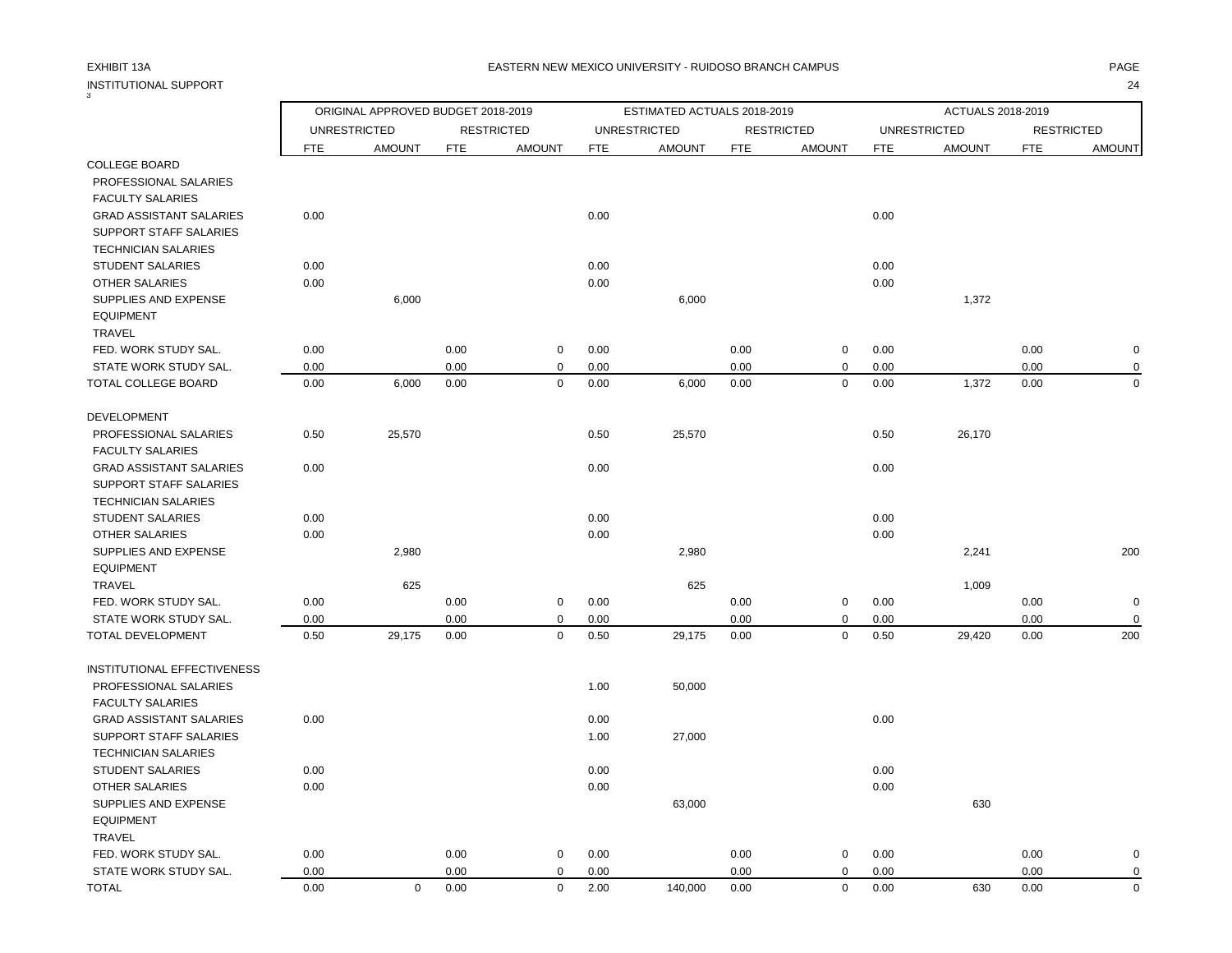# INSTITUTIONAL SUPPORT 25

### EXHIBIT 13A PAGE EASTERN NEW MEXICO UNIVERSITY - RUIDOSO BRANCH CAMPUS

|                                |       | ORIGINAL APPROVED BUDGET 2018-2019 |                   |               |       | ESTIMATED ACTUALS 2018-2019 |     |                   |       | ACTUALS 2018-2019   |     |                   |
|--------------------------------|-------|------------------------------------|-------------------|---------------|-------|-----------------------------|-----|-------------------|-------|---------------------|-----|-------------------|
|                                |       | <b>UNRESTRICTED</b>                | <b>RESTRICTED</b> |               |       | <b>UNRESTRICTED</b>         |     | <b>RESTRICTED</b> |       | <b>UNRESTRICTED</b> |     | <b>RESTRICTED</b> |
|                                | FTE   | <b>AMOUNT</b>                      | FTE               | <b>AMOUNT</b> | FTE   | <b>AMOUNT</b>               | FTE | <b>AMOUNT</b>     | FTE   | <b>AMOUNT</b>       | FTE | <b>AMOUNT</b>     |
| <b>TOTALS EXHIBIT 13A's</b>    |       |                                    |                   |               |       |                             |     |                   |       |                     |     |                   |
| PROFESSIONAL SALARIES          | 4.50  | 315,163                            |                   |               | 4.75  | 365,163                     |     |                   | 5.75  | 361,451             |     |                   |
| <b>FACULTY SALARIES</b>        |       |                                    |                   |               |       |                             |     |                   |       |                     |     |                   |
| <b>GRAD ASSISTANT SALARIES</b> |       |                                    |                   |               |       |                             |     |                   |       |                     |     |                   |
| SUPPORT STAFF SALARIES         | 4.65  | 156,605                            |                   |               | 5.65  | 183,605                     |     |                   | 3.00  | 86,609              |     |                   |
| <b>TECHNICIAN SALARIES</b>     | 1.00  | 29,634                             |                   |               | 1.00  | 29,634                      |     |                   | 1.00  | 29,640              |     |                   |
| <b>STUDENT SALARIES</b>        | 1.04  | 16,300                             |                   |               | 1.04  | 16,300                      |     |                   |       |                     |     |                   |
| OTHER SALARIES                 |       |                                    |                   |               |       |                             |     |                   | 0.34  | 5,348               |     |                   |
| SUPPLIES AND EXPENSE           |       | 256,005                            |                   |               |       | 319,005                     |     |                   |       | 283,398             |     | 200               |
| <b>EQUIPMENT</b>               |       |                                    |                   |               |       |                             |     |                   |       |                     |     |                   |
| <b>TRAVEL</b>                  |       | 10,975                             |                   |               |       | 10,975                      |     |                   |       | 13,819              |     |                   |
| FED. WORK STUDY SAL.           |       |                                    |                   |               |       |                             |     |                   |       |                     |     |                   |
| STATE WORK STUDY SAL.          |       |                                    |                   |               |       |                             |     |                   |       |                     |     |                   |
| <b>TOTAL</b>                   | 11.19 | 784,682                            |                   |               | 12.44 | 924,682                     |     |                   | 10.09 | 780,265             |     | 200               |

 PROFESSIONAL SALARIES FACULTY SALARIES GRAD ASSISTANT SALARIES SUPPORT STAFF SALARIES TECHNICIAN SALARIES STUDENT SALARIES OTHER SALARIES SUPPLIES AND EXPENSE EQUIPMENT TRAVEL FED. WORK STUDY SAL. STATE WORK STUDY SAL. TOTAL

 PROFESSIONAL SALARIES FACULTY SALARIES GRAD ASSISTANT SALARIES SUPPORT STAFF SALARIES TECHNICIAN SALARIES STUDENT SALARIES OTHER SALARIES SUPPLIES AND EXPENSE EQUIPMENT TRAVEL FED. WORK STUDY SAL. STATE WORK STUDY SAL. TOTAL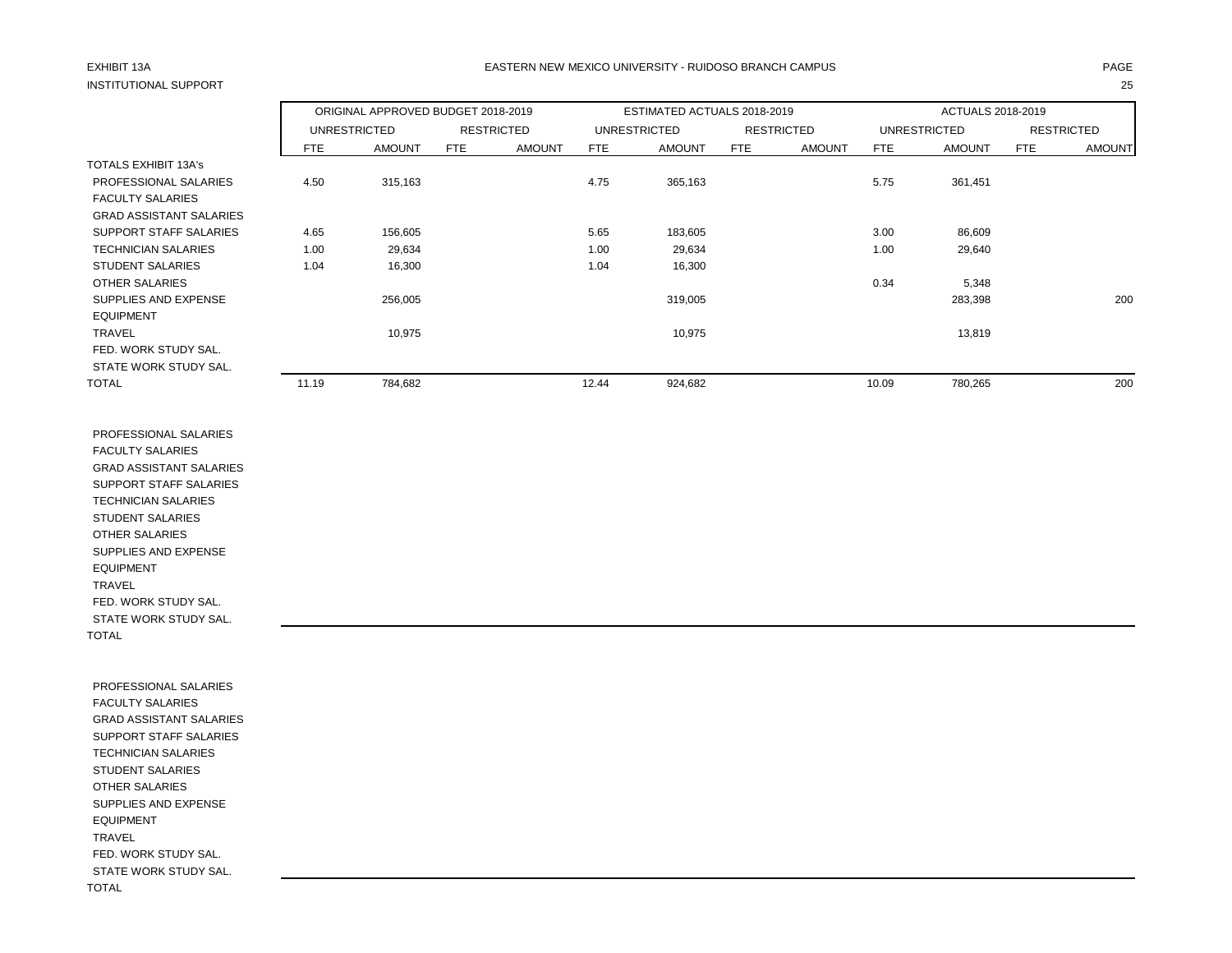OPERATION AND MAINTENANCE OF PLANT 26

|                               |            | ORIGINAL APPROVED BUDGET 2018-2019 |                   |               |            | ESTIMATED ACTUALS 2018-2019 |            |                   |            | ACTUALS 2018-2019   |            |                   |
|-------------------------------|------------|------------------------------------|-------------------|---------------|------------|-----------------------------|------------|-------------------|------------|---------------------|------------|-------------------|
|                               |            | <b>UNRESTRICTED</b>                | <b>RESTRICTED</b> |               |            | <b>UNRESTRICTED</b>         |            | <b>RESTRICTED</b> |            | <b>UNRESTRICTED</b> |            | <b>RESTRICTED</b> |
| PLANT OPERATIONS & MAIN       | <b>FTE</b> | <b>AMOUNT</b>                      | <b>FTE</b>        | <b>AMOUNT</b> | <b>FTE</b> | <b>AMOUNT</b>               | <b>FTE</b> | <b>AMOUNT</b>     | <b>FTE</b> | <b>AMOUNT</b>       | <b>FTE</b> | <b>AMOUNT</b>     |
| PHYSICAL PLANT SERVICES       | 3.75       | 128,269                            |                   |               | 3.75       | 128,269                     |            |                   | 3.50       | 119,697             |            |                   |
| WHITE MOUNTAIN ANNEX          |            |                                    |                   |               |            |                             |            |                   |            |                     |            |                   |
| TOTAL PLANT OPER & MAIN       | 3.75       | 128,269                            |                   |               | 3.75       | 128,269                     |            |                   | 3.50       | 119,697             |            |                   |
| DIST COSTS (TEL, POST, PRINT) |            | 492                                |                   |               |            | 492                         |            |                   |            | 492                 |            |                   |
| <b>MISCELLANEOUS</b>          |            | 3,060                              |                   | 5,000         |            | 7,660                       |            | 5,000             |            |                     |            |                   |
| <b>RETIREMENT</b>             |            | 14,849                             |                   |               |            | 14,849                      |            |                   |            | 13,682              |            |                   |
| SOCIAL SECURITY               |            | 8,171                              |                   |               |            | 8,171                       |            |                   |            | 6,155               |            |                   |
| <b>GROUP INSURANCE</b>        |            | 22,317                             |                   |               |            | 22,317                      |            |                   |            | 21,258              |            |                   |
| <b>WORKER'S COMPENSATION</b>  |            | 53                                 |                   |               |            | 53                          |            |                   |            | 108                 |            |                   |
| UNEMPLOYMENT COMPENSATION     |            | 53                                 |                   |               |            | 53                          |            |                   |            |                     |            |                   |
| <b>RETIREE HEALTH</b>         |            | 2,136                              |                   |               |            | 2,136                       |            |                   |            | 1,968               |            |                   |
| <b>WAIVER OF TUITION</b>      |            | 2,000                              |                   |               |            | 2,000                       |            |                   |            | 270                 |            |                   |
| ANNUAL LEAVE                  |            |                                    |                   |               |            |                             |            |                   |            | 1,870               |            |                   |
| <b>FUEL</b>                   |            | 7,000                              |                   |               |            | 7,000                       |            |                   |            | 7,171               |            |                   |
| <b>ELECTRICITY</b>            |            | 15,000                             |                   |               |            | 15,000                      |            |                   |            | 15,243              |            |                   |
| WATER                         |            | 4,000                              |                   |               |            | 4,000                       |            |                   |            | 4,027               |            |                   |
| <b>SEWER</b>                  |            |                                    |                   |               |            |                             |            |                   |            |                     |            |                   |
| <b>GARBAGE DISPOSAL</b>       |            |                                    |                   |               |            |                             |            |                   |            |                     |            |                   |
| <b>INSURANCE--RISK MGT</b>    |            | 8,000                              |                   |               |            | 8,000                       |            |                   |            | 11,054              |            |                   |
| TOTAL ITEMS NOT IN 14A's      |            | 87,131                             |                   | 5,000         |            | 91,731                      |            | 5,000             |            | 83,298              |            |                   |
| TOTAL PLANT O & M             | 3.75       | 215,400                            |                   | 5,000         | 3.75       | 220,000                     |            | 5,000             | 3.50       | 202,995             |            |                   |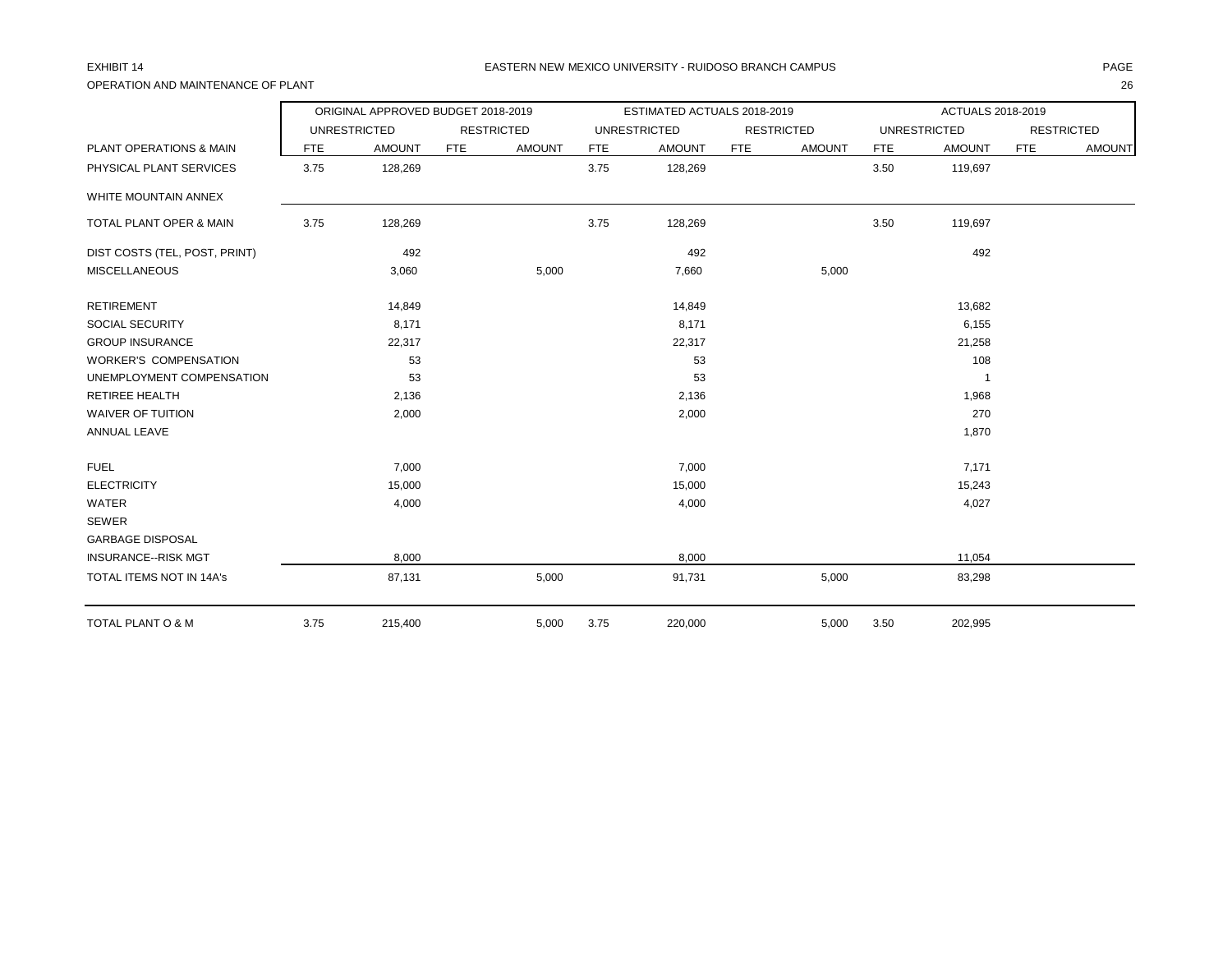# OPERATION & MAINTENANCE OF PLANT 27

### EXHIBIT 14A PAGE EASTERN NEW MEXICO UNIVERSITY - RUIDOSO BRANCH CAMPUS

|                                |            | ORIGINAL APPROVED BUDGET 2018-2019 |      |                   |            | ESTIMATED ACTUALS 2018-2019 |            |                   |            | ACTUALS 2018-2019   |      |                   |
|--------------------------------|------------|------------------------------------|------|-------------------|------------|-----------------------------|------------|-------------------|------------|---------------------|------|-------------------|
|                                |            | <b>UNRESTRICTED</b>                |      | <b>RESTRICTED</b> |            | <b>UNRESTRICTED</b>         |            | <b>RESTRICTED</b> |            | <b>UNRESTRICTED</b> |      | <b>RESTRICTED</b> |
|                                | <b>FTE</b> | <b>AMOUNT</b>                      | FTE  | <b>AMOUNT</b>     | <b>FTE</b> | <b>AMOUNT</b>               | <b>FTE</b> | <b>AMOUNT</b>     | <b>FTE</b> | <b>AMOUNT</b>       | FTE  | <b>AMOUNT</b>     |
| PHYSICAL PLANT SERVICES        |            |                                    |      |                   |            |                             |            |                   |            |                     |      |                   |
| PROFESSIONAL SALARIES          | 1.00       | 38,454                             |      |                   | 1.00       | 38,454                      |            |                   | 1.00       | 38,454              |      |                   |
| <b>FACULTY SALARIES</b>        |            |                                    |      |                   |            |                             |            |                   |            |                     |      |                   |
| <b>GRAD ASSISTANT SALARIES</b> |            |                                    |      |                   |            |                             |            |                   |            |                     |      |                   |
| SUPPORT STAFF SALARIES         | 0.00       |                                    |      |                   | 0.00       |                             |            |                   |            |                     |      |                   |
| <b>TECHNICIAN SALARIES</b>     | 2.75       | 68,360                             |      |                   | 2.75       | 68,360                      |            |                   | 2.50       | 60,367              |      |                   |
| <b>STUDENT SALARIES</b>        |            |                                    |      |                   |            |                             |            |                   |            |                     |      |                   |
| OTHER SALARIES                 | 0.00       |                                    |      |                   | 0.00       |                             |            |                   | 0.00       |                     |      |                   |
| SUPPLIES AND EXPENSE           |            | 21,005                             |      |                   |            | 21,005                      |            |                   |            | 20,822              |      |                   |
| <b>EQUIPMENT</b>               |            |                                    |      |                   |            |                             |            |                   |            |                     |      |                   |
| <b>TRAVEL</b>                  |            | 450                                |      |                   |            | 450                         |            |                   |            | 55                  |      |                   |
| FED. WORK STUDY SAL.           | 0.00       |                                    | 0.00 | 0                 | 0.00       |                             | 0.00       | $\mathbf 0$       | 0.00       |                     | 0.00 | $\mathbf 0$       |
| STATE WORK STUDY SAL.          | 0.00       |                                    | 0.00 | $\mathbf 0$       | 0.00       |                             | 0.00       | $\pmb{0}$         | 0.00       |                     | 0.00 | $\mathbf 0$       |
| TOTAL PHY PLNT SERVICES        | 3.75       | 128,269                            | 0.00 | 0                 | 3.75       | 128,269                     | 0.00       | $\mathbf 0$       | 3.50       | 119,697             | 0.00 | $\mathbf 0$       |
| WHITE MOUNTAIN ANNEX           |            |                                    |      |                   |            |                             |            |                   |            |                     |      |                   |
| PROFESSIONAL SALARIES          |            |                                    |      |                   |            |                             |            |                   |            |                     |      |                   |
| <b>FACULTY SALARIES</b>        |            |                                    |      |                   |            |                             |            |                   |            |                     |      |                   |
| <b>GRAD ASSISTANT SALARIES</b> | 0.00       |                                    |      |                   | 0.00       |                             |            |                   | 0.00       |                     |      |                   |
| <b>SUPPORT STAFF SALARIES</b>  |            |                                    |      |                   |            |                             |            |                   |            |                     |      |                   |
| <b>TECHNICIAN SALARIES</b>     |            |                                    |      |                   |            |                             |            |                   |            |                     |      |                   |
| STUDENT SALARIES               | 0.00       |                                    |      |                   | 0.00       |                             |            |                   | 0.00       |                     |      |                   |
| <b>OTHER SALARIES</b>          | 0.00       |                                    |      |                   | 0.00       |                             |            |                   | 0.00       |                     |      |                   |
| SUPPLIES AND EXPENSE           |            | $\mathbf 0$                        |      |                   |            | 0                           |            |                   |            | $\mathbf 0$         |      |                   |
| <b>EQUIPMENT</b>               |            |                                    |      |                   |            |                             |            |                   |            |                     |      |                   |
| <b>TRAVEL</b>                  |            |                                    |      |                   |            |                             |            |                   |            |                     |      |                   |
| FED. WORK STUDY SAL.           | 0.00       |                                    | 0.00 | 0                 | 0.00       |                             | 0.00       | $\pmb{0}$         | 0.00       |                     | 0.00 | $\mathbf 0$       |
| STATE WORK STUDY SAL.          | 0.00       |                                    | 0.00 | $\Omega$          | 0.00       |                             | 0.00       | $\pmb{0}$         | 0.00       |                     | 0.00 | $\Omega$          |
| TOTAL WHITE MOUNT ANNEX        | 0.00       | $\mathbf 0$                        | 0.00 | $\mathbf 0$       | 0.00       | $\mathbf 0$                 | 0.00       | $\pmb{0}$         | 0.00       | $\mathbf 0$         | 0.00 | $\Omega$          |
|                                |            |                                    |      |                   |            |                             |            |                   |            |                     |      |                   |
| PROFESSIONAL SALARIES          |            |                                    |      |                   |            |                             |            |                   |            |                     |      |                   |
| <b>FACULTY SALARIES</b>        |            |                                    |      |                   |            |                             |            |                   |            |                     |      |                   |
| <b>GRAD ASSISTANT SALARIES</b> | 0.00       |                                    |      |                   | 0.00       |                             |            |                   | 0.00       |                     |      |                   |
| SUPPORT STAFF SALARIES         |            |                                    |      |                   |            |                             |            |                   |            |                     |      |                   |
| <b>TECHNICIAN SALARIES</b>     |            |                                    |      |                   |            |                             |            |                   |            |                     |      |                   |
| <b>STUDENT SALARIES</b>        | 0.00       |                                    |      |                   | 0.00       |                             |            |                   | 0.00       |                     |      |                   |
| OTHER SALARIES                 | 0.00       |                                    |      |                   | 0.00       |                             |            |                   | 0.00       |                     |      |                   |
| SUPPLIES AND EXPENSE           |            |                                    |      |                   |            |                             |            |                   |            |                     |      |                   |
| <b>EQUIPMENT</b>               |            |                                    |      |                   |            |                             |            |                   |            |                     |      |                   |
| <b>TRAVEL</b>                  |            |                                    |      |                   |            |                             |            |                   |            |                     |      |                   |
| FED. WORK STUDY SAL.           | 0.00       |                                    | 0.00 | 0                 | 0.00       |                             | 0.00       | $\mathbf 0$       | 0.00       |                     | 0.00 | $\mathbf 0$       |
| STATE WORK STUDY SAL.          | 0.00       |                                    | 0.00 | $\mathbf 0$       | 0.00       |                             | 0.00       | $\mathbf 0$       | 0.00       |                     | 0.00 | 0                 |
| <b>TOTAL</b>                   | 0.00       | $\Omega$                           | 0.00 | $\Omega$          | 0.00       | $\mathbf 0$                 | 0.00       | $\mathbf 0$       | 0.00       | $\mathbf 0$         | 0.00 | $\Omega$          |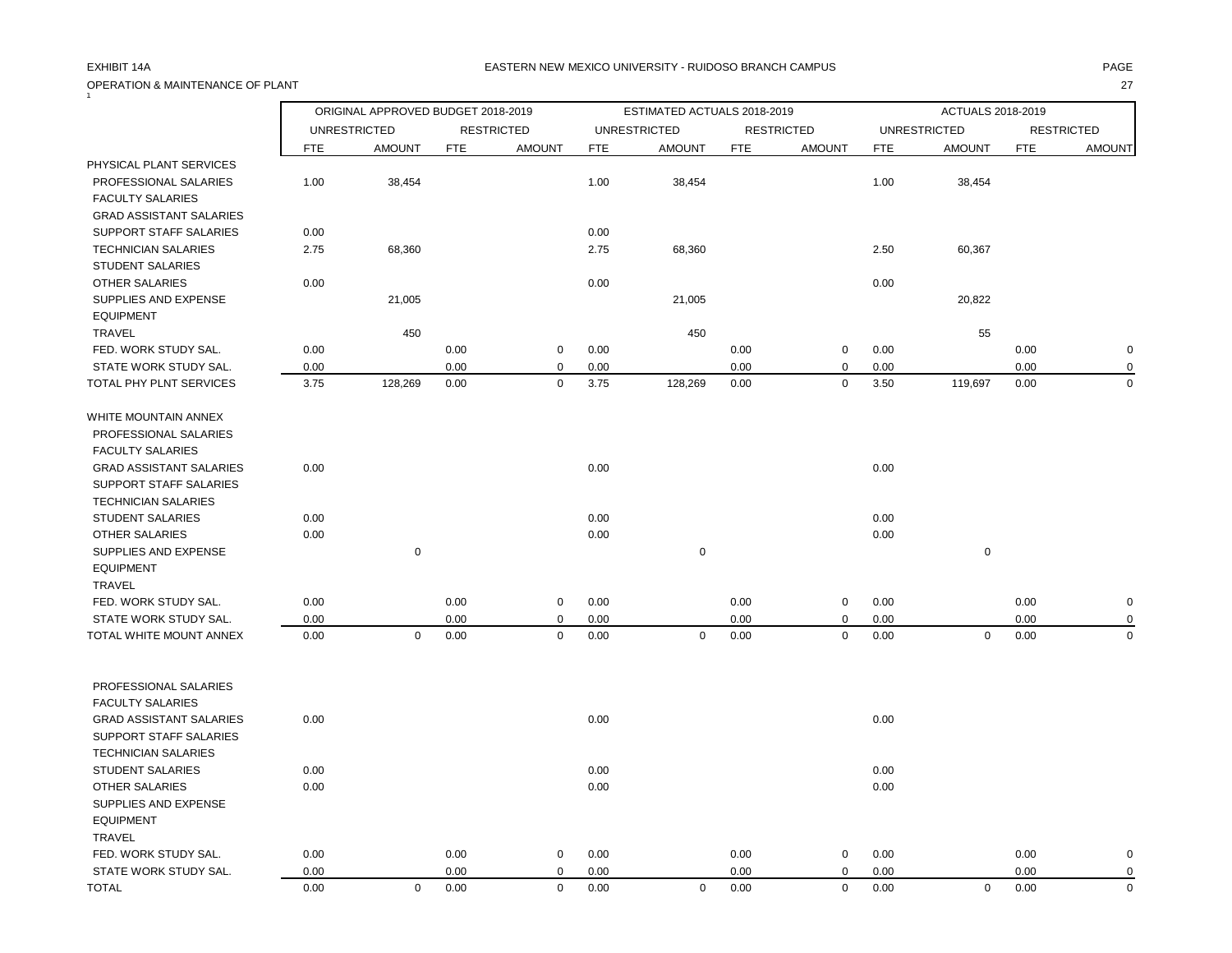## OPERATION & MAINTENANCE OF PLANT 28

### EXHIBIT 14A PAGE EASTERN NEW MEXICO UNIVERSITY - RUIDOSO BRANCH CAMPUS

|                                |      | ORIGINAL APPROVED BUDGET 2018-2019 |                   |               |      | ESTIMATED ACTUALS 2018-2019 |     |                   |            | ACTUALS 2018-2019   |            |                   |
|--------------------------------|------|------------------------------------|-------------------|---------------|------|-----------------------------|-----|-------------------|------------|---------------------|------------|-------------------|
|                                |      | <b>UNRESTRICTED</b>                | <b>RESTRICTED</b> |               |      | <b>UNRESTRICTED</b>         |     | <b>RESTRICTED</b> |            | <b>UNRESTRICTED</b> |            | <b>RESTRICTED</b> |
|                                | FTE  | <b>AMOUNT</b>                      | <b>FTE</b>        | <b>AMOUNT</b> | FTE  | <b>AMOUNT</b>               | FTE | <b>AMOUNT</b>     | <b>FTE</b> | <b>AMOUNT</b>       | <b>FTE</b> | <b>AMOUNT</b>     |
| <b>TOTALS EXHIBIT 14A's</b>    |      |                                    |                   |               |      |                             |     |                   |            |                     |            |                   |
| PROFESSIONAL SALARIES          | 1.00 | 38,454                             |                   |               | 1.00 | 38,454                      |     |                   | 1.00       | 38,454              |            |                   |
| <b>FACULTY SALARIES</b>        |      |                                    |                   |               |      |                             |     |                   |            |                     |            |                   |
| <b>GRAD ASSISTANT SALARIES</b> |      |                                    |                   |               |      |                             |     |                   |            |                     |            |                   |
| SUPPORT STAFF SALARIES         |      |                                    |                   |               |      |                             |     |                   |            |                     |            |                   |
| <b>TECHNICIAN SALARIES</b>     | 2.75 | 68,360                             |                   |               | 2.75 | 68,360                      |     |                   | 2.50       | 60,367              |            |                   |
| <b>STUDENT SALARIES</b>        |      |                                    |                   |               |      |                             |     |                   |            |                     |            |                   |
| <b>OTHER SALARIES</b>          |      |                                    |                   |               |      |                             |     |                   |            |                     |            |                   |
| SUPPLIES AND EXPENSE           |      | 21,005                             |                   |               |      | 21,005                      |     |                   |            | 20,822              |            |                   |
| <b>EQUIPMENT</b>               |      |                                    |                   |               |      |                             |     |                   |            |                     |            |                   |
| <b>TRAVEL</b>                  |      | 450                                |                   |               |      | 450                         |     |                   |            | 55                  |            |                   |
| FED. WORK STUDY SAL.           |      |                                    |                   |               |      |                             |     |                   |            |                     |            |                   |
| STATE WORK STUDY SAL.          |      |                                    |                   |               |      |                             |     |                   |            |                     |            |                   |
| TOTAL 14A's                    | 3.75 | 128,269                            |                   |               | 3.75 | 128,269                     |     |                   | 3.50       | 119,697             |            |                   |

 PROFESSIONAL SALARIES FACULTY SALARIES GRAD ASSISTANT SALARIES SUPPORT STAFF SALARIES TECHNICIAN SALARIES STUDENT SALARIES OTHER SALARIES SUPPLIES AND EXPENSE EQUIPMENT TRAVEL FED. WORK STUDY SAL. STATE WORK STUDY SAL. TOTAL

 PROFESSIONAL SALARIES FACULTY SALARIES GRAD ASSISTANT SALARIES SUPPORT STAFF SALARIES TECHNICIAN SALARIES STUDENT SALARIES OTHER SALARIES SUPPLIES AND EXPENSE EQUIPMENT TRAVEL FED. WORK STUDY SAL. STATE WORK STUDY SAL. TOTAL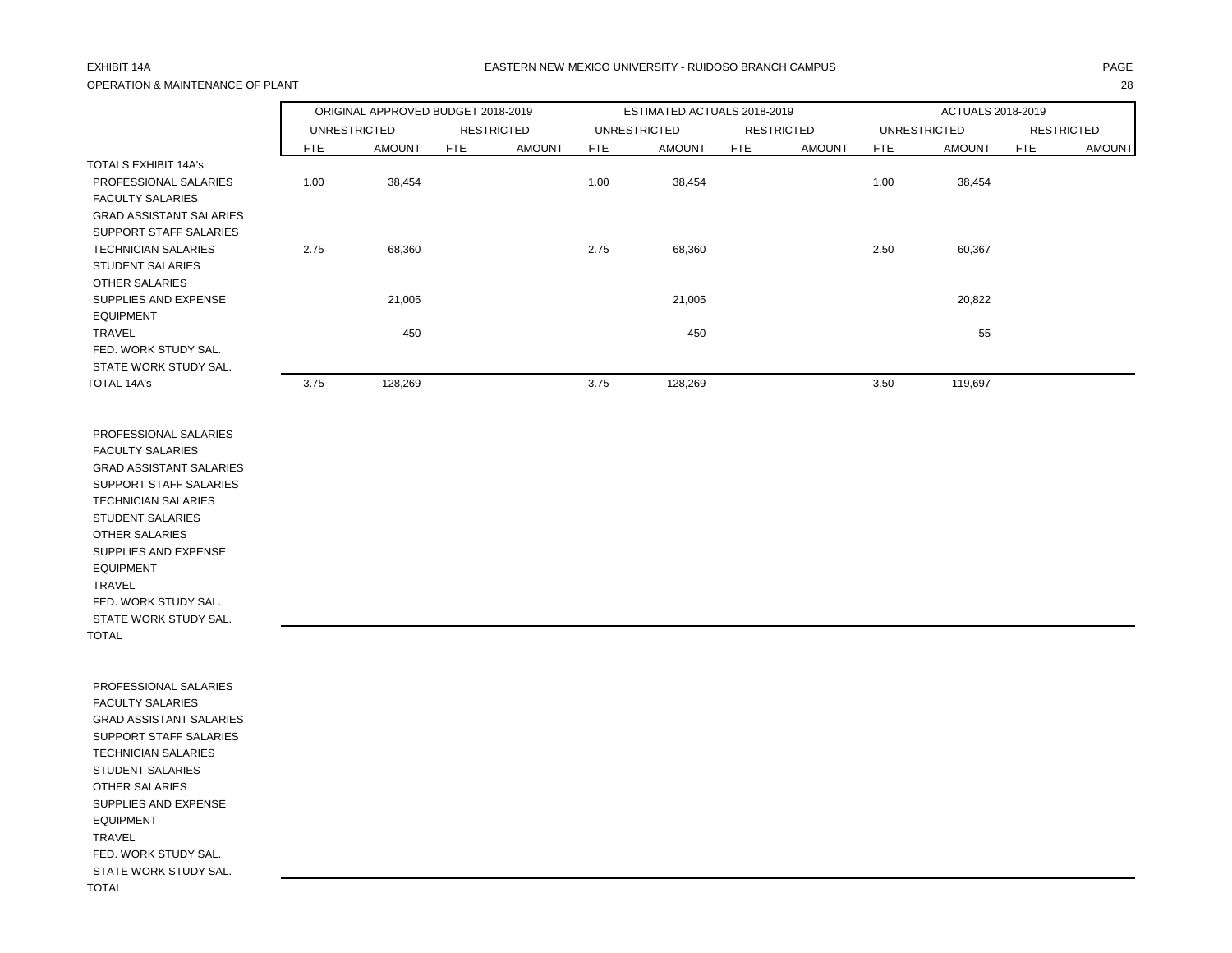# STUDENT SOCIAL & CULTURAL 29

|                              |            | ORIGINAL APPROVED BUDGET 2018-2019 |            |                   |            | ESTIMATED ACTUALS 2018-2019 |     |                   |            | ACTUALS 2018-2019   |            |                   |
|------------------------------|------------|------------------------------------|------------|-------------------|------------|-----------------------------|-----|-------------------|------------|---------------------|------------|-------------------|
|                              |            | <b>UNRESTRICTED</b>                |            | <b>RESTRICTED</b> |            | <b>UNRESTRICTED</b>         |     | <b>RESTRICTED</b> |            | <b>UNRESTRICTED</b> |            | <b>RESTRICTED</b> |
|                              | <b>FTE</b> | <b>AMOUNT</b>                      | <b>FTE</b> | <b>AMOUNT</b>     | <b>FTE</b> | <b>AMOUNT</b>               | FTE | <b>AMOUNT</b>     | <b>FTE</b> | <b>AMOUNT</b>       | <b>FTE</b> | <b>AMOUNT</b>     |
| <b>REVENUE</b>               |            |                                    |            |                   |            | **NOT APPLICABLE**          |     |                   |            |                     |            |                   |
| <b>STUDENT FEES</b>          |            |                                    |            |                   |            |                             |     |                   |            |                     |            |                   |
| <b>FEDERAL GRANTS</b>        |            |                                    |            |                   |            |                             |     |                   |            |                     |            |                   |
| <b>STATE GRANTS</b>          |            |                                    |            |                   |            |                             |     |                   |            |                     |            |                   |
| PRIVATE GIFTS                |            |                                    |            |                   |            |                             |     |                   |            |                     |            |                   |
| <b>SALES AND SERVICES</b>    |            |                                    |            |                   |            |                             |     |                   |            |                     |            |                   |
| OTHER SOURCES                |            |                                    |            |                   |            |                             |     |                   |            |                     |            |                   |
| <b>TOTAL REVENUE</b>         |            |                                    |            |                   |            |                             |     |                   |            |                     |            |                   |
| <b>BEGINNING BALANCE</b>     |            |                                    |            |                   |            |                             |     |                   |            |                     |            |                   |
| <b>TOTAL AVAILABLE</b>       |            |                                    |            |                   |            |                             |     |                   |            |                     |            |                   |
| <b>EXPENDITURES</b>          |            |                                    |            |                   |            |                             |     |                   |            |                     |            |                   |
| PROFESSIONAL SALARIES        |            |                                    |            |                   |            |                             |     |                   |            |                     |            |                   |
| <b>GRAD ASS'T SALARIES</b>   |            |                                    |            |                   |            |                             |     |                   |            |                     |            |                   |
| SUPPORT STAFF SALARIES       |            |                                    |            |                   |            |                             |     |                   |            |                     |            |                   |
| <b>TECHNICIAN SALARIES</b>   |            |                                    |            |                   |            |                             |     |                   |            |                     |            |                   |
| STUDENT SALARIES             |            |                                    |            |                   |            |                             |     |                   |            |                     |            |                   |
| <b>OTHER SALARIES</b>        |            |                                    |            |                   |            |                             |     |                   |            |                     |            |                   |
| SUPPLIES AND EXPENSE         |            |                                    |            |                   |            |                             |     |                   |            |                     |            |                   |
| TRAVEL                       |            |                                    |            |                   |            |                             |     |                   |            |                     |            |                   |
| <b>EQUIPMENT</b>             |            |                                    |            |                   |            |                             |     |                   |            |                     |            |                   |
| <b>MISCELLANEOUS</b>         |            |                                    |            |                   |            |                             |     |                   |            |                     |            |                   |
| <b>GRANTS IN AID</b>         |            |                                    |            |                   |            |                             |     |                   |            |                     |            |                   |
| FEDERAL WORK STUDY           |            |                                    |            |                   |            |                             |     |                   |            |                     |            |                   |
| <b>STATE WORK STUDY</b>      |            |                                    |            |                   |            |                             |     |                   |            |                     |            |                   |
| <b>RETIREMENT</b>            |            |                                    |            |                   |            |                             |     |                   |            |                     |            |                   |
| SOCIAL SECURITY              |            |                                    |            |                   |            |                             |     |                   |            |                     |            |                   |
| <b>GROUP INSURANCE</b>       |            |                                    |            |                   |            |                             |     |                   |            |                     |            |                   |
| <b>WORKER'S COMPENSATION</b> |            |                                    |            |                   |            |                             |     |                   |            |                     |            |                   |
| UNEMPLOYMENT COMPENSATION    |            |                                    |            |                   |            |                             |     |                   |            |                     |            |                   |
| RETIREE HEALTH               |            |                                    |            |                   |            |                             |     |                   |            |                     |            |                   |
| WAIVER OF TUITION            |            |                                    |            |                   |            |                             |     |                   |            |                     |            |                   |
| ANNUAL LEAVE                 |            |                                    |            |                   |            |                             |     |                   |            |                     |            |                   |

TOTAL EXPENDITURES TRANSFER TO (FROM) I & G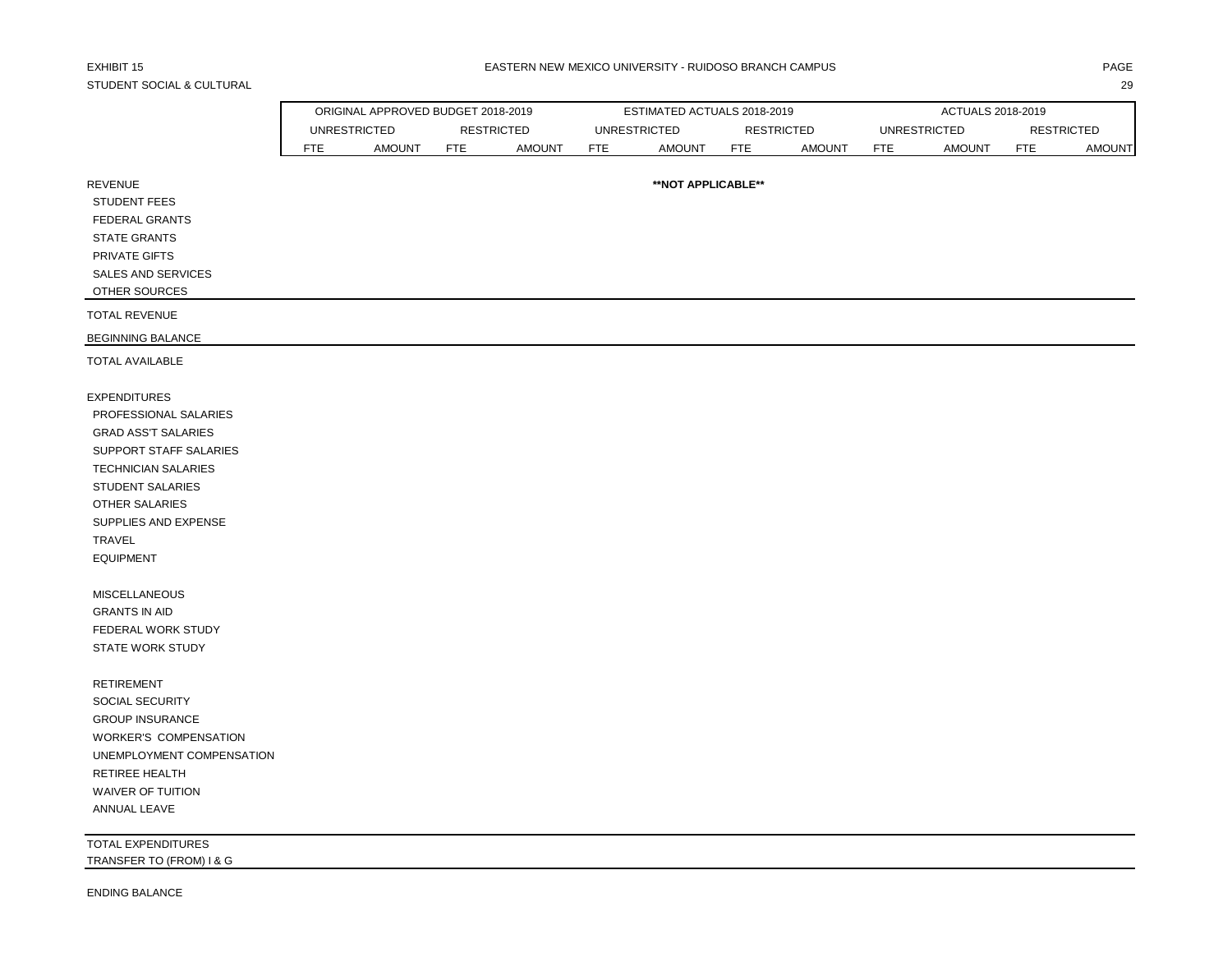# RESEARCH 2008 and 2008 and 2008 and 2008 and 2008 and 2008 and 2008 and 2008 and 2008 and 2008 and 2008 and 200

### EXHIBIT 16 PAGE PAGE IN THE SEASTERN NEW MEXICO UNIVERSITY - RUIDOSO BRANCH CAMPUS AND THE SEASTERN ONLY ANGE

| ×<br>٠<br>- - |  |
|---------------|--|
|---------------|--|

|                                                                                                                                                                                                                                                                                                           |                     | ORIGINAL APPROVED BUDGET 2018-2019 |                   |               |            | ESTIMATED ACTUALS 2018-2019 |                   |               |            | ACTUALS 2018-2019   |                   |               |
|-----------------------------------------------------------------------------------------------------------------------------------------------------------------------------------------------------------------------------------------------------------------------------------------------------------|---------------------|------------------------------------|-------------------|---------------|------------|-----------------------------|-------------------|---------------|------------|---------------------|-------------------|---------------|
|                                                                                                                                                                                                                                                                                                           | <b>UNRESTRICTED</b> |                                    | <b>RESTRICTED</b> |               |            | <b>UNRESTRICTED</b>         | <b>RESTRICTED</b> |               |            | <b>UNRESTRICTED</b> | <b>RESTRICTED</b> |               |
|                                                                                                                                                                                                                                                                                                           | <b>FTE</b>          | <b>AMOUNT</b>                      | <b>FTE</b>        | <b>AMOUNT</b> | <b>FTE</b> | <b>AMOUNT</b>               | <b>FTE</b>        | <b>AMOUNT</b> | <b>FTE</b> | <b>AMOUNT</b>       | <b>FTE</b>        | <b>AMOUNT</b> |
| <b>REVENUE</b><br><b>STUDENT FEES</b><br>FEDERAL GRANTS<br><b>STATE GRANTS</b><br>PRIVATE GIFTS<br>SALES AND SERVICES<br>OTHER SOURCES                                                                                                                                                                    |                     |                                    |                   |               |            | **NOT APPLICABLE**          |                   |               |            |                     |                   |               |
| <b>TOTAL REVENUE</b>                                                                                                                                                                                                                                                                                      |                     |                                    |                   |               |            |                             |                   |               |            |                     |                   |               |
| <b>BEGINNING BALANCE</b>                                                                                                                                                                                                                                                                                  |                     |                                    |                   |               |            |                             |                   |               |            |                     |                   |               |
| <b>TOTAL AVAILABLE</b>                                                                                                                                                                                                                                                                                    |                     |                                    |                   |               |            |                             |                   |               |            |                     |                   |               |
| <b>EXPENDITURES</b><br>PROFESSIONAL SALARIES<br><b>GRAD ASS'T SALARIES</b><br>SUPPORT STAFF SALARIES<br><b>TECHNICIAN SALARIES</b><br><b>STUDENT SALARIES</b><br>OTHER SALARIES<br>SUPPLIES AND EXPENSE<br>TRAVEL<br><b>EQUIPMENT</b>                                                                     |                     |                                    |                   |               |            |                             |                   |               |            |                     |                   |               |
| <b>MISCELLANEOUS</b><br><b>GRANTS IN AID</b><br>FEDERAL WORK STUDY<br><b>STATE WORK STUDY</b><br>PERFORMANCE AWARDS<br><b>RETIREMENT</b><br>SOCIAL SECURITY<br><b>GROUP INSURANCE</b><br><b>WORKER'S COMPENSATION</b><br>UNEMPLOYMENT COMPENSATION<br>RETIREE HEALTH<br>WAIVER OF TUITION<br>ANNUAL LEAVE |                     |                                    |                   |               |            |                             |                   |               |            |                     |                   |               |
| <b>TOTAL EXPENDITURES</b><br>TRANSFER TO (FROM) I & G                                                                                                                                                                                                                                                     |                     |                                    |                   |               |            |                             |                   |               |            |                     |                   |               |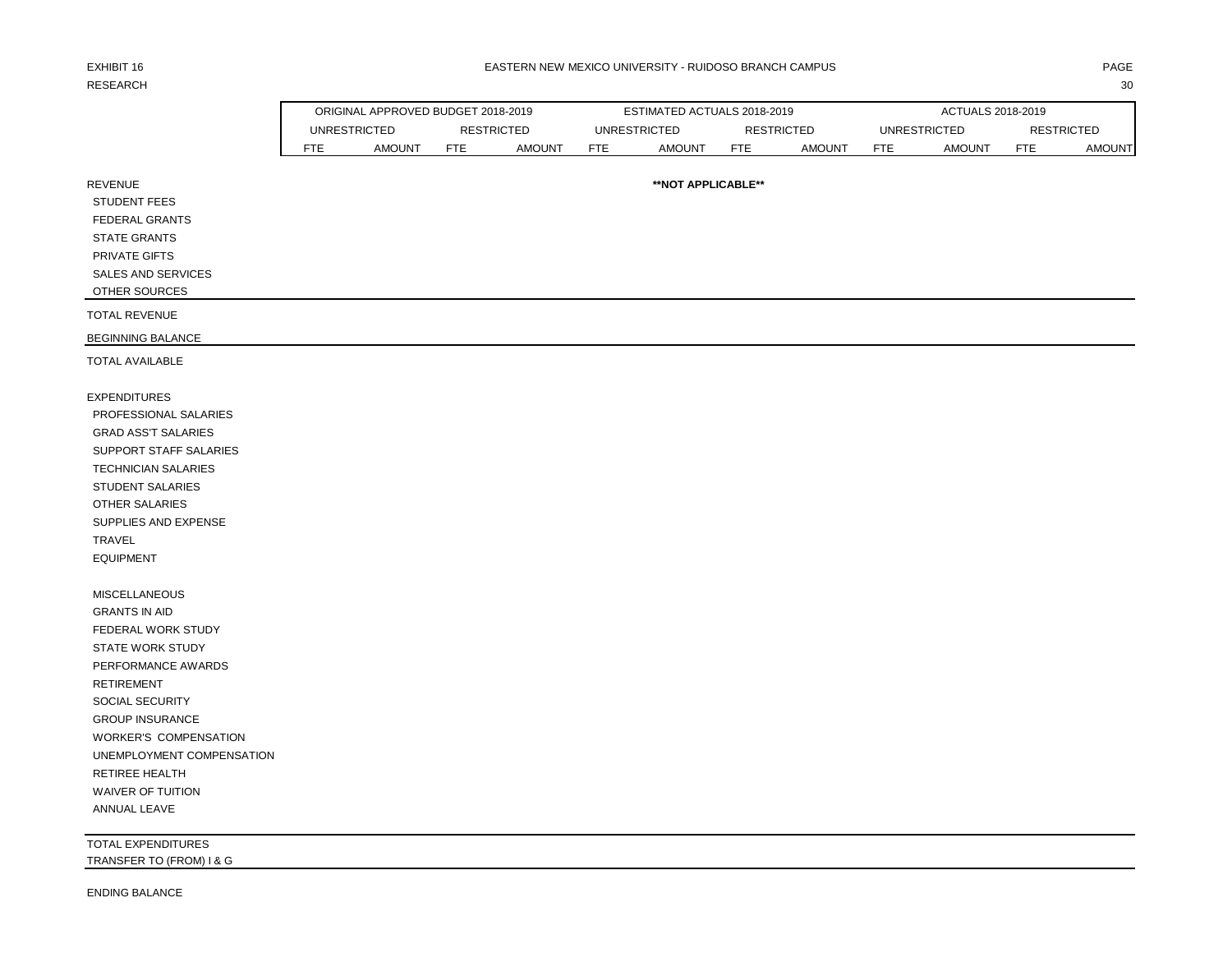# PUBLIC SERVICE And the state of the state of the state of the state of the state of the state of the state of the state of the state of the state of the state of the state of the state of the state of the state of the stat

|                                   | ORIGINAL APPROVED BUDGET 2018-2019 |        |                      | ESTIMATED ACTUALS 2018-2019 |            |                   |            | ACTUALS 2018-2019   |            |                   |
|-----------------------------------|------------------------------------|--------|----------------------|-----------------------------|------------|-------------------|------------|---------------------|------------|-------------------|
|                                   | <b>UNRESTRICTED</b>                |        | <b>RESTRICTED</b>    | <b>UNRESTRICTED</b>         |            | <b>RESTRICTED</b> |            | <b>UNRESTRICTED</b> |            | <b>RESTRICTED</b> |
|                                   | <b>FTE</b><br><b>AMOUNT</b>        |        | FTE<br><b>AMOUNT</b> | <b>AMOUNT</b><br><b>FTE</b> | <b>FTE</b> | <b>AMOUNT</b>     | <b>FTE</b> | <b>AMOUNT</b>       | <b>FTE</b> | <b>AMOUNT</b>     |
| <b>REVENUE</b>                    |                                    |        |                      |                             |            |                   |            |                     |            |                   |
| STATE APPROPRIATION--ABE          |                                    |        |                      | 18,496                      |            |                   |            | 18,496              |            |                   |
| <b>STUDENT FEES</b>               |                                    |        |                      |                             |            |                   |            |                     |            |                   |
| <b>FEDERAL GRANTS</b>             |                                    |        | 890,000              |                             |            | 990,000           |            |                     |            | 765,542           |
| <b>TAX LEVY</b>                   |                                    |        |                      |                             |            |                   |            |                     |            |                   |
| STATE GRANTS/CONTRACTS            |                                    |        | 200,000              |                             |            | 200,000           |            |                     |            | 167,861           |
| <b>TUITION &amp; FEES</b>         |                                    |        |                      | 48,504                      |            |                   |            | 68,030              |            |                   |
| PRIVATE GRANTS                    |                                    |        | 10,000               |                             |            | 10,000            |            |                     |            |                   |
| <b>SALES AND SERVICES</b>         |                                    |        |                      |                             |            |                   |            |                     |            |                   |
| OTHER SOURCES                     |                                    |        |                      |                             |            |                   |            | 3,456               |            |                   |
| <b>TOTAL REVENUE</b>              |                                    |        | 1,100,000            | 67,000                      |            | 1,200,000         |            | 89,982              |            | 933,403           |
| <b>BEGINNING BALANCE</b>          |                                    | 22,162 |                      | 40,883                      |            |                   |            | 40,883              |            |                   |
| <b>TOTAL AVAILABLE</b>            |                                    | 22,162 | 1,100,000            | 107,883                     |            | 1,200,000         |            | 130,865             |            | 933,403           |
| <b>EXPENDITURES</b>               |                                    |        |                      |                             |            |                   |            |                     |            |                   |
| PROFESSIONAL SALARIES             |                                    |        |                      |                             |            |                   |            |                     | 12.00      | 492,810           |
| <b>FACULTY SALARIES</b>           |                                    |        |                      | 12,250                      |            |                   | 0.50       | 17,203              | 0.75       | 20,702            |
| <b>GRAD ASS'T SALARIES</b>        |                                    |        |                      |                             |            |                   |            |                     |            |                   |
| SUPPORT STAFF SALARIES            |                                    |        |                      |                             |            |                   |            |                     | 1.00       | 43,422            |
| <b>TECHNICIAN SALARIES</b>        |                                    |        |                      |                             |            |                   |            |                     |            |                   |
| <b>STUDENT SALARIES</b>           |                                    |        |                      |                             |            |                   |            |                     |            |                   |
| <b>OTHER SALARIES</b>             |                                    |        |                      |                             |            |                   |            |                     |            |                   |
| SUPPLIES AND EXPENSE              |                                    |        |                      | 21,500                      |            |                   |            | 38,234              |            | 135,391           |
| TRAVEL                            |                                    |        |                      |                             |            |                   |            | 8                   |            | 47,790            |
| <b>EQUIPMENT</b>                  |                                    |        |                      |                             |            |                   |            |                     |            |                   |
| <b>UTILITIES</b>                  |                                    |        |                      |                             |            |                   |            |                     |            | 9,590             |
| <b>MISCELLANEOUS</b>              |                                    |        | 1,100,000            | 13,322                      |            | 1,200,000         |            |                     |            |                   |
| <b>GRANTS IN AID</b>              |                                    |        |                      |                             |            |                   |            |                     |            |                   |
| FEDERAL WORK STUDY                |                                    |        |                      |                             |            |                   |            |                     | 0.05       | 828               |
| <b>STATE WORK STUDY</b>           |                                    |        |                      |                             |            |                   |            |                     | 0.05       | 828               |
| PEFORMANCE AWARDS                 |                                    |        |                      |                             |            |                   |            |                     |            |                   |
| <b>RETIREMENT</b>                 |                                    |        |                      | 1,733                       |            |                   |            | 2,156               |            | 74,885            |
| <b>SOCIAL SECURITY</b>            |                                    |        |                      | 938                         |            |                   |            | 1,311               |            | 40,084            |
| <b>GROUP INSURANCE</b>            |                                    |        |                      |                             |            |                   |            |                     |            | 53,965            |
| <b>WORKER'S COMPENSATION</b>      |                                    |        |                      | 6                           |            |                   |            | 13                  |            | 549               |
| UNEMPLOYMENT COMPENSATION         |                                    |        |                      | 6                           |            |                   |            | $\mathbf 0$         |            | 6                 |
| <b>RETIREE HEALTH</b>             |                                    |        |                      | 245                         |            |                   |            | 344                 |            | 10,966            |
| WAIVER OF TUITION<br>ANNUAL LEAVE |                                    |        |                      |                             |            |                   |            |                     |            | 1,585             |
| <b>TOTAL EXPENDITURES</b>         |                                    |        | 1,100,000            | 50,000                      |            | 1,200,000         | 0.50       | 59,269              | 13.86      | 933,403           |
| TRANSFER TO (FROM) I & G          |                                    |        |                      |                             |            |                   |            |                     |            |                   |
| <b>ENDING BALANCE</b>             |                                    | 22,162 |                      | 57,883                      |            |                   |            | 71,596              |            | $\mathbf 0$       |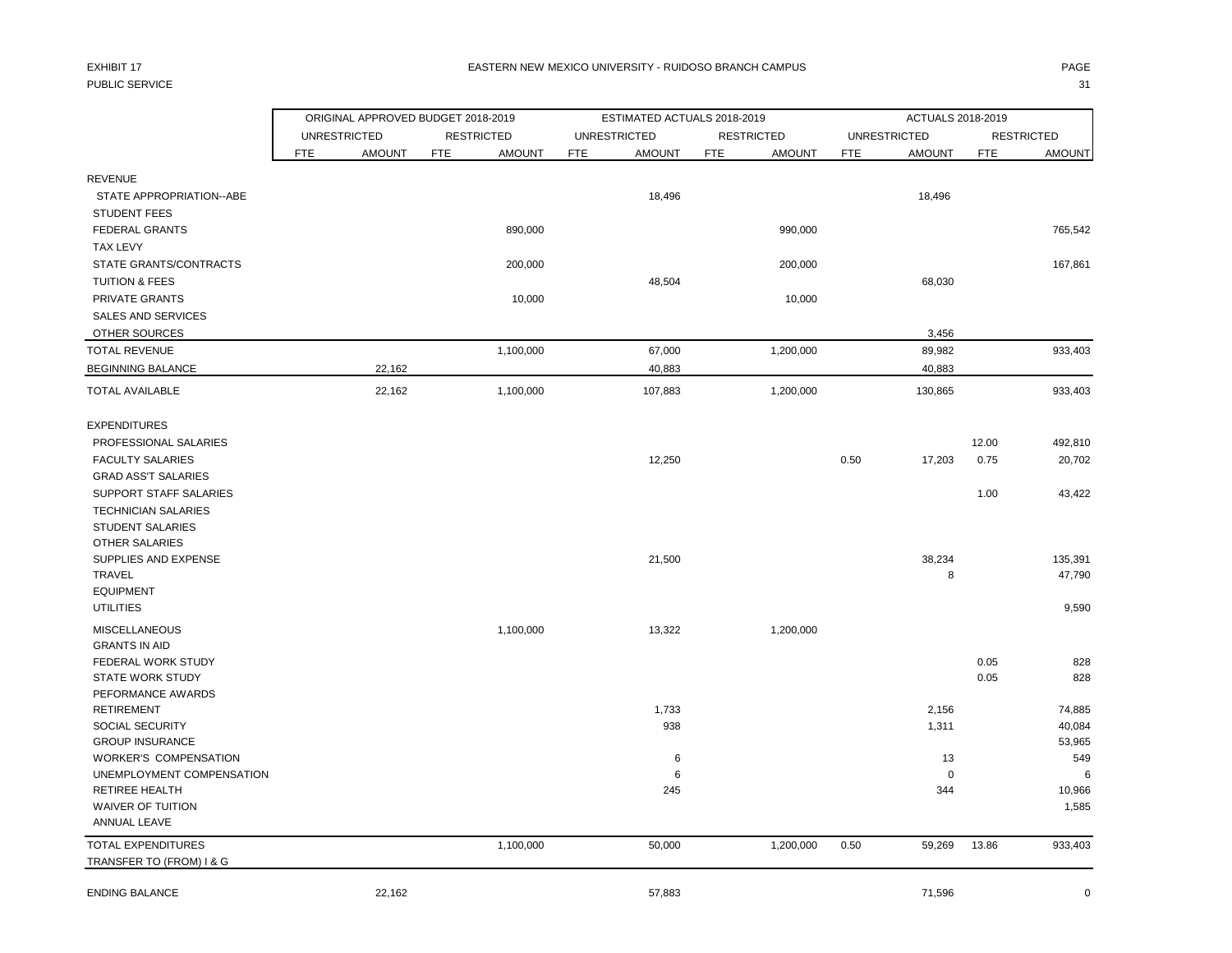# INTERNAL SERVICE 32

### EXHIBIT 18 PAGE EASTERN NEW MEXICO UNIVERSITY - RUIDOSO BRANCH CAMPUS

|                                                          | ORIGINAL APPROVED BUDGET 2018-2019 |            |                   |                     | ESTIMATED ACTUALS 2018-2019 |            |                   |            | ACTUALS 2018-2019   |            |                   |
|----------------------------------------------------------|------------------------------------|------------|-------------------|---------------------|-----------------------------|------------|-------------------|------------|---------------------|------------|-------------------|
|                                                          | <b>UNRESTRICTED</b>                |            | <b>RESTRICTED</b> | <b>UNRESTRICTED</b> |                             |            | <b>RESTRICTED</b> |            | <b>UNRESTRICTED</b> |            | <b>RESTRICTED</b> |
|                                                          | <b>FTE</b><br><b>AMOUNT</b>        | <b>FTE</b> | <b>AMOUNT</b>     | <b>FTE</b>          | <b>AMOUNT</b>               | <b>FTE</b> | <b>AMOUNT</b>     | <b>FTE</b> | <b>AMOUNT</b>       | <b>FTE</b> | <b>AMOUNT</b>     |
| <b>REVENUE</b>                                           |                                    |            |                   |                     |                             |            |                   |            |                     |            |                   |
| <b>STUDENT FEES</b>                                      |                                    |            |                   |                     |                             |            |                   |            |                     |            |                   |
| <b>FEDERAL GRANTS</b>                                    |                                    |            |                   |                     |                             |            |                   |            |                     |            |                   |
| <b>STATE GRANTS</b>                                      |                                    |            |                   |                     |                             |            |                   |            |                     |            |                   |
| PRIVATE GIFTS                                            |                                    |            |                   |                     |                             |            |                   |            |                     |            |                   |
| SALES AND SERVICES                                       |                                    |            |                   |                     |                             |            |                   |            |                     |            |                   |
| OTHER SOURCES                                            |                                    |            |                   |                     |                             |            |                   |            |                     |            |                   |
| <b>TOTAL REVENUE</b>                                     |                                    |            |                   |                     |                             |            |                   |            |                     |            |                   |
| <b>BEGINNING BALANCE</b>                                 | 60,170                             |            |                   |                     | 88,158                      |            |                   |            | 88,158              |            |                   |
| <b>TOTAL AVAILABLE</b>                                   | 60,170                             |            |                   |                     | 88,158                      |            |                   |            | 88,158              |            |                   |
| <b>EXPENDITURES</b>                                      |                                    |            |                   |                     |                             |            |                   |            |                     |            |                   |
| PROFESSIONAL SALARIES                                    |                                    |            |                   |                     |                             |            |                   |            |                     |            |                   |
| <b>GRAD ASS'T SALARIES</b>                               |                                    |            |                   |                     |                             |            |                   |            |                     |            |                   |
| SUPPORT STAFF SALARIES                                   |                                    |            |                   |                     |                             |            |                   |            |                     |            |                   |
| <b>TECHNICIAN SALARIES</b>                               |                                    |            |                   |                     |                             |            |                   |            |                     |            |                   |
| <b>STUDENT SALARIES</b>                                  |                                    |            |                   |                     |                             |            |                   |            |                     |            |                   |
| OTHER SALARIES                                           |                                    |            |                   |                     |                             |            |                   |            |                     |            |                   |
| SUPPLIES AND EXPENSE                                     | 100,450                            |            |                   |                     | 101,450                     |            |                   |            | 82,859              |            |                   |
| TRAVEL                                                   |                                    |            |                   |                     |                             |            |                   |            |                     |            |                   |
| <b>EQUIPMENT</b>                                         |                                    |            |                   |                     |                             |            |                   |            |                     |            |                   |
| PURCHASE OF MERCHANDISE                                  |                                    |            |                   |                     |                             |            |                   |            |                     |            |                   |
| <b>MISCELLANEOUS</b>                                     |                                    |            |                   |                     |                             |            |                   |            |                     |            |                   |
| <b>GRANTS IN AID</b>                                     |                                    |            |                   |                     |                             |            |                   |            |                     |            |                   |
| FEDERAL WORK STUDY                                       |                                    |            |                   |                     |                             |            |                   |            |                     |            |                   |
| <b>STATE WORK STUDY</b>                                  |                                    |            |                   |                     |                             |            |                   |            |                     |            |                   |
| PERFORMANCE AWARDS                                       |                                    |            |                   |                     |                             |            |                   |            |                     |            |                   |
| <b>RETIREMENT</b>                                        |                                    |            |                   |                     |                             |            |                   |            |                     |            |                   |
|                                                          |                                    |            |                   |                     |                             |            |                   |            |                     |            |                   |
| SOCIAL SECURITY                                          |                                    |            |                   |                     |                             |            |                   |            |                     |            |                   |
| <b>GROUP INSURANCE</b>                                   |                                    |            |                   |                     |                             |            |                   |            |                     |            |                   |
| <b>WORKER'S COMPENSATION</b>                             |                                    |            |                   |                     |                             |            |                   |            |                     |            |                   |
| UNEMPLOYMENT COMPENSATION                                |                                    |            |                   |                     |                             |            |                   |            |                     |            |                   |
| <b>RETIREE HEALTH</b>                                    |                                    |            |                   |                     |                             |            |                   |            |                     |            |                   |
| WAIVER OF TUITION                                        |                                    |            |                   |                     |                             |            |                   |            |                     |            |                   |
| ANNUAL LEAVE                                             |                                    |            |                   |                     |                             |            |                   |            |                     |            |                   |
| <b>TOTAL EXPENDITURES</b><br><b>COST DISTRIBUTED TO:</b> | 100,450                            |            |                   |                     | 101,450                     |            |                   |            | 82,859              |            |                   |
| 18G                                                      | (95, 450)                          |            |                   |                     | (95, 450)                   |            |                   |            | (95, 450)           |            |                   |
| <b>COST RECOVERY</b>                                     | (5,000)                            |            |                   |                     | (5,000)                     |            |                   |            | (1,753)             |            |                   |
| TOTAL DISTRIBUTED                                        | (100, 450)                         |            |                   |                     | (100, 450)                  |            |                   |            | (97, 203)           |            |                   |
| <b>NET EXPENDITURES</b>                                  |                                    |            |                   |                     | 1,000                       |            |                   |            | $-14,344$           |            |                   |
| TRANSFER TO (FROM) I & G                                 |                                    |            |                   |                     |                             |            |                   |            |                     |            |                   |
| <b>ENDING BALANCE</b>                                    | 60,170                             |            |                   |                     | 87,158                      |            |                   |            | 102,503             |            |                   |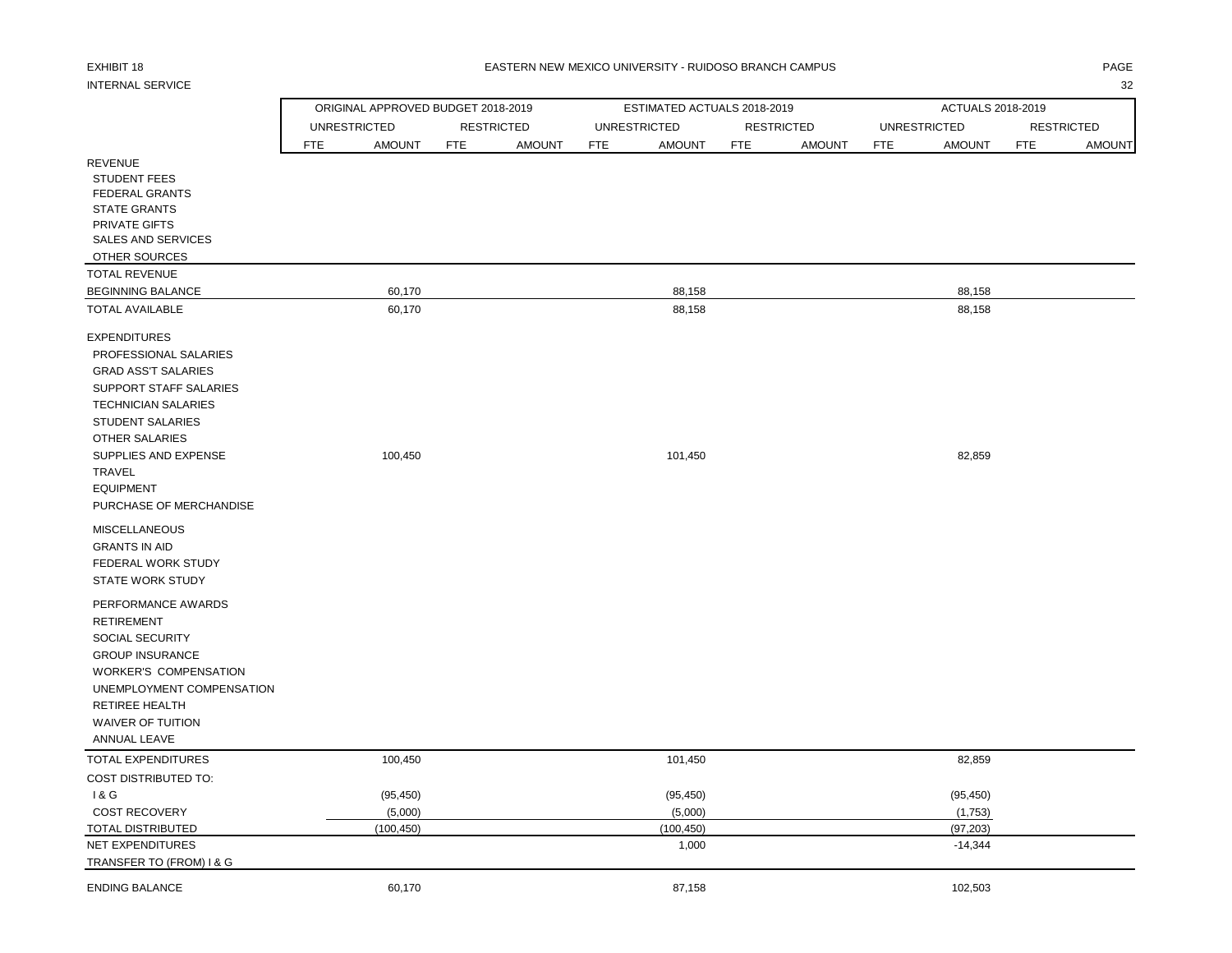STUDENT AID GRANTS & STIPENDS 33

|                            |                     | ORIGINAL APPROVED BUDGET 2018-2019 |            |                   |            | ESTIMATED ACTUALS 2018-2019 |            |                   |            | ACTUALS 2018-2019   |            |                   |
|----------------------------|---------------------|------------------------------------|------------|-------------------|------------|-----------------------------|------------|-------------------|------------|---------------------|------------|-------------------|
|                            | <b>UNRESTRICTED</b> |                                    |            | <b>RESTRICTED</b> |            | <b>UNRESTRICTED</b>         |            | <b>RESTRICTED</b> |            | <b>UNRESTRICTED</b> |            | <b>RESTRICTED</b> |
|                            | <b>FTE</b>          | <b>AMOUNT</b>                      | <b>FTE</b> | <b>AMOUNT</b>     | <b>FTE</b> | <b>AMOUNT</b>               | <b>FTE</b> | <b>AMOUNT</b>     | <b>FTE</b> | <b>AMOUNT</b>       | <b>FTE</b> | <b>AMOUNT</b>     |
| <b>REVENUE</b>             |                     |                                    |            |                   |            |                             |            |                   |            |                     |            |                   |
| <b>FEDERAL</b>             |                     |                                    |            |                   |            |                             |            |                   |            |                     |            |                   |
| <b>FWS</b>                 |                     | $\pmb{0}$                          |            | 7,500             |            | $\mathbf 0$                 |            | 7,500             |            | $\pmb{0}$           |            | 9,953             |
| <b>SEOG</b>                |                     |                                    |            | 22,400            |            |                             |            | 22,400            |            |                     |            | 22,391            |
| DIRECT STUDENT LOAN PRG    |                     |                                    |            | 125,000           |            |                             |            | 175,000           |            |                     |            | 111,019           |
| PELL                       |                     |                                    |            | 523,000           |            |                             |            | 600,000           |            |                     |            | 463,914           |
| <b>TOTAL FEDERAL</b>       |                     | $\mathbf 0$                        |            | 677,900           |            | $\mathbf 0$                 |            | 804,900           |            | $\mathbf 0$         |            | 607,277           |
| <b>STATE</b>               |                     |                                    |            |                   |            |                             |            |                   |            |                     |            |                   |
| LEGISLATIVE ENDOWED        |                     | 1,200                              |            |                   |            | 1,000                       |            |                   |            | 1,006               |            |                   |
| SSIG                       |                     |                                    |            | 31,040            |            |                             |            | 28,243            |            |                     |            | 28,243            |
| <b>SUCCESS</b>             |                     | 12,000                             |            |                   |            | 12,000                      |            |                   |            | 7,745               |            |                   |
| PATHWAY SCS/MISC           |                     | 5,000                              |            | 29,480            |            | 5,000                       |            | 2,001             |            |                     |            | 1,065             |
| <b>STATE WORK STUDY</b>    |                     |                                    |            | 15,825            |            |                             |            | 18,894            |            |                     |            |                   |
| <b>TOTAL STATE</b>         |                     | 18,200                             |            | 76,345            |            | 18,000                      |            | 49,138            |            | 8,751               |            | 29,308            |
| PRIVATE GIFTS              |                     |                                    |            |                   |            |                             |            |                   |            |                     |            |                   |
| <b>SCHOLARSHIPS</b>        |                     |                                    |            | 25,000            |            |                             |            | 25,000            |            |                     |            | 9,075             |
| <b>TOTAL PRIVATE GIFTS</b> |                     | $\pmb{0}$                          |            | 25,000            |            | $\mathsf 0$                 |            | 25,000            |            | $\boldsymbol{0}$    |            | 9,075             |
| <b>OTHER</b>               |                     | $\pmb{0}$                          |            | 20,755            |            |                             |            | 20,962            |            | $-313$              |            | 6,300             |
| <b>TOTAL REVENUE</b>       |                     | 18,200                             |            | 800,000           |            | 18,000                      |            | 900,000           |            | 8,438               |            | 651,960           |
| <b>BEGINNING BALANCE</b>   |                     | 177,318                            |            |                   |            | 182,344                     |            |                   |            | 182,344             |            |                   |
| <b>TOTAL AVAILABLE</b>     |                     | 195,518                            |            | 800,000           |            | 200,344                     |            | 900,000           |            | 190,782             |            | 651,960           |
| <b>EXPENDITURES</b>        |                     |                                    |            |                   |            |                             |            |                   |            |                     |            |                   |
| <b>FEDERAL</b>             |                     |                                    |            |                   |            |                             |            |                   |            |                     |            |                   |
| <b>FWS</b>                 |                     |                                    | 0.48       | 7,500             |            |                             | 0.48       | 7,500             |            |                     | 0.64       | 9,953             |
| <b>SEOG</b>                |                     | 8,713                              |            | 22,400            |            | 8,713                       |            | 22,400            |            | 10,781              |            | 22,391            |
| DIRECT STUDENT LOAN PRG    |                     |                                    |            | 125,000           |            |                             |            | 175,000           |            |                     |            | 111,019           |
| PELL                       |                     |                                    |            | 523,000           |            |                             |            | 600,000           |            |                     |            | 463,914           |
| <b>TOTAL FEDERAL</b>       |                     | 8,713                              |            | 677,900           |            | 8,713                       |            | 804,900           |            | 10,781              |            | 607,277           |
| <b>STATE</b>               |                     |                                    |            |                   |            |                             |            |                   |            |                     |            |                   |
| LEGISLATIVE ENDOWED        |                     | 1,200                              |            |                   |            | 1,000                       |            |                   |            | 1,006               |            |                   |
| STATE SCHOLARSHIPS--3%     |                     | 9,072                              |            |                   |            | 11,328                      |            |                   |            | 19,954              |            |                   |
| <b>SSIG</b>                |                     |                                    |            | 31,040            |            |                             |            | 28,243            |            |                     |            | 28,243            |
| <b>SUCCESS</b>             |                     | 12,000                             |            |                   |            | 12,000                      |            |                   |            | 7,745               |            |                   |
| PATHWAY SCH/ MISC          |                     | 5,000                              |            | 29,480            |            | 5,000                       |            | 2,001             |            |                     |            | 1,065             |
| <b>STATE WORK STUDY</b>    | 0.20                | 3,165                              |            | 15,825            | 0.24       | 3,778                       | 1.21       | 18,894            | 0.00       |                     | 0.00       |                   |
| <b>TOTAL STATE</b>         |                     | 30,437                             |            | 76,345            |            | 33,106                      |            | 49,138            |            | 28,705              |            | 29,308            |
| <b>PRIVATE GIFTS</b>       |                     |                                    |            |                   |            |                             |            |                   |            |                     |            |                   |
| <b>SCHOLARSHIPS</b>        |                     |                                    |            | 25,000            |            |                             |            | 25,000            |            |                     |            | 9,075             |
| <b>TOTAL PRIVATE GIFTS</b> |                     | $\mathbf 0$                        |            | 25,000            |            | $\mathbf 0$                 |            | 25,000            |            | $\mathbf 0$         |            | 9,075             |
| <b>OTHER</b>               |                     | 15,050                             |            | 20,755            |            | 12,181                      |            | 20,962            |            | 7,220               |            | 6,300             |
| <b>TOTAL EXPENDITURES</b>  |                     | 54,200                             |            | 800,000           |            | 54,000                      |            | 900,000           |            | 46,706              |            | 651,960           |
| TRANSFER TO (FROM) I & G   |                     | (36,000)                           |            |                   |            | (36,000)                    |            |                   |            | (36,000)            |            |                   |
| <b>ENDING BALANCE</b>      |                     | 177,318                            |            | $\mathbf 0$       |            | 182,344                     |            | 0                 |            | 180,075             |            | $\mathbf 0$       |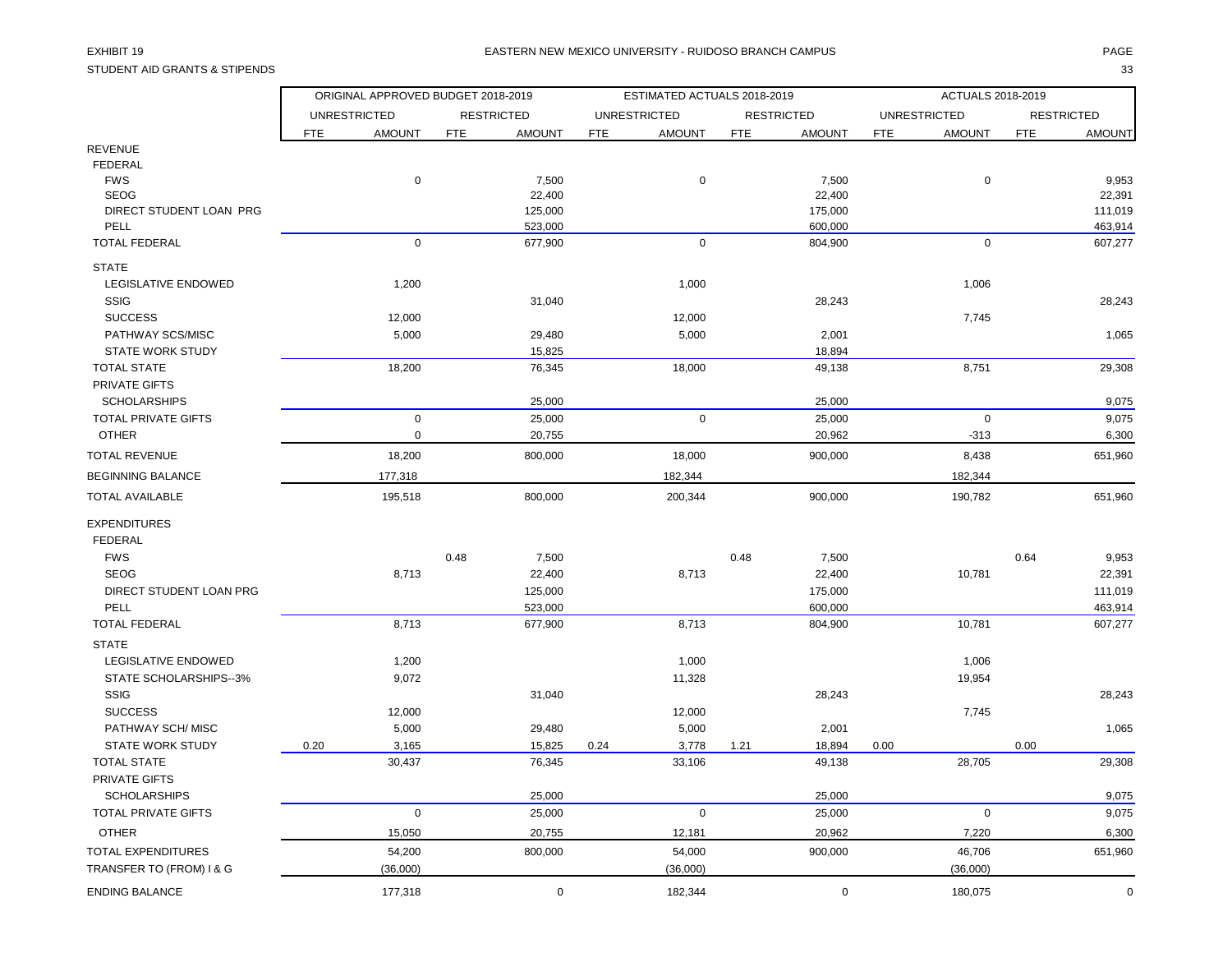### EXHIBIT 20 PAGE PAGE IN THE SEASTERN NEW MEXICO UNIVERSITY - RUIDOSO BRANCH CAMPUS AND THE SEASTERN ONLY ANGE

AUXILIARIES 34

|                                                                                                                                                                                                                                                                                                                                                         | ORIGINAL APPROVED BUDGET 2018-2019 |                             | ESTIMATED ACTUALS 2018-2019 |                             | ACTUALS 2018-2019           |                             |
|---------------------------------------------------------------------------------------------------------------------------------------------------------------------------------------------------------------------------------------------------------------------------------------------------------------------------------------------------------|------------------------------------|-----------------------------|-----------------------------|-----------------------------|-----------------------------|-----------------------------|
|                                                                                                                                                                                                                                                                                                                                                         | <b>UNRESTRICTED</b>                | <b>RESTRICTED</b>           | <b>UNRESTRICTED</b>         | <b>RESTRICTED</b>           | <b>UNRESTRICTED</b>         | <b>RESTRICTED</b>           |
|                                                                                                                                                                                                                                                                                                                                                         | <b>FTE</b><br><b>AMOUNT</b>        | <b>FTE</b><br><b>AMOUNT</b> | <b>FTE</b><br><b>AMOUNT</b> | <b>FTE</b><br><b>AMOUNT</b> | <b>FTE</b><br><b>AMOUNT</b> | <b>FTE</b><br><b>AMOUNT</b> |
| <b>REVENUE</b><br>STATE APPROPRIATION<br><b>STUDENT FEES</b><br><b>FEDERAL GRANTS</b><br><b>STATE GRANTS</b><br>PRIVATE GIFTS<br><b>SALES AND SERVICES</b><br>OTHER SOURCES                                                                                                                                                                             |                                    |                             |                             |                             |                             |                             |
| <b>TOTAL REVENUE</b>                                                                                                                                                                                                                                                                                                                                    |                                    |                             |                             |                             |                             |                             |
| <b>BEGINNING BALANCE</b>                                                                                                                                                                                                                                                                                                                                | 2,459                              |                             | 3,827                       |                             | 3,827                       |                             |
| <b>TOTAL AVAILABLE</b>                                                                                                                                                                                                                                                                                                                                  | 2,459                              | $\blacksquare$              | 3,827                       | $\sim$                      | 3,827                       |                             |
| <b>EXPENDITURES</b><br>PROFESSIONAL SALARIES<br><b>GRAD ASS'T SALARIES</b><br>SUPPORT STAFF SALARIES<br><b>TECHNICIAN SALARIES</b><br><b>STUDENT SALARIES</b><br><b>OTHER SALARIES</b><br>SUPPLIES AND EXPENSE<br><b>TRAVEL</b><br><b>EQUIPMENT</b><br>PURCHASE OF MERCHANDISE<br><b>MISCELLANEOUS</b><br>FEDERAL WORK STUDY<br><b>STATE WORK STUDY</b> |                                    |                             | 1,000                       |                             | 317                         |                             |
| OTHER FRINGES<br><b>RETIREMENT</b><br>SOCIAL SECURITY<br><b>GROUP INSURANCE</b><br><b>WORKER'S COMPENSATION</b><br>UNEMPLOYMENT COMPENSATION<br>RETIREE HEALTH<br><b>WAIVER OF TUITION</b><br>ANNUAL LEAVE                                                                                                                                              |                                    |                             |                             |                             |                             |                             |
| <b>FUEL</b><br><b>ELECTRICITY</b><br><b>WATER</b><br>CHARGE-INSTITUTIONAL SUPPORT<br>CHARGE-PHYSICAL PLANT                                                                                                                                                                                                                                              |                                    |                             |                             |                             |                             |                             |
| TOTAL EXPENDITURES<br>TRANSFER TO (FROM) MINOR                                                                                                                                                                                                                                                                                                          |                                    |                             | 1,000                       |                             | 317                         |                             |
| <b>ENDING BALANCE</b>                                                                                                                                                                                                                                                                                                                                   | 2,459                              |                             | 2,827                       |                             | 3,510                       |                             |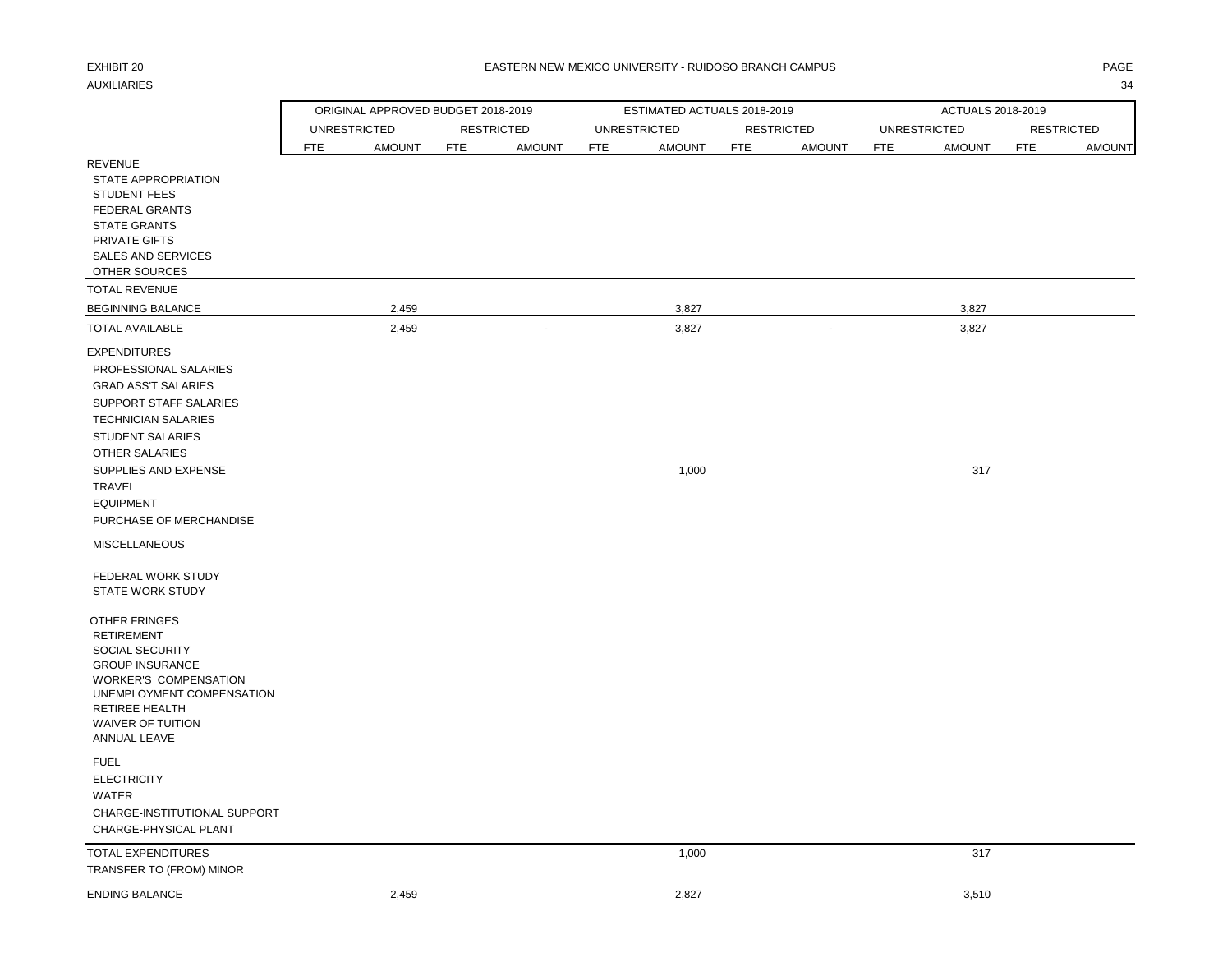| EXHIBIT 21<br><b>INTERCOLLEGIATE ATHLETICS</b>        |                     |                                    |                   |               |            | EASTERN NEW MEXICO UNIVERSITY - RUIDOSO BRANCH CAMPUS |                   |               |            |                     |                   | PAGE<br>35    |
|-------------------------------------------------------|---------------------|------------------------------------|-------------------|---------------|------------|-------------------------------------------------------|-------------------|---------------|------------|---------------------|-------------------|---------------|
| <b>SUMMARY</b>                                        |                     |                                    |                   |               |            |                                                       |                   |               |            |                     |                   |               |
|                                                       |                     | ORIGINAL APPROVED BUDGET 2018-2019 |                   |               |            | ESTIMATED ACTUALS 2018-2019                           |                   |               |            | ACTUALS 2018-2019   |                   |               |
|                                                       | <b>UNRESTRICTED</b> |                                    | <b>RESTRICTED</b> |               |            | <b>UNRESTRICTED</b>                                   | <b>RESTRICTED</b> |               |            | <b>UNRESTRICTED</b> | <b>RESTRICTED</b> |               |
|                                                       | <b>FTE</b>          | <b>AMOUNT</b>                      | <b>FTE</b>        | <b>AMOUNT</b> | <b>FTE</b> | <b>AMOUNT</b>                                         | <b>FTE</b>        | <b>AMOUNT</b> | <b>FTE</b> | <b>AMOUNT</b>       | <b>FTE</b>        | <b>AMOUNT</b> |
| <b>REVENUE</b>                                        |                     |                                    |                   |               |            | **NOT APPLICABLE**                                    |                   |               |            |                     |                   |               |
| STATE APPROPRIATION                                   |                     |                                    |                   |               |            |                                                       |                   |               |            |                     |                   |               |
| <b>STUDENT FEES</b>                                   |                     |                                    |                   |               |            |                                                       |                   |               |            |                     |                   |               |
| FEDERAL GRANTS                                        |                     |                                    |                   |               |            |                                                       |                   |               |            |                     |                   |               |
| <b>STATE GRANTS</b>                                   |                     |                                    |                   |               |            |                                                       |                   |               |            |                     |                   |               |
| PRIVATE GIFTS                                         |                     |                                    |                   |               |            |                                                       |                   |               |            |                     |                   |               |
| <b>SALES AND SERVICES</b>                             |                     |                                    |                   |               |            |                                                       |                   |               |            |                     |                   |               |
| OTHER SOURCES                                         |                     |                                    |                   |               |            |                                                       |                   |               |            |                     |                   |               |
| <b>TOTAL REVENUE</b>                                  |                     |                                    |                   |               |            |                                                       |                   |               |            |                     |                   |               |
| <b>BEGINNING BALANCE</b>                              |                     |                                    |                   |               |            |                                                       |                   |               |            |                     |                   |               |
| <b>TOTAL AVAILABLE</b>                                |                     |                                    |                   |               |            |                                                       |                   |               |            |                     |                   |               |
| <b>EXPENDITURES</b>                                   |                     |                                    |                   |               |            |                                                       |                   |               |            |                     |                   |               |
| PROFESSIONAL/COACHES SALARIES                         |                     |                                    |                   |               |            |                                                       |                   |               |            |                     |                   |               |
| <b>GRAD ASS'T SALARIES</b>                            |                     |                                    |                   |               |            |                                                       |                   |               |            |                     |                   |               |
| SUPPORT STAFF SALARIES                                |                     |                                    |                   |               |            |                                                       |                   |               |            |                     |                   |               |
| <b>TECHNICIAN SALARIES</b>                            |                     |                                    |                   |               |            |                                                       |                   |               |            |                     |                   |               |
| STUDENT SALARIES                                      |                     |                                    |                   |               |            |                                                       |                   |               |            |                     |                   |               |
| OTHER SALARIES                                        |                     |                                    |                   |               |            |                                                       |                   |               |            |                     |                   |               |
| SUPPLIES AND EXPENSE                                  |                     |                                    |                   |               |            |                                                       |                   |               |            |                     |                   |               |
| TRAVEL                                                |                     |                                    |                   |               |            |                                                       |                   |               |            |                     |                   |               |
| <b>EQUIPMENT</b>                                      |                     |                                    |                   |               |            |                                                       |                   |               |            |                     |                   |               |
| <b>UTILTIES</b>                                       |                     |                                    |                   |               |            |                                                       |                   |               |            |                     |                   |               |
| <b>MISCELLANEOUS</b>                                  |                     |                                    |                   |               |            |                                                       |                   |               |            |                     |                   |               |
| <b>GRANTS IN AID</b>                                  |                     |                                    |                   |               |            |                                                       |                   |               |            |                     |                   |               |
| FEDERAL WORK STUDY                                    |                     |                                    |                   |               |            |                                                       |                   |               |            |                     |                   |               |
| <b>STATE WORK STUDY</b>                               |                     |                                    |                   |               |            |                                                       |                   |               |            |                     |                   |               |
| PERFORMANCE AWARDS                                    |                     |                                    |                   |               |            |                                                       |                   |               |            |                     |                   |               |
| <b>RETIREMENT</b>                                     |                     |                                    |                   |               |            |                                                       |                   |               |            |                     |                   |               |
| SOCIAL SECURITY                                       |                     |                                    |                   |               |            |                                                       |                   |               |            |                     |                   |               |
| <b>GROUP INSURANCE</b>                                |                     |                                    |                   |               |            |                                                       |                   |               |            |                     |                   |               |
| <b>WORKER'S COMPENSATION</b>                          |                     |                                    |                   |               |            |                                                       |                   |               |            |                     |                   |               |
| UNEMPLOYMENT COMPENSATION                             |                     |                                    |                   |               |            |                                                       |                   |               |            |                     |                   |               |
| RETIREE HEALTH                                        |                     |                                    |                   |               |            |                                                       |                   |               |            |                     |                   |               |
| WAIVER OF TUITION                                     |                     |                                    |                   |               |            |                                                       |                   |               |            |                     |                   |               |
| ANNUAL LEAVE                                          |                     |                                    |                   |               |            |                                                       |                   |               |            |                     |                   |               |
| CHARGE-INSTUTIONAL SUPPORT                            |                     |                                    |                   |               |            |                                                       |                   |               |            |                     |                   |               |
| CHARGE-PHYSICAL PLANT                                 |                     |                                    |                   |               |            |                                                       |                   |               |            |                     |                   |               |
| <b>TOTAL EXPENDITURES</b><br>TRANSFER TO (FROM) I & G |                     |                                    |                   |               |            |                                                       |                   |               |            |                     |                   |               |

ENDING BALANCE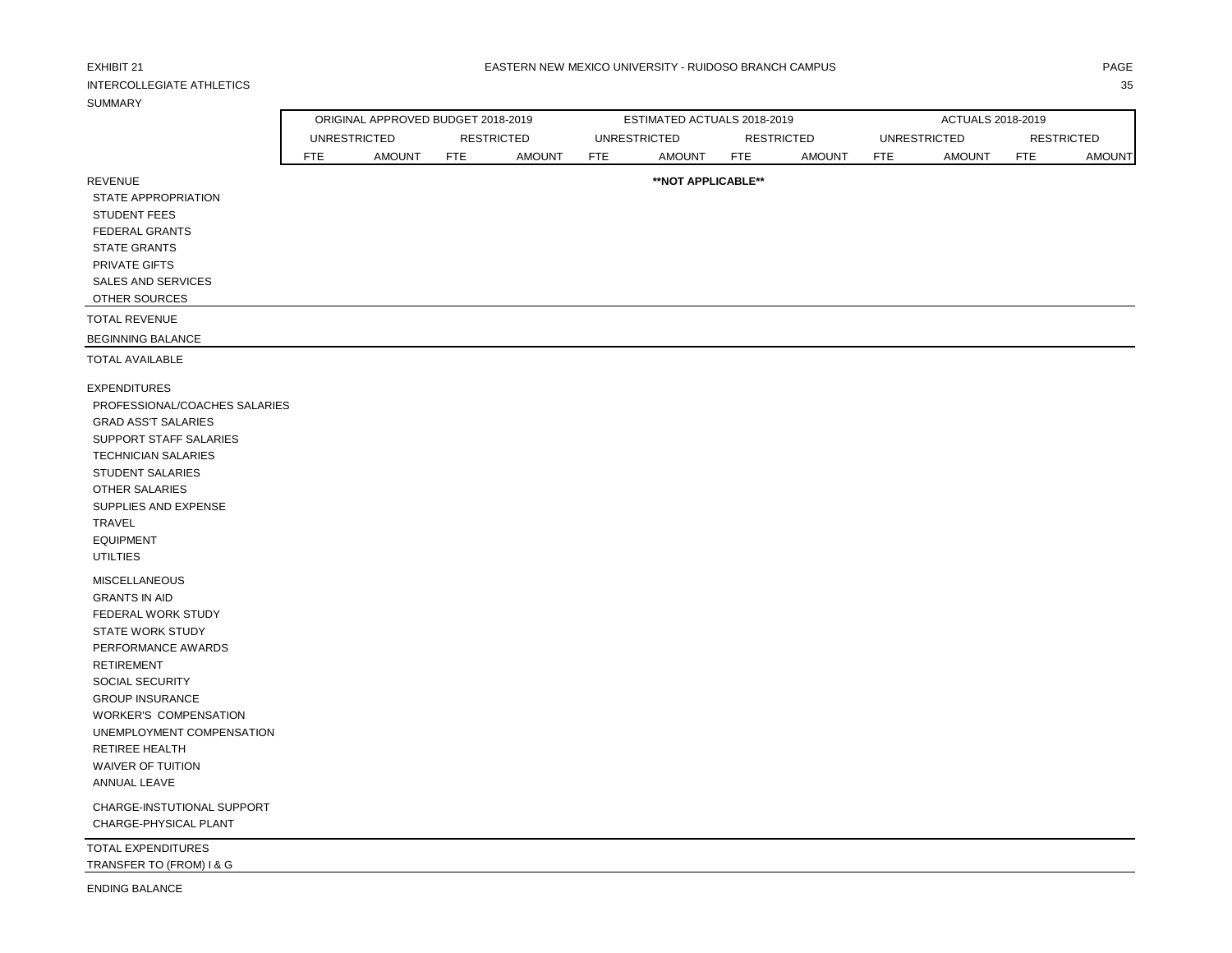## PLANT FUNDS CAPITAL OUTLAY 36

|                                                                                                                  | ORIGINAL APPROVED BUDGET 2018-2019 |                             | ESTIMATED ACTUALS 2018-2019 |                             | ACTUALS 2018-2019           |                             |
|------------------------------------------------------------------------------------------------------------------|------------------------------------|-----------------------------|-----------------------------|-----------------------------|-----------------------------|-----------------------------|
|                                                                                                                  | <b>UNRESTRICTED</b>                | <b>RESTRICTED</b>           | <b>UNRESTRICTED</b>         | <b>RESTRICTED</b>           | <b>UNRESTRICTED</b>         | <b>RESTRICTED</b>           |
|                                                                                                                  | <b>FTE</b><br><b>AMOUNT</b>        | <b>FTE</b><br><b>AMOUNT</b> | <b>FTE</b><br><b>AMOUNT</b> | <b>FTE</b><br><b>AMOUNT</b> | <b>AMOUNT</b><br><b>FTE</b> | <b>FTE</b><br><b>AMOUNT</b> |
| <b>ALLOCATED</b><br><b>REVENUES</b><br>FEDERAL<br><b>STATE</b><br><b>INTEREST ON INVESTMENTS</b><br><b>OTHER</b> | 600,000                            |                             | 1,361,000                   |                             | 143,463                     |                             |
| <b>TOTAL REVENUE</b>                                                                                             | 600,000                            | $\mathsf 0$                 | 1,361,000                   | $\mathsf{O}\xspace$         | 143,463                     | $\mathbf 0$                 |
| <b>BEGINNING BALANCE</b>                                                                                         |                                    |                             |                             |                             |                             |                             |
| TOTAL AVAILABLE                                                                                                  | 600,000                            | $\mathbf 0$                 | 1,361,000                   | $\mathsf{O}\xspace$         | 143,463                     | $\mathbf 0$                 |
| <b>EXPENDITURES</b><br><b>MAJOR PROJECTS</b><br>MINOR CAPITAL OUTLAY                                             | 600,000                            |                             | 1,361,000                   |                             | 143,463                     |                             |
| TOTAL EXPENDITURES                                                                                               | 600,000                            | $\mathbf 0$                 | 1,361,000                   | $\mathsf{O}\xspace$         | 143,463                     | $\mathbf 0$                 |
| TRANSFERS                                                                                                        |                                    |                             |                             |                             |                             |                             |
| ENDING BALANCE, ALLOCATED                                                                                        | $\mathbf 0$                        | $\mathbf 0$                 | $\pmb{0}$                   | $\mathsf{O}\xspace$         | $\mathsf 0$                 | $\mathbf 0$                 |
| UNALLOCATED<br><b>REVENUES</b><br><b>INTEREST ON INVESTMENTS</b><br><b>OTHER</b>                                 |                                    |                             |                             |                             | 19,279                      |                             |
| <b>TOTAL REVENUE</b>                                                                                             | $\mathbf 0$                        | $\mathbf 0$                 | $\mathbf 0$                 | $\pmb{0}$                   | 19,279                      | $\mathbf 0$                 |
| <b>BEGINNING BALANCE</b>                                                                                         | 2,387,510                          |                             | 2,246,888                   |                             | 2,246,888                   |                             |
| TOTAL AVAILABLE                                                                                                  | 2,387,510                          | $\mathsf 0$                 | 2,246,888                   | $\mathbf 0$                 | 2,266,166                   | 0                           |
| <b>EXPENDITURES</b><br>ERR<br>MINOR CAPITAL OUTLAY                                                               | 385,000                            |                             | 100,000                     |                             | 98,035                      |                             |
| <b>TOTAL EXPENDITURES</b>                                                                                        | 385,000                            | $\pmb{0}$                   | 100,000                     | $\pmb{0}$                   | 98,035                      | $\mathbf 0$                 |
| TRANSFERS TO (FROM)<br><b>INSTRUCTION &amp; GENERAL</b><br><b>ENDOWMENT</b><br><b>MINOR</b>                      |                                    |                             | (500,000)                   |                             | (500,000)                   |                             |
| PLANT EQUIPMENT                                                                                                  | (10,000)                           |                             | (10,000)                    |                             | (10,000)                    |                             |
| <b>TOTAL TRANSFERS</b>                                                                                           | (10,000)                           |                             | (510,000)                   |                             | (510,000)                   |                             |
| ENDING BALANCE, UNALLOCATED                                                                                      | 2,012,510                          | $\mathbf 0$                 | 2,656,888                   | $\mathbf 0$                 | 2,678,132                   | $\mathbf 0$                 |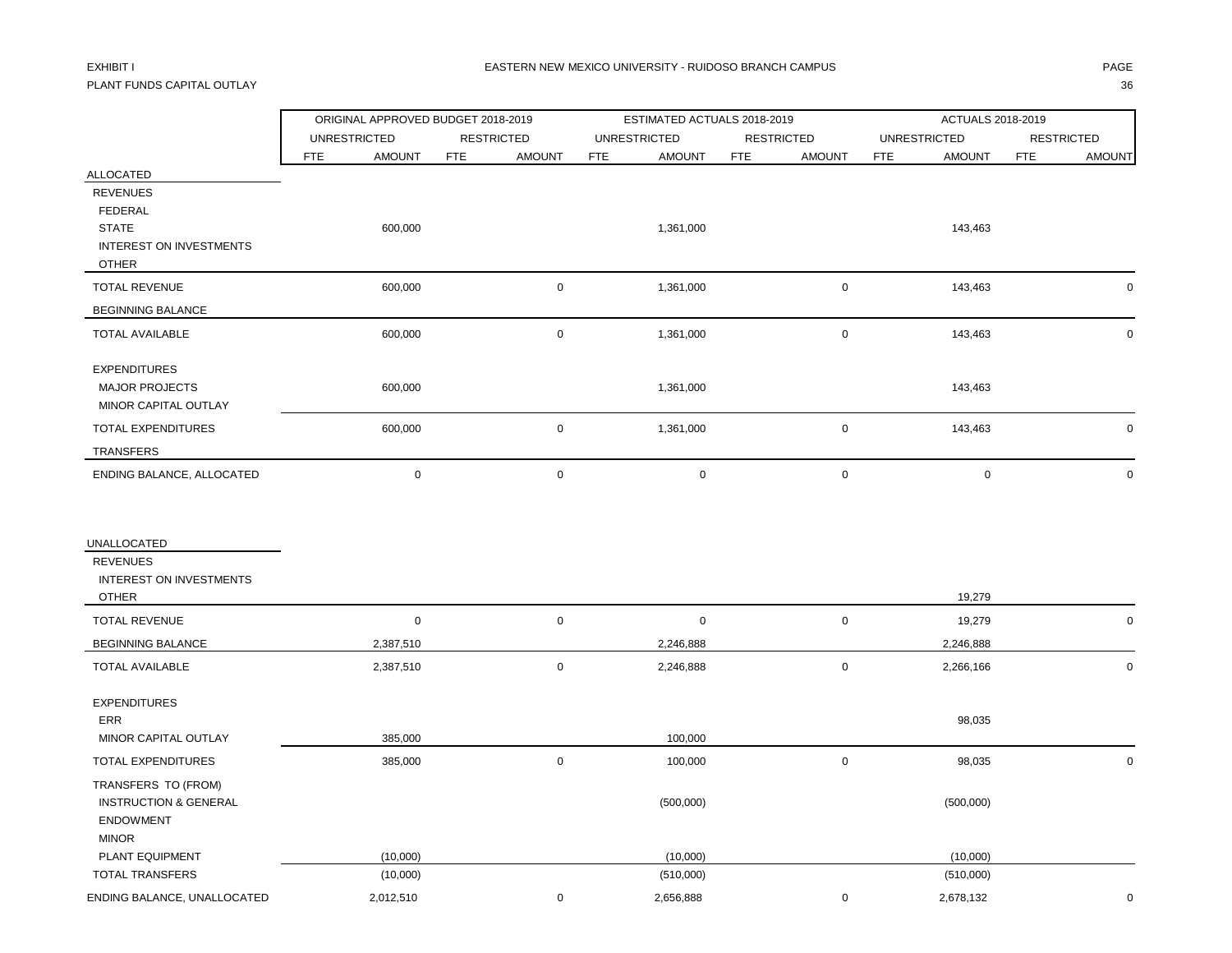# RENEWALS & REPLACEMENTS 37

|                                             |                     | ORIGINAL APPROVED BUDGET 2018-2019 |                   |               |            | ESTIMATED ACTUALS 2018-2019 |     |                   | ACTUALS 2018-2019   |               |                   |               |
|---------------------------------------------|---------------------|------------------------------------|-------------------|---------------|------------|-----------------------------|-----|-------------------|---------------------|---------------|-------------------|---------------|
|                                             | <b>UNRESTRICTED</b> |                                    | <b>RESTRICTED</b> |               |            | <b>UNRESTRICTED</b>         |     | <b>RESTRICTED</b> | <b>UNRESTRICTED</b> |               | <b>RESTRICTED</b> |               |
|                                             | <b>FTE</b>          | <b>AMOUNT</b>                      | FTE               | <b>AMOUNT</b> | <b>FTE</b> | <b>AMOUNT</b>               | FTE | <b>AMOUNT</b>     | <b>FTE</b>          | <b>AMOUNT</b> | FTE               | <b>AMOUNT</b> |
| <b>REVENUES</b>                             |                     |                                    |                   |               |            |                             |     |                   |                     |               |                   |               |
| <b>INTEREST ON INVESTMENTS</b>              |                     |                                    |                   |               |            |                             |     |                   |                     |               |                   |               |
| <b>BOND ISSUES</b>                          |                     |                                    |                   |               |            |                             |     |                   |                     |               |                   |               |
| <b>FUNDS REQUIRED BY INDENTURES</b>         |                     |                                    |                   |               |            |                             |     |                   |                     |               |                   |               |
| <b>OTHER</b>                                |                     |                                    |                   |               |            |                             |     |                   |                     |               |                   |               |
| <b>TOTAL REVENUE</b>                        |                     | 0                                  |                   | $\mathbf 0$   |            | $\mathbf 0$                 |     | 0                 |                     | $\mathbf 0$   |                   | 0             |
| <b>BEGINNING BALANCE</b>                    |                     | 636,955                            |                   |               |            | 886,955                     |     |                   |                     | 886,955       |                   |               |
| <b>TOTAL AVAILABLE</b>                      |                     | 636,955                            |                   | $\mathbf 0$   |            | 886,955                     |     | 0                 |                     | 886,955       |                   | 0             |
| <b>EXPENDITURES</b>                         |                     |                                    |                   |               |            |                             |     |                   |                     |               |                   |               |
| FUNDS FOR BUILDING RENEWAL                  |                     |                                    |                   |               |            | 50,000                      |     |                   |                     | 1,495         |                   |               |
| <b>TOTAL EXPENDITURES</b>                   |                     | $\mathbf 0$                        |                   | $\mathbf 0$   |            | 50,000                      |     | 0                 |                     | 1,495         |                   | 0             |
| <b>TRANSFERS</b>                            |                     |                                    |                   |               |            |                             |     |                   |                     |               |                   |               |
| <b>INTERNAL SERVICE</b>                     |                     |                                    |                   |               |            |                             |     |                   |                     |               |                   |               |
| <b>AUXILIARIES</b>                          |                     |                                    |                   |               |            |                             |     |                   |                     |               |                   |               |
| <b>INSTRUCTIONAL &amp; GENERAL BR&amp;R</b> |                     | (35,000)                           |                   |               |            | (35,000)                    |     |                   |                     | (35,000)      |                   |               |
| UNEXPENDED PLANT                            |                     |                                    |                   |               |            |                             |     |                   |                     |               |                   |               |
| RETIREMENT OF INDEBTEDNESS                  |                     |                                    |                   |               |            |                             |     |                   |                     |               |                   |               |
| <b>TOTAL TRANSFERS</b>                      |                     | (35,000)                           |                   | 0             |            | (35,000)                    |     | 0                 |                     | (35,000)      |                   | 0             |
| <b>ENDING BALANCE</b>                       |                     | 671.955                            |                   | $\mathbf 0$   |            | 871,955                     |     | $\mathbf 0$       |                     | 920,461       |                   | $\mathbf 0$   |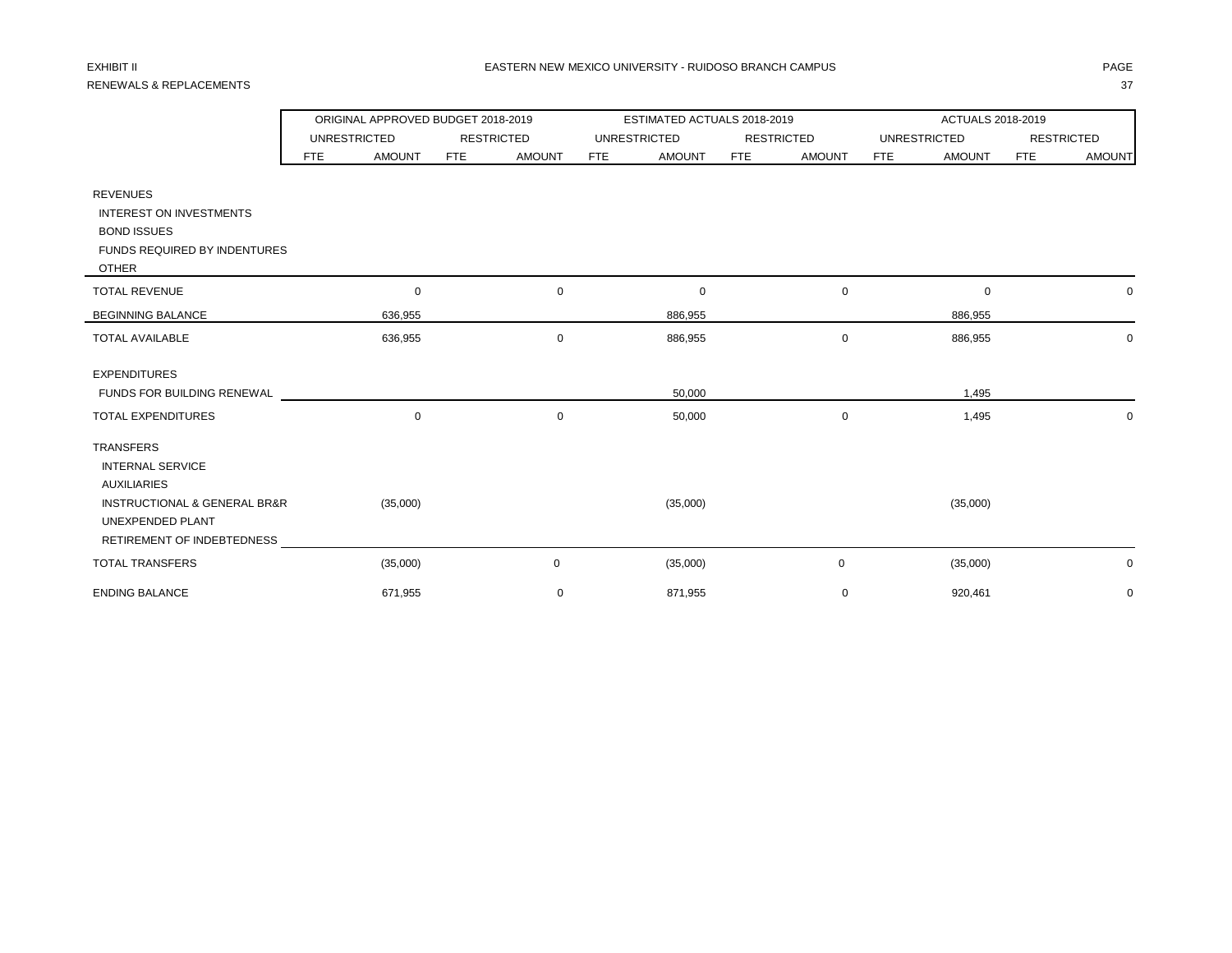## RETIREMENT OF INDEBTEDNESS 38

|                                                        |     |                     | ORIGINAL APPROVED BUDGET 2018-2019 |            | ESTIMATED ACTUALS 2018-2019 |            |                   | ACTUALS 2018-2019           |                             |  |  |
|--------------------------------------------------------|-----|---------------------|------------------------------------|------------|-----------------------------|------------|-------------------|-----------------------------|-----------------------------|--|--|
|                                                        |     | <b>UNRESTRICTED</b> | <b>RESTRICTED</b>                  |            | <b>UNRESTRICTED</b>         |            | <b>RESTRICTED</b> | <b>UNRESTRICTED</b>         | <b>RESTRICTED</b>           |  |  |
|                                                        | FTE | <b>AMOUNT</b>       | <b>AMOUNT</b><br><b>FTE</b>        | <b>FTE</b> | <b>AMOUNT</b>               | <b>FTE</b> | <b>AMOUNT</b>     | <b>AMOUNT</b><br><b>FTE</b> | <b>FTE</b><br><b>AMOUNT</b> |  |  |
| <b>REVENUES</b>                                        |     |                     |                                    |            | **NOT APPLICABLE**          |            |                   |                             |                             |  |  |
|                                                        |     |                     |                                    |            |                             |            |                   |                             |                             |  |  |
| <b>REQUIRED STUDENT FEES</b><br><b>INTEREST INCOME</b> |     |                     |                                    |            |                             |            |                   |                             |                             |  |  |
| OTHER (ITEMIZED BY SOURCE)                             |     |                     |                                    |            |                             |            |                   |                             |                             |  |  |
|                                                        |     |                     |                                    |            |                             |            |                   |                             |                             |  |  |
| ROSWELL PAYMENT                                        |     | 0                   |                                    |            | $\mathbf 0$                 |            |                   | 0                           |                             |  |  |
| <b>TOTAL REVENUE</b>                                   |     | $\mathbf 0$         | $\mathbf 0$                        |            | $\mathbf 0$                 |            | $\mathbf 0$       | $\mathbf 0$                 | <sup>0</sup>                |  |  |
| <b>BEGINNING BALANCE</b>                               |     |                     |                                    |            |                             |            |                   |                             |                             |  |  |
| RESERVES FOR PRINIPAL & INTEREST                       |     |                     |                                    |            |                             |            |                   |                             |                             |  |  |
| <b>OTHER BALANCES</b>                                  |     |                     |                                    |            |                             |            |                   | 0                           |                             |  |  |
| <b>TOTAL BEGINNING BALANCES</b>                        |     | $\mathsf 0$         | $\mathsf 0$                        |            | $\mathbf 0$                 |            | $\mathbf 0$       | $\mathbf 0$                 | 0                           |  |  |
| <b>TOTAL AVAILABLE</b>                                 |     | $\mathbf 0$         | 0                                  |            | 0                           |            | 0                 | $\mathbf 0$                 | $\mathbf 0$                 |  |  |
| <b>EXPENDITURES</b>                                    |     |                     |                                    |            |                             |            |                   |                             |                             |  |  |
| RETIREMENT OF PRINCIPAL                                |     |                     |                                    |            |                             |            |                   |                             |                             |  |  |
| PAYMENT OF INTEREST                                    |     |                     |                                    |            |                             |            |                   |                             |                             |  |  |
| SERVICE CHARGES/ISSUING COST                           |     |                     |                                    |            |                             |            |                   |                             |                             |  |  |
| LEASE/PURCHASE AGREEMENTS                              |     |                     |                                    |            |                             |            |                   |                             |                             |  |  |
| <b>ENERGY LEASE</b>                                    |     |                     |                                    |            |                             |            |                   |                             |                             |  |  |
| TOTAL EXPENDITURES                                     |     | $\mathbf 0$         | $\mathbf 0$                        |            | $\mathbf 0$                 |            | 0                 | $\mathbf 0$                 | 0                           |  |  |
| TRANSFERS TO (FROM) I & G                              |     |                     |                                    |            |                             |            |                   |                             |                             |  |  |
| <b>ENDING BALANCE</b>                                  |     | 0                   | 0                                  |            | 0                           |            | 0                 | 0                           | 0                           |  |  |

ACCUMULATION FOR PRINC & INT OTHER - UNRESTRICTED

TOTAL BALANCES

ACCUM FOR P & I 6/30 TOTAL PRINCIPAL OUTSTANDING 6/30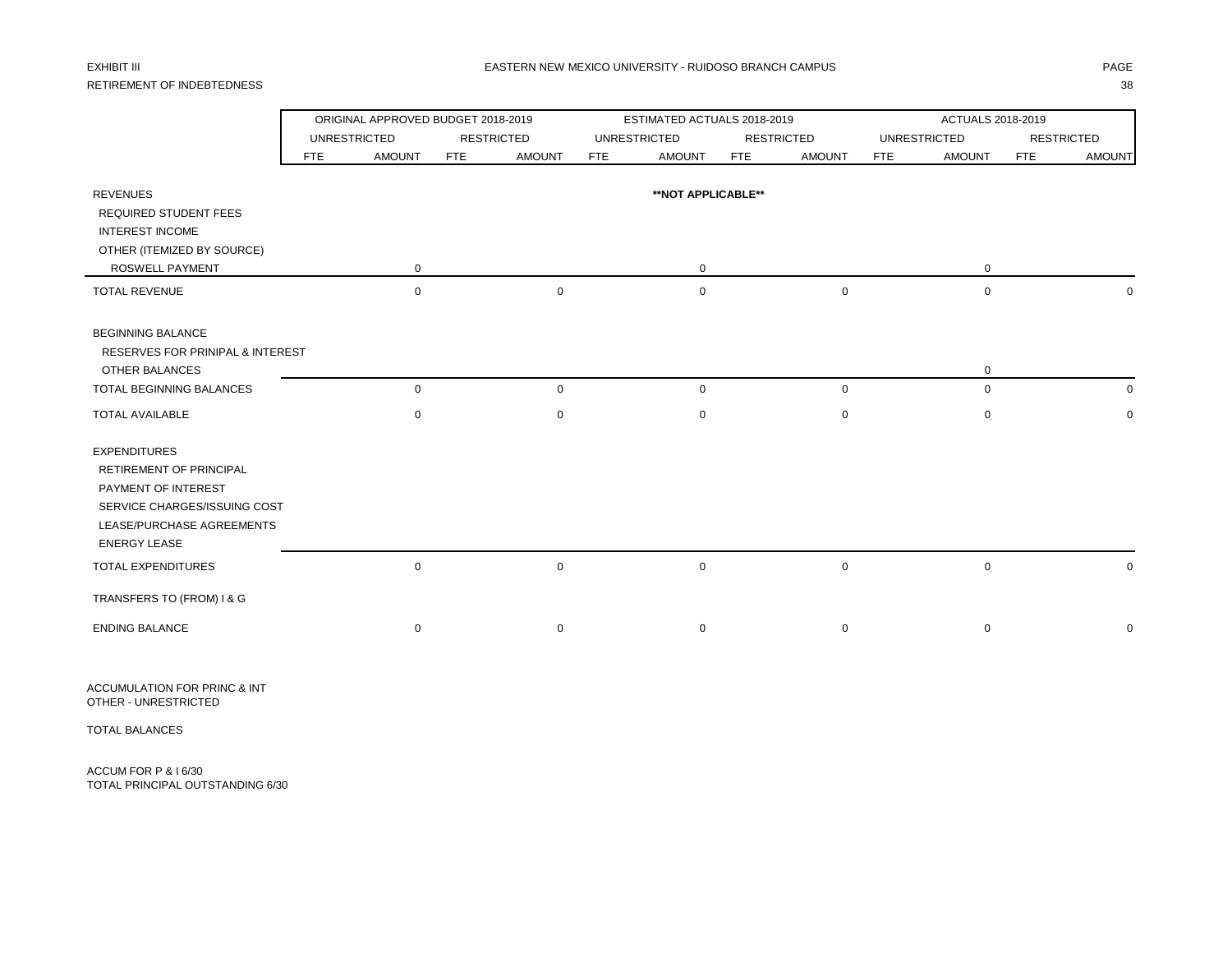## SUMMARY CURRENT FUNDS REVENUE 39

|  | . .<br>٠<br>۰ |
|--|---------------|
|  |               |
|  |               |
|  |               |

| .                                         |            |                                    |            |                   |            |                             |            |                   |                   |                     |            |                   |  |
|-------------------------------------------|------------|------------------------------------|------------|-------------------|------------|-----------------------------|------------|-------------------|-------------------|---------------------|------------|-------------------|--|
|                                           |            | ORIGINAL APPROVED BUDGET 2018-2019 |            |                   |            | ESTIMATED ACTUALS 2018-2019 |            |                   | ACTUALS 2018-2019 |                     |            |                   |  |
|                                           |            | <b>UNRESTRICTED</b>                |            | <b>RESTRICTED</b> |            | <b>UNRESTRICTED</b>         |            | <b>RESTRICTED</b> |                   | <b>UNRESTRICTED</b> |            | <b>RESTRICTED</b> |  |
|                                           | <b>FTE</b> | <b>AMOUNT</b>                      | <b>FTE</b> | <b>AMOUNT</b>     | <b>FTE</b> | <b>AMOUNT</b>               | <b>FTE</b> | <b>AMOUNT</b>     | <b>FTE</b>        | <b>AMOUNT</b>       | <b>FTE</b> | <b>AMOUNT</b>     |  |
| TUITION AND FEES                          |            |                                    |            |                   |            |                             |            |                   |                   |                     |            |                   |  |
| <b>INSTRUCTION &amp; GENERAL</b>          |            | 459,700                            |            |                   |            | 411,000                     |            |                   |                   | 416,650             |            |                   |  |
| STUDENT SOCIAL & CULTURAL                 |            |                                    |            |                   |            |                             |            |                   |                   |                     |            |                   |  |
| <b>RESEARCH</b>                           |            |                                    |            |                   |            |                             |            |                   |                   |                     |            |                   |  |
| PUBLIC SERVICE                            |            |                                    |            |                   |            | 48,504                      |            |                   |                   | 68,030              |            |                   |  |
| <b>INTERNAL SERVICE</b>                   |            |                                    |            |                   |            |                             |            |                   |                   |                     |            |                   |  |
| <b>STUDENT AID</b>                        |            |                                    |            |                   |            |                             |            |                   |                   |                     |            |                   |  |
| <b>AUXILIARIES</b>                        |            |                                    |            |                   |            |                             |            |                   |                   |                     |            |                   |  |
| INTERCOLLEGIATE ATHLETICS                 |            |                                    |            |                   |            |                             |            |                   |                   |                     |            |                   |  |
| <b>TOTAL</b>                              |            | 459,700                            |            |                   |            | 459,504                     |            |                   |                   | 484,680             |            |                   |  |
| STATE APPROPRIATIONS                      |            |                                    |            |                   |            |                             |            |                   |                   |                     |            |                   |  |
| <b>INSTRUCTION &amp; GENERAL</b>          |            | 1,980,800                          |            |                   |            | 1,980,800                   |            |                   |                   | 1,980,800           |            |                   |  |
| STUDENT SOCIAL & CULTURAL                 |            |                                    |            |                   |            |                             |            |                   |                   |                     |            |                   |  |
| <b>RESEARCH</b>                           |            |                                    |            |                   |            |                             |            |                   |                   |                     |            |                   |  |
| PUBLIC SERVICE                            |            |                                    |            |                   |            | 18,496                      |            |                   |                   | 18,496              |            |                   |  |
| <b>INTERNAL SERVICE</b>                   |            |                                    |            |                   |            |                             |            |                   |                   |                     |            |                   |  |
| STUDENT AID<br><b>AUXILIARIES</b>         |            |                                    |            |                   |            |                             |            |                   |                   |                     |            |                   |  |
| INTERCOLLEGIATE ATHLETICS                 |            |                                    |            |                   |            |                             |            |                   |                   |                     |            |                   |  |
| <b>TOTAL</b>                              |            | 1,980,800                          |            |                   |            | 1,999,296                   |            |                   |                   | 1,999,296           |            |                   |  |
|                                           |            |                                    |            |                   |            |                             |            |                   |                   |                     |            |                   |  |
| FEDERAL GRANTS                            |            |                                    |            |                   |            |                             |            |                   |                   |                     |            |                   |  |
| <b>INSTRUCTION &amp; GENERAL</b>          |            |                                    |            | 900,000           |            |                             |            | 900,000           |                   |                     |            | 530,751           |  |
| STUDENT SOCIAL & CULTURAL                 |            |                                    |            |                   |            |                             |            |                   |                   |                     |            |                   |  |
| <b>RESEARCH</b>                           |            |                                    |            |                   |            |                             |            |                   |                   |                     |            |                   |  |
| PUBLIC SERVICE                            |            |                                    |            | 890,000           |            |                             |            | 990,000           |                   |                     |            | 765,542           |  |
| <b>INTERNAL SERVICE</b>                   |            |                                    |            |                   |            |                             |            |                   |                   |                     |            |                   |  |
| <b>STUDENT AID</b>                        |            |                                    |            | 677,900           |            |                             |            | 804,900           |                   |                     |            | 607,277           |  |
| <b>AUXILIARIES</b>                        |            |                                    |            |                   |            |                             |            |                   |                   |                     |            |                   |  |
| INTERCOLLEGIATE ATHLETICS<br><b>TOTAL</b> |            |                                    |            | 2,467,900         |            |                             |            | 2,694,900         |                   |                     |            | 1,903,571         |  |
|                                           |            |                                    |            |                   |            |                             |            |                   |                   |                     |            |                   |  |
| <b>STATE GRANTS</b>                       |            |                                    |            |                   |            |                             |            |                   |                   |                     |            |                   |  |
| <b>INSTRUCTION &amp; GENERAL</b>          |            |                                    |            | 150,000           |            |                             |            | 130,000           |                   |                     |            | 16,263            |  |
| STUDENT SOCIAL & CULTURAL                 |            |                                    |            |                   |            |                             |            |                   |                   |                     |            |                   |  |
| <b>RESEARCH</b>                           |            |                                    |            |                   |            |                             |            |                   |                   |                     |            |                   |  |
| PUBLIC SERVICE                            |            |                                    |            | 200,000           |            |                             |            | 200,000           |                   |                     |            | 167,861           |  |
| <b>INTERNAL SERVICE</b>                   |            |                                    |            |                   |            |                             |            |                   |                   |                     |            |                   |  |
| STUDENT AID                               |            | 18,200                             |            | 76,345            |            | 18,000                      |            | 49,138            |                   | 8,751               |            | 29,308            |  |
| <b>AUXILIARIES</b>                        |            |                                    |            |                   |            |                             |            |                   |                   |                     |            |                   |  |
| INTERCOLLEGIATE ATHLETICS<br><b>TOTAL</b> |            | 18,200                             |            | 426,345           |            | 18,000                      |            |                   |                   | 8,751               |            | 213,432           |  |
|                                           |            |                                    |            |                   |            |                             |            | 379,138           |                   |                     |            |                   |  |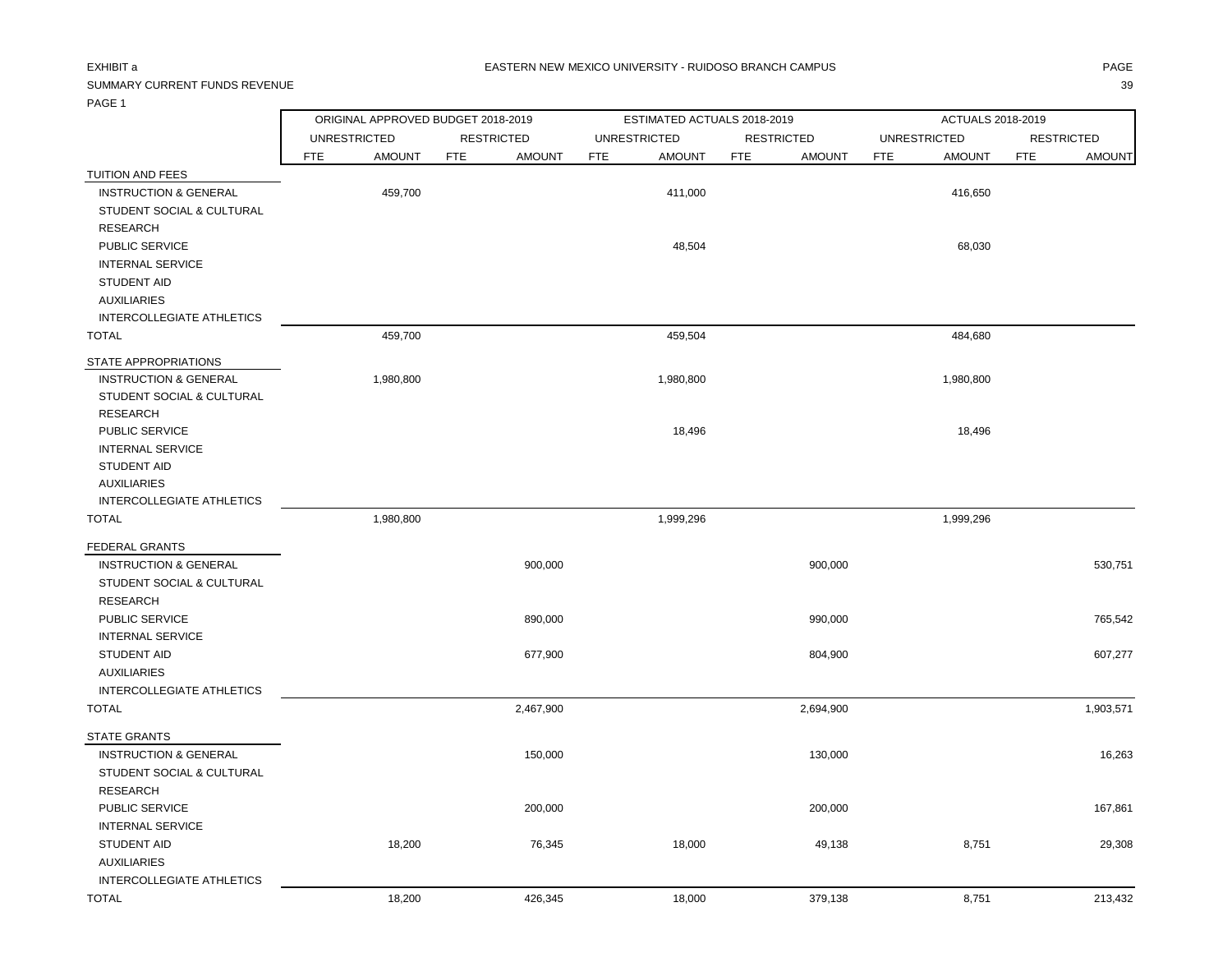### EXHIBIT a RASTERN NEW MEXICO UNIVERSITY - RUIDOSO BRANCH CAMPUS AND THE RASTERN DRIGE

## SUMMARY CURRENT FUNDS REVENUE 40

|                                  |            | ORIGINAL APPROVED BUDGET 2018-2019 |            |                   |            | ESTIMATED ACTUALS 2018-2019 |                   |               | ACTUALS 2018-2019 |                     |            |                   |
|----------------------------------|------------|------------------------------------|------------|-------------------|------------|-----------------------------|-------------------|---------------|-------------------|---------------------|------------|-------------------|
|                                  |            | <b>UNRESTRICTED</b>                |            | <b>RESTRICTED</b> |            | <b>UNRESTRICTED</b>         | <b>RESTRICTED</b> |               |                   | <b>UNRESTRICTED</b> |            | <b>RESTRICTED</b> |
|                                  | <b>FTE</b> | <b>AMOUNT</b>                      | <b>FTE</b> | <b>AMOUNT</b>     | <b>FTE</b> | <b>AMOUNT</b>               | <b>FTE</b>        | <b>AMOUNT</b> | <b>FTE</b>        | <b>AMOUNT</b>       | <b>FTE</b> | <b>AMOUNT</b>     |
| PRIVATE GIFTS                    |            |                                    |            |                   |            |                             |                   |               |                   |                     |            |                   |
| <b>INSTRUCTION &amp; GENERAL</b> |            |                                    |            | 100,000           |            |                             |                   | 100,000       |                   |                     |            | 370               |
| STUDENT SOCIAL & CULTURAL        |            |                                    |            |                   |            |                             |                   |               |                   |                     |            |                   |
| <b>RESEARCH</b>                  |            |                                    |            |                   |            |                             |                   |               |                   |                     |            |                   |
| PUBLIC SERVICE                   |            |                                    |            | 10,000            |            |                             |                   | 10,000        |                   |                     |            |                   |
| <b>INTERNAL SERVICE</b>          |            |                                    |            |                   |            |                             |                   |               |                   |                     |            |                   |
| STUDENT AID                      |            |                                    |            | 25,000            |            |                             |                   | 25,000        |                   |                     |            | 9,075             |
| <b>AUXILIARIES</b>               |            |                                    |            |                   |            |                             |                   |               |                   |                     |            |                   |
| INTERCOLLEGIATE ATHLETICS        |            |                                    |            |                   |            |                             |                   |               |                   |                     |            |                   |
| <b>TOTAL</b>                     |            |                                    |            | 135,000           |            |                             |                   | 135,000       |                   |                     |            | 9,445             |
| LAND AND PERMANENT FUND          |            |                                    |            |                   |            |                             |                   |               |                   |                     |            |                   |
| <b>INSTRUCTION &amp; GENERAL</b> |            |                                    |            |                   |            |                             |                   |               |                   |                     |            |                   |
| STUDENT SOCIAL & CULTURAL        |            |                                    |            |                   |            |                             |                   |               |                   |                     |            |                   |
| <b>RESEARCH</b>                  |            |                                    |            |                   |            |                             |                   |               |                   |                     |            |                   |
| PUBLIC SERVICE                   |            |                                    |            |                   |            |                             |                   |               |                   |                     |            |                   |
| <b>INTERNAL SERVICE</b>          |            |                                    |            |                   |            |                             |                   |               |                   |                     |            |                   |
| <b>STUDENT AID</b>               |            |                                    |            |                   |            |                             |                   |               |                   |                     |            |                   |
| <b>AUXILIARIES</b>               |            |                                    |            |                   |            |                             |                   |               |                   |                     |            |                   |
| INTERCOLLEGIATE ATHLETICS        |            |                                    |            |                   |            |                             |                   |               |                   |                     |            |                   |
| <b>TOTAL</b>                     |            |                                    |            |                   |            |                             |                   |               |                   |                     |            |                   |
| <b>TAX LEVY</b>                  |            |                                    |            |                   |            |                             |                   |               |                   |                     |            |                   |
| <b>INSTRUCTION &amp; GENERAL</b> |            | 1,185,000                          |            |                   |            | 1,225,000                   |                   |               |                   | 1,307,929           |            |                   |
| STUDENT SOCIAL & CULTURAL        |            |                                    |            |                   |            |                             |                   |               |                   |                     |            |                   |
| <b>RESEARCH</b>                  |            |                                    |            |                   |            |                             |                   |               |                   |                     |            |                   |
| PUBLIC SERVICE                   |            |                                    |            |                   |            |                             |                   |               |                   |                     |            |                   |
| <b>INTERNAL SERVICE</b>          |            |                                    |            |                   |            |                             |                   |               |                   |                     |            |                   |
| STUDENT AID                      |            |                                    |            |                   |            |                             |                   |               |                   |                     |            |                   |
| <b>AUXILIARIES</b>               |            |                                    |            |                   |            |                             |                   |               |                   |                     |            |                   |
| INTERCOLLEGIATE ATHLETICS        |            |                                    |            |                   |            |                             |                   |               |                   |                     |            |                   |
| <b>TOTAL</b>                     |            | 1,185,000                          |            |                   |            | 1,225,000                   |                   |               |                   | 1,307,929           |            |                   |
| SALES AND SERVICES               |            |                                    |            |                   |            |                             |                   |               |                   |                     |            |                   |
| <b>INSTRUCTION &amp; GENERAL</b> |            |                                    |            |                   |            |                             |                   |               |                   |                     |            |                   |
| STUDENT SOCIAL & CULTURAL        |            |                                    |            |                   |            |                             |                   |               |                   |                     |            |                   |
| <b>RESEARCH</b>                  |            |                                    |            |                   |            |                             |                   |               |                   |                     |            |                   |
| PUBLIC SERVICE                   |            |                                    |            |                   |            |                             |                   |               |                   |                     |            |                   |
| <b>INTERNAL SERVICE</b>          |            |                                    |            |                   |            |                             |                   |               |                   |                     |            |                   |
| <b>STUDENT AID</b>               |            |                                    |            |                   |            |                             |                   |               |                   |                     |            |                   |
| <b>AUXILIARIES</b>               |            |                                    |            |                   |            |                             |                   |               |                   |                     |            |                   |
| INTERCOLLEGIATE ATHLETICS        |            |                                    |            |                   |            |                             |                   |               |                   |                     |            |                   |
| <b>TOTAL</b>                     |            |                                    |            |                   |            |                             |                   |               |                   |                     |            |                   |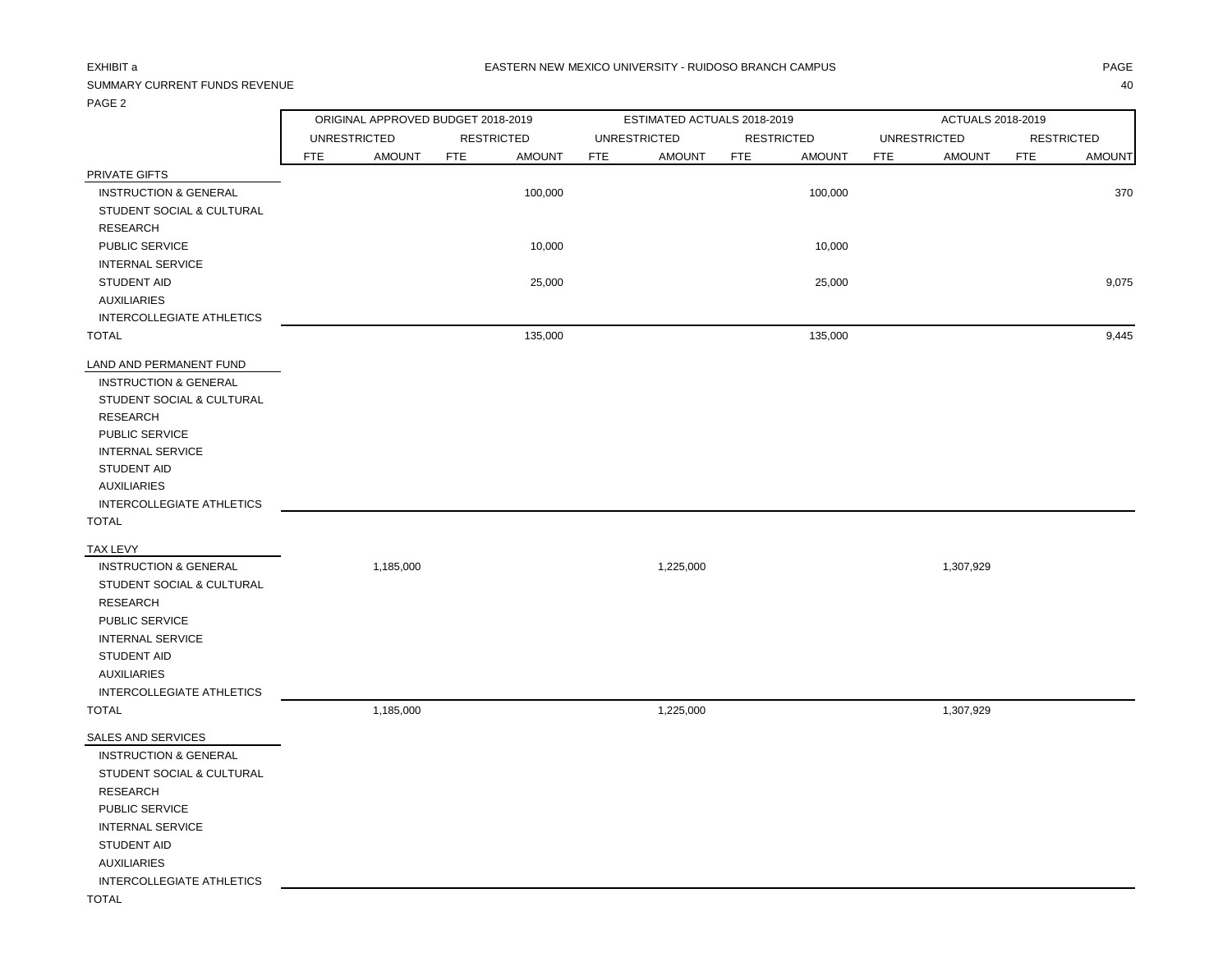## SUMMARY CURRENT FUNDS REVENUE 41

| PAGE 3                               |            |                                    |            |                   |            |                             |            |                   |            |                     |            |                   |
|--------------------------------------|------------|------------------------------------|------------|-------------------|------------|-----------------------------|------------|-------------------|------------|---------------------|------------|-------------------|
|                                      |            | ORIGINAL APPROVED BUDGET 2018-2019 |            |                   |            | ESTIMATED ACTUALS 2018-2019 |            |                   |            | ACTUALS 2018-2019   |            |                   |
|                                      |            | <b>UNRESTRICTED</b>                |            | <b>RESTRICTED</b> |            | <b>UNRESTRICTED</b>         |            | <b>RESTRICTED</b> |            | <b>UNRESTRICTED</b> |            | <b>RESTRICTED</b> |
|                                      | <b>FTE</b> | <b>AMOUNT</b>                      | <b>FTE</b> | <b>AMOUNT</b>     | <b>FTE</b> | <b>AMOUNT</b>               | <b>FTE</b> | <b>AMOUNT</b>     | <b>FTE</b> | <b>AMOUNT</b>       | <b>FTE</b> | <b>AMOUNT</b>     |
| OTHER SOURCES                        |            |                                    |            |                   |            |                             |            |                   |            |                     |            |                   |
| <b>INSTRUCTION &amp; GENERAL</b>     |            | 37,600                             |            |                   |            | 37,600                      |            |                   |            | 103,072             |            |                   |
| <b>STUDENT SOCIAL &amp; CULTURAL</b> |            |                                    |            |                   |            |                             |            |                   |            |                     |            |                   |
| <b>RESEARCH</b>                      |            |                                    |            |                   |            |                             |            |                   |            |                     |            |                   |
| PUBLIC SERVICE                       |            |                                    |            |                   |            |                             |            |                   |            | 3,456               |            |                   |
| <b>INTERNAL SERVICE</b>              |            |                                    |            |                   |            |                             |            |                   |            |                     |            |                   |
| <b>STUDENT AID</b>                   |            |                                    |            | 20,755            |            |                             |            | 20,962            |            | $-313$              |            | 6,300             |
| <b>AUXILIARIES</b>                   |            |                                    |            |                   |            |                             |            |                   |            |                     |            |                   |
| INTERCOLLEGIATE ATHLETICS            |            |                                    |            |                   |            |                             |            |                   |            |                     |            |                   |
| <b>TOTAL</b>                         |            | 37,600                             |            | 20,755            |            | 37,600                      |            | 20,962            |            | 106,215             |            | 6,300             |
| TOTAL CURRENT FUNDS REVENUE          |            |                                    |            |                   |            |                             |            |                   |            |                     |            |                   |
| <b>TUITION AND FEES</b>              |            | 459,700                            |            |                   |            | 459,504                     |            |                   |            | 484,680             |            |                   |
| <b>STATE APPROPRIATION</b>           |            | 1,980,800                          |            |                   |            | 1,999,296                   |            |                   |            | 1,999,296           |            |                   |
| <b>FEDERAL GRANTS</b>                |            |                                    |            | 2,467,900         |            |                             |            | 2,694,900         |            |                     |            | 1,903,571         |
| <b>STATE GRANTS</b>                  |            | 18,200                             |            | 426,345           |            | 18,000                      |            | 379,138           |            | 8,751               |            | 213,432           |
| <b>PRIVATE GIFTS</b>                 |            |                                    |            | 135,000           |            |                             |            | 135,000           |            |                     |            | 9,445             |
| <b>LAND AND PERMANENT FUND</b>       |            |                                    |            |                   |            |                             |            |                   |            |                     |            |                   |
| <b>TAX LEVY</b>                      |            | 1,185,000                          |            |                   |            | 1,225,000                   |            |                   |            | 1,307,929           |            |                   |
| <b>SALES AND SERVICES</b>            |            |                                    |            |                   |            |                             |            |                   |            |                     |            |                   |
| <b>OTHER SOURCES</b>                 |            | 37,600                             |            | 20,755            |            | 37,600                      |            | 20,962            |            | 106,215             |            | 6,300             |
| <b>TOTAL</b>                         |            | 3,681,300                          |            | 3,050,000         |            | 3,739,400                   |            | 3,230,000         |            | 3,906,871           |            | 2,132,747         |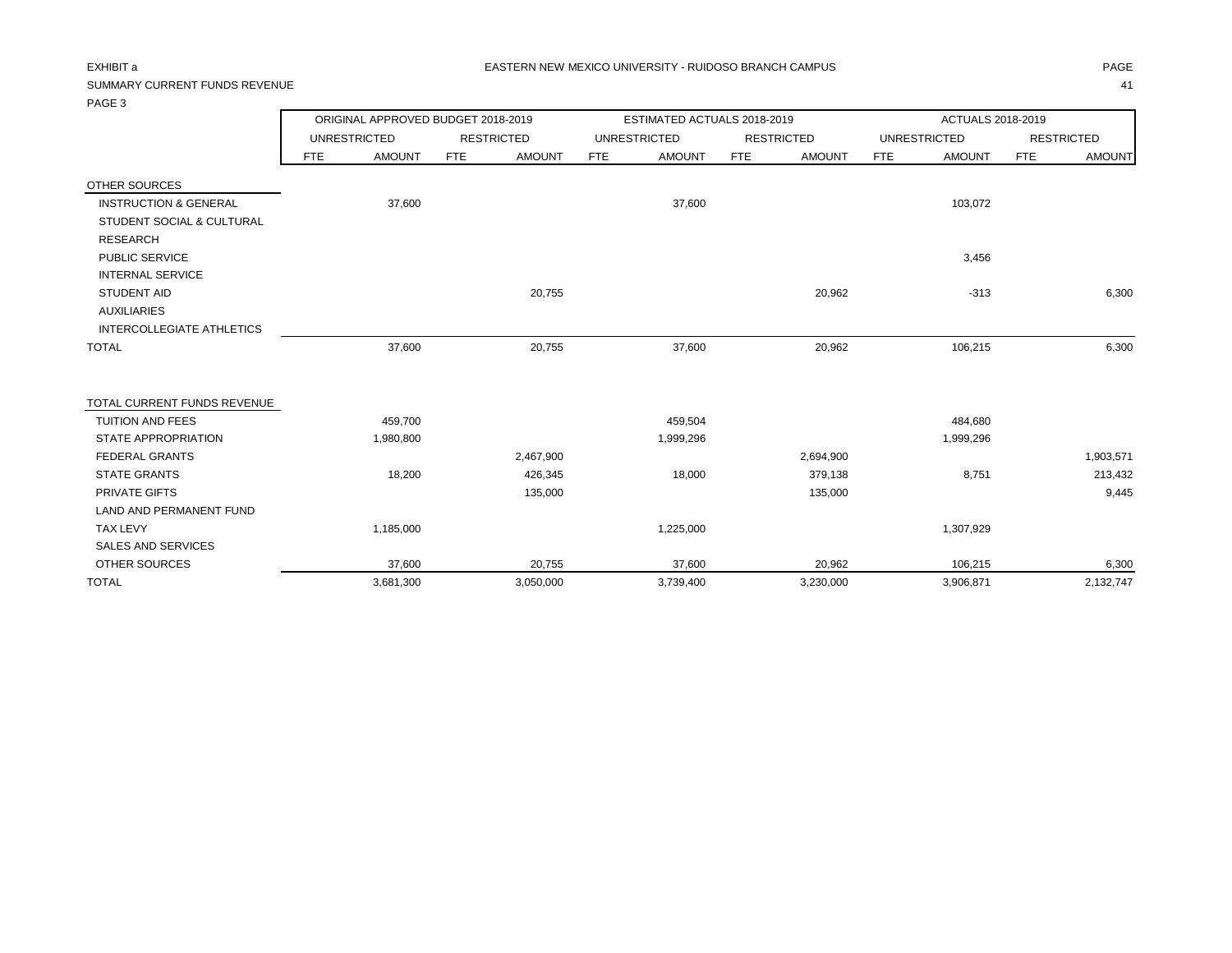## PAGE 1

|                                    | ORIGINAL APPROVED BUDGET 2018-2019 |                     |            |                   |       | ESTIMATED ACTUALS 2018-2019 |            |                   | ACTUALS 2018-2019 |                     |            |                   |
|------------------------------------|------------------------------------|---------------------|------------|-------------------|-------|-----------------------------|------------|-------------------|-------------------|---------------------|------------|-------------------|
|                                    |                                    | <b>UNRESTRICTED</b> |            | <b>RESTRICTED</b> |       | <b>UNRESTRICTED</b>         |            | <b>RESTRICTED</b> |                   | <b>UNRESTRICTED</b> |            | <b>RESTRICTED</b> |
|                                    | <b>FTE</b>                         | <b>AMOUNT</b>       | <b>FTE</b> | <b>AMOUNT</b>     | FTE   | <b>AMOUNT</b>               | <b>FTE</b> | <b>AMOUNT</b>     | <b>FTE</b>        | <b>AMOUNT</b>       | <b>FTE</b> | <b>AMOUNT</b>     |
| PROFESSIONAL SALARIES              |                                    |                     |            |                   |       |                             |            |                   |                   |                     |            |                   |
| <b>INSTRUCTION</b>                 | 1.50                               | 83,593              |            |                   | 1.00  | 83,593                      |            |                   | 1.75              | 80,518              | 5.00       | 160,151           |
| <b>ACADEMIC SUPPORT</b>            | 4.00                               | 212,339             |            |                   | 4.00  | 212,339                     |            |                   | 3.75              | 197,643             |            |                   |
| <b>STUDENT SERVICES</b>            | 5.50                               | 240,425             |            |                   | 5.50  | 240,425                     |            |                   | 4.25              | 189,352             |            |                   |
| <b>INSTITUTIONAL SUPPORT</b>       | 4.50                               | 315,163             |            |                   | 4.75  | 365,163                     |            |                   | 5.75              | 361,451             |            |                   |
| PHYSICAL PLANT                     | 1.00                               | 38,454              |            |                   | 1.00  | 38,454                      |            |                   | 1.00              | 38,454              |            |                   |
| STUDENT SOCIAL & CULTURAL          |                                    |                     |            |                   |       |                             |            |                   |                   |                     |            |                   |
| <b>RESEARCH</b>                    |                                    |                     |            |                   |       |                             |            |                   |                   |                     |            |                   |
| PUBLIC SERVICE                     |                                    |                     |            |                   |       |                             |            |                   |                   |                     | 12.00      | 492,810           |
| <b>INTERNAL SERVICE</b>            |                                    |                     |            |                   |       |                             |            |                   |                   |                     |            |                   |
| <b>AUXILIARIES</b>                 |                                    |                     |            |                   |       |                             |            |                   |                   |                     |            |                   |
| INTERCOLLEGIATE ATHLETICS          |                                    |                     |            |                   |       |                             |            |                   |                   |                     |            |                   |
| <b>TOTAL</b>                       | 16.50                              | 889,974             |            |                   | 16.25 | 939,974                     |            |                   | 16.50             | 867,418             | 17.00      | 652,961           |
| <b>FACULTY SALARIES</b>            |                                    |                     |            |                   |       |                             |            |                   |                   |                     |            |                   |
| <b>INSTRUCTION</b>                 | 22.91                              | 866,431             |            |                   | 22.91 | 853,771                     |            |                   | 18.78             | 706,090             | 0.15       | 6,200             |
| <b>ACADEMIC SUPPORT</b>            |                                    |                     |            |                   |       |                             |            |                   |                   |                     |            |                   |
| <b>STUDENT SERVICES</b>            |                                    |                     |            |                   |       |                             |            |                   |                   |                     |            |                   |
| INSTITUTIONAL SUPPORT              |                                    |                     |            |                   |       |                             |            |                   |                   |                     |            |                   |
| PHYSICAL PLANT                     |                                    |                     |            |                   |       |                             |            |                   |                   |                     |            |                   |
| STUDENT SOCIAL & CULTURAL          |                                    |                     |            |                   |       |                             |            |                   |                   |                     |            |                   |
| <b>RESEARCH</b>                    |                                    |                     |            |                   |       |                             |            |                   |                   |                     |            |                   |
| PUBLIC SERVICE                     |                                    |                     |            |                   |       | 12,250                      |            |                   | 0.50              | 17,203              | 0.75       | 20,702            |
| <b>INTERNAL SERVICE</b>            |                                    |                     |            |                   |       |                             |            |                   |                   |                     |            |                   |
| <b>AUXILIARIES</b>                 |                                    |                     |            |                   |       |                             |            |                   |                   |                     |            |                   |
| <b>INTERCOLLEGIATE ATHLETICS</b>   |                                    |                     |            |                   |       |                             |            |                   |                   |                     |            |                   |
| <b>TOTAL</b>                       | 22.91                              | 866,431             |            |                   | 22.91 | 866,021                     |            |                   | 19.28             | 723,293             | 0.90       | 26,902            |
| <b>GRADUATE ASSISTANT SALARIES</b> |                                    |                     |            |                   |       |                             |            |                   |                   |                     |            |                   |
| <b>INSTRUCTION</b>                 |                                    |                     |            |                   |       |                             |            |                   |                   |                     |            |                   |
| <b>ACADEMIC SUPPORT</b>            |                                    |                     |            |                   |       |                             |            |                   |                   |                     |            |                   |
| <b>STUDENT SERVICES</b>            |                                    |                     |            |                   |       |                             |            |                   |                   |                     |            |                   |

 PHYSICAL PLANT STUDENT SOCIAL & CULTURAL RESEARCH

INSTITUTIONAL SUPPORT

PUBLIC SERVICE

INTERNAL SERVICE

AUXILIARIES

INTERCOLLEGIATE ATHLETICS

TOTAL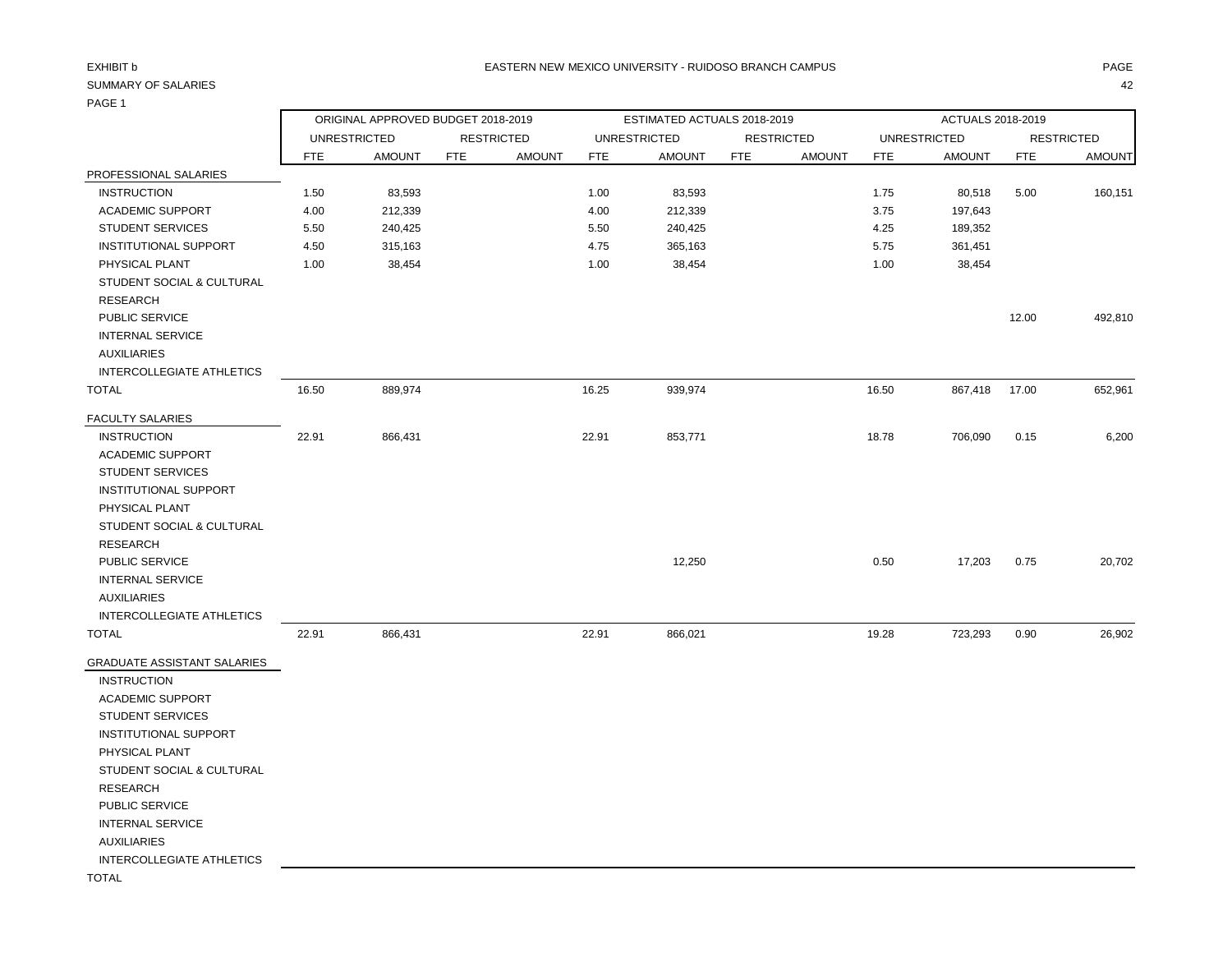| <b>FAGL 4</b>                    |            |                                    |            |                   |            |                             |                   |               |                   |                     |            |                   |
|----------------------------------|------------|------------------------------------|------------|-------------------|------------|-----------------------------|-------------------|---------------|-------------------|---------------------|------------|-------------------|
|                                  |            | ORIGINAL APPROVED BUDGET 2018-2019 |            |                   |            | ESTIMATED ACTUALS 2018-2019 |                   |               | ACTUALS 2018-2019 |                     |            |                   |
|                                  |            | <b>UNRESTRICTED</b>                |            | <b>RESTRICTED</b> |            | <b>UNRESTRICTED</b>         | <b>RESTRICTED</b> |               |                   | <b>UNRESTRICTED</b> |            | <b>RESTRICTED</b> |
|                                  | <b>FTE</b> | <b>AMOUNT</b>                      | <b>FTE</b> | <b>AMOUNT</b>     | <b>FTE</b> | <b>AMOUNT</b>               | <b>FTE</b>        | <b>AMOUNT</b> | <b>FTE</b>        | <b>AMOUNT</b>       | <b>FTE</b> | <b>AMOUNT</b>     |
| SUPPORT STAFF SALARIES           |            |                                    |            |                   |            |                             |                   |               |                   |                     |            |                   |
| <b>INSTRUCTION</b>               | 0.50       | 11,624                             |            |                   | 0.50       | 11,624                      |                   |               |                   |                     | 1.00       | 24,742            |
| <b>ACADEMIC SUPPORT</b>          | 0.75       | 18,919                             |            |                   | 0.75       | 18,919                      |                   |               | 0.50              | 11,840              |            |                   |
| <b>STUDENT SERVICES</b>          | 1.50       | 36,931                             |            |                   | 1.50       | 36,931                      |                   |               | 1.00              | 28,221              |            |                   |
| <b>INSTITUTIONAL SUPPORT</b>     | 4.65       | 156,605                            |            |                   | 5.65       | 183,605                     |                   |               | 3.00              | 86,609              |            |                   |
| PHYSICAL PLANT                   |            |                                    |            |                   |            |                             |                   |               |                   |                     |            |                   |
| STUDENT SOCIAL & CULTURAL        |            |                                    |            |                   |            |                             |                   |               |                   |                     |            |                   |
| <b>RESEARCH</b>                  |            |                                    |            |                   |            |                             |                   |               |                   |                     |            |                   |
| PUBLIC SERVICE                   |            |                                    |            |                   |            |                             |                   |               |                   |                     | 1.00       | 43,422            |
| <b>INTERNAL SERVICE</b>          |            |                                    |            |                   |            |                             |                   |               |                   |                     |            |                   |
| <b>AUXILIARIES</b>               |            |                                    |            |                   |            |                             |                   |               |                   |                     |            |                   |
| INTERCOLLEGIATE ATHLETICS        |            |                                    |            |                   |            |                             |                   |               |                   |                     |            |                   |
| <b>TOTAL</b>                     | 7.40       | 224,079                            |            |                   | 8.40       | 251,079                     |                   |               | 4.50              | 126,670             | 2.00       | 68,164            |
| <b>TECHNICIAN SALARIES</b>       |            |                                    |            |                   |            |                             |                   |               |                   |                     |            |                   |
| <b>INSTRUCTION</b>               |            |                                    |            |                   |            |                             |                   |               |                   |                     |            |                   |
| <b>ACADEMIC SUPPORT</b>          |            |                                    |            |                   |            |                             |                   |               |                   |                     |            |                   |
| <b>STUDENT SERVICES</b>          |            |                                    |            |                   |            |                             |                   |               |                   |                     |            |                   |
| <b>INSTITUTIONAL SUPPORT</b>     | 1.00       | 29,634                             |            |                   | 1.00       | 29,634                      |                   |               | 1.00              | 29,640              |            |                   |
| PHYSICAL PLANT                   | 2.75       | 68,360                             |            |                   | 2.75       | 68,360                      |                   |               | 2.50              | 60,367              |            |                   |
| STUDENT SOCIAL & CULTURAL        |            |                                    |            |                   |            |                             |                   |               |                   |                     |            |                   |
| <b>RESEARCH</b>                  |            |                                    |            |                   |            |                             |                   |               |                   |                     |            |                   |
| PUBLIC SERVICE                   |            |                                    |            |                   |            |                             |                   |               |                   |                     |            |                   |
| <b>INTERNAL SERVICE</b>          |            |                                    |            |                   |            |                             |                   |               |                   |                     |            |                   |
| <b>AUXILIARIES</b>               |            |                                    |            |                   |            |                             |                   |               |                   |                     |            |                   |
| INTERCOLLEGIATE ATHLETICS        |            |                                    |            |                   |            |                             |                   |               |                   |                     |            |                   |
| <b>TOTAL</b>                     | 3.75       | 97,994                             |            |                   | 3.75       | 97,994                      |                   |               | 3.50              | 90,007              |            |                   |
| PERFORMANCE AWARDS               |            |                                    |            |                   |            |                             |                   |               |                   |                     |            |                   |
| <b>INSTRUCTION</b>               |            |                                    |            |                   |            |                             |                   |               |                   |                     |            |                   |
| <b>ACADEMIC SUPPORT</b>          |            |                                    |            |                   |            |                             |                   |               |                   |                     |            |                   |
| <b>STUDENT SERVICES</b>          |            |                                    |            |                   |            |                             |                   |               |                   |                     |            |                   |
| <b>INSTITUTIONAL SUPPORT</b>     |            |                                    |            |                   |            |                             |                   |               |                   |                     |            |                   |
| PHYSICAL PLANT                   |            |                                    |            |                   |            |                             |                   |               |                   |                     |            |                   |
| STUDENT SOCIAL & CULTURAL        |            |                                    |            |                   |            |                             |                   |               |                   |                     |            |                   |
| <b>RESEARCH</b>                  |            |                                    |            |                   |            |                             |                   |               |                   |                     |            |                   |
| PUBLIC SERVICE                   |            |                                    |            |                   |            |                             |                   |               |                   |                     |            |                   |
| <b>INTERNAL SERVICE</b>          |            |                                    |            |                   |            |                             |                   |               |                   |                     |            |                   |
| <b>AUXILIARIES</b>               |            |                                    |            |                   |            |                             |                   |               |                   |                     |            |                   |
| <b>INTERCOLLEGIATE ATHLETICS</b> |            |                                    |            |                   |            |                             |                   |               |                   |                     |            |                   |
| <b>TOTAL</b>                     |            |                                    |            |                   |            |                             |                   |               |                   |                     |            |                   |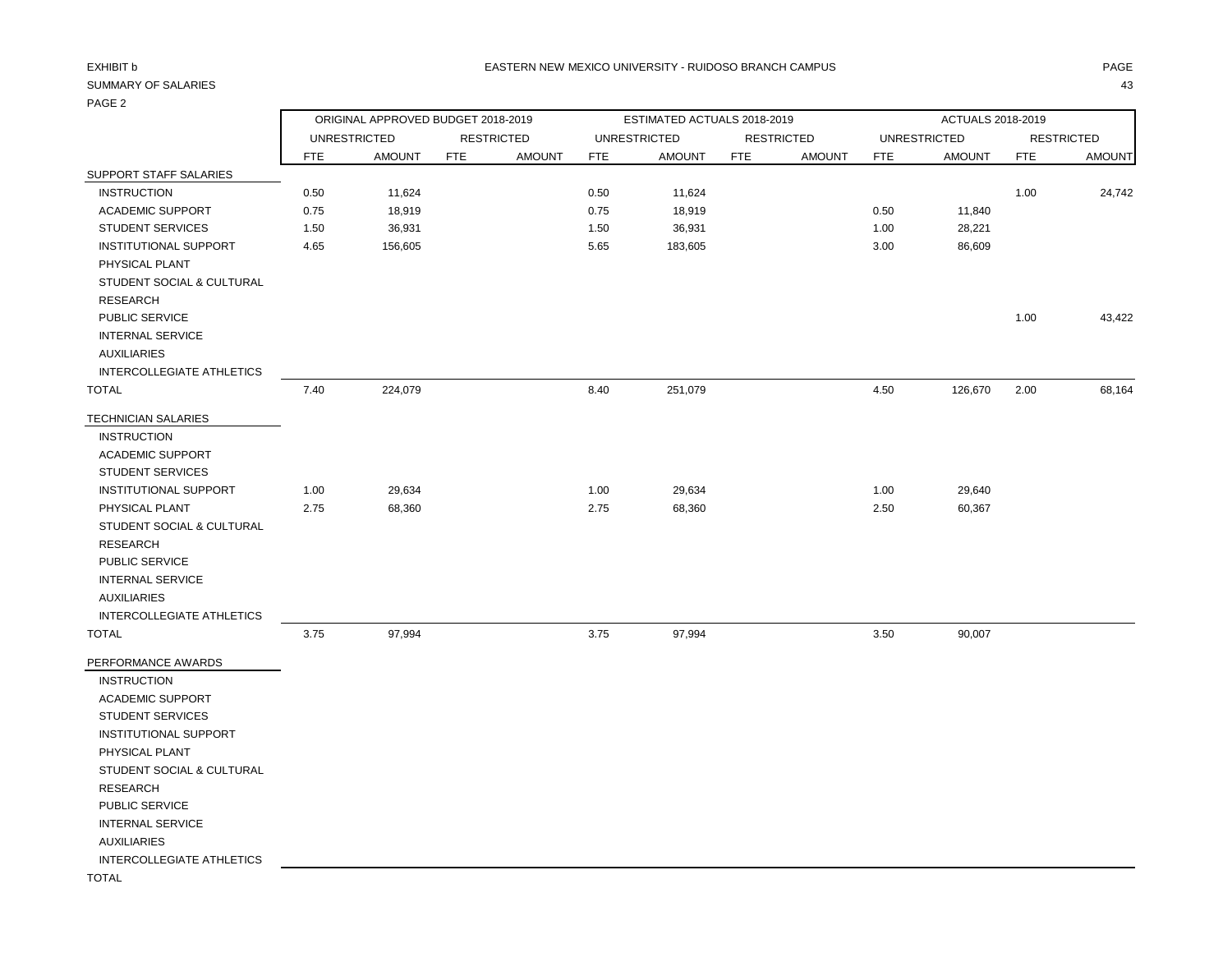| .                                                                                                                                           | ORIGINAL APPROVED BUDGET 2018-2019 |                     |            |                   |            | ESTIMATED ACTUALS 2018-2019 |            |                   | ACTUALS 2018-2019 |                     |            |                   |
|---------------------------------------------------------------------------------------------------------------------------------------------|------------------------------------|---------------------|------------|-------------------|------------|-----------------------------|------------|-------------------|-------------------|---------------------|------------|-------------------|
|                                                                                                                                             |                                    | <b>UNRESTRICTED</b> |            | <b>RESTRICTED</b> |            | <b>UNRESTRICTED</b>         |            | <b>RESTRICTED</b> |                   | <b>UNRESTRICTED</b> |            | <b>RESTRICTED</b> |
|                                                                                                                                             | <b>FTE</b>                         | <b>AMOUNT</b>       | <b>FTE</b> | <b>AMOUNT</b>     | <b>FTE</b> | <b>AMOUNT</b>               | <b>FTE</b> | <b>AMOUNT</b>     | FTE               | <b>AMOUNT</b>       | <b>FTE</b> | <b>AMOUNT</b>     |
| STUDENT SALARIES                                                                                                                            |                                    |                     |            |                   |            |                             |            |                   |                   |                     |            |                   |
| <b>INSTRUCTION</b>                                                                                                                          | 0.26                               | 4,000               |            |                   | 0.26       | 4,000                       |            |                   |                   |                     |            |                   |
| ACADEMIC SUPPORT                                                                                                                            | 1.48                               | 23,100              |            |                   | 1.48       | 23,100                      |            |                   | 0.02              | 290                 |            |                   |
| <b>STUDENT SERVICES</b>                                                                                                                     | 1.12                               | 17,500              |            |                   | 1.12       | 17,500                      |            |                   | 0.14              | 2,250               |            |                   |
| <b>INSTITUTIONAL SUPPORT</b><br>PHYSICAL PLANT<br>STUDENT SOCIAL & CULTURAL<br><b>RESEARCH</b><br>PUBLIC SERVICE<br><b>INTERNAL SERVICE</b> | 1.04                               | 16,300              |            |                   | 1.04       | 16,300                      |            |                   |                   |                     |            |                   |
| <b>AUXILIARIES</b>                                                                                                                          |                                    |                     |            |                   |            |                             |            |                   |                   |                     |            |                   |
| INTERCOLLEGIATE ATHLETICS                                                                                                                   |                                    | 60,900              |            |                   | 3.90       | 60,900                      |            |                   | 0.16              |                     |            |                   |
| <b>TOTAL</b>                                                                                                                                | 3.90                               |                     |            |                   |            |                             |            |                   |                   | 2,540               |            |                   |
| OTHER SALARIES<br><b>INSTRUCTION</b><br><b>ACADEMIC SUPPORT</b>                                                                             |                                    |                     |            |                   |            |                             |            |                   | 2.49              | 38,913              |            |                   |
| <b>STUDENT SERVICES</b>                                                                                                                     |                                    |                     |            |                   |            |                             |            |                   | 0.76              | 11,850              |            |                   |
| INSTITUTIONAL SUPPORT                                                                                                                       |                                    |                     |            |                   |            |                             |            |                   | 0.34              | 5,348               |            |                   |
| PHYSICAL PLANT                                                                                                                              |                                    |                     |            |                   |            |                             |            |                   |                   |                     |            |                   |
| STUDENT SOCIAL & CULTURAL<br><b>RESEARCH</b>                                                                                                |                                    |                     |            |                   |            |                             |            |                   |                   |                     |            |                   |
| PUBLIC SERVICE                                                                                                                              |                                    |                     |            |                   |            |                             |            |                   |                   |                     |            |                   |
| <b>INTERNAL SERVICE</b>                                                                                                                     |                                    |                     |            |                   |            |                             |            |                   |                   |                     |            |                   |
| <b>AUXILIARIES</b>                                                                                                                          |                                    |                     |            |                   |            |                             |            |                   |                   |                     |            |                   |
| INTERCOLLEGIATE ATHLETICS                                                                                                                   |                                    |                     |            |                   |            |                             |            |                   |                   |                     |            |                   |
| <b>TOTAL</b>                                                                                                                                |                                    |                     |            |                   |            |                             |            |                   | 3.60              | 56,110              |            |                   |
|                                                                                                                                             |                                    |                     |            |                   |            |                             |            |                   |                   |                     |            |                   |
| FEDERAL WORK STUDY SALARIES                                                                                                                 |                                    |                     |            |                   |            |                             |            |                   |                   |                     |            |                   |
| <b>INSTRUCTION</b>                                                                                                                          | 0.20                               | 3,100               | 0.60       | 9,300             | 0.20       | 3,100                       | 0.60       | 9,300             |                   |                     |            |                   |
| <b>ACADEMIC SUPPORT</b>                                                                                                                     | 0.38                               | 6,000               | 1.15       | 18,000            | 0.38       | 6,000                       | 1.15       | 18,000            | 0.14              | 2,107               | 0.41       | 6,322             |
| <b>STUDENT SERVICES</b>                                                                                                                     | 0.40                               | 6,250               | 1.20       | 18,750            | 0.40       | 6,250                       | 1.20       | 18,750            | 0.06              | 1,006               | 0.19       | 3,019             |
| <b>INSTITUTIONAL SUPPORT</b>                                                                                                                |                                    |                     |            |                   |            |                             |            |                   |                   |                     |            |                   |
| PHYSICAL PLANT                                                                                                                              |                                    |                     |            |                   |            |                             |            |                   |                   |                     |            |                   |
| STUDENT SOCIAL & CULTURAL                                                                                                                   |                                    |                     |            |                   |            |                             |            |                   |                   |                     |            |                   |
| <b>RESEARCH</b>                                                                                                                             |                                    |                     |            |                   |            |                             |            |                   |                   |                     |            |                   |
| PUBLIC SERVICE                                                                                                                              |                                    |                     |            |                   |            |                             |            |                   |                   |                     | 0.05       | 828               |
| <b>INTERNAL SERVICE</b>                                                                                                                     |                                    |                     |            |                   |            |                             |            |                   |                   |                     |            |                   |
| STUDENT AID                                                                                                                                 |                                    |                     | 0.48       | 7,500             |            |                             | 0.48       | 7,500             |                   |                     | 0.64       | 9,953             |
| <b>AUXILIARIES</b>                                                                                                                          |                                    |                     |            |                   |            |                             |            |                   |                   |                     |            |                   |
| <b>INTERCOLLEGIATE ATHLETICS</b>                                                                                                            |                                    |                     |            |                   |            |                             |            |                   |                   |                     |            |                   |
| <b>TOTAL</b>                                                                                                                                | 0.98                               | 15,350              | 3.43       | 53,550            | 0.98       | 15,350                      | 3.43       | 53,550            | 0.20              | 3,114               | 1.29       | 20,121            |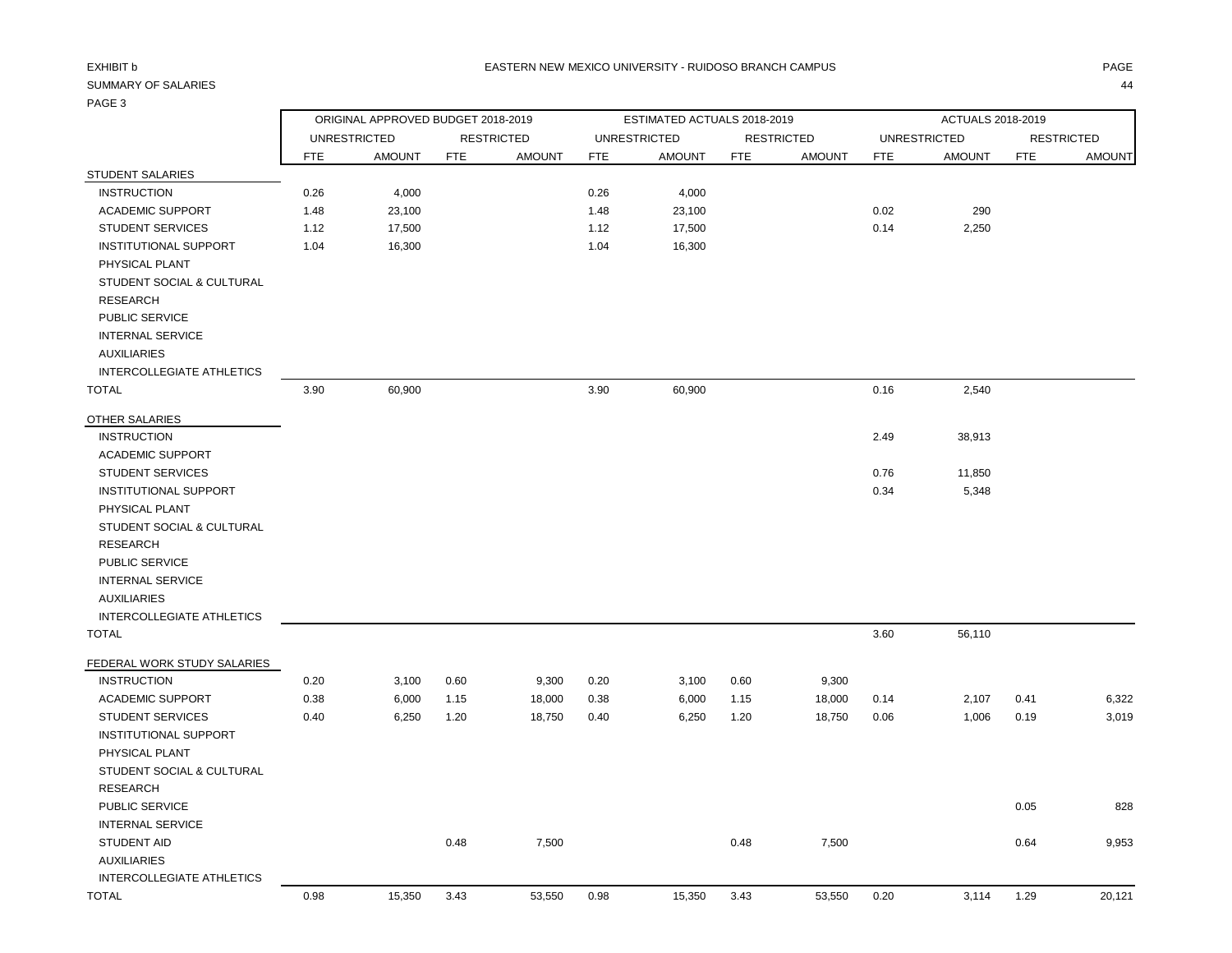| .                            |                                    |               |                   |                             |      |                     |      |                   |            |               |            |                   |
|------------------------------|------------------------------------|---------------|-------------------|-----------------------------|------|---------------------|------|-------------------|------------|---------------|------------|-------------------|
|                              | ORIGINAL APPROVED BUDGET 2018-2019 |               |                   | ESTIMATED ACTUALS 2018-2019 |      |                     |      | ACTUALS 2018-2019 |            |               |            |                   |
|                              | <b>UNRESTRICTED</b>                |               | <b>RESTRICTED</b> |                             |      | <b>UNRESTRICTED</b> |      | <b>RESTRICTED</b> |            | UNRESTRICTED  |            | <b>RESTRICTED</b> |
|                              | <b>FTE</b>                         | <b>AMOUNT</b> | <b>FTE</b>        | <b>AMOUNT</b>               | FTE  | <b>AMOUNT</b>       | FTE  | <b>AMOUNT</b>     | <b>FTE</b> | <b>AMOUNT</b> | <b>FTE</b> | <b>AMOUNT</b>     |
| STATE WORK STUDY SALARIES    |                                    |               |                   |                             |      |                     |      |                   |            |               |            |                   |
| <b>INSTRUCTION</b>           |                                    |               |                   |                             |      |                     |      |                   |            |               |            |                   |
| <b>ACADEMIC SUPPORT</b>      |                                    |               |                   |                             |      |                     |      |                   | 0.16       | 2,527         | 0.65       | 10,106            |
| <b>STUDENT SERVICES</b>      |                                    |               |                   |                             |      |                     |      |                   | 0.05       | 855           | 0.22       | 3,420             |
| <b>INSTITUTIONAL SUPPORT</b> |                                    |               |                   |                             |      |                     |      |                   |            |               |            |                   |
| PHYSICAL PLANT               |                                    |               |                   |                             |      |                     |      |                   |            |               |            |                   |
| STUDENT SOCIAL & CULTURAL    |                                    |               |                   |                             |      |                     |      |                   |            |               |            |                   |
| <b>RESEARCH</b>              |                                    |               |                   |                             |      |                     |      |                   |            |               |            |                   |
| PUBLIC SERVICE               |                                    |               |                   |                             |      |                     |      |                   |            |               | 0.05       | 828               |
| <b>INTERNAL SERVICE</b>      |                                    |               |                   |                             |      |                     |      |                   |            |               |            |                   |
| STUDENT AID                  | 0.20                               | 3,165         |                   | 15,825                      | 0.24 | 3,778               | 1.21 | 18,894            |            |               |            |                   |
| <b>AUXILIARIES</b>           |                                    |               |                   |                             |      |                     |      |                   |            |               |            |                   |
| INTERCOLLEGIATE ATHLETICS    |                                    |               |                   |                             |      |                     |      |                   |            |               |            |                   |
| <b>TOTAL</b>                 | 0.20                               | 3,165         |                   | 15,825                      | 0.24 | 3,778               | 1.21 | 18,894            | 0.22       | 3,382         | 0.92       | 14,354            |
|                              |                                    |               |                   |                             |      |                     |      |                   |            |               |            |                   |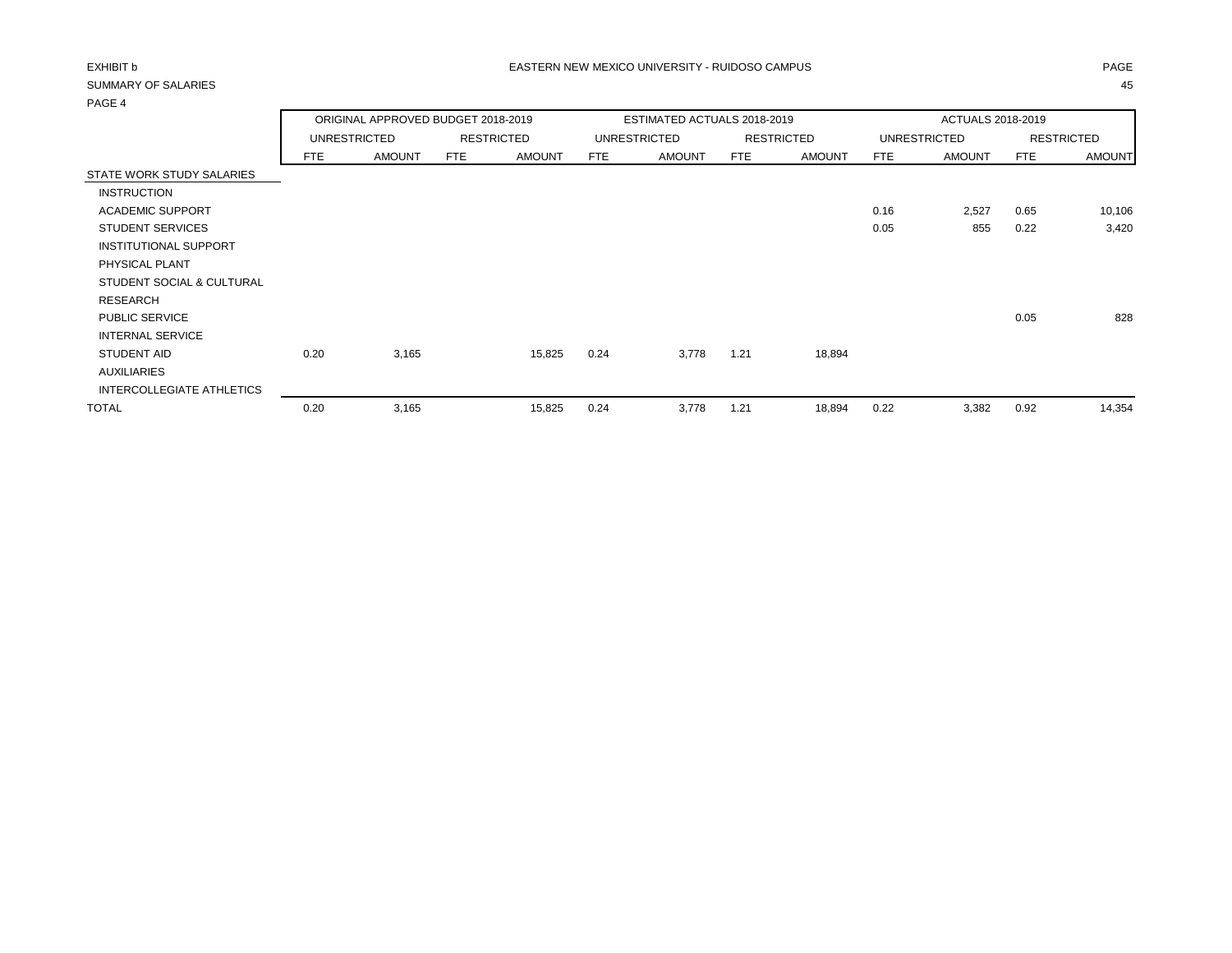| 170LJ                       |       |                                    |      |                   |                             |                     |                   |               |                          |               |                   |               |
|-----------------------------|-------|------------------------------------|------|-------------------|-----------------------------|---------------------|-------------------|---------------|--------------------------|---------------|-------------------|---------------|
|                             |       | ORIGINAL APPROVED BUDGET 2018-2019 |      |                   | ESTIMATED ACTUALS 2018-2019 |                     |                   |               | <b>ACTUALS 2018-2019</b> |               |                   |               |
|                             |       | <b>UNRESTRICTED</b>                |      | <b>RESTRICTED</b> |                             | <b>UNRESTRICTED</b> | <b>RESTRICTED</b> |               | <b>UNRESTRICTED</b>      |               | <b>RESTRICTED</b> |               |
|                             | FTE   | <b>AMOUNT</b>                      | FTE  | <b>AMOUNT</b>     | <b>FTE</b>                  | <b>AMOUNT</b>       | <b>FTE</b>        | <b>AMOUNT</b> | <b>FTE</b>               | <b>AMOUNT</b> | <b>FTE</b>        | <b>AMOUNT</b> |
| <b>TOTAL SALARIES</b>       |       |                                    |      |                   |                             |                     |                   |               |                          |               |                   |               |
| PROFESSIONAL                | 16.50 | 889,974                            |      |                   | 16.25                       | 939,974             |                   |               | 16.50                    | 867,418       | 17.00             | 652,961       |
| <b>FACULTY</b>              | 22.91 | 866,431                            |      |                   | 22.91                       | 866,021             |                   |               | 19.28                    | 723,293       | 0.90              | 26,902        |
| <b>GRADUATE ASSISTANT</b>   |       |                                    |      |                   |                             |                     |                   |               |                          |               |                   |               |
| <b>SUPPORT STAFF</b>        | 7.40  | 224,079                            |      |                   | 8.40                        | 251,079             |                   |               | 4.50                     | 126,670       | 2.00              | 68,164        |
| <b>TECHNICIAN</b>           | 3.75  | 97,994                             |      |                   | 3.75                        | 97,994              |                   |               | 3.50                     | 90,007        |                   |               |
| <b>MERIT POOL</b>           |       |                                    |      |                   |                             |                     |                   |               |                          |               |                   |               |
| <b>STUDENT</b>              | 3.90  | 60,900                             |      |                   | 3.90                        | 60,900              |                   |               | 0.16                     | 2,540         |                   |               |
| <b>OTHER</b>                |       |                                    |      |                   |                             |                     |                   |               | 3.60                     | 56,110        |                   |               |
| <b>FEDERAL WORK STUDY</b>   | 0.98  | 15,350                             | 3.43 | 53,550            | 0.98                        | 15,350              | 3.43              | 53,550        | 0.20                     | 3,114         | 1.29              | 20,121        |
| <b>STATE WORK STUDY</b>     | 0.20  | 3,165                              |      | 15,825            | 0.24                        | 3,778               | 1.21              | 18,894        | 0.22                     | 3,382         | 0.92              | 14,354        |
| <b>GRAND TOTAL SALARIES</b> | 55.65 | 2,157,893                          | 3.43 | 69,375            | 56.44                       | 2,235,096           | 4.64              | 72,444        | 47.96                    | 1,872,532     | 22.11             | 782,503       |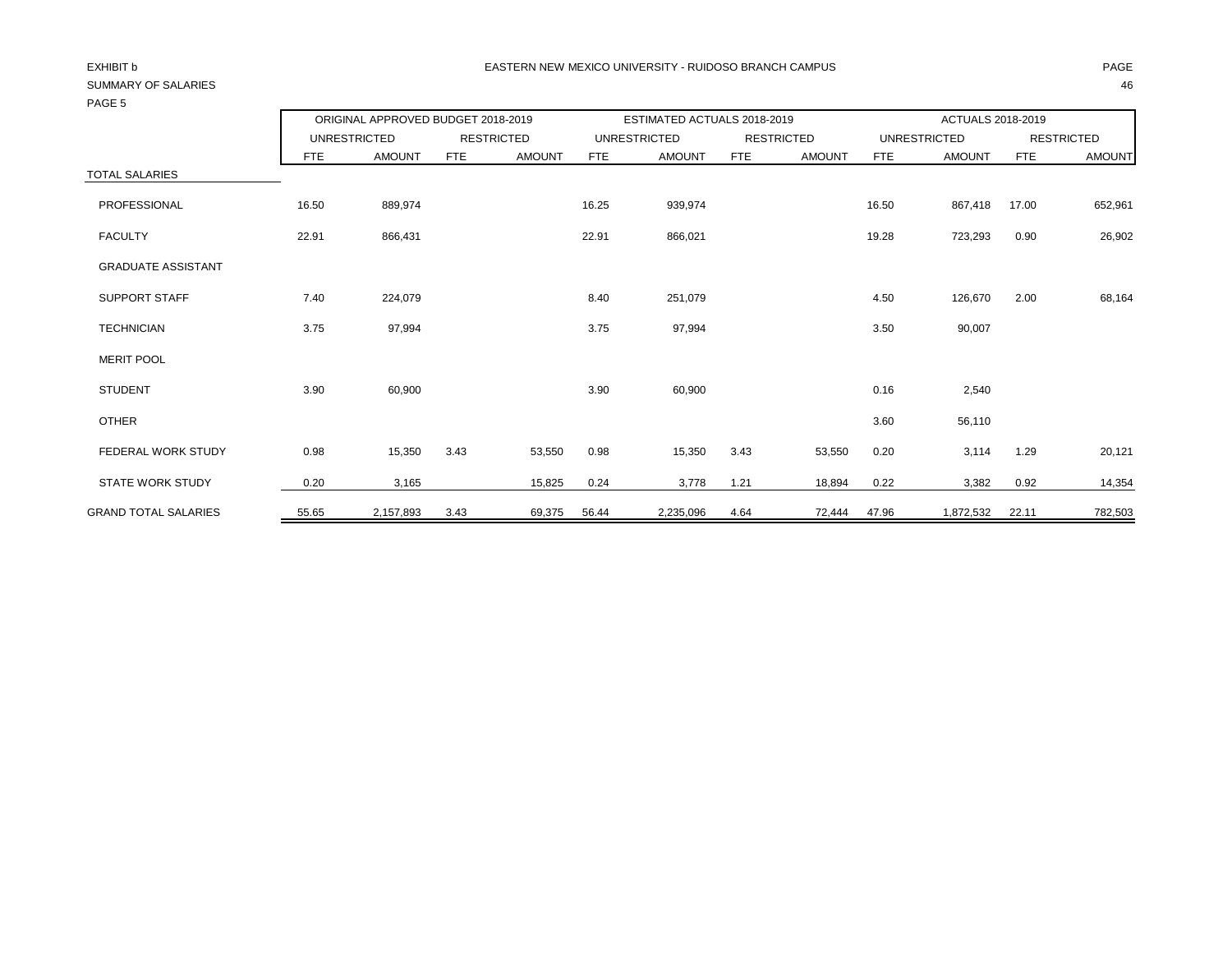|                                              | <b>ACTUAL BASE</b> |                 |  |
|----------------------------------------------|--------------------|-----------------|--|
|                                              |                    | SALARY INCREASE |  |
| u                                            |                    |                 |  |
| <b>RETURNING FACULTY</b>                     | \$                 | 1,200           |  |
| ADJUNCT FACULTY                              | \$                 |                 |  |
| AT-WILL EMPLOYEES                            | \$                 | 1,200           |  |
| RETURNING PROFESSIONAL STAFF (FLSA EXEMPT)   | \$                 | 1,200           |  |
| RETURNING SUPPORT STAFF (FLSA NON-EXEMPT)    | \$                 | 1,200           |  |
| <b>GRADUATE ASSISTANT/TEACHING ASSISTANT</b> | \$                 |                 |  |
| <b>STUDENTS</b>                              | \$                 |                 |  |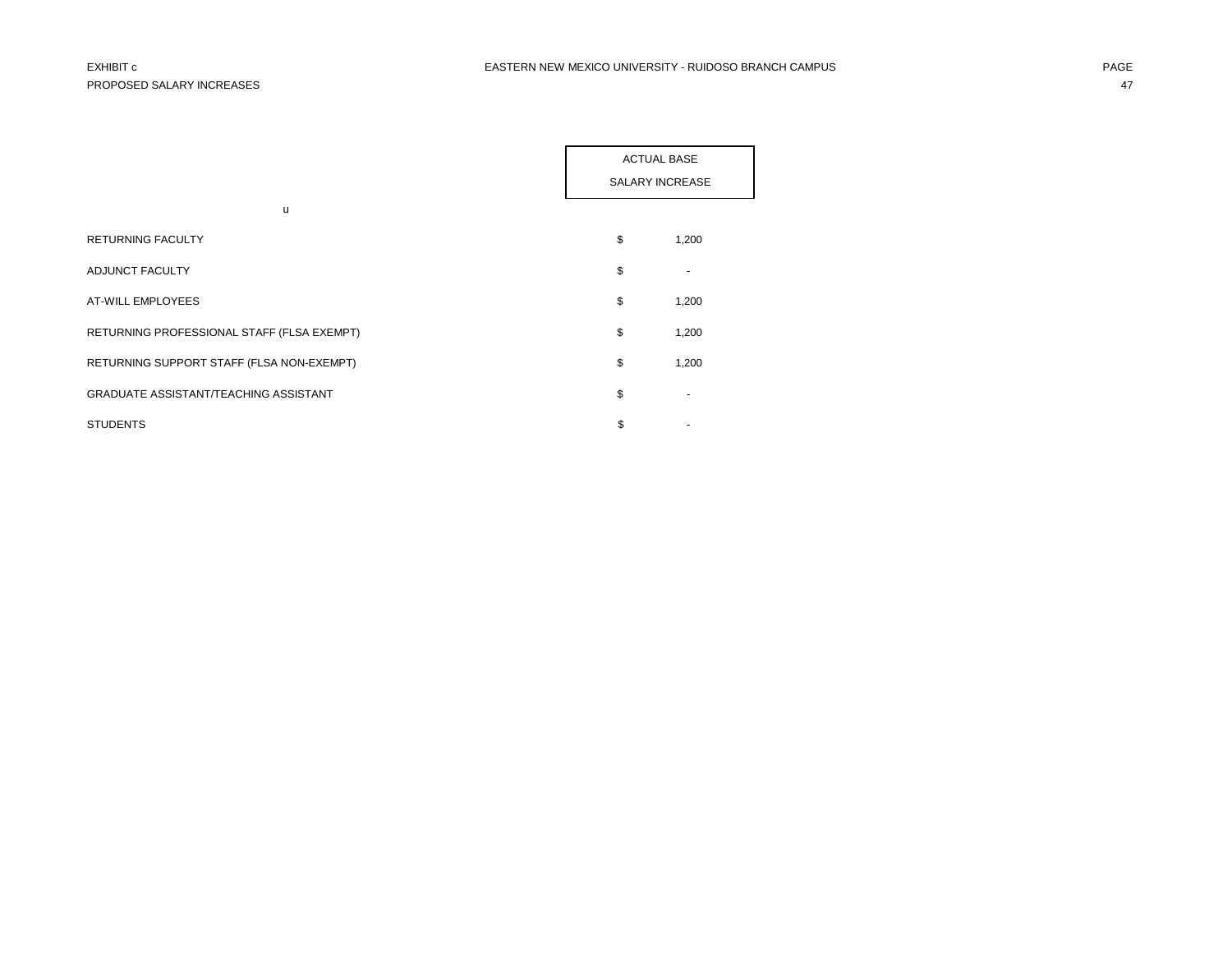### EXHIBIT d PAGE EASTERN NEW MEXICO UNIVERSITY - RUIDOSO BRANCH CAMPUS

TUITION, SUMMER SESSION REQUIRED FEES, REVENUE FROM FEES AND BOARD RATES 48

PAGE 1

|                                              | ORIGINAL APPROVED BUDGET 2018-2019 | ESTIMATED ACTUALS 2018-2019 | ACTUALS 2018-2019 |  |  |
|----------------------------------------------|------------------------------------|-----------------------------|-------------------|--|--|
|                                              |                                    |                             |                   |  |  |
|                                              |                                    |                             |                   |  |  |
| <b>REGULAR SEMESTER</b>                      |                                    |                             |                   |  |  |
| UNDERGRADUATE TUITION                        |                                    |                             |                   |  |  |
| PART-TIME STUDENTS (HOURLY RATE)             |                                    |                             |                   |  |  |
| <b>RESIDENT IN-DISTRICT</b>                  | 45.00                              | 45.00                       | 45.00             |  |  |
| <b>RESIDENT OUT-OF-DISTRICT</b>              | 60.00                              | 60.00                       | 60.00             |  |  |
| <b>NON RESIDENT</b>                          | 90.00                              | 90.00                       | 90.00             |  |  |
| FULL-TIME STUDENTS (PER SEMESTER)            |                                    |                             |                   |  |  |
| <b>RESIDENT IN-DISTRICT</b>                  | 540.00                             | 540.00                      | 540.00            |  |  |
| <b>RESIDENT OUT-OF-DISTRICT</b>              | 720.00                             | 720.00                      | 720.00            |  |  |
| <b>NON RESIDENT</b>                          | 1,080.00                           | 1,080.00                    | 1,080.00          |  |  |
| REQUIRED FEES (ITEMIZED USED ON EX d PAGE 2) |                                    |                             |                   |  |  |
| <b>RESIDENT IN-DISTRICT</b>                  | 50.00                              | 50.00                       | 50.00             |  |  |
| RESIDENT OUT-OF-DISTRICT                     | 50.00                              | 50.00                       | 50.00             |  |  |
| <b>NON RESIDENT</b>                          | 50.00                              | 50.00                       | 50.00             |  |  |
| TOTAL TUITION & REQUIRED FEES                |                                    |                             |                   |  |  |
| FULL-TIME UNDERGRADUATE                      |                                    |                             |                   |  |  |
| <b>RESIDENT IN-DISTRICT</b>                  | 590.00                             | 590.00                      | 590.00            |  |  |
| <b>RESIDENT OUT-OF-DISTRICT</b>              | 770.00                             | 770.00                      | 770.00            |  |  |
| <b>NON RESIDENT</b>                          | 1,130.00                           | 1,130.00                    | 1,130.00          |  |  |

| ROOM RATES         | **NOT APPLICABLE** |
|--------------------|--------------------|
| MAXIMUM RATE       |                    |
| MINIMUM RATE       |                    |
|                    |                    |
| <b>BOARD RATES</b> | **NOT APPLICABLE** |

RATE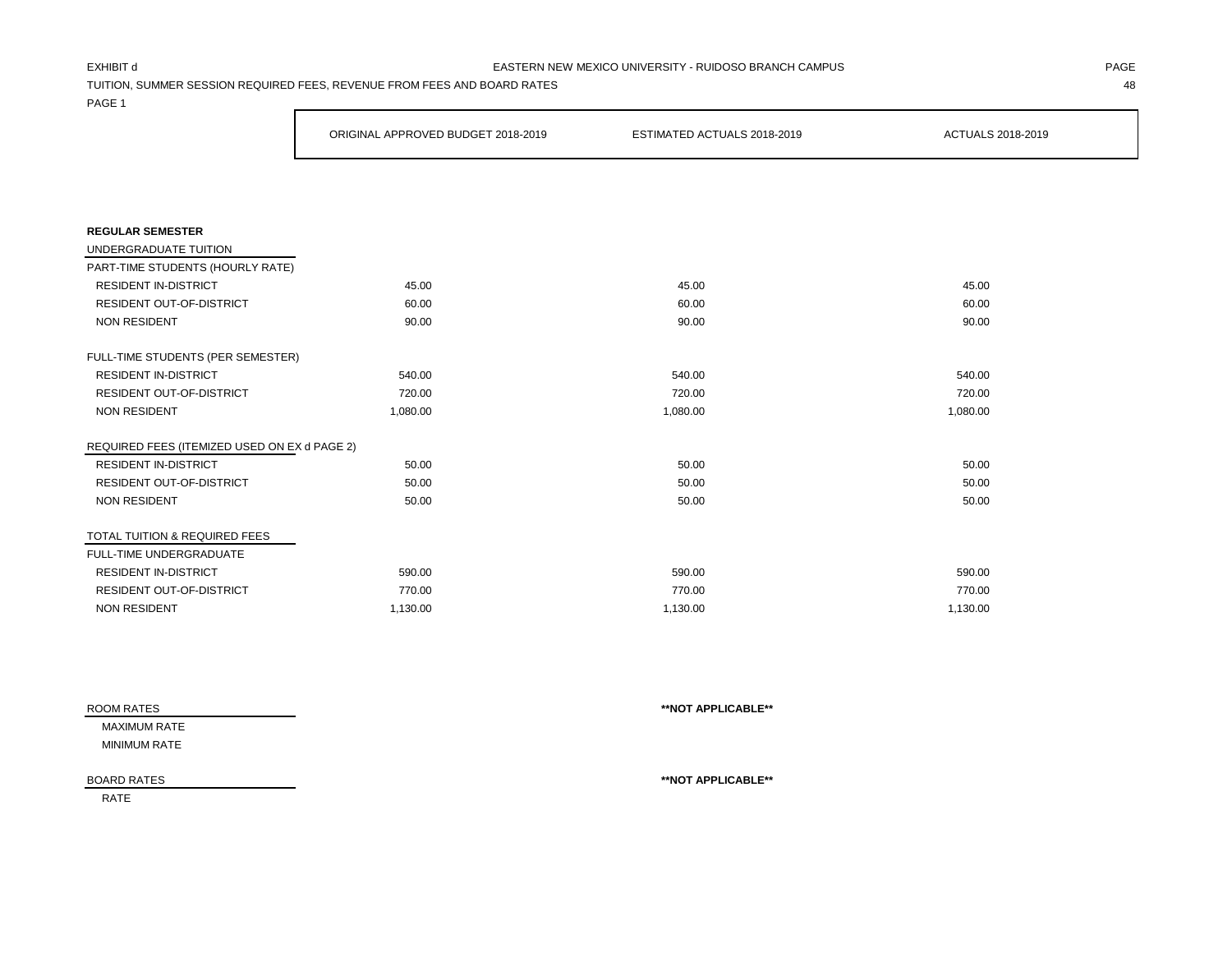| REQUIRED FEES--ITEMIZED USES<br>PAGE <sub>2</sub> |                                    |                             | 49                |
|---------------------------------------------------|------------------------------------|-----------------------------|-------------------|
|                                                   | ORIGINAL APPROVED BUDGET 2018-2019 | ESTIMATED ACTUALS 2018-2019 | ACTUALS 2018-2019 |
|                                                   |                                    |                             |                   |
|                                                   |                                    |                             |                   |
| DISTRIBUTION OF REQUIRED FEES                     |                                    |                             |                   |
| INSTUTIONAL TECHNOLOGY FEE                        | 50                                 | 50                          | 50                |
| <b>TOTAL</b>                                      | 50                                 | 50                          | 50                |
|                                                   |                                    |                             |                   |
|                                                   |                                    |                             |                   |
| ON-LINE COURSE FEES                               |                                    |                             |                   |
| COST PER CREDIT HOUR                              | 10                                 | 10                          | 10                |

 $\blacksquare$  TOTAL to the contract of the contract of the contract of the contract of the contract of the contract of the contract of the contract of the contract of the contract of the contract of the contract of the contract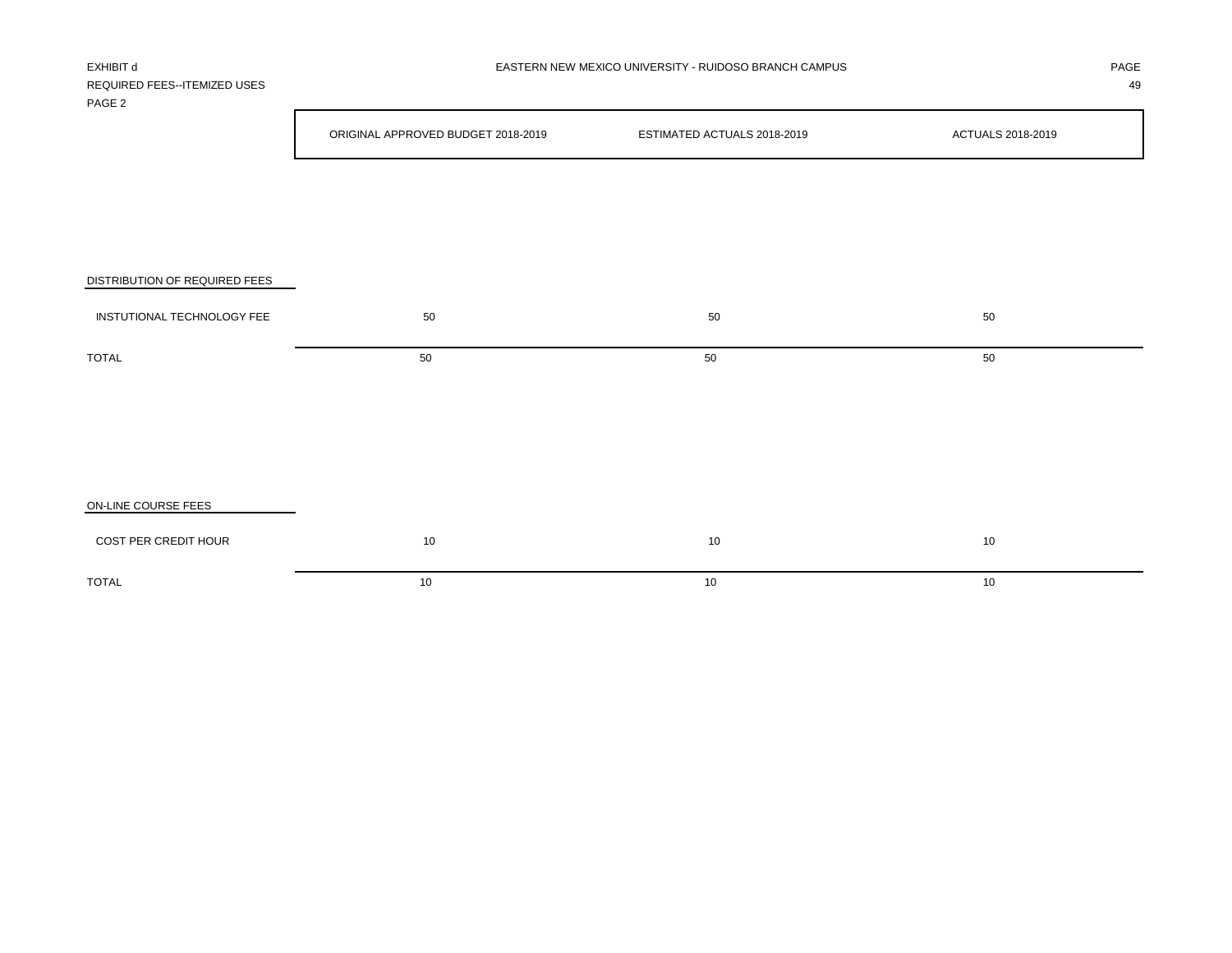## SALARIES OF PRINCIPAL OFFICERS 50

### EXHIBIT e PAGE EASTERN NEW MEXICO UNIVERSITY - RUIDOSO BRANCH CAMPUS

|                                      |                   | ESTIMATED ACTUALS 2018-2019 | ACTUALS 2018-2019 |
|--------------------------------------|-------------------|-----------------------------|-------------------|
| <b>POSITION</b>                      | <b>NAME</b>       |                             |                   |
| EXHIBIT 11<br>DEAN, STUDENT LEARNING | LAROCHE / REPLACE | 76,109                      | 69,742            |
| EXHIBIT 13<br>PRESIDENT, RUIDOSO     | CARSTENS          | 126,000                     | 127,200           |
| CHIEF BUSINESS OFFICER, RUIDOSO      | MASSEY            | 75,000                      | 75,000            |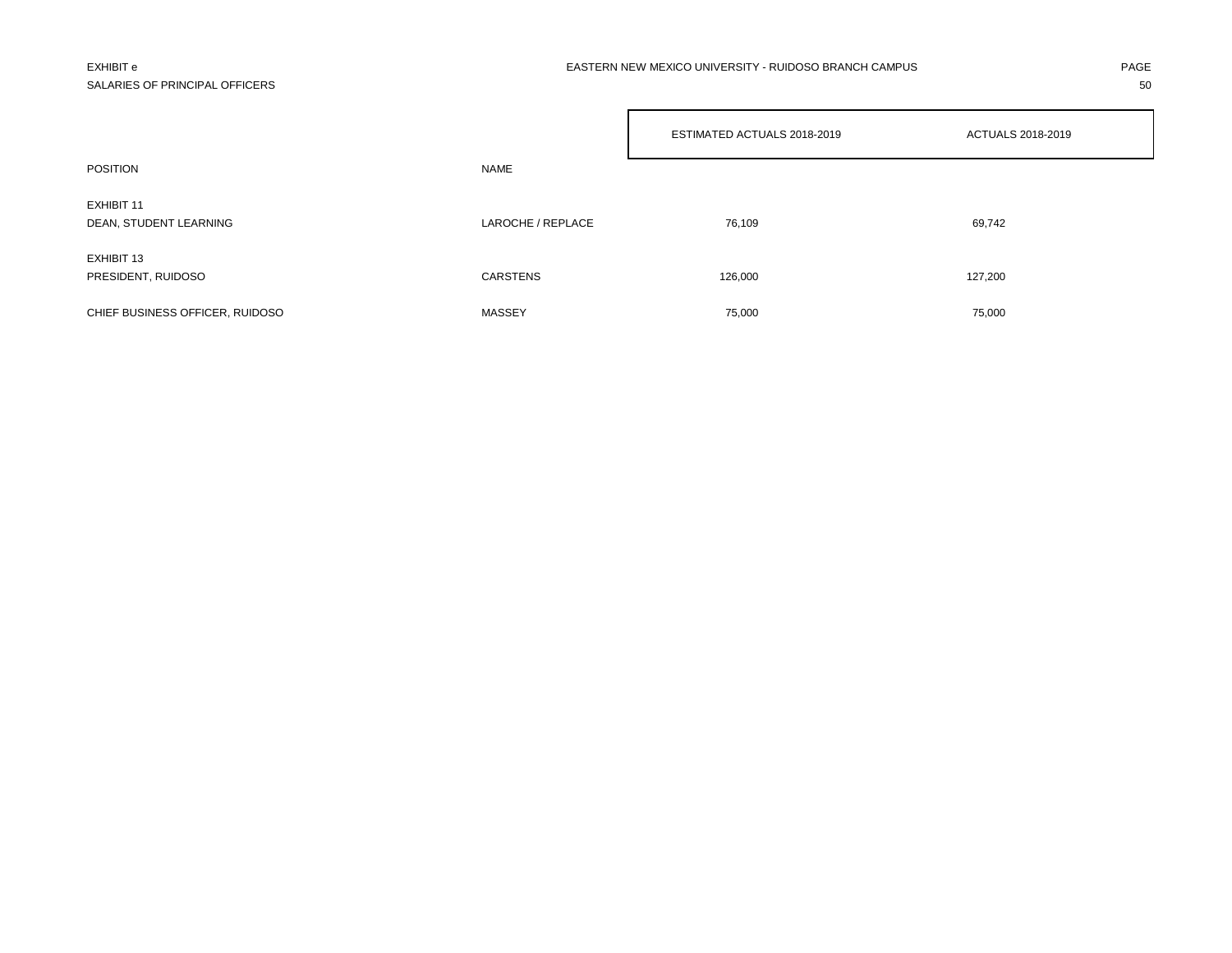PERKINS STUDENT LOAN FUNDS 51 (NDSL)

ORIGINAL APPROVED BUDGET 2018-2019 ESTIMATED ACTUALS 2018-2019 ACTUALS 2018-2019

**\*\*NOT APPLICABLE\*\***

FEDERAL GRANT

TRANSFER FROM I & G